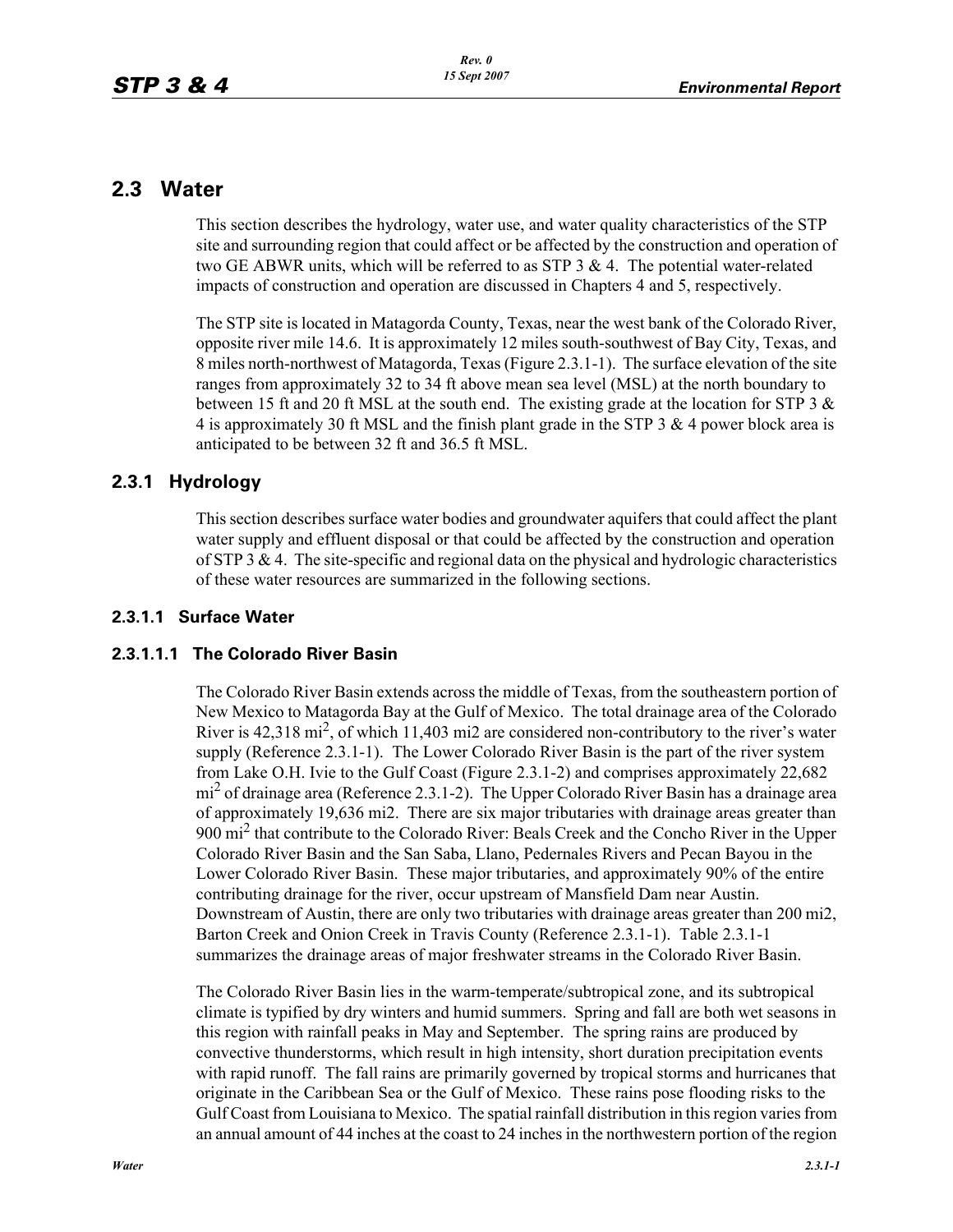(Reference 2.3.1-1). The Colorado River Basin is located in a semi-arid region, and its hydrologic characteristics are closely linked to the weather in this area, which has been described as a "continuous drought periodically interrupted by floods" (Reference 2.3.1-3).

Stream flow gauging data collected in the Colorado River since the early 1900s show that there has been a major drought in almost every decade of the twentieth century, with severe droughts occurring every 20 to 40 years. Major droughts in the basin cause stock ponds and small reservoirs to go dry and large reservoirs, such as Lake Travis, to significantly drop their storage levels, to as much as one third of their storage capacity. During the 30-year time period from 1941 to 1970, there were three major statewide droughts; from 1947 to 1948, from 1950 to 1957, and from 1960 to 1967. The most severe of these droughts occurred from 1950 to 1957, when 94% of the counties in the state were declared disaster areas (Reference 2.3.1-1).

A drought cycle is often followed by one or more flooding events. Due to very limited vegetative cover, rocky terrain, and steep channels, runoff in the Upper Colorado River Basin is high and rapid, producing fast moving and high-peak floods. The terrain in the Lower Colorado River Basin is flatter with greater vegetative cover and wider floodplains, which reduces the velocity of floods. The Hill Country watershed of the Lower Colorado River has been characterized as "Flash Flood Alley," meaning that the Lower Colorado River Basin is one of the regions that are most prone to flash flood damage. The susceptibility to flash flooding occurs because the thin soils and steep slopes in the Upper Colorado River Basin promote rapid runoff from the watershed during heavy rain events. Also, the large drainage area of the Hill Country watershed can contribute runoff from hundreds of miles away, transforming heavy rains into flood waters with destructive potential. More than 80 floods have been recorded in this region since the mid-1800s. During these events, water levels exceed the river flood stage and inundate dry lands. The most intense localized flash flood in the Lower Colorado region in recent history occurred in May 1981 in Austin (Reference 2.3.1-1).

Major reservoirs in the Colorado River Basin are summarized in Table 2.3.1-2 (Reference 2.3.1-4 sorted in order of descending storage capacity. The locations of some major dams are shown in Figure 2.3.1-3. Because of the high risk of flooding in the Lower Colorado River Basin, a system of dams and reservoirs has been developed along the river primarily to manage floodwaters, and to conserve and convey water supplies. The Lower Colorado River Authority (LCRA) operates six dams on the Lower Colorado River: Buchanan, Roy Inks, Alvin Wirtz, Max Starcke, Mansfield, and Tom Miller (Figure 2.3.1-4). These dams form the six Highland Lakes; Buchanan, Inks, LBJ, Marble Falls, Travis, and Austin (Reference 2.3.1-5).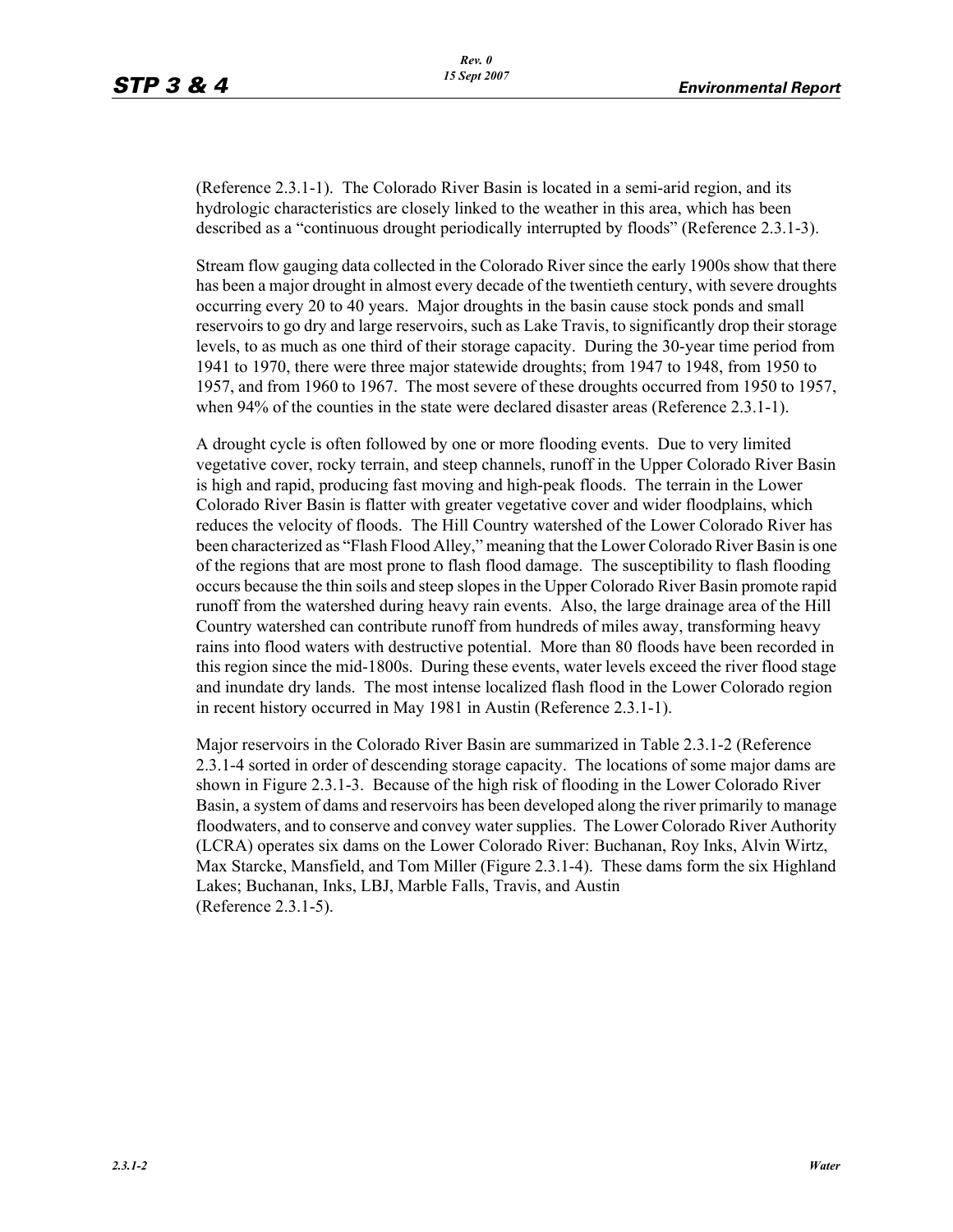Approximately 28 miles upstream from Austin is Mansfield Dam, which forms Lake Travis, the largest reservoir on the Colorado River. Mansfield Dam is the most downstream existing major control structure on the Colorado River. With the completion of the Simon Freese Dam in 1989, normal flows and flood flows in the Colorado River upstream of Mansfield Dam are regulated by a total of 27 major reservoirs, which includes Lake Travis, with Mansfield Dam providing most of the floodwater storage capacity and precludes short-duration flow fluctuation downstream.

The storage capacities of the remaining upstream reservoirs are relatively small compared to Lake Travis and Lake Buchanan formed by the Buchanan Dam, and are of lesser importance to flood control. Tom Miller Dam at Austin, downstream of Lake Travis, impounds a portion of the Colorado River known as Lake Austin, but because of the small storage capacity of its reservoir, it affords no major control of flood flows.

Lake Travis and Lake Buchanan also serve as water supply reservoirs. With a combined capacity of approximately 4.2 million acre-feet, they store water for communities, industry, and aquatic life along the river, and they supply irrigation water for the agricultural industry near the Gulf Coast.

The Lower Colorado River near the STP site has a relatively shallow gradient and broad floodplain. The average gradient of the river downstream of Austin varies from 1.0 ft/mile to 2.1 ft/mile. The main channel of the Colorado River has the capacity to contain flows ranging from a 6-year to a 21-year return interval from Austin to the Gulf of Mexico. Thus, in any given year there is a 5 to 16% chance that river flows will encroach upon the floodplains. The Lower Colorado River floodplain below Columbus varies from 4 to 8 miles in width with side slopes averaging between 0.009% and 0.028%. In this area, no discernible valley exists, and the floodwaters can spill over beyond the basin divide causing interbasin spillage. As mentioned above, the susceptibility of the Lower Colorado River area to the flash flooding results from regional weather patterns and its geographic proximity to the Gulf of Mexico, which induces very high intensity rainfalls frequently in the summer. Historically, the most severe floods often occurred in May to September as a result of high rainfall intensities (Reference 2.3.1-3), and the area of floodplain extends correspondingly. As the dry season approaches, some floodplains will shrink or even dry up completely.

Table 2.3.1-3 presents pertinent data for seven U.S. Geological Survey (USGS) maintained stream-flow gauge stations downstream of the Mansfield Dam, including location, drainage area, mean, maximum, and minimum average annual flow for the period of record. The locations of these gauges are shown on Figure 2.3.1-5 (Reference 2.3.1-6). The Bay City streamflow gauging station (Gauge 08162500) is the nearest to the STP site, being located approximately 16 miles upstream of the STP site, approximately 2.8 miles west of Bay City, at river mile 32.5 on the Colorado River. Records of water elevation at this station have been collected since the gauge was installed in April 1948. Based on the historical data for the water years 1948 to 2004, the maximum annual average stream flow at this station is 14,270 cubic feet per second (cfs), the minimum annual average flow is 375 cfs, and the mean annual average flow is approximately 2628 cfs.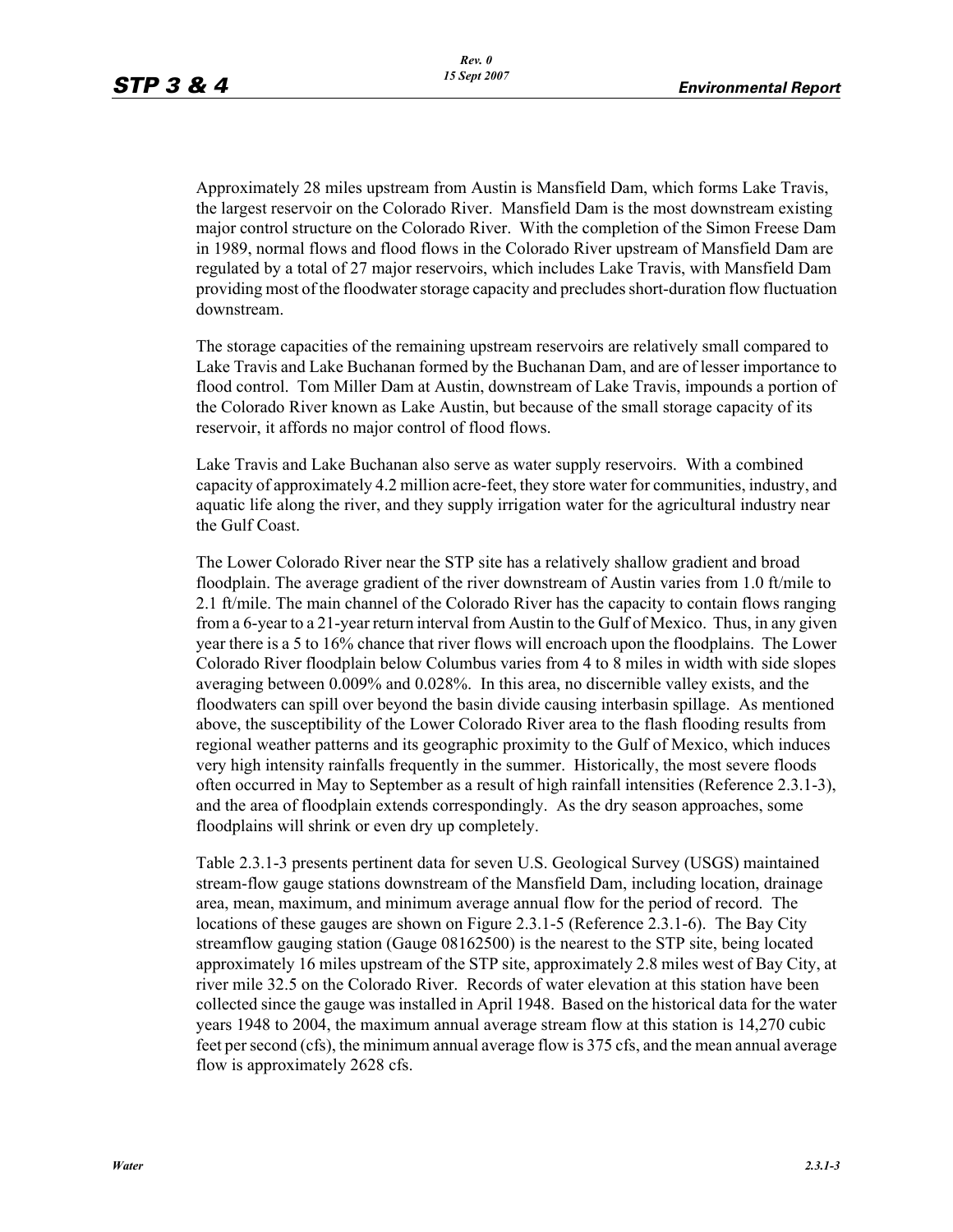In order to facilitate the evaluation of the water supply characteristics at the STP site, a number of flow data statistics are presented for the Colorado River at Bay City. Table 2.3.1-4 presents the mean daily flow rate for each day of the May 1948 to September 2006 period of record (Reference 2.3.1-7). Table 2.3.1-5 presents the mean monthly flow rate for the same period of record (Reference 2.3.1-7). Table 2.3.1-6 gives the minimum daily flow and Table 2.3.1-7 gives the maximum daily flow for each month of the period of record.

Table 2.3.1-8 presents the flood frequency distribution for the Colorado River at Wharton for regulated conditions estimated in Reference 2.3.1-8, Chapter 4: "The basis for the regulated peak discharge frequency curves are the regulated daily flows for the period of record generated by a reservoir system regulation model that takes into account the current system of reservoirs, conservation pool demands and the flood control regulation rules" (Reference 2.3.1-9, Chapter 2, page 1).

Table 2.3.1-9 presents the minimum daily flow at Bay City for the years 1948 to 2006. Table 2.3.1-10 presents the 7-day minimum flow for the same period based on data from Reference 2.3.1-10. The minimum 7-day flow for the period 1948 to 2006 is approximately 0.5 cfs. The minimum daily and minimum 7-day low flows for the years 1948-2006 are also shown in Figure 2.3.1-6. Plotting the low flow data using the Weibull plotting position formula on normal distribution paper and fitting a straight line through the data, the 7-day low flow with a 10-year return period was estimated to be 4.3 cfs.

### **2.3.1.1.2 Local Hydrologic Features**

A major feature of the site is the Main Cooling Reservoir (MCR), which is formed by a 12.4-mile-long earthfill embankment constructed above the natural ground surface. The MCR was developed solely for the industrial use of dissipating heat from STP units as an engineered cooling pond. The MCR has a surface area of 7000 acres with a normal maximum operating level of El. 49 ft MSL (Reference 2.3.1-9). The MCR makeup water is withdrawn from the Colorado River adjacent to the site, and provides reservoir storage to account for dry periods during the year. A smaller separate cooling pond, referred to as the Essential Cooling Pond (ECP), serves as the ultimate heat sink for STP  $1 \& 2$ . The surface area of the ECP is 46 acres.

The MCR was originally sized for four nuclear units similar in size to the existing two units. Therefore, there will be no significant changes to the existing MCR due to the construction of new units, except the addition, on the north dike, of the STP 3 & 4 Circulating Water (CW) pump intake and the STP 3  $& 4$  outfall west of the existing STP 1  $& 2$  outfall. To maintain sufficient MCR water inventory to offset evaporation, seepage and blowdown, STP is entitled to divert 55% of the river flow in excess of 300 cfs at the Reservoir Makeup Pumping Facility (RMPF) as MCR makeup, with the annual flow diversion in any given year limited to 102,000 acre-ft (Reference 2.3.1-11). In the event of a repeat of the Lower Colorado River's Drought of Record (DOR) from 1947 to 1957, the LCRA would be required, by contract, to make available an additional 40,000 acre-ft per year of firm water. This firm water will be made available, without restriction on river flow, for MCR makeup when the water level in MCR is below 35 ft MSL. These arrangements are expected to be adequate to maintain sufficient water in the MCR for continuous operation of all four units. This assessment is also supported by the water management plan for the Lower Colorado River (Reference 2.3.1-12).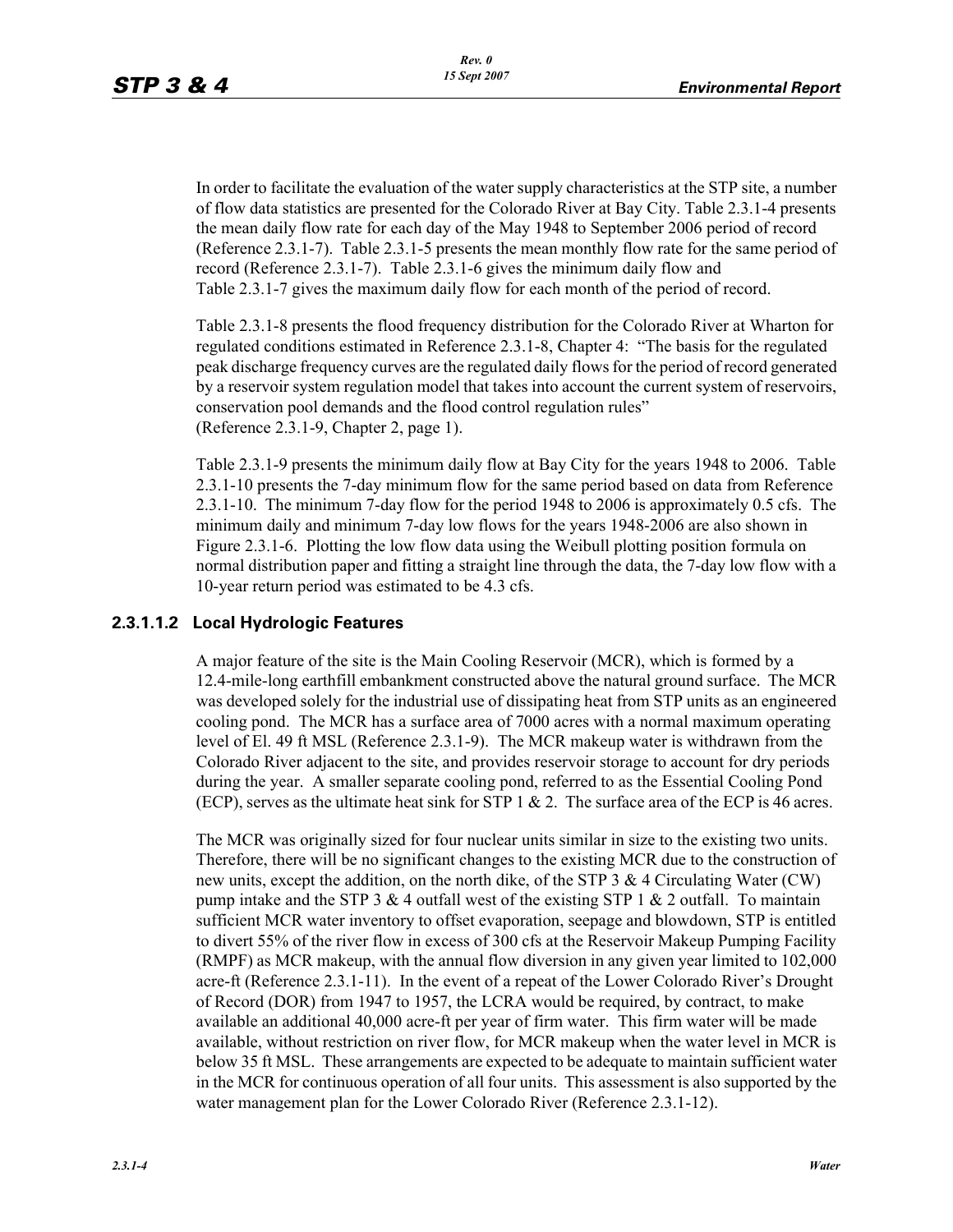A significant hydrologic feature near the STP site is Little Robbins Slough. It is an intermittent stream located 9 miles northwest of Matagorda in southwestern Matagorda County and runs south for 6.5 miles to the point where it joins Robbins Slough, a brackish marsh, which meanders for four more miles to the Gulf Intracoastal Waterway. During the construction of the MCR for STP 1  $\&$  2, the water course of Little Robbins Slough within the boundary of the STP site was relocated to a channel on the west side of the west embankment of the reservoir, and rejoined its natural course approximately one mile east of the southwest corner of the MCR.

The Design-Basis Flood (DBF) for STP 3  $\&$  4 is based on the potential breach of the dike containing the MCR. The DBF elevation is 47.6 ft MSL.

#### **2.3.1.1.3 Adjacent Drainage Basins**

To the west of the Lower Colorado River Basin is the Colorado-Lavaca River Basin, shown on Figure 2.3.1-7. This basin includes the Tres Palacios River, which is not tributary to either of those rivers. The Colorado-Lavaca River Basin drains into Tres Palacios Bay, northwest of Matagorda Bay. In the event of inter-basin spillage, flood waters from the Colorado River Basin flow into Caney Creek near Wharton, as in the case of the 1913 flood, into the San Bernard Coastal Basin on the east edge of the Colorado River Basin, or into the Colorado-Lavaca River Basin to the west.

#### **2.3.1.1.4 Wetlands**

The STP site is located in the mid-coast region of the Gulf-Atlantic Coastal Flats, which are characterized by large bay and estuary systems supplied by freshwater inflow from rivers and covered with extensive coastal prairies inland (Figure 2.3.1-8, Reference 2.3.1-13). A study conducted by the Texas General Land Office determined that wetlands and aquatic habitats on Matagorda Island, Matagorda Peninsula, and Colorado River delta are dominated by estuarine emergent wetlands (salt and brackish marshes), which represent 67% of the vegetated wetland and aquatic classes in this area (Reference 2.3.1-14). Among other mapped classes, seagrass beds are most abundant, followed by tidal flats, Gulf beaches, palustrine marshes, and mangroves.

Wetlands in the vicinity of the STP site are mainly associated with the Colorado River and its tributaries. Wetlands within a 6 mile radius of the site are delineated on Figure 2.3.1-9. Wetland inventory data was provided by the U.S. Fish and Wildlife Service (Reference 2.3.1-15). Freshwater emergent wetlands have been identified as the predominant class in this region, encompassing an area of approximately 262 acres in a 6-mile radius from the STP site. Other wetland types found in this region include freshwater forested/shrub wetland and freshwater pond, which cover areas of 13 acres and 1 acre, respectively in the same radius from the site (See Section 2.4). Because wetlands near the site are primarily classified as freshwater types, the area of wetlands covered by water generally reduces in the dry season and expands in the wet season.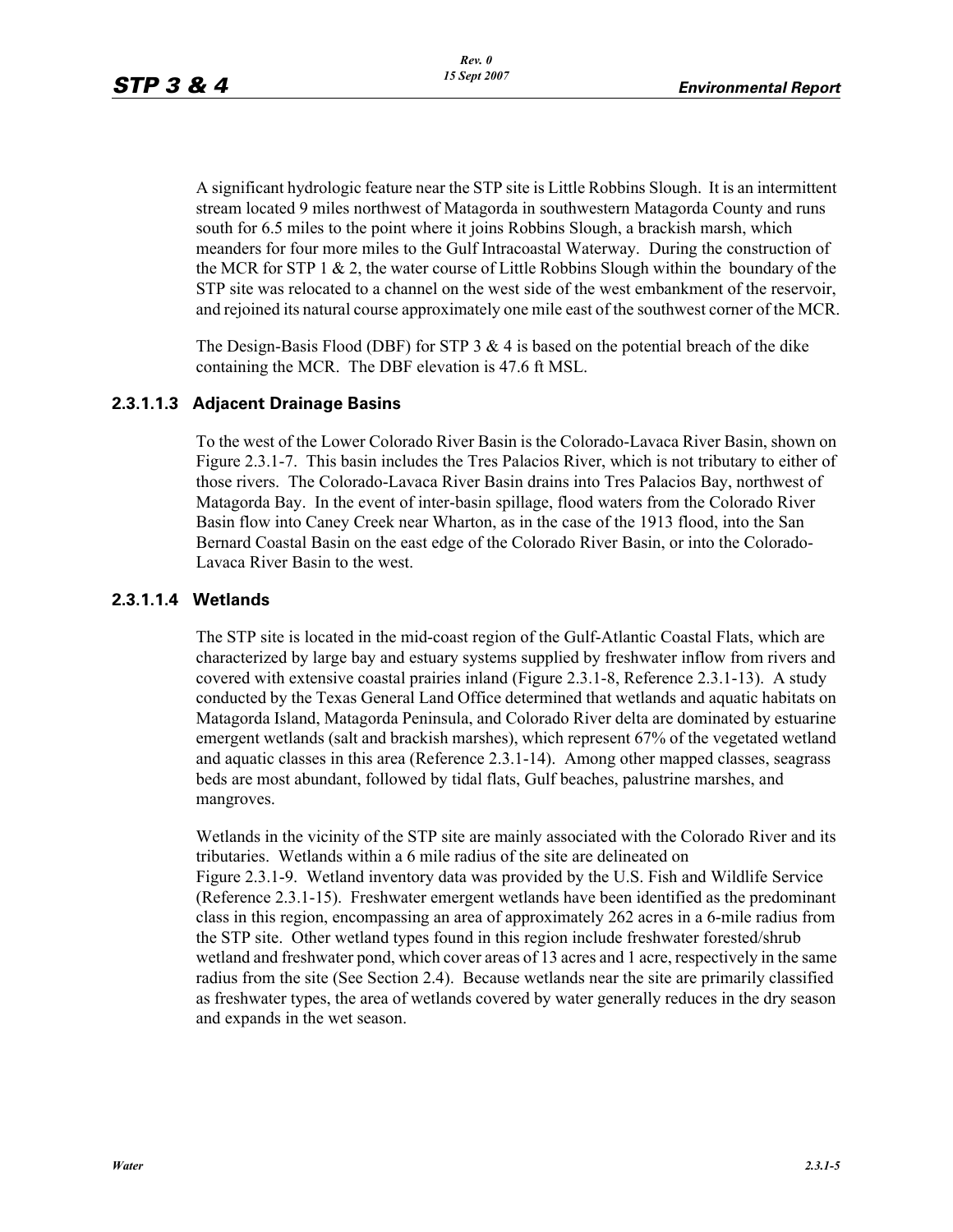### **2.3.1.1.5 Erosion and Sedimentation**

Most of the sediment data for the Colorado River have been collected from two USGS daily suspended sediment stations; one near San Saba at river mile 474.3 and the other at the eastern edge of Columbus at river mile 135.1. Because the Columbus gauging station is the closest to the STP site, its sediment records were examined to characterize the suspended sediment loads for the Colorado River. Figure 2.3.1-10 shows in histogram form the annual sediment load based on data collected at this station from March 1957 to September 1973 (Reference 2.3.1- 16). Each bar of the histogram is divided into the suspended load discharged in 1% of the year (3.65 days), 10% of the year (36.5 days), and the rest of the year. These frequencies are generated by ranking the sediment load for each day of the year. The data summarized in Figure 2.3.1-10 indicate that the annual sediment load at the Columbus gauging station has declined over time. This decline is likely associated with the creation of impoundments over the same period, which serve as sediment traps in the Colorado River Basin. The data also indicate that major fractions (80-90%) of the total sediment load in individual years are produced by infrequent large storms.

No bed load sediment transport measurements have been reported for any reach of the Colorado River and cannot be easily estimated as a fraction of the suspended load because the portion of sediment that moves as bed load varies widely between rivers and on the same river over time (Reference 2.3.1-17). However, to get an order of magnitude estimate, the globally averaged ratio of suspended load to bed load sediment flux for rivers of 9:1, reported in Reference 2.3.1- 18 can be used.

### **2.3.1.1.6 Shore Regions**

The STP site is located 10.5 miles inland from Matagorda Bay and 16.9 miles inland from the Gulf of Mexico. It is approximately 75 miles from the Continental Shelf. The shoreline of Matagorda Peninsula along the Gulf of Mexico changes constantly, retreating landward or advancing seaward as the result of a combination of hydrologic and meteorological processes, climatic factors as well as engineering activities.

Matagorda Peninsula is a classic microtidal, wave-dominated coast with a mean diurnal tide range of approximately 2.1 ft. An evaluation of 20 years of data shows that the mean significant wave height near the Colorado River entrance is approximately 3.3 ft, with a variation of 1.3 ft during the year (Reference 2.3.1-19). This shore region is also greatly affected by waves generated by tropical storms and hurricanes.

The hydrologic features of the shore region are also altered by a series of engineering interventions. After the removal of a log jam on the Colorado River in 1929, a channel was dredged across the Matagorda Peninsula to allow the river to directly discharge to the Gulf of Mexico in 1936. In the 1990s, the U.S. Army Corps of Engineers (USACE) constructed jetties on each side of the river entrance and dredged an entrance channel. In 1993, USACE constructed a diversion channel that directs the flow of the Colorado River into East Matagorda Bay. The former river channel is now a navigation channel connected to the Intra Coastal Waterway.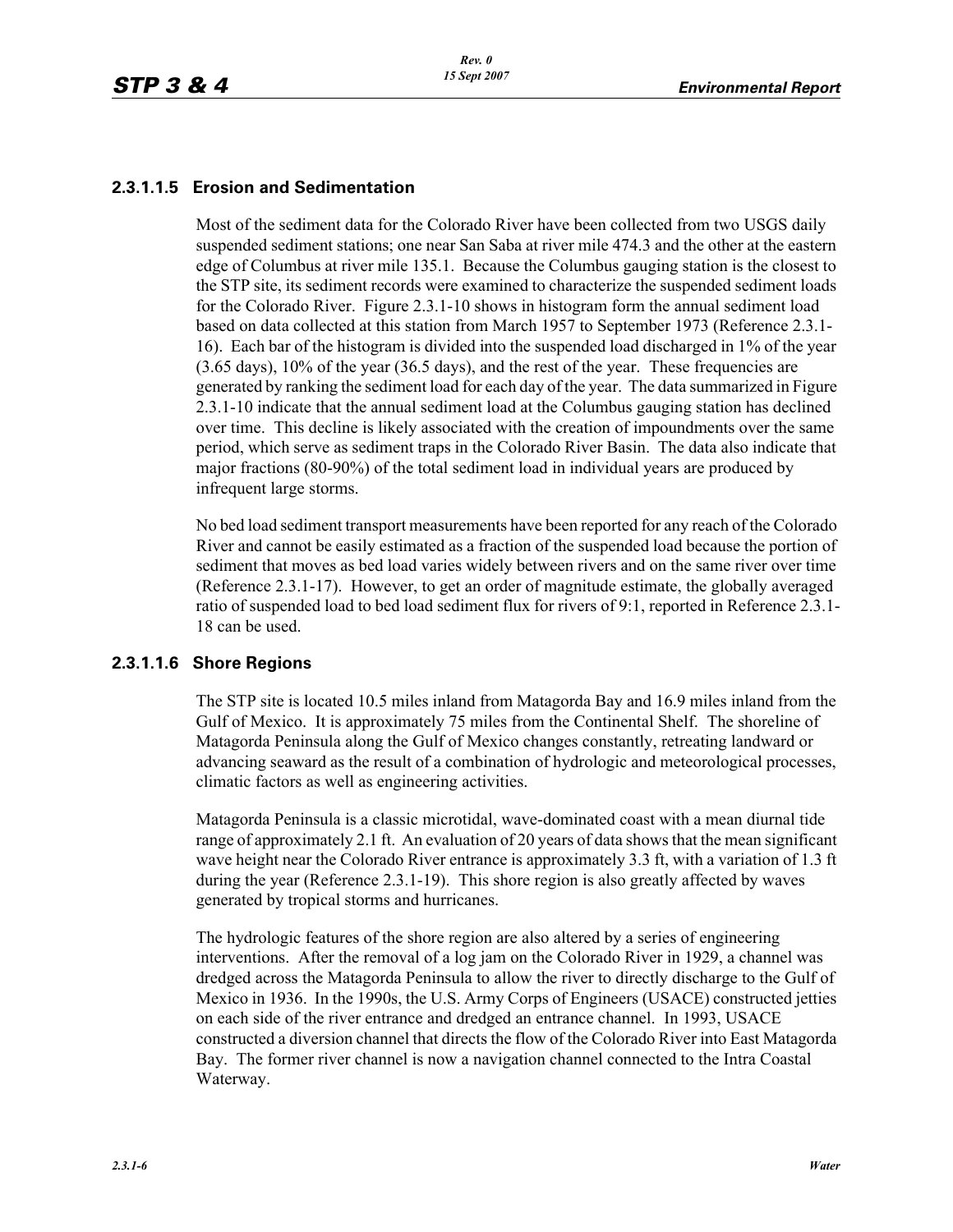Studies conducted recently to calculate the average annual rate of shoreline changes show that the shoreline segment of Matagorda Peninsula 1.6 miles southwest of the Colorado River is retreating at a rate of 1.6 to 6.4 ft/yr (Reference 2.3.1-19). Up north toward the mouth of the Colorado River, the shoreline displays long-term advance, which is related to the sediment supplies from the river, sand bypassing across the entrance jetties, and wave sheltering by the jetties (Reference 2.3.1-19). The shoreline northeast of the Colorado River is relatively stable and shows slight long-term advance in an area 8 miles to the northeast of the river mouth (Reference 2.3.1-19).

#### **2.3.1.1.7 Hydrologic Characteristics of the Intake Structure Area**

STP 3  $\&$  4 will use the MCR for normal plant cooling. The Colorado River is the source of water to make up water losses in the MCR due to evaporation and seepage. For this purpose, STP 3 & 4 will use the existing RMPF on the Colorado River.

Makeup water demands are described in Section 3.3, while the RMPF is discussed in Section 3.4. Based on the dimensions of the RMPF, the total length of the intake is 406 ft, and the depth below normal water surface elevation in front of the intake is 10 ft. The Figure 2.3.1-11 shows a cross section of the Colorado River channel near the RMPF. As can be seen in the figure, the bottom of the river channel is at elevation approximately -14 ft NAVD88. NAVD 88, North America Vertical Datum 88, is the new vertical (elevation) reference system adopted in North America. It is adjusted based on field work prior to 1929 as well as surveys as recent as 1988. Based on the makeup demands described in Section 3.3 and dimensions of the intake presented in Section 3.4, the average water velocity in front of the intake for maximum flow conditions (1200 cfs) would be approximately 0.3 ft/s considering a cross section of approximately 4060 ft2.

#### **2.3.1.2 Groundwater Resources**

The regional and site-specific data on the physical and hydrologic characteristics of the groundwater resources are summarized in this section to provide the basic data for an evaluation of impacts on the aquifers of the area.

The STP site covers an area of approximately 12,220 acres and is located on the coastal plain of southeastern Texas in Matagorda County (Reference 2.3.1-9). The STP site lies approximately 10 mi north of Matagorda Bay. Nearby communities include Palacios, approximately 10 mi to the southwest, and Bay City, approximately 12 mi to the northeast (Figure 2.3.1-12). The closest major metropolitan center is Houston, approximately 90 mi to the northeast.

The 7000-acre MCR is the predominant feature at the STP site, as shown in Figure 2.3.1-13. The MCR is fully enclosed with a compacted earth embankment and encompasses most of the southern and central portions of the site. The existing STP  $1 \& 2$  facilities are located just outside of the MCR northern embankment. Further north of the embankment and to the northwest of STP 1  $\&$  2 is the proposed area for STP 3  $\&$  4.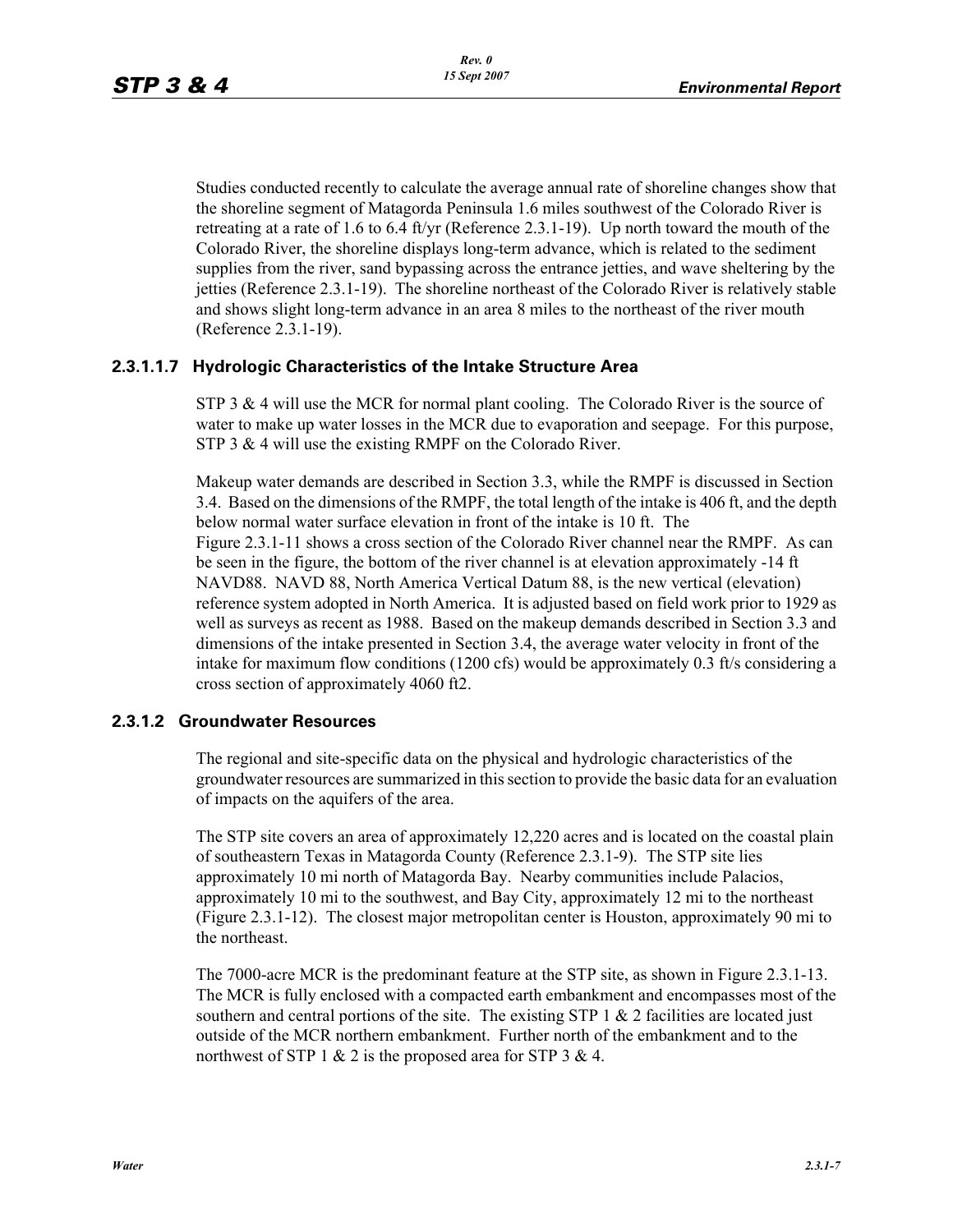The STP site, in general, has less than 15 ft of natural relief in the 4.5 mi distance from the northern to southern boundary. The northern section is at an elevation of approximately 30 ft MSL. The southeastern section is at an elevation of approximately 15 ft above MSL. The Colorado River flows along the southeastern site boundary. There are also several unnamed drainages in the site boundaries, one of which feeds Kelly Lake.

### **2.3.1.2.1 Hydrogeologic Setting**

The STP site lies in the Gulf Coastal Plains physiographic province in the Coastal Prairies subprovince, which extends as a broad band parallel to the Texas Gulf Coast, as shown in Figure 2.3.1-14 (Reference 2.3.1-20). The Coastal Prairies sub-province is characterized by relatively flat topography with land elevation ranging from sea level along the coast to 300 ft above sea level along the northern and western boundaries. The geologic materials underlying the Coastal Prairies sub-province consist of deltaic deposits.

The STP site is underlain by a thick wedge of southeasterly dipping, sedimentary deposits of Holocene through Oligocene age. The site overlies what has been referred to as the Coastal Lowlands Aquifer System (Figure 2.3.1-15). This aquifer system contains numerous local aquifers in a thick sequence of mostly unconsolidated Coastal Plain sediments of alternating and interfingering beds of clay, silt, sand, and gravel. The sediments reach thicknesses of thousands of feet and contain groundwater that ranges from fresh to saline. Large amounts of groundwater are withdrawn from the aquifer system for municipal, industrial, and irrigation needs (Reference 2.3.1-21).

The lithology of the aquifer system reflects three depositional environments: continental (alluvial plain), transitional (delta, lagoon, and beach), and marine (continental shelf). The depositional basin thickens towards the Gulf of Mexico, resulting in a wedge-shaped configuration of hydrogeologic units. Numerous oscillations of ancient shorelines resulted in a complex, overlapping mixture of sand, silt, and clay (Reference 2.3.1-21).

As part of the U.S. Geological Survey's (USGS) Regional Aquifer-System Analysis (RASA) program, the Coastal Lowlands Aquifer System was subdivided into five permeable zones and two confining units. The term "Gulf Coast Aquifer" is generally used in Texas to describe the Coastal Lowlands Aquifer System. A comparison of the USGS aquifer system nomenclature to that used in Texas is shown in Figure 2.3.1-16. A cross-sectional representation is shown in Figure 2.3.1-17 (Reference 2.3.1-21).

The Texas nomenclature is used to describe the Gulf Coast Aquifer beneath the site. The hydrogeologic units commonly used to describe the aquifer system (from shallow to deep) are as follows (Figure 2.3.1-16):

- Chicot Aquifer
- **Evangeline Aquifer**
- Burkeville Confining Unit
- Jasper Aquifer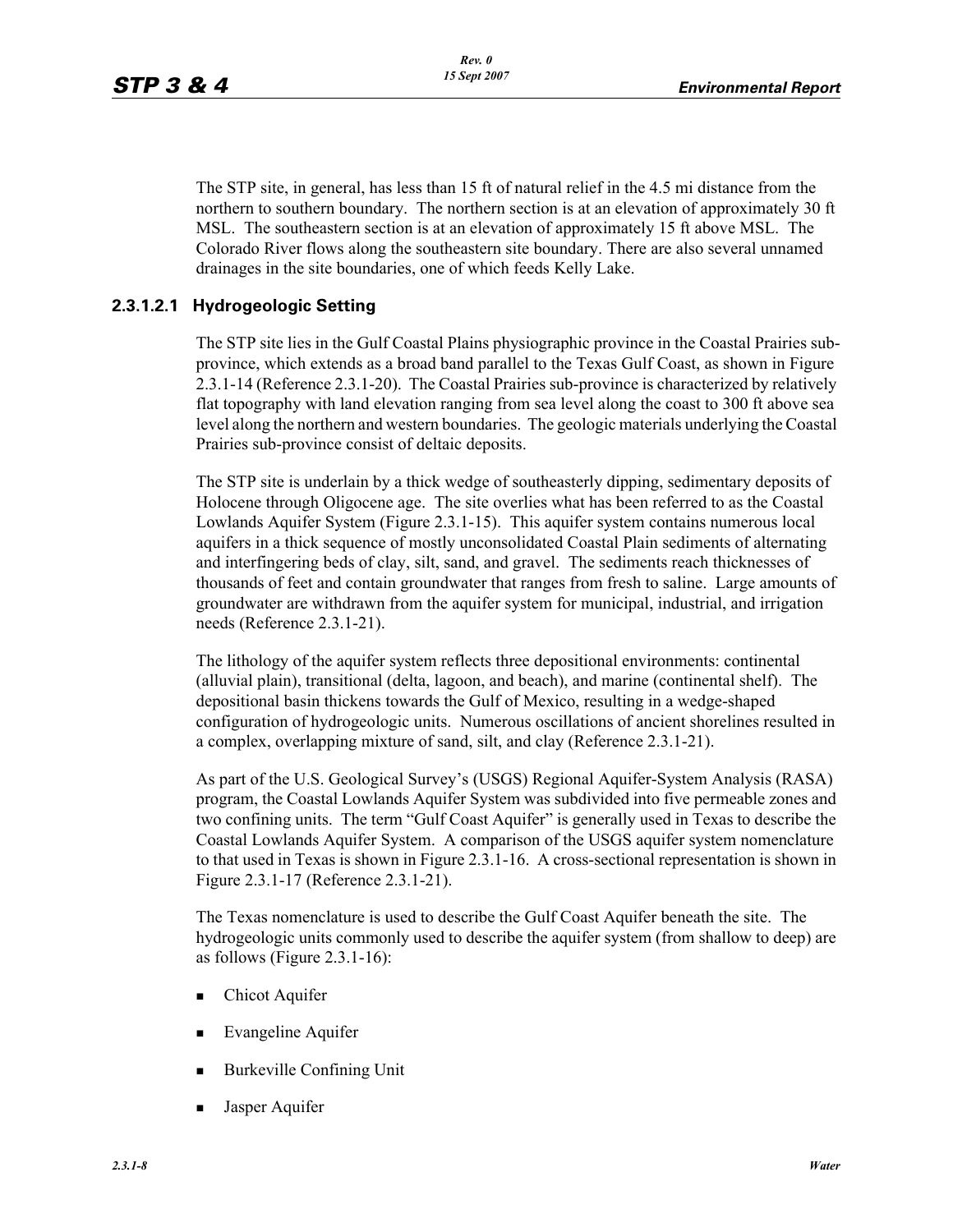- Catahoula Confining Unit (restricted to where present in the Jasper Aquifer)
- Vicksburg-Jackson Confining Unit

The base of the Gulf Coast Aquifer is identified as either its contact with the top of the Vicksburg-Jackson Confining Unit or the approximate depth where groundwater has a total dissolved solids concentration of more than 10,000 milligrams per liter (mg/l). The aquifer system is recharged by the infiltration of precipitation that falls on aquifer outcrop areas in the northern and western portion of the province. Discharge occurs by evapotranspiration, loss of water to streams and rivers as base flow, upward leakage to shallow aquifers in low lying coastal areas or to the Gulf of Mexico, and pumping.

With the exception of the shallow zones in the vicinity of the outcrops, the water in the Gulf Coast Aquifer is under confined conditions. In the shallow zones, the specific yield for sandy deposits generally ranges between 10 and 30%. For the confined aquifer, the storage coefficient is estimated to range between  $1 \times 10^{-4}$  and  $1 \times 10^{-3}$ . The productivity of the aquifer system is directly related to the thickness of the sands in the aquifer system that contain freshwater. The aggregated sand thickness ranges from 0 ft at the up dip limit of the aquifer system to as much as 2000 ft in the east. Estimated values of transmissivity are reported to range from 5000 ft2/day to nearly 35,000 ft2/day (Reference 2.3.1-21).

### **2.3.1.2.2 Regional Hydrogeologic Conceptual Model**

The STP site is located over the Gulf Coast Aquifer System, as shown on Figure 2.3.1-18 (Reference 2.3.1-22). The boundary of the regional area surrounding the STP site is defined as the extent of Matagorda County. The principal aquifer used in Matagorda County is the Chicot Aquifer, which extends to a depth of greater than 1000 ft in the vicinity of the STP site, as shown on Figure 2.3.1-19. The Chicot Aquifer is the shallowest aquifer in the Gulf Coast Aquifer System, and it is comprised of Holocene alluvium in river valleys and the Pleistocene age Beaumont, Montgomery, and Bentley Formations, and the Willis Sand (Reference 2.3.1- 23). Groundwater flow beneath Matagorda County is, in general, southeasterly from the recharge areas north and west of the county, to the Gulf of Mexico. Numerous river systems and creeks flow south and southeasterly through Matagorda County. River channel incisions can act as localized areas of recharge and discharge for the underlying aquifer system resulting in localized hydraulic sources and sinks.

The Chicot Aquifer geologic units used for groundwater supply in Matagorda County are the Beaumont Formation and the more localized Holocene alluvium that is associated with the Colorado River floodplain. The following sections describe the pertinent details of these units.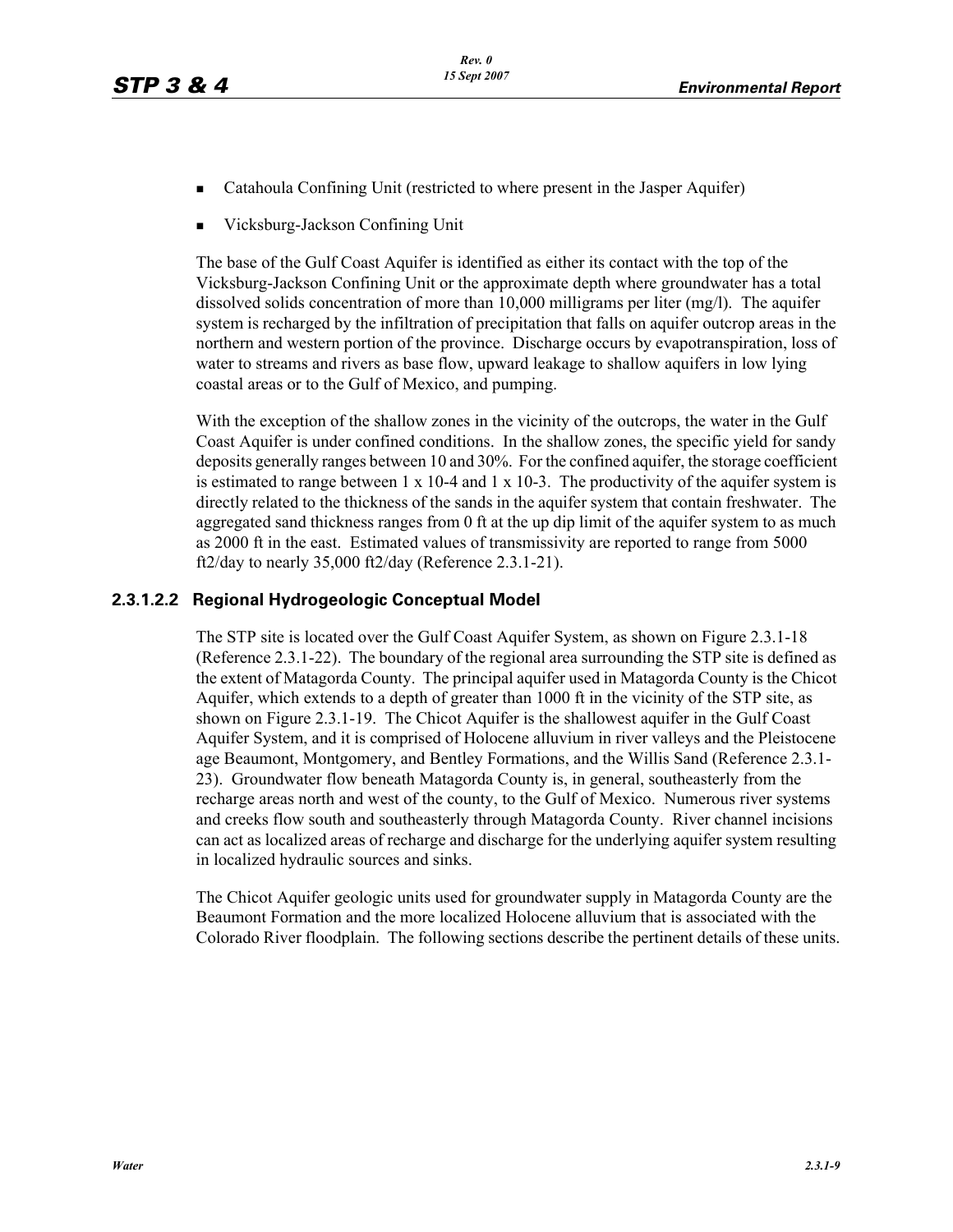### **2.3.1.2.2.1 Beaumont Formation**

The Beaumont Formation consists of fine-grained mixtures of sand, silt, and clay deposited in alluvial and deltaic environments. In the upper portion of the Beaumont Formation, sands occur as sinuous bodies, representing laterally discontinuous channel deposits, while the clays and silts tend to be more laterally continuous, representing their deposition as natural levees and flood deposits. The deeper portion of the unit, or the Deep Aquifer, is greater than 250 ft below ground surface in the vicinity of the STP site and has thicker and more continuous sands. This portion of the Beaumont Formation is the primary groundwater production zone for most of Matagorda County. Well yields in this interval are typically between 500 and 1500 gallons per minute (gpm), with yields of up to 3500 gpm reported (Reference 2.3.1-24). Groundwater occurs in this zone under confined conditions.

#### **2.3.1.2.2.2 Holocene Alluvium**

Holocene alluvium of the Colorado River floodplain occurs in a relatively narrow band that parallels the river. The alluvial deposits are typically coarser-grained than the materials found in the Beaumont Formation. The alluvium consists of silt, clay, fine- to coarse-grained sand, and gravel along with wood debris and logs (Reference 2.3.1-24). Because the alluvial materials are deposited in a channel incised into the Beaumont Formation, it is likely that the alluvium is in contact with shallow aquifer units in the Beaumont Formation.

The thickness of the alluvium influences the amount of groundwater that can be withdrawn for use. In the vicinity of the STP site, the alluvium is considered too thin to be a significant source of groundwater.

#### **2.3.1.2.3 Local and Site Specific Hydrogeologic Conceptual Model**

The Beaumont Formation in the Chicot Aquifer (and to the lesser extent, the Holocene alluvium associated with the Colorado River floodplain) is the principal water-bearing unit used for groundwater supply in the vicinity of STP. The following sections describe the local and site specific characteristics of these water-bearing units, including groundwater sources and sinks. Discussions include groundwater flow directions and hydraulic gradients, temporal groundwater trends, aquifer properties, and hydrogeochemical characteristics.

#### **2.3.1.2.3.1 Local Hydrogeologic Conditions**

The local hydrogeologic system is identified as the STP site area and includes areas of groundwater-surface water interactions within a few miles of the site. In this area, the Chicot Aquifer is divided into two aquifer units, the Shallow Aquifer and the Deep Aquifer. The base of the Shallow Aquifer is approximately 90 to 150 ft below ground surface. The Shallow Aquifer has limited production capability, and it is used for livestock watering and occasional domestic use. Potentiometric heads are generally within 15 ft of ground surface. The Deep Aquifer is the primary groundwater production zone and lies below depths of 250 to 300 ft. A zone of predominately clay materials, usually greater than 150 ft thick, separates the Shallow and Deep Aquifers (Reference 2.3.1-9).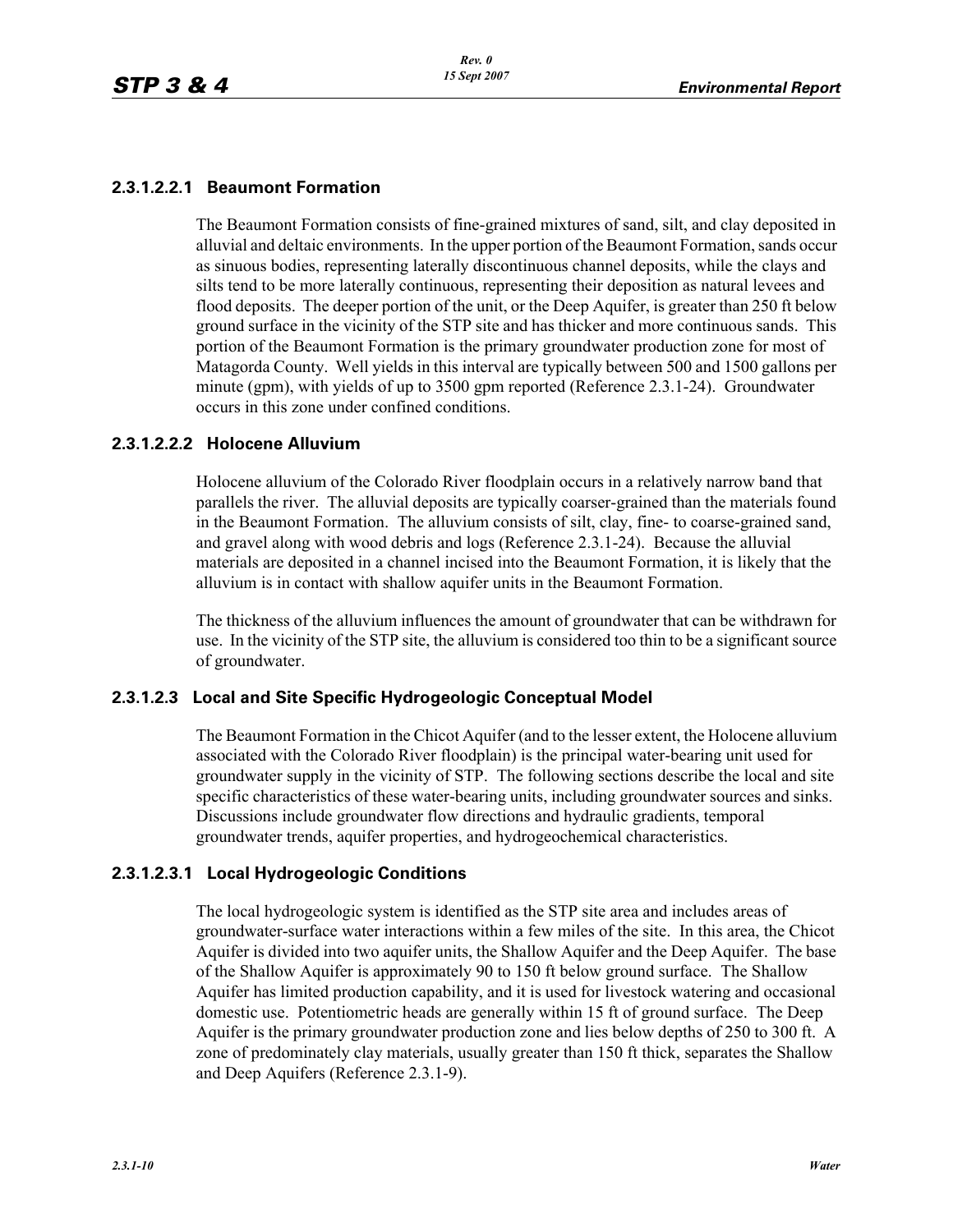Recharge to the Shallow Aquifer is considered to be within a few miles north of the STP site. Discharge is to the Colorado River alluvial material east of the site. Recharge to the Deep Aquifer is further north in Wharton County, where the aquifer outcrops. Discharge from the Deep Aquifer is to Matagorda Bay and the Colorado River estuary, approximately 5 mi southeast of the STP site. Shallow Aquifer groundwater quality is generally inferior to that of the Deep Aquifer.

The Shallow Aquifer has been subdivided into Upper and Lower zones. Both zones respond to pumping as confined or semi-confined aquifers with somewhat different potentiometric heads. The Upper Shallow Aquifer is comprised of interbedded sand layers to depths of approximately 50 ft below ground surface. The Lower Shallow Aquifer consists of interbedded sand layers between depths of approximately 50 to 150 ft below ground surface.

Aquifer pumping tests performed in the Shallow Aquifer at the site in support of STP  $1 \& 2$ indicate well yields from 10 to 300 gpm. These tests also indicate a variable degree of hydraulic connection between the Upper Shallow Aquifer and Lower Shallow Aquifer (Reference 2.3.1-9).

### **2.3.1.2.3.2 Site Specific Hydrogeologic Conditions**

The STP 3 & 4 geotechnical and hydrogeological investigation provided information to depths of 600 ft below ground surface. Subsurface information was collected from more than 150 geotechnical borings and cone penetrometer tests (CPTs). A detailed description of the geotechnical subsurface investigation, including the locations of these borings and CPTs is provided in COLA Part 2.

Twenty-eight (28) groundwater observation wells were installed in the vicinity of STP 3  $\&$  4 and completed in the Upper and Lower Shallow Aquifer. The wells were located to supplement the existing STP site piezometer network in order to provide (a) an adequate distribution for determining groundwater flow directions and (b) hydraulic gradients in the vicinity of STP 3  $\&$ 4. Well pairs were installed at selected locations to determine vertical hydraulic gradients. Field hydraulic conductivity tests (slug tests) were conducted in each observation well. Monthly water level measurements from these groundwater observation wells began in December 2006 and will be continued through December 2007. Figure 2.3.1-20 shows the locations of observations wells and piezometers at the STP site.

The subsurface data collected in late 2006 and early 2007 as part of the STP 3  $\&$  4 subsurface investigation confirmed the aquifer conditions described for STP  $1 \& 2$ . The top of the upper sand layer in the Upper Shallow Aquifer is encountered at approximately depth of about 15 to 30 ft below ground surface. The groundwater potentiometric level is approximately 5 to 10 ft below ground surface. The unit is comprised of sand and silty sand, approximately 15 to 20 ft thick.

Multiple sandy units separated by silts and clays define the Lower Shallow Aquifer. The groundwater potentiometric level for these sands intervals is approximately 10 to 15 ft below ground surface in the vicinity of STP 3 & 4.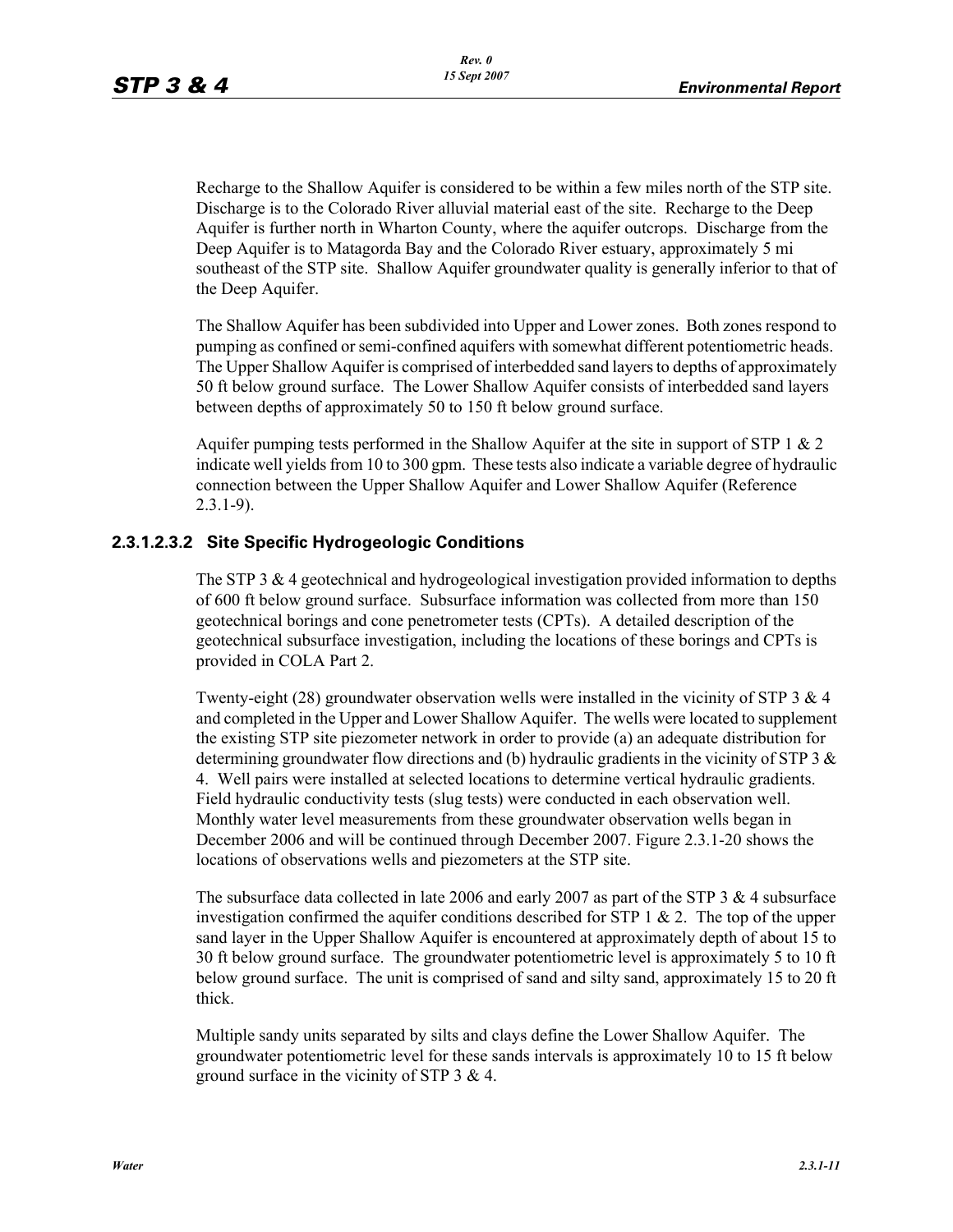### **2.3.1.2.3.3 Groundwater Sources and Sinks**

The natural regional flow pattern in the Beaumont Formation (Chicot Aquifer) is from recharge areas, where the sand layers outcrop at the surface, to discharge areas, which are either at the Gulf of Mexico or to the Colorado River Valley alluvium. The outcrop areas for the Beaumont Formation sands are in northern Matagorda County (Shallow Aquifer) and Wharton County (Deep Aquifer), to the north of Matagorda County. In the outcrop areas, precipitation falling on the ground surface can infiltrate directly into the sands and recharge the aquifer. Groundwater flow, in general, is towards the Gulf of Mexico. Superimposed on this generalized flow pattern is the influence of heavy pumping in the aquifer. Concentrated pumping areas can either alter or reverse the regional flow patterns.

The Holocene alluvium receives recharge from infiltration of precipitation and groundwater flow from the Shallow Aquifer in the Beaumont Formation. In the site area, flow paths in the alluvium are short due to the limited surface area. Discharge from the Holocene alluvium contributes to the base flow of the Colorado River. During certain times of the year the only sources of water to the Colorado River below Bay City are irrigation tail water releases and base flow created by seepage from the Holocene alluvium. Because there are no flow-gauging stations downstream of Bay City, the amount of base flow contributed by seepage is not known (Reference 2.3.1-24).

The 7000-acre MCR is unlined and may act as a local recharge source to the Shallow Aquifer at the site. The normal maximum operating level elevation is 49 ft above MSL, imposing a hydraulic head of up to 20 ft above ground surface. The capacity of the MCR at this elevation is approximately 202,600 acre-ft. The MCR embankment dike and associated features are designed to lower the hydraulic gradient across the embankment to the extent that the potentiometric levels of the soil layers in the site area stay below the ground surface. This is accomplished through the use of low permeability clay (compacted fill), relief wells, and sand drainage blankets. Discharge to the environment from the MCR occurs from seepage through the reservoir floor to the groundwater. Groundwater flow from the MCR is intercepted in part by the relief well system around the perimeter of the MCR, which is collected in toe and drainage ditches around the periphery of the MCR embankment and then discharged to surface water features at various locations. Seepage discharge from the MCR is composed of two parts: (a) seepage that is collected and discharged through approximately 770 relief wells that have been installed in the embankment around the reservoir to relieve excess hydrostatic pressure and (b) seepage through the Upper Shallow Aquifer that bypasses the relief wells and continues down gradient. During the design stage, total seepage of the MCR was estimated to be 3530 gpm, or approximately 5700 acre-ft/yr. Of this value, approximately 68%, or 3850 acre-ft/yr, would be discharged through the relief wells (Reference 2.3.1-9). STPNOC periodically monitors the potentiometric head and flow rates at the MCR relief wells to assist in controlling the potentiometric head and seepage within the dike structure.

Groundwater from five production wells is currently used to support STP 1 & 2 plant operations. Water use from these wells includes: makeup water for the ECP, makeup of demineralized water, the potable and sanitary water system, and the plant fire protection system (Reference 2.3.1-25). The groundwater is pumped from the Deep Aquifer. Groundwater is projected to be the main source of makeup water for the STP  $3 \& 4$  Ultimate Heat Sink, condensate makeup, radwaste and fire protection systems and the source of potable water for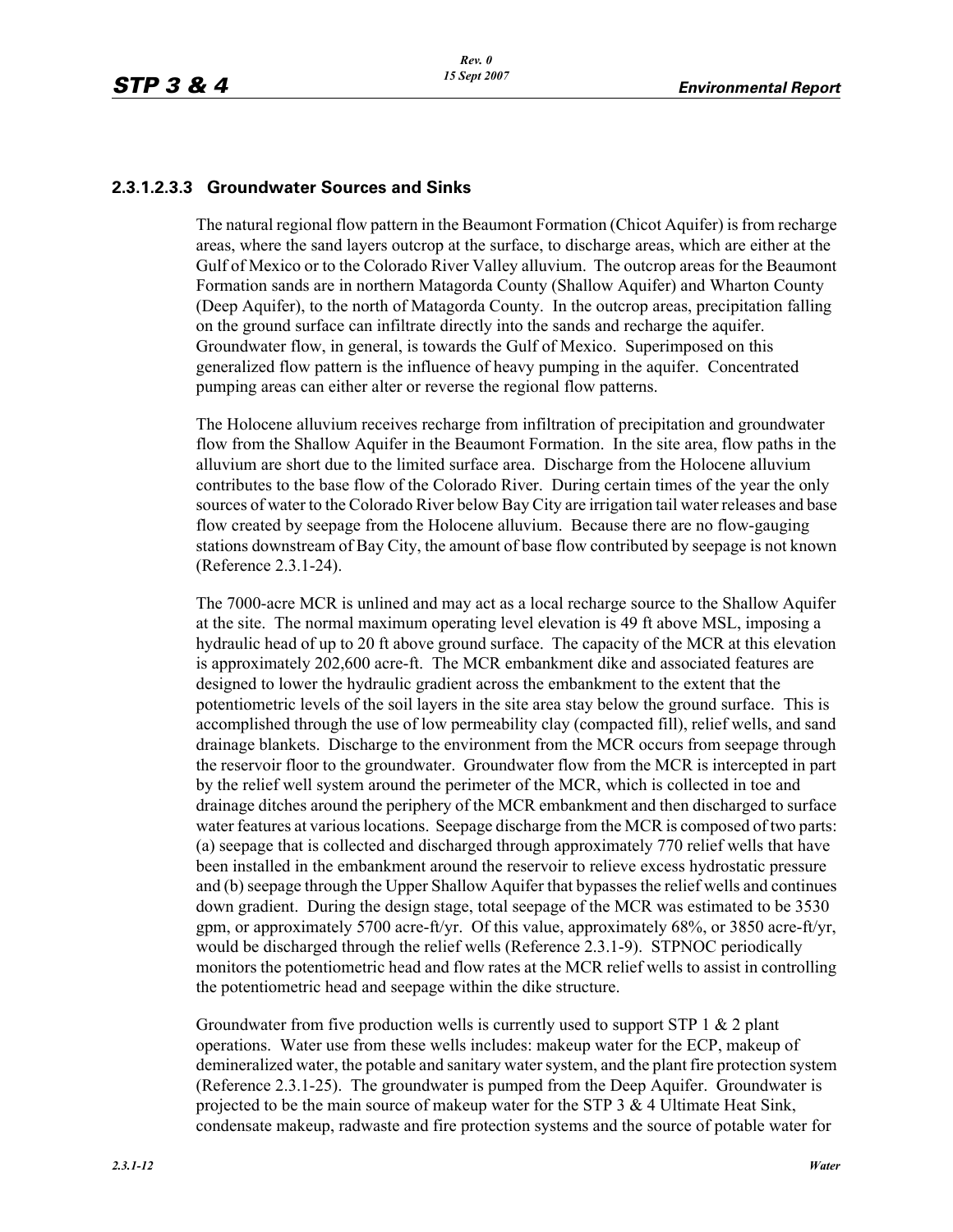STP 3  $\&$  4. The water level within the MCR will remain within the original design levels and therefore, large changes with the MCR seepage rate are not expected. Regional groundwater use trends and future plant groundwater demand projections are discussed in Subsection 2.3.1.2.4.

#### **2.3.1.2.3.4 Groundwater Flow Directions and Subsurface Pathways**

A regional potentiometric surface map for the Deep Aquifer in Matagorda County in 1967 is presented on Figure 2.3.1-21 (Reference 2.3.1-24). Figure 2.3.1-22 presents a potentiometric surface map for the Gulf Coast Aquifer from data collected between 2001 and 2005 (Reference 2.3.1-26). Comparison of the figures suggests that the regional flow direction of northwest to southeast is represented on both figures with localized flow disturbances caused by pumping. Comparison of the figures also suggests that groundwater elevations have increased in some parts of Matagorda County. In 1967, groundwater elevations above mean sea level were primarily located in the northern portion of the county. In the 2001-2005 potentiometric surface map, groundwater elevations in both the northern and central portions of the county were above mean sea level. The hydraulic gradient in the STP site area is  $0.0006$  ft/ft for the 1967 potentiometric surface map and 0.0002 ft/ft for the 2001 to 2005 map. Regional potentiometric surface maps are not available for the Shallow Aquifer, due primarily to limited regional use of this aquifer.

The STP piezometer network, site groundwater level measurements from November 1, 2005 and May 1, 2006 were used to develop potentiometric surface maps for the Upper and Lower Shallow Aquifer Figure 2.3.1-23 and the Deep Aquifer Figure 2.3.1-24. The Upper Shallow Aquifer groundwater flow direction in the vicinity of STP 3  $\&$  4 is generally toward the southeast. There is also an apparent southerly flow direction along the west side of the MCR. This southerly flow direction may be a result of seepage from the MCR or the operation of the relief wells adjacent to the MCR dike. The groundwater flow direction in the vicinity of STP 3 & 4 in the Lower Shallow Aquifer is generally easterly. The Lower Shallow Aquifer flow direction turns southeasterly near the eastern edge of the STP site. Both the Upper and Lower Shallow Aquifer flow directions are consistent with flow toward the Holocene alluvium in the Colorado River floodplain. The groundwater flow directions and gradients are based on the water levels recorded in the observation wells and do not represent localized gradients between the eastern wells and the river. Localized conditions in the vicinity of the Colorado River could vary based on the flow and elevation of the river stage.

The potentiometric maps for the Deep Aquifer show the influence of onsite groundwater production, with most of the onsite groundwater flows toward the production wells. The onsite Deep Aquifer potentiometric surface suggests a reversal of the regional flow direction in the southern portion of the map, where flow is north towards the site pumping wells, rather than toward the southeast.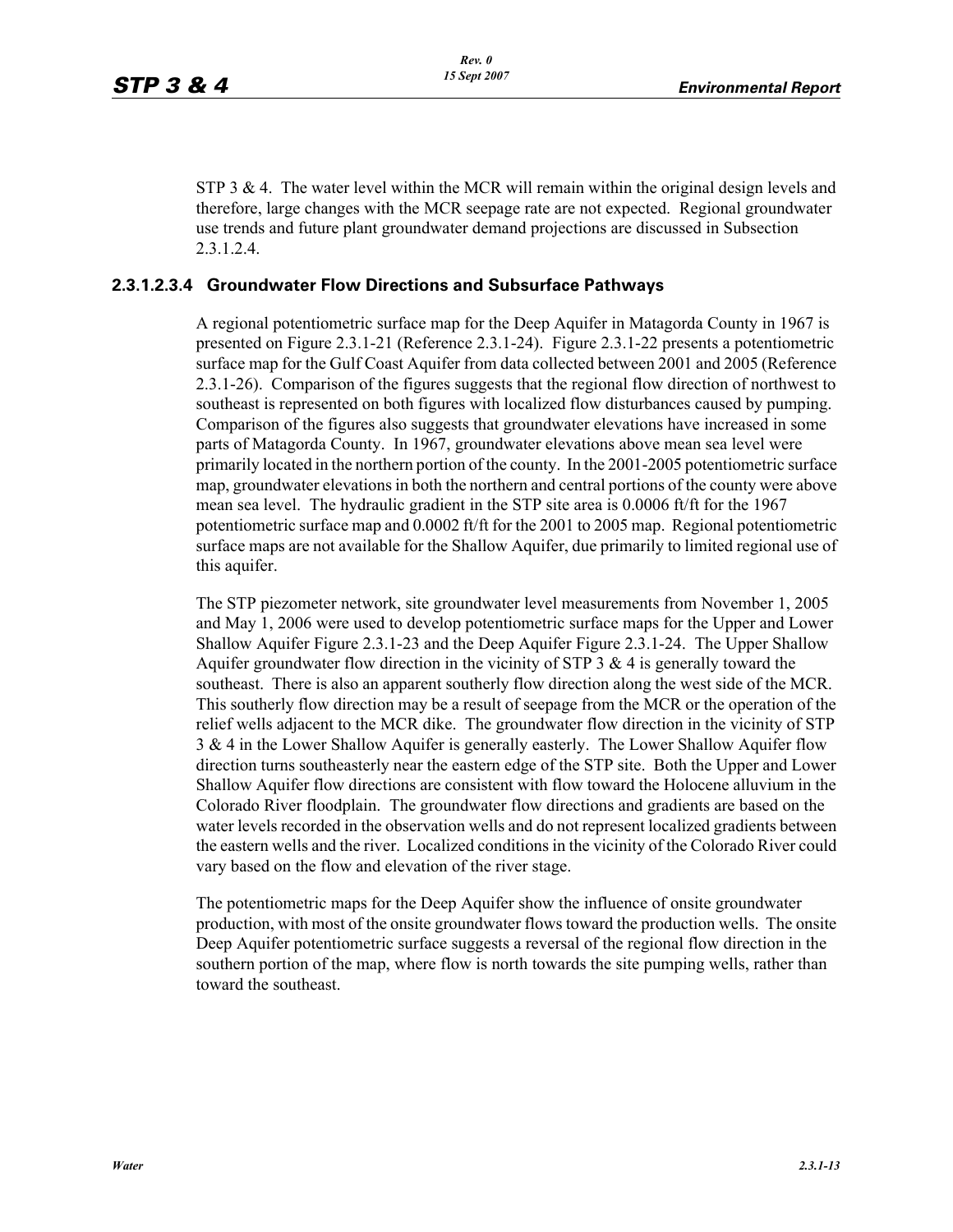The potentiometric surface maps were used to estimate hydraulic gradients at the site. A flow line originating in the area of STP 3  $\&$  4 was drawn on each map. The hydraulic gradient along these flow lines is estimated by dividing the head change along the flow line by the length of the flow line. The Upper Shallow Aquifer potentiometric surfaces indicate a hydraulic gradient of approximately 0.001 ft/ft. The Lower Shallow Aquifer potentiometric surface maps indicate a hydraulic gradient of approximately 0.0004 ft/ft. The Deep Aquifer has a hydraulic gradient between 0.0008 and 0.002 ft/ft. The hydraulic gradient in the Deep Aquifer adjacent to STP 3 & 4 appears to be influenced primarily by changes in pumping at Production Well 6 (Figures 2.3.1-20 and -24).

Monthly groundwater level measurements have been collected from the newly installed Shallow Aquifer observation wells for the STP  $3 \& 4$  subsurface investigation. The measurements are presented in Table 2.3.1-11. Well construction information is provided in Table 2.3.1-12. The measurements were used to prepare the potentiometric surface maps shown on Figure 2.3.1-25 for February and April of 2007. These maps indicate flow directions toward the southeast and southwest. This flow divide may be created by radial seepage from the MCR. The Upper Shallow Aquifer potentiometric surface map also shows seepage influence from the MCR and the duck pond/marsh located to the north of Observation Well pair OW-929U/L. The potentiometric surface maps indicate hydraulic gradients of approximately 0.001 ft/ft to 0.002 ft/ft for the southeast flow component and 0.0007 ft/ft to 0.0008 ft/ft for the southwest flow component in the Upper Shallow Aquifer. The Lower Shallow Aquifer hydraulic gradient is approximately 0.0004 ft/ft.

As part of the subsurface investigation program, well pairs screened in the Upper and Lower zones of the Shallow Aquifer were installed. These well pairs were used to estimate the vertical hydraulic gradient in the Shallow Aquifer. The vertical flow path length is assumed to be from the midpoint elevation of the Upper zone observation well screen to the midpoint elevation of the Lower zone observation well screen. Figure 2.3.1-26 shows a generalized hydrogeologic section through the STP 3  $\&$  4 area. This figure shows the relationship between the Upper and Lower Shallow Aquifer zones and the interconnection of sand layers in the Lower Shallow Aquifer zone. The head difference over the vertical flow path is the difference in water level elevations between the two paired wells. The hydraulic gradient is estimated by dividing the head difference by the length of the flow path. Table 2.3.1-13 presents the estimated vertical hydraulic gradients. All well pairs indicate a downward flow potential between the Upper and Lower zones in the Shallow Aquifer. The estimated vertical hydraulic gradients range from 0.06 to 0.29 ft/ft in a downward direction.

#### **2.3.1.2.3.5 Temporal Groundwater Trends and Variations**

The Texas Water Development Board (TWDB) has been collecting groundwater level data in Matagorda County since the 1940s (Reference 2.3.1-27). Two observation wells near the STP site were selected to prepare the regional hydrographs shown on Figure 2.3.1-27. These wells monitor two different intervals in the Deep Aquifer. Well 8015402 monitors the heavy pumping interval approximately 300 ft below ground surface. This well indicates that between 1957 and the early 1990s a significant drop in groundwater level occurred. Since the early 1990s, the groundwater level has been recovering and has nearly returned to the 1957 level. The second well, Well 8015301, monitors the deeper zone of the Deep Aquifer, corresponding to the production zone in the STP onsite wells. This well shows generally stable water levels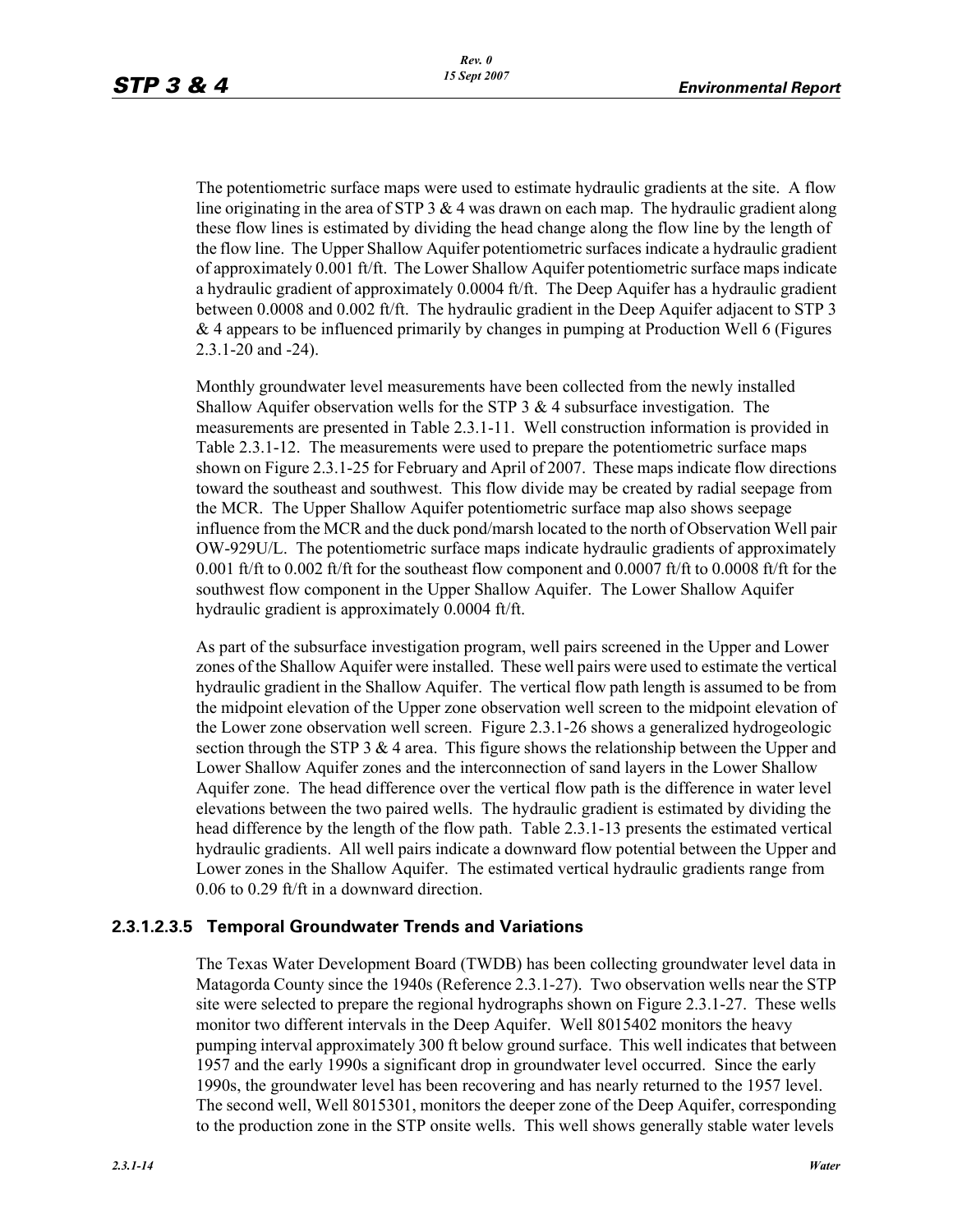over the period of record. Due to the limited groundwater development potential in the Shallow Aquifer, regional temporal measurements of water levels have not been collected.

Groundwater levels are monitored in the historical site observation wells (piezometers) as part of STP 1 & 2 operations. Selected observation wells in proximity to STP 3 & 4 were used to prepare hydrographs of the Shallow and Deep Aquifers, as shown in Figure 2.3.1-28. The monitoring data set selected extends from March 1995 through May 2006. Upper Shallow Aquifer Wells 603B and 601 are located to the west and east, respectively, of STP 3  $\&$  4, and well 602A, which is located immediately north of STP 3. Well 603B shows some seasonal variability, on the order of 1 to 2 ft, while Well 601 shows little seasonal variability. Well 602A shows some seasonal variability, with a peak groundwater elevation over the period of record of 25.8 ft MSL and with a long term variability of approximately 4 ft. Lower Shallow Aquifer wells 603A and 601A are located to the west and east, respectively, of STP 3  $\&$  4. These wells show some seasonal variability, with an overall decreasing trend in groundwater elevation. The elevation difference between the two wells suggests that they may be screened in different sand units in the Lower zone.

Deep Aquifer wells 613 and 605 are located to the southwest and north, respectively, of STP 3 & 4. These wells show a notable increase in water level elevation between 1996 and 1998. Water levels in Well 613 show a slight declining trend between 2004 and 2006. Well 613 is located in the influence of STP Production Well 6.

Shallow Aquifer observation wells installed as part of the STP 3 & 4 subsurface investigation program have been used for monthly water level measurements since December of 2006. Three well series designations represent the following location areas:

- OW-300 series wells are located in the proposed STP 3 facility area
- OW-400 series wells are located in the proposed STP 4 facility area
- OW-900 series wells include all of the wells located outside of the power block areas

An "L" suffix on the well number indicates a Lower Shallow Aquifer well and a "U" suffix indicates an Upper Shallow Aquifer well.

Figure 2.3.1-29 presents the hydrographs for these wells (December 2006 through June 2007). These hydrographs suggest short-term temporal variations in the Upper Shallow Aquifer on the order of 1 to 2 ft. The Upper Shallow Aquifer wells show consistently higher groundwater elevations than the adjacent Lower Shallow Aquifer wells. In the power block areas, groundwater is approximately 5 ft below ground surface.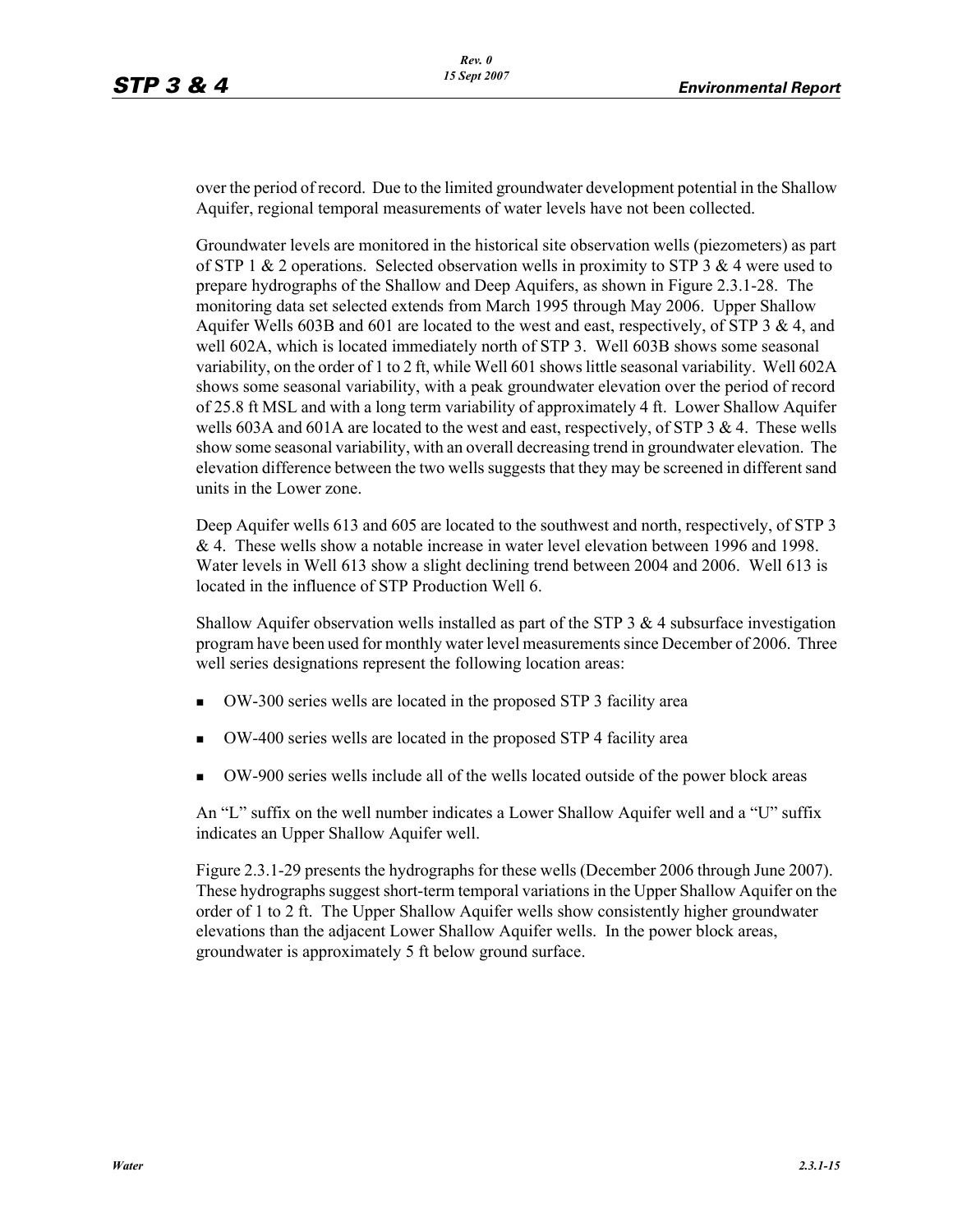### **2.3.1.2.3.6 Hydrogeologic Properties**

The hydraulic properties of the aquifer materials at the STP site were evaluated using both field methods and laboratory analysis. Field parameters include transmissivity and storage coefficient measurements from historical aquifer pumping tests and hydraulic conductivity values determined from both historical aquifer pumping tests and the slug tests performed in December 2006 as part of the STP 3 & 4 subsurface investigation.

The geotechnical parameters derived from laboratory testing include bulk density (or dry unit weight), porosity, effective porosity, and permeability from grain size. Regional and sitespecific hydrogeochemical data is also presented.

## **Vadose Zone**

Between 1951 and 1980, the average annual precipitation in the general area of STP was approximately 42 inches, and the corresponding average annual runoff was estimated as about 12 inches (Reference 2.3.1-21). The difference of approximately 30 inches is either evaporated, consumed by plants, or percolates into the vadose zone to recharge the shallow aquifers. Much of the water is returned to the atmosphere by evapotranspiration (Reference 2.3.1-21).

The vadose zone is considered to be relatively thin and limited at the site. The first saturated sand zone is encountered at a depth of approximately 20 ft below ground surface, and is classified as part of the Upper Shallow Aquifer. The aquifer zone exhibits semi-confined to confined conditions. The potentiometric head is under pressure, rising to within 5 ft to 10 ft of ground surface as measured in the onsite observation wells. The soils overlying the sand are generally described as clay.

From the geotechnical data listed in COLA Part 2, measured natural moisture contents from samples collected to a depth of 20 ft ranged from approximately 5% to 29%. The majority of the values ranged between 15% and 25%. Dry unit weights for the materials sampled ranged from approximately 92 pounds per cubic foot (pcf) to 115 pcf. Wet densities when measured, ranged from approximately 97 pcf to 133 pcf.

## **Aquifer Properties**

Regional aquifer properties have been collected by the TWDB (Reference 2.3.1-24). Data for the area in proximity to the STP site is presented on Table 2.3.1-14. Deep Aquifer transmissivity ranges from 10,500 to 195,300 gpd/ft (with one outlying value of 399,000 gpd/ft) and storage coefficient ranges from  $4.6 \times 10^{-5}$  to  $1.4 \times 10^{-3}$ . Although several of the wells on the table have screened intervals that encompass the depth interval associated with the Shallow Aquifer at the STP site, the screened intervals also extend into the Deep Aquifer, thus the test results cannot be applied to the Shallow Aquifer. Historical aquifer pumping tests have been performed on the STP site at three of the Deep Aquifer production wells and four test wells in the Shallow Aquifer in support of STP  $1 \& 2$ . The results of these tests are summarized on Table 2.3.1-15. Transmissivity ranges from 1100 to 50,000 gpd/ft and the storage coefficient ranges from 2.2 x 10-4 to 1.7 x 10-3.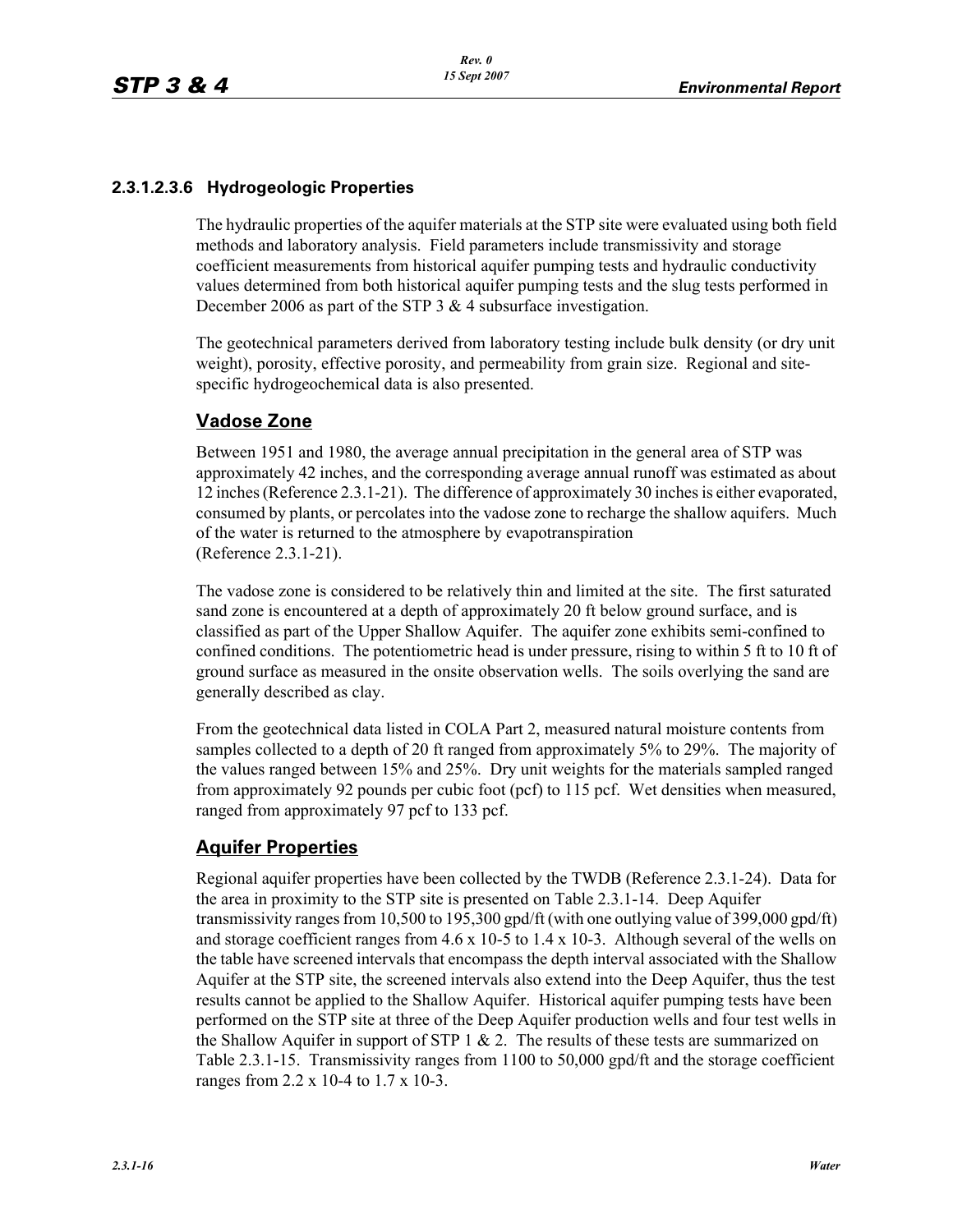Figure 2.3.1-30 presents a graphical comparison of regional and site-specific measurements using box and whisker plots. The box and whisker plot, also known as a boxplot, is a graphical representation of the data based on dividing the data set into quartiles. The data range of the solid portion of the box encompasses 50% of the data and the data range of each "whisker" contains 25% of the data. The ends of the "whiskers" represent the minimum and maximum values in the data set. Examination of the transmissivity plot indicates that the regional and STP Deep Aquifer values fall in the same data range, while the STP Shallow Aquifer data range falls below the regional range. This is caused by two Upper Shallow Aquifer tests that have transmissivity values of 1100 and 12,500 gpd/ft. The plot for storage coefficient indicates that the regional, STP Deep Aquifer, and STP Shallow Aquifer fall in the same data range. The Shallow Aquifer values fall in the upper portion of the regional range of data. This may be a result of aquitard leakage influencing the Shallow Aquifer tests.

Hydraulic conductivity can be determined from aquifer pumping tests by dividing the transmissivity by the saturated thickness. There is uncertainty associated with this method because assumptions are made regarding the amount of permeable material present in the screened interval of the test well. The pumping wells have screened intervals ranging from 16 ft to 819 ft in length, and the saturated thickness is apportioned across this screened interval (possibly underestimating the hydraulic conductivity for the more permeable sands units in the well screen intervals). Hydraulic conductivity values from the aquifer pumping tests are included in Tables 2.3.1-14 and 2.3.1-15.

Hydraulic conductivity can also be determined by the slug test method. This method measures the water level response in the test well to an instantaneous change in water level in the well. A disadvantage of this method is that it measures hydraulic conductivity only in the immediate vicinity of the test well. However, because the slug test requires minimal equipment and can be performed rapidly, slug tests can be performed in many wells, allowing a determination of spatial variability in hydraulic conductivity. Table 2.3.1-16 presents a summary of slug tests performed in observation wells installed as part of the STP  $3 \& 4$  subsurface investigation. The test results indicate a range of hydraulic conductivity from 9 to 561 gpd/ft<sup>2</sup>. The slug test results for the Upper and Lower zones of the Shallow Aquifer were contoured, as shown on Figure 2.3.1-31, to delineate spatial trends. The Upper Shallow Aquifer contour map indicates areas of higher hydraulic conductivity in the vicinity of STP 3. The surrounding measurements suggest these areas are localized. The Lower Shallow Aquifer map indicates an area of higher hydraulic conductivity between STP  $3 \& 4$  that extends to the south of the units. This area corresponds to the area of higher groundwater elevation identified on the February 22, 2007 potentiometric surface map for the Lower Shallow Aquifer, as previously shown on Figure 2.3.1-25.

Box and whisker plots comparing hydraulic conductivity from regional aquifer pumping tests, STP site aquifer pumping tests, STP site slug tests, and grain size data are shown on Figure 2.3.1-32. The grain size derived hydraulic conductivity is discussed in the next section. The plots indicate that the slug tests have the greatest range of hydraulic conductivity; however, the geometric means for the aquifer pumping test derived hydraulic conductivity values and the slug test results are not significantly different (337 gpd/ft<sup>2</sup> versus 205 gpd/ft<sup>2</sup>).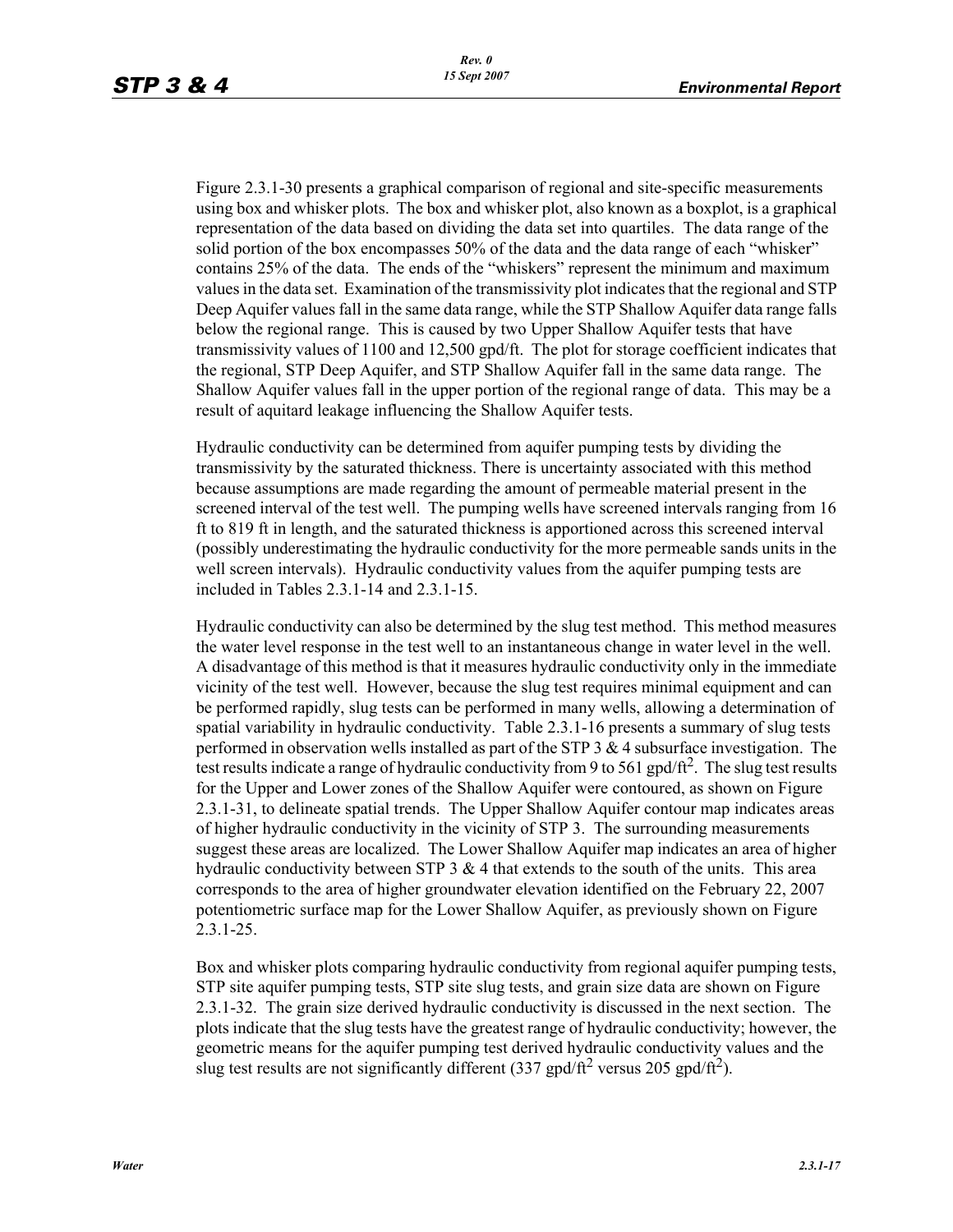## **Geotechnical Properties**

The geotechnical investigation component of the STP  $3 \& 4$  subsurface investigation program included the collection of soil samples for laboratory determination of soil properties. These tests are discussed in FSAR Section 2.5S. A summary of the test results are presented in Table 2.3.1-17. The results have been arranged to reflect the properties of the various hydrogeologic units present at the site. Basic soil properties were used to estimate the hydrogeologic properties of the materials such as porosity, effective porosity, and permeability. Bulk density values were measured by the laboratory, thus no further processing of the data was necessary.

Porosity is determined from a conversion of the void ratio to porosity. The effective porosity (or specific yield) is some fraction of porosity. In general terms, the effective porosity of sands or gravels approximates porosity, while the effective porosity of silts and clays is much less than their porosity. Figure 2.3.1-33 (from Reference 2.3.1-28) shows the relationship between porosity, specific yield, and specific retention for various median grain sizes and sorting conditions. Interpolating from this graph for median grain sizes in the Shallow Aquifer, and using the curve for average material, suggest that the specific yield is approximately 80% of the porosity of the Shallow Aquifer.

Permeability or hydraulic conductivity of sands can be estimated using the D10 grain size using the Hazen formula (Reference 2.3.1-29). This formula is based on empirical studies for the design of sand filters for drinking water. The formula was developed for use in well-sorted sand, and application to poorer-sorted materials would result in over-prediction of permeability. Figure 2.3.1-32 included the grain size derived hydraulic conductivity with aquifer pumping test and slug test derived hydraulic conductivity. Comparison of the boxplots suggests that, although the grain size derived hydraulic conductivity is in the range of regional hydraulic conductivity, it is above the STP aquifer test ranges. Comparison of geometric means indicates the grain size derived hydraulic conductivity is within the range of the STP aquifer test results.

The hydraulic conductivity of the clay materials was measured in the STP 1  $\&$  2 subsurface investigation (Reference 2.3.1-9). Table 2.3.1-18 summarizes the results of these tests. The geometric mean hydraulic conductivity of the clay samples is  $0.004$  gpd/ft2 (1.72 x 10-7 cm/s). The clay samples were collected to a maximum depth of 39 ft below ground surface. The uniform depositional history and effects of consolidation and loading on clay hydraulic conductivity suggest that it would be a conservative assumption to apply these hydraulic conductivity values to deeper clays at the site.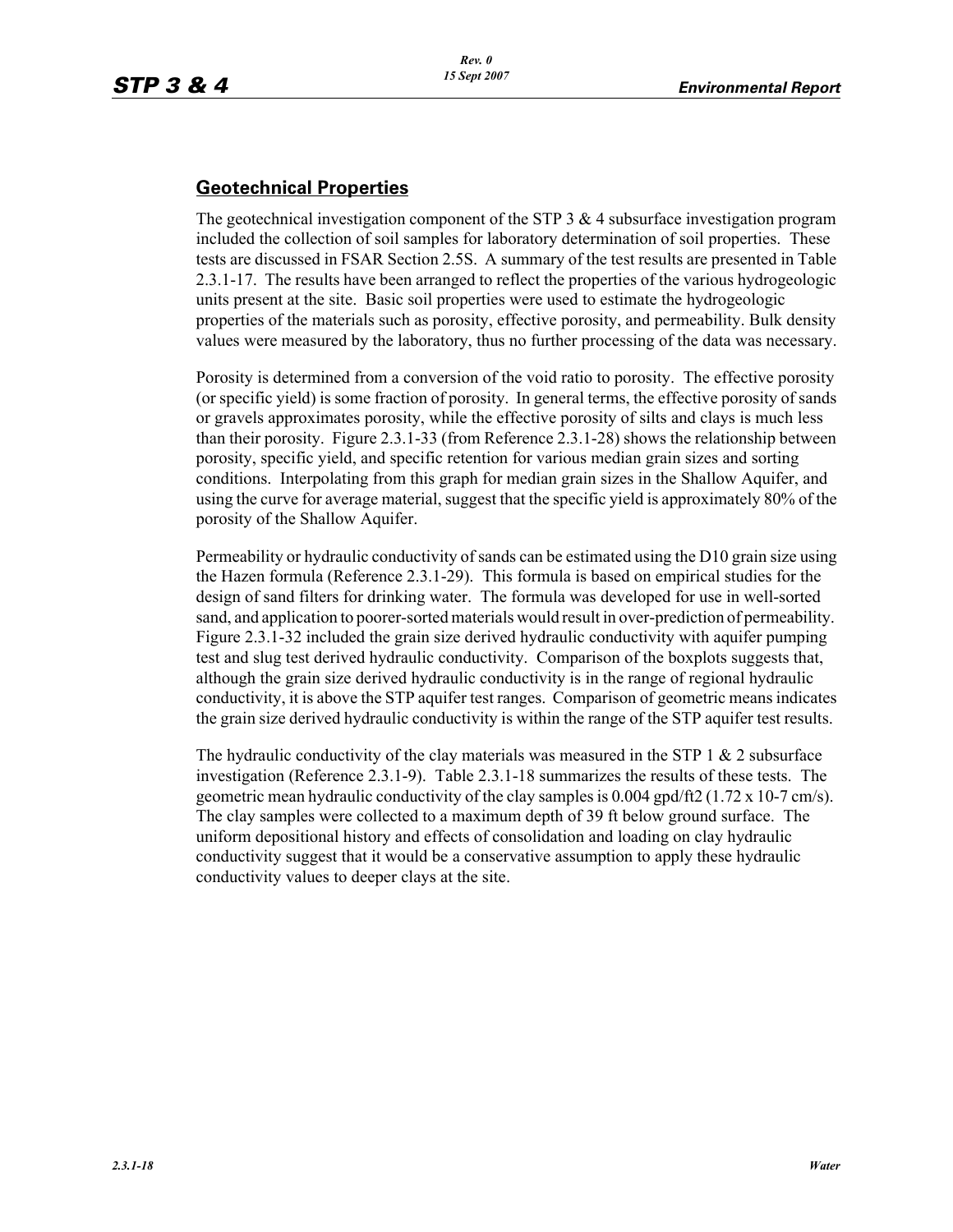## **Hydrogeochemical Characteristics**

Regional hydrogeochemical data were obtained from Reference 2.3.1-24 and are presented in Table 2.3.1-19. The data set includes 10 wells in the Deep Aquifer and seven wells in the Shallow Aquifer. The analytical data was compared to EPA Primary and Secondary Drinking Water Standards (Reference 2.3.1-30), and exceedances are identified on the table. The principal exceedances were for total dissolved solids and chloride (Secondary Drinking Water Standards). Examination of data suggests that the highest concentrations of total dissolved solids and chlorides are present in the Shallow Aquifer.

STP site-specific hydrogeochemical data are presented in Table 2.3.1-20, which includes seven samples from the Deep Aquifer and 23 samples from the Shallow Aquifer. The analytical data were also compared to EPA Primary and Secondary Drinking Water Standards and the exceedances are identified on the table. The principal exceedances were for total dissolved solids and chloride with the highest concentrations present in the Shallow Aquifer.

The hydrogeochemical data can also be used as an indicator of flow patterns in the groundwater system. Variations in chemical composition can be used to define hydrochemical facies in the groundwater system. The hydrochemical facies are classified by the dominant cations and anions in the groundwater sample. These facies can be shown graphically on a trilinear diagram (Reference 2.3.1-31). A trilinear diagram showing the regional and STP site-specific data is presented in Figure 2.3.1-34. The predominant groundwater type for the Deep Aquifer regional groundwater data is a sodium bicarbonate type, while for the Shallow Aquifer regional data the groundwater type varies from a sodium bicarbonate type to a sodium chloride type. The predominant STP site-specific groundwater type in the Deep Aquifer is sodium bicarbonate, in the Upper Shallow Aquifer is sodium chloride, and in the Lower Shallow Aquifer is sodium bicarbonate. An exception to the Lower Shallow Aquifer hydrochemical facies pattern is observed at observation wells OW-332L and OW-930L, where the water type is sodium chloride. This facies change may indicate the proximity of a zone of vertical interconnection between the Upper and Lower Shallow Aquifers. This observation would be consistent with the findings of aquifer pumping test WW-4 that indicated a localized hydraulic connection between the Upper and Lower Shallow Aquifers (Reference 2.3.1-32). The conclusion that this is a localized connection is based on the absence of a hydraulic connection at the other three aquifer pumping test sites. The source of this interconnection may be either a natural feature, such as an incised channel or scour feature, or a man-made feature, such as an excavation backfilled with pervious material or a leaking well seal. The manmade sources of interconnection are less probable because the depth to the Lower Shallow Aquifer is on the order of 60 ft below ground surface, which would be below most site excavations, and leaky well seals also typically exhibit elevated pH associated with the impacts of cement grout, which is not observed at either of the wells.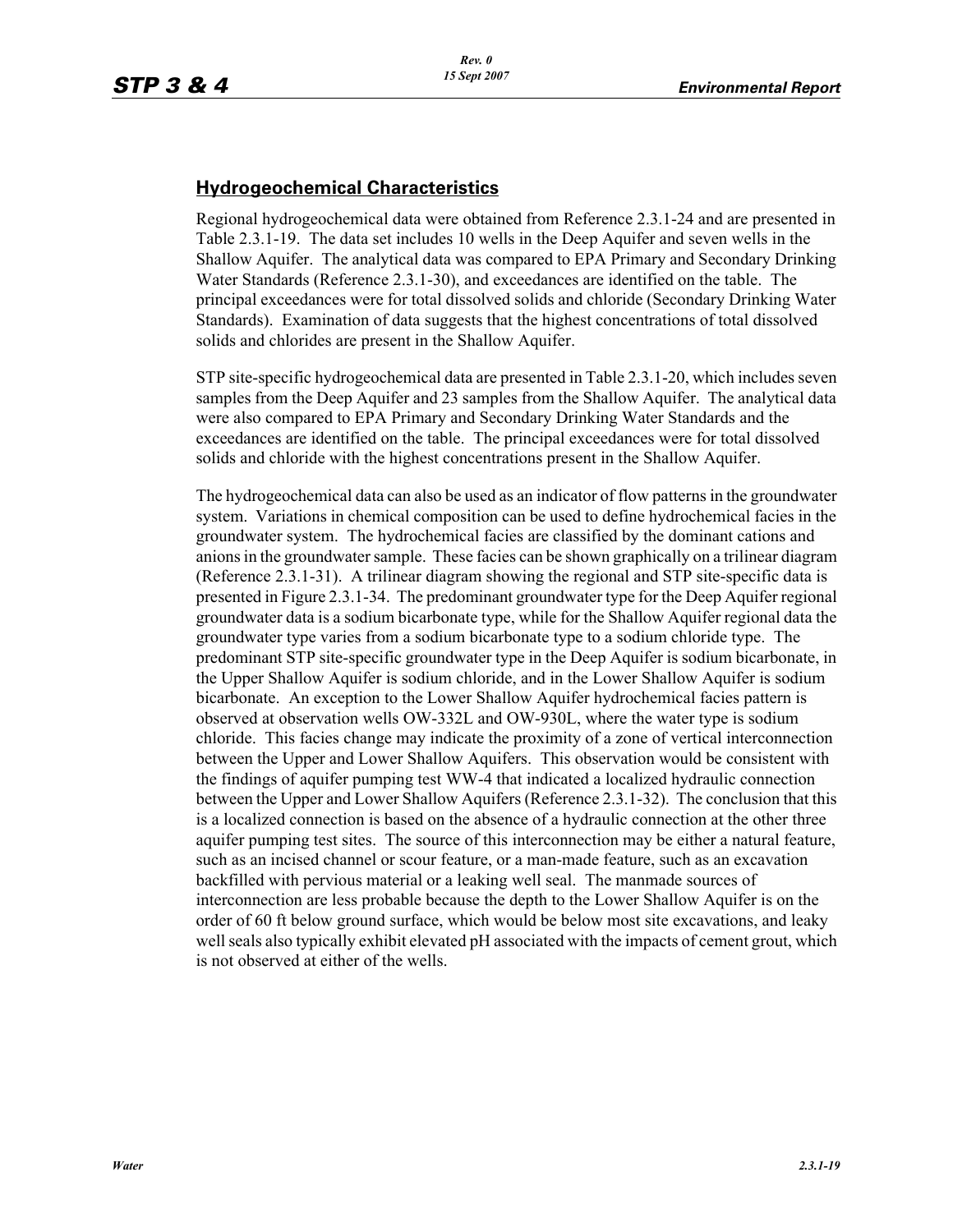## **Hydrogeologic Conceptual Model**

Figure 2.3.1-35 presents a simplified hydrostratigraphic section of the site. The units presented on the section were used as a framework to relate measured or estimated properties to the groundwater system. A summary of important properties related to groundwater flow and transport is presented on Table 2.3.1-21. The values for bulk density, total porosity, and effective porosity for the Deep Aquifer were taken from tests performed in the Lower Shallow Aquifer. The similarity of depositional environments and the observed grain size distributions suggest that an assumption of equivalence between the units is reasonable.

To assign representative values, the properties were divided into spatially and temporally variable data. Spatially variable data includes unit thickness, hydraulic conductivity, bulk density, porosity, and effective porosity. Representative values for the spatially variable data were assigned either an arithmetic mean (unit thickness, bulk density, porosity, and effective porosity) or a geometric mean (hydraulic conductivity) of the referenced data set. Temporally variable data are the hydraulic gradient measurements, and the maximum value from each data set are assigned as the representative value.

### **2.3.1.2.4 Groundwater Users and Historical Trends**

Groundwater use is discussed in Subsection 2.3.2.2. A summary is provided in the following sections to assist with the description of the hydrogeologic conceptual model used in the groundwater flow and transport evaluation presented in Subsection 2.3.1.2.5. The databases referenced in this section are periodically updated by the identified source agency. The information used in this evaluation was accessed through the source agency web pages in March 2007.

## **2.3.1.2.4.1 Sole Source Aquifers**

The Gulf Coast Aquifer has not been declared a Sole Source Aquifer (SSA) by the U.S. Environmental Protection Agency (EPA) (Reference 2.3.1-33). A SSA is a source of drinking water for an area that supplies 50% or more of the drinking water with no reasonably available alternative source should the aquifer become contaminated. Figure 2.3.1-36 shows the location of SSAs in EPA Region VI, which includes Texas. The nearest SSA in Texas is the Edwards I and II Aquifer System, which is located approximately 150 mi northwest of the STP site. Based on a southeasterly groundwater flow direction beneath Matagorda County toward the Gulf of Mexico, and the distances to the identified SSAs, the construction and operation of STP  $3 \& 4$ will not impact any SSAs. The identified SSAs are upgradient and beyond the boundaries of the local and regional hydrogeologic systems associated with the STP site.

## **2.3.1.2.4.2 Regional Groundwater Trends**

Groundwater pumpage in the Gulf Coast Aquifer System was relatively small and constant from 1900 until the late 1930s. Pumping rates increased sharply between 1940 and 1960 and then increased relatively slowly through the mid 1980s. By the mid 1980s, withdrawals were primarily from the east and central area of the aquifer system. This included the Houston area; but some of the greatest pumpage was associated with rice irrigation centered in Jackson, Wharton, and portions of adjacent counties including Matagorda (Reference 2.3.1-21).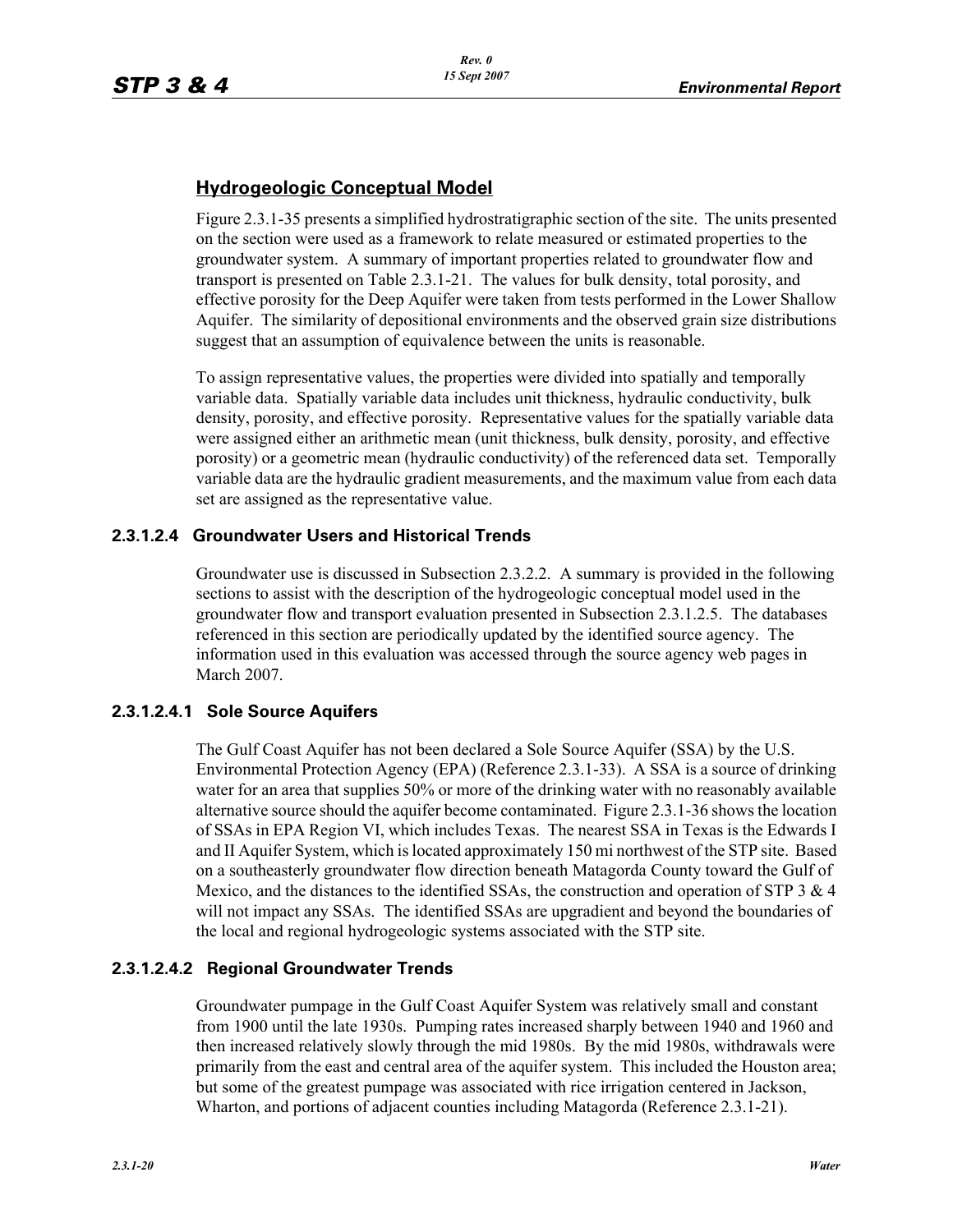Problems associated with groundwater pumpage, such as land subsidence, saltwater encroachment, stream base-flow depletion, and larger pumping lifts, have caused pumpage to be curtailed in some areas. As a result, TWDB began making projections of future groundwater use. For the 10 counties that withdrew the largest amount of water from the Gulf Coast Aquifer System during 1985, state officials projected a large decline in pumping from six counties, including Matagorda County, through 2030. Matagorda County was expected to experience a net decrease of 48% or 15 million gallons per day (mgd), with pumping rates decreasing from 31 mgd to approximately 16 mgd (Reference 2.3.1-21). These water use projections undergo revisions and updating as technical and socioeconomic factors change and are further discussed in Subsection 2.3.2.2.

The EPA monitors drinking water supply systems throughout the country and displays the results on their Safe Drinking Water Information System (SDWIS) website (Reference 2.3.1-34). Figure 2.3.1-37 shows the locations of the SDWIS water supply systems in Matagorda County as of March 2007. A total of 40 systems were identified in Matagorda County by SDWIS, with seven systems serving greater than 1000 people, 18 systems serving greater than 100 to less than 1000 people, and 15 systems serving less than or equal to 100 people. The closest SDWIS water supply systems are the onsite water supply (Water system ID TX1610051) and the Nuclear Training Facility water supply (Water system ID TX1610103). The nearest non-site related SDWIS water supply system is the Selkirk Water System, which is located across the Colorado River from the STP, approximately 4 mi to the southeast.

Regional groundwater use in the site area is controlled by the TWDB and in Matagorda County by the Coastal Plains Groundwater Conservation District (CPGCD). The TWDB maintains a statewide database of wells called the Water Information Integration and Dissemination (WIID) system. This database includes water wells and oil and gas production wells (Reference 2.3.1- 35). The CPGCD, in conjunction with the Coastal Bend Groundwater Conservation District (Wharton County), also maintains a database of water wells (Reference 2.3.1-36).

Information from the TWDB database was used to prepare Figure 2.3.1-38, which shows well locations in Matagorda County as of March 2007. The database includes water wells, and oil and gas wells. The search area for wells was limited to Matagorda County because pumping effects in the Deep Aquifer and flow information in the Shallow Aquifer suggest that groundwater use and groundwater impacts from accidents at STP would be limited to this area. The figure presents a total of 838 water wells in Matagorda County. It should be noted that the TWDB database (Driller's Report database) includes 18 wells identified as being in other counties, but the well coordinates plot in Matagorda County. It is not known whether these entries have erroneous county names or location coordinates.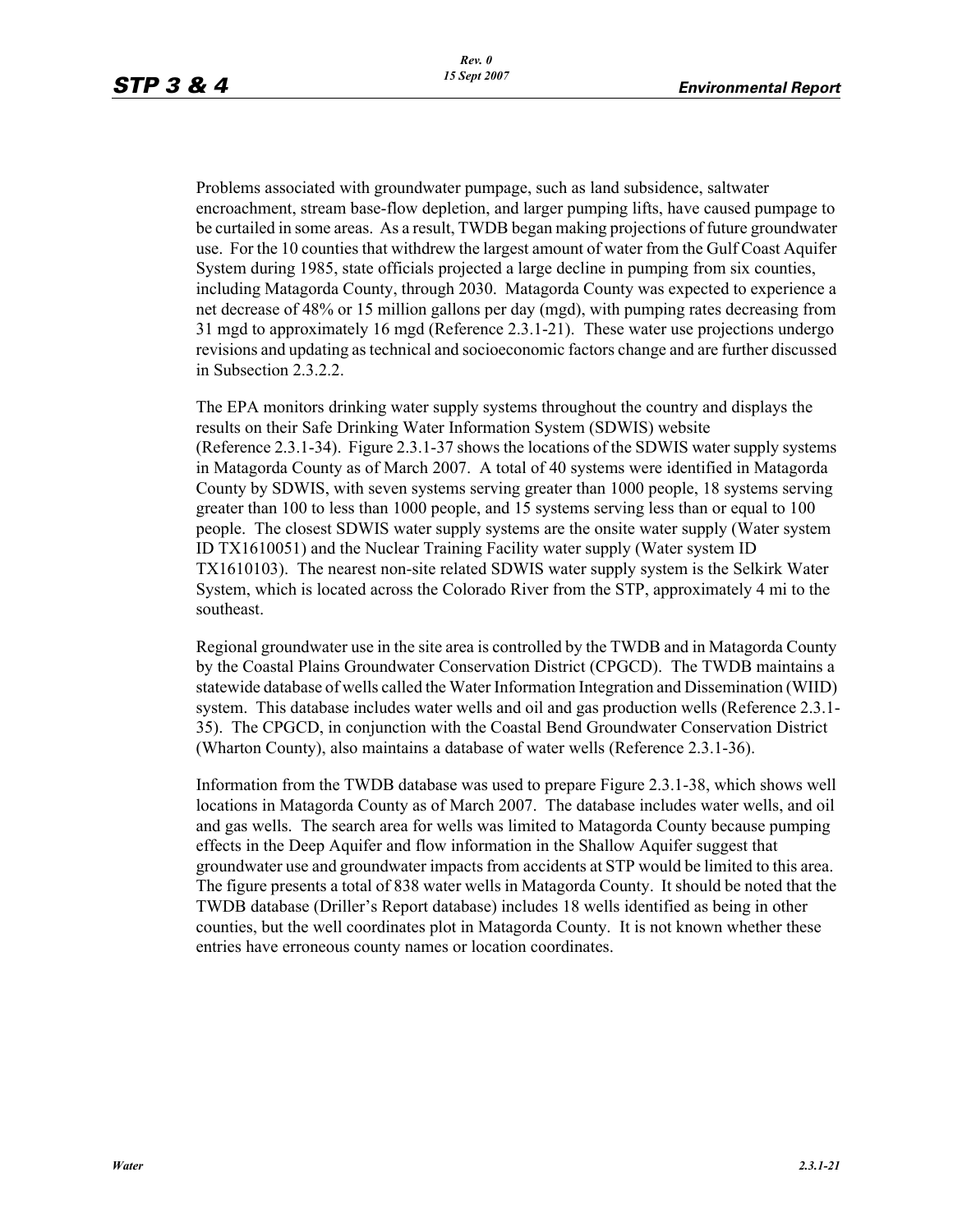Figure 2.3.1-39 presents the water well information from the Coastal Plains Groundwater Conservation District as of March 2007. The database includes 1989 water wells in Matagorda County. The larger number of wells in this database is a result of including single-family domestic wells.

The TWDB conducts water use surveys throughout the state (Reference 2.3.1-37). The surveys are based on information submitted by the water user and may include estimated values. These surveys do not include single-family domestic well groundwater use. The TWDB also prepares estimates of future water use as part of water supply planning (Reference 2.3.1-38). These estimates contain uncertainties associated with population growth projections, assumptions about climatic conditions (drought or wet years), and schedules for implementation of water conservation measures. The results of these studies and projections are discussed in Subsection 2.3.2.2 and FSAR Subsection 2.4S.12.

#### **2.3.1.2.4.3 Plant Groundwater Use**

Both surface water and groundwater are used on the site to support STP 1 & 2 plant operations. The groundwater is pumped from the Deep Aquifer using five production wells (Production Wells 5 through 8 and the Nuclear Training Facility [NTF] well), as shown on Figure 2.3.1-20. No sustained pumping is permitted within 4000 ft of the STP 1  $\&$  2 plant area in order to minimize the potential for subsidence resulting from lowering of the Deep Aquifer potentiometric head. The exception is the NTF well, which was installed to provide fire protection water to the NTF. Potable water for the NTF is supplied by Production Well 8.

Table 2.3.1-22 presents the combined monthly groundwater withdrawals from the five production wells between 1995 and 2006. STPNOC is currently permitted to use up to 3000 acre-ft of groundwater. As the table indicates, annual groundwater use by STP  $1 \& 2$  is between 1200 and 1300 acre-feet. Therefore, over 1700 acre-ft (1050 gpm) of groundwater could be available for use by STP  $3 \& 4$ . Water demand could be met by increasing the yield of the existing wells or installing new wells with the objective that total STP use would not exceed the 3000 acre-ft per year permitted amount. A detailed evaluation of groundwater availability and estimates of aquifer drawdown, water conservation measures, and identification of alternative sources, if practicable, will be addressed as part of the detailed engineering for STP 3 & 4.

Groundwater is projected to be the main source of makeup water for the STP 3  $\&$  4 Ultimate Heat Sink, condensate makeup, radwaste and fire protection systems and the source of potable water for STP 3  $\&$  4. These systems are predicted to require typical groundwater consumption of approximately 1738 acre-ft per year (1077gpm), whereas the peak consumption (i.e., outages) is expected to be as great as 3935 gpm. Short-term water demand beyond the current capacity of the existing wells could be met by increasing the yield of the existing wells, installing new wells with the objective of increasing peak production while not exceeding the 3000 acre-ft per year permitted amount, or withdrawing the necessary additional water from the MCR. A detailed evaluation of groundwater availability and estimates of aquifer drawdown, water conservation measures, and identification of alternative sources, if practicably, will be addressed as part of the detailed engineering for STP 3 & 4.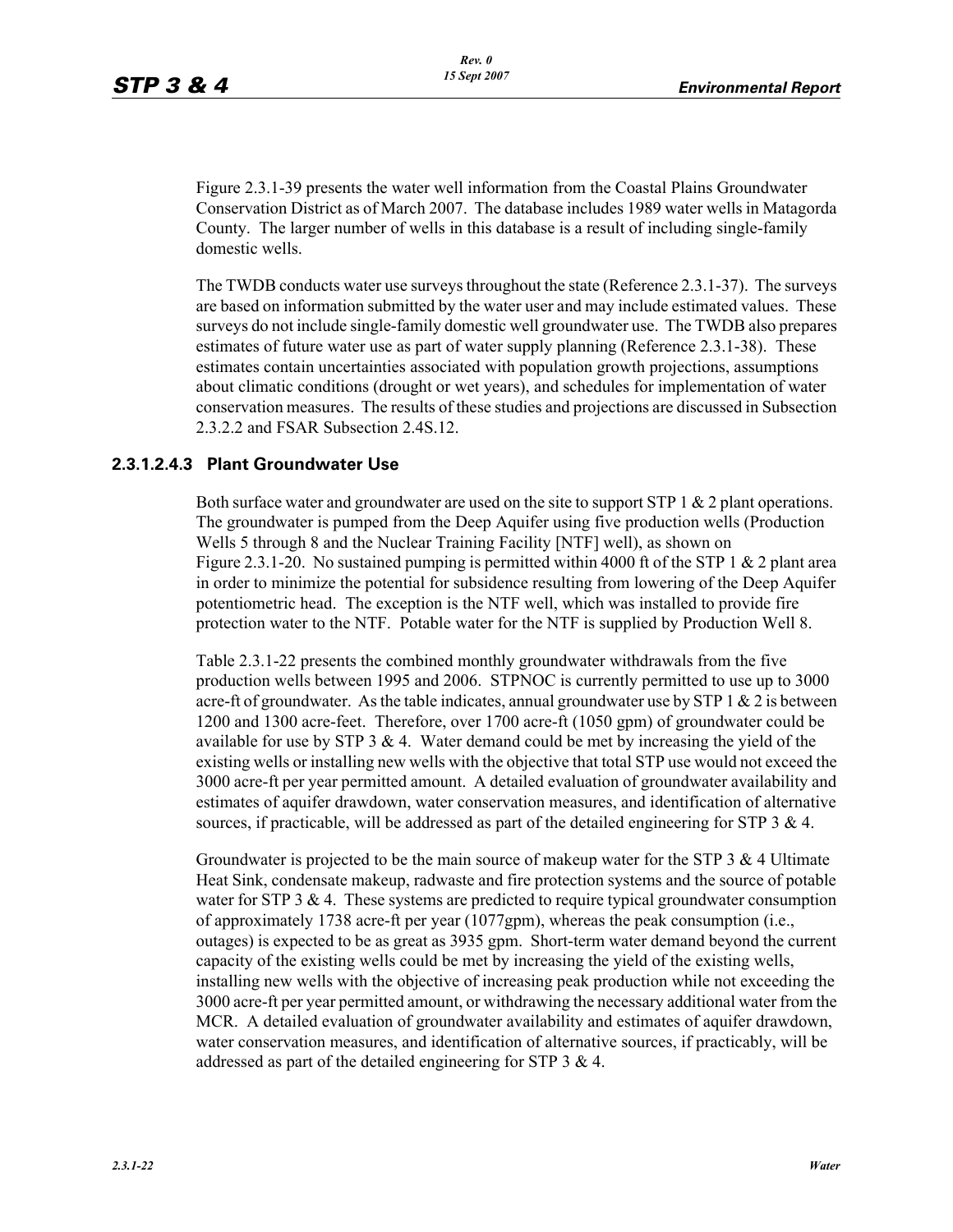The potential impacts to the local groundwater aquifer system as the result of plant expansion are discussed in Subsection 2.3.2.2 and Section 5.2.

#### **2.3.1.2.5 Groundwater Flow and Transport**

The likelihood of an accidental liquid effluent release to groundwater is remote due to multiple levels of protection in the liquid radwaste system. The radwaste building system components are designed to prevent environmental releases, and include a stainless steel lined compartment to contain tank spillage and specially constructed building components surrounding the tanks to capture and prevent releases from the Radwaste Building. These design components would mitigate any potential release from the building tanks to the subsurface environment. Discussion of sorption and radioactive decay effects on offsite exposure is presented in COLA Part 2. Provided in the next section is a brief description of the potential groundwater pathways in the highly unlike event that a release could occur.

#### **2.3.1.2.5.1 Groundwater Pathway**

The Shallow Aquifer would be the most likely hydrogeologic unit to be impacted by an accidental liquid effluent release on site. The Upper Shallow Aquifer has a flow direction toward the southeast. Examination of Figure 2.3.1-40 (Reference 2.3.1-39) indicates that a potential Upper Shallow Aquifer groundwater discharge area would be the unnamed surface water tributary, located to the east of the STP  $1 \& 2 \& ECP$ , which flows into Kelly Lake, approximately 7300 ft from STP 3. A second possible discharge area for both the Upper and Lower Shallow Aquifer is at Well 2004120846, which is an 80 ft deep livestock well located east of the site boundary, approximately 9000 ft from STP 3. A third possible discharge area for both Shallow Aquifer zones would be the Colorado River, approximately 17,800 ft to the southeast of STP 3.

Over much of the site, the Lower Shallow Aquifer is isolated from the Upper Shallow Aquifer by a less permeable confining layer. However, aquifer pumping test data and hydrogeochemical data suggest that leakage through the less permeable confining layer separating these to aquifer zones is occurring. Additionally, excavations for the foundations of some of the deeper structures are projected to depths associated with the Lower Shallow Aquifer. A consistent downward vertical hydraulic gradient exists between the Upper and Lower Shallow Aquifer, which would provide the driving force for movement of groundwater from the Upper to the Lower Shallow Aquifer

An effluent release scenario would be a direct effluent release into the surrounding excavation backfill material. The downward hydraulic head between the Upper and Lower Shallow Aquifer zones would result in vertical migration downward through the backfill to the Lower Shallow Aquifer. The Lower Shallow Aquifer has an east to southeast flow direction. Due to the depth to the top of the aquifer, and the downward vertical hydraulic gradient in the Lower Shallow Aquifer, it is unlikely that discharge would occur into the unnamed tributary to the east of the STP 1 & 2 ECP. Likely discharge points are Well 2004120846 as discussed above or the Colorado River alluvium, where the river channel has incised into the Lower Shallow Aquifer, approximately 17,800 ft from STP 3 & 4.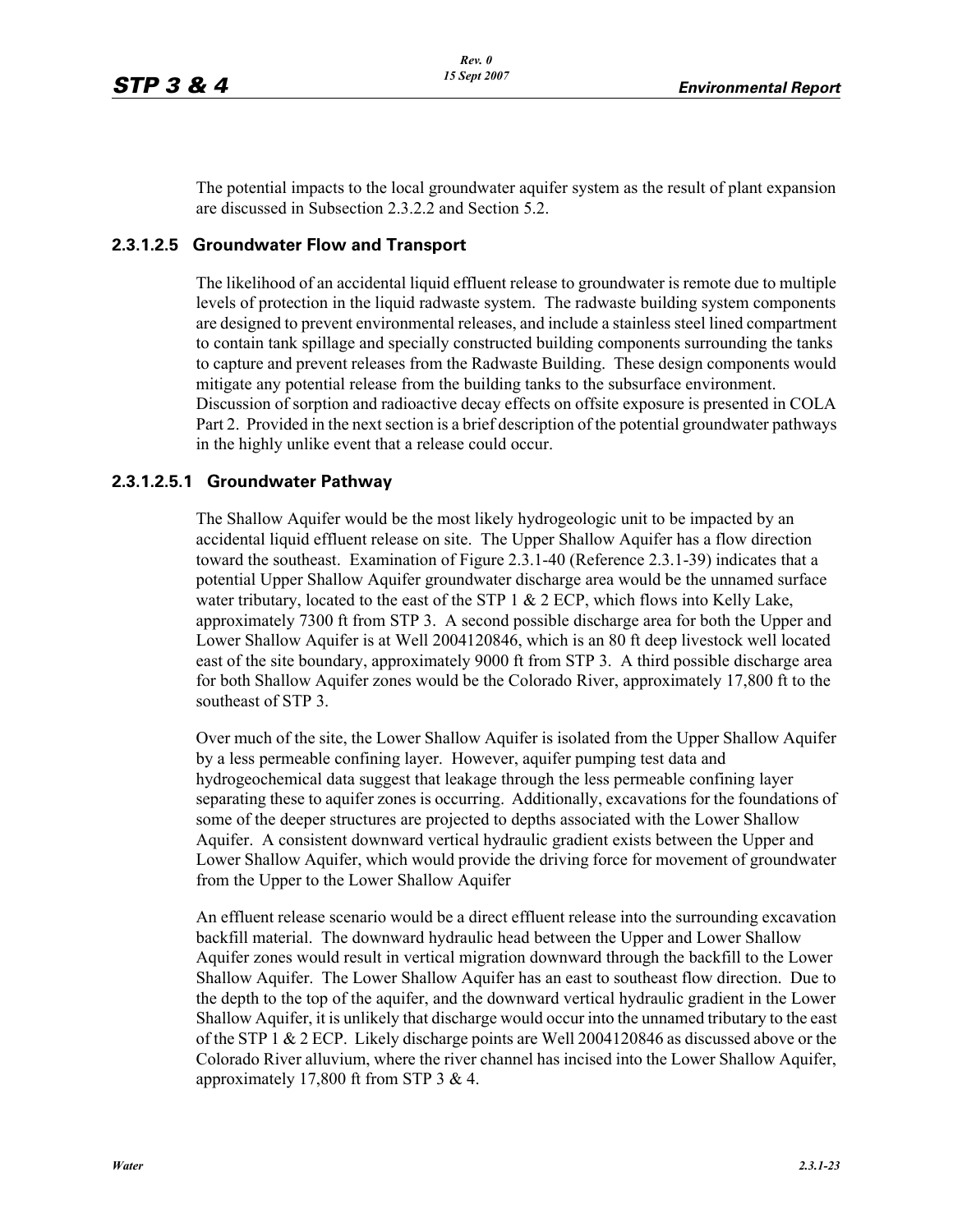The Deep Aquifer is the least likely hydrogeologic unit to be impacted by an accidental liquid effluent release. The Deep Aquifer is separated from the Shallow Aquifer by a 100 to 150 ft thick clay and silt layer. Potentiometric surface maps for the Deep Aquifer indicate that groundwater flow beneath the site is moving toward the site production wells, thus precluding the potential for offsite migration in the unlikely event that effluent passes through the clay layer. These factors suggest that there is no credible offsite release pathway for the Deep Aquifer.

### **2.3.1.2.5.2 Advective Transport**

Advective transport assumes that an accidental liquid effluent release travels at the same velocity as groundwater flow. The groundwater flow velocity or average linear velocity is estimated from Reference 2.3.1-29:

$$
v = \frac{Ki}{n_e}
$$

where:

 $v =$  average linear velocity (ft/day)

 $K =$  hydraulic conductivity (ft/day)

 $i =$  hydraulic gradient (ft/ft)

 $n_e$  = effective porosity (decimal)

The travel time from the effluent source to the receptor would be:

$$
T = \frac{D}{v}
$$

where:

 $T =$  travel time (day)

 $D =$  distance from source to receptor (ft)

 $v =$  average linear groundwater velocity (ft/day)

Table 2.3.1-23 presents average linear velocity and travel time estimates for the Upper Shallow Aquifer and the Lower Shallow Aquifer using representative properties from Table 2.3.1-21. The average linear velocity in the Upper Shallow Aquifer is estimated to be 0.2 ft/day and in the Lower Shallow Aquifer to be 0.09 ft/day. In the Upper Shallow Aquifer, travel time to the unnamed tributary east of the ECP would be 100 years, to Well 2004120846 it would be 123 years, and to the Colorado River it would be 244 years. In the Lower Shallow Aquifer, travel time to Well 2004120846 would be 274 years and to the Colorado River it is estimated to be 541 years. Bounding average linear velocities and travel times based on the calculated range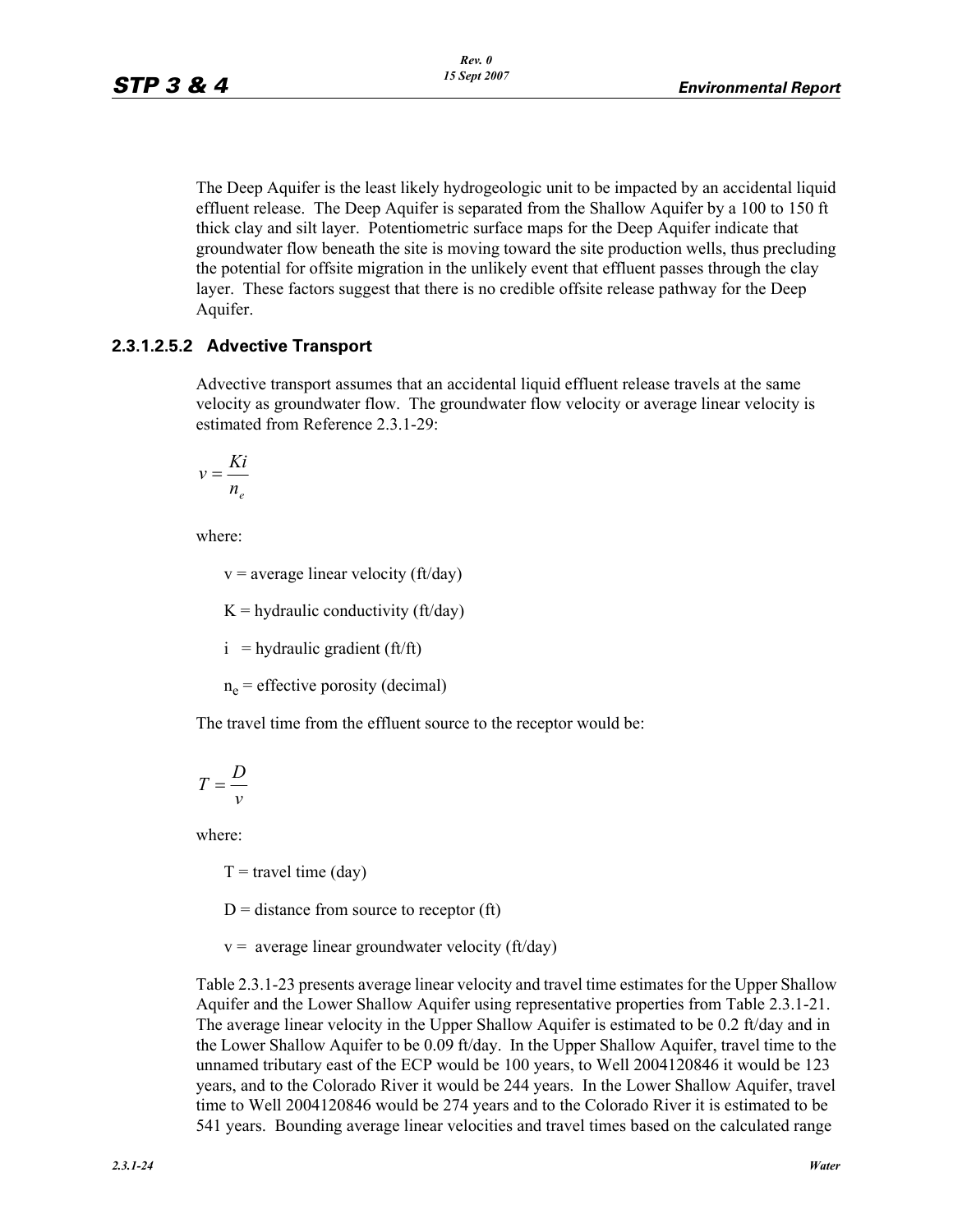for hydraulic conductivities, hydraulic gradients, and effective porosities are also presented in Table 2.3.1-23.

#### **2.3.1.2.6 Monitoring and Safeguards**

Groundwater level monitoring in the STP  $3 \& 4$  area is currently being implemented through the use of the groundwater observation wells installed in 2006 and through the periodic review of water levels from selected historical wells in the vicinity of the site.

Some of the existing STP 3  $\&$  4 area observation wells will be taken out of service prior to construction activities due to anticipated earth moving and construction requirements. Prior to commencing construction activities, the observation well monitoring network will be evaluated in order to determine groundwater data gaps and needs created by the abandonment of existing wells. These data needs will be met by the installation of additional observation wells, if required. As part of the detailed engineering for STP  $3 \& 4$ , the current STP groundwater monitoring programs will be evaluated with respect to the addition of STP  $3 \& 4$  to determine if any modification of the existing programs is required to adequately monitor plant effects on the groundwater.

Construction activities at STP  $3 \& 4$  should not adversely affect the local or regional groundwater systems. The Shallow Aquifer will be temporarily impacted during construction dewatering activities. The Deep Aquifer is not expected to be impacted by construction activities. Construction and water related impacts are discussed in Sections 4.2 and 6.3.

During excavation and construction of STP  $3 \& 4$ , the hydrostatic loading on the excavation and structures will be controlled by a temporary construction dewatering system. Typical dewatering systems for this type of cut and fill excavation would consist of a combination of perimeter dewatering wells and open pumping from sumps in the excavation. The perimeter dewatering wells would control lateral inflow and assist in removing water stored in the excavation. The open pumping system would control precipitation runoff, assist in water storage removal, and the removal of any inflow to the excavation.

Excavations for the construction of STP 3  $\&$  4 are preliminarily planned to depths of at least 90 ft below existing grade. The reactor building mat is expected to be placed at a depth of approximately 85 ft, with the control building at a depth of approximately 75 ft, the UHS at a depth of approximately 40 ft, and the turbine building at a depth of approximately 30 ft. Perimeter construction dewatering will be required to a depth of at least 35 ft with deeper excavation dewatering to a depth of at least 90 ft. The excavation design will be refined as part of the detailed design.

The hydrogeologic conditions encountered beneath the STP  $3 \& 4$  area are, in general, similar to that beneath STP 1  $\&$  2. A long-term, steady state dewatering flow rate is estimated to be between 1800 and 4200 gpm. The range in pumping rates is dependent on the hydraulic conductivity used in the analysis. Since the excavation required for the construction of STP 3 & 4 is estimated to be deeper than that for STP 1 & 2, the flow rates estimated for STP 3 & 4 are considered to be within reason in comparison to actual flow rates measured at STP 1  $\&$  2 which were between 1300 and 2900 gpm. Alternatives that could reduce the amount of water to be removed include various types of cut-off walls. The cut-off walls could include slurry trench wall, grout curtain, freeze-wall, or low leakage sheet pile. The slurry trench wall and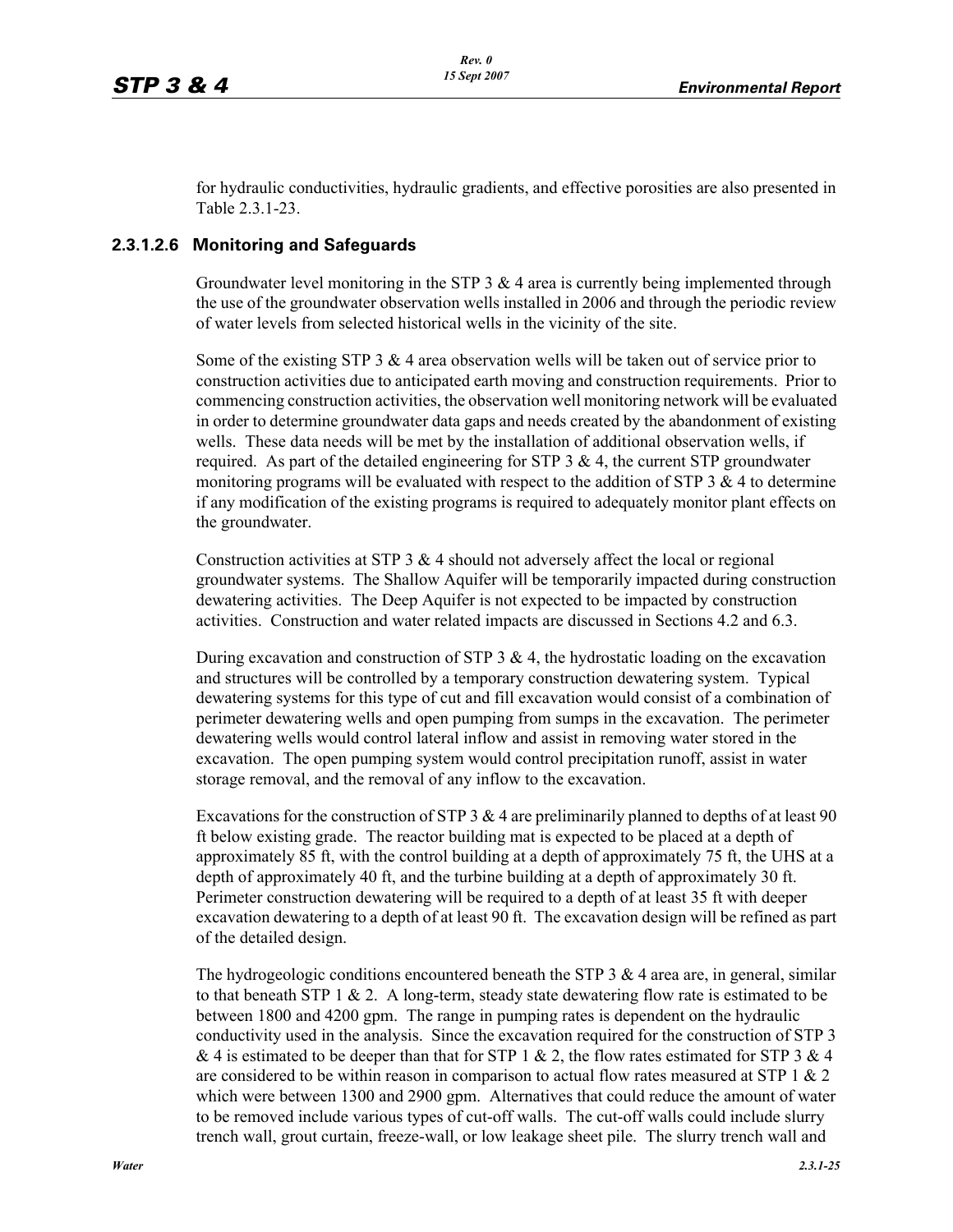grout curtain are permanent features, while the other two types can be temporary. Some dewatering would still be required to remove storage, precipitation runoff, and vertical inflow. Methods to mitigate the potential for subsidence to existing structures include cut-off walls, injection wells, and infiltration trenches. The dewatering system design will be refined as part of the detailed design.

The ground surface elevation within the power block areas prior to construction is approximately 29 ft to 32 ft MSL. The post construction grade will range from approximately 32 ft to 36.5 ft MSL. Floor grade for the main building facilities is expected to be at approximately 35 ft MSL. Based on the water level elevations collected to date, the groundwater depth in the power block area for both units is below the maximum groundwater level of 61 cm (2 ft) below ground surface as specified in ABWR DCD Tier 2, Table 2.0-1 (Reference 2.3.1-40). Based on this observation, a permanent dewatering system is not anticipated to be a design feature for the STP 3 & 4 facilities.

Post-construction groundwater conditions are anticipated to have some localized changes resulting from excavation, backfilling, and placements of buildings. However, based on observations of STP 1 & 2 post-construction groundwater conditions, the effects would be minimal and may include localized communication between the Upper and Lower Shallow Aquifers and an increased cone of depression in the Deep Aquifer resulting from increased groundwater use for STP 3 & 4.

The groundwater supply wells to be installed for STP  $3 \& 4$  are not safety-related sources of water, because the UHS has a 30-day supply of water, which is sufficient for plant shutdown without a supplementary water source.

#### **2.3.1.3 References**

- 2.3.1-1 "The 2005 Initially Prepared Regional Water Plans (for the 2006 Adopted Regional Water Plans) for Lower Colorado Planning Region (Region K)," Chapter 1. Texas Water Development Board (TWDB) website. Available at http://www.twdb.state.tx.us/rwpg/main-docs/IPP-index.htm), accessed on April 5, 2007.
- 2.3.1-2 "Arc Hydro Developments for the Lower Colorado River Basin," Online Report 04- 6, Daniel R. Obenour and Dr. David R. Maidment, Centers for Research In Water Resources, University of Texas at Austin, May 2004. Available at http://www.crwr.utexas.edu/online.shtml, accessed on April 24, 2007.
- 2.3.1-3 "Colorado River Flood Guide," Lower Colorado River Authority (LCRA), January 2003.
- 2.3.1-4 U.S. Army Corps of Engineers, National Inventory of Dams (http://crunch. tec.army.mil/nidpublic/webpages/nid.cfm), website accessed on April 11, 2007.
- 2.3.1-5 Website on dams, lakes and structures designed for flood management, water supply, hydroelectricity, Lower Colorado River Authority. Available at http://www.lcra.org/water/dams.html, accessed on April 5, 2007.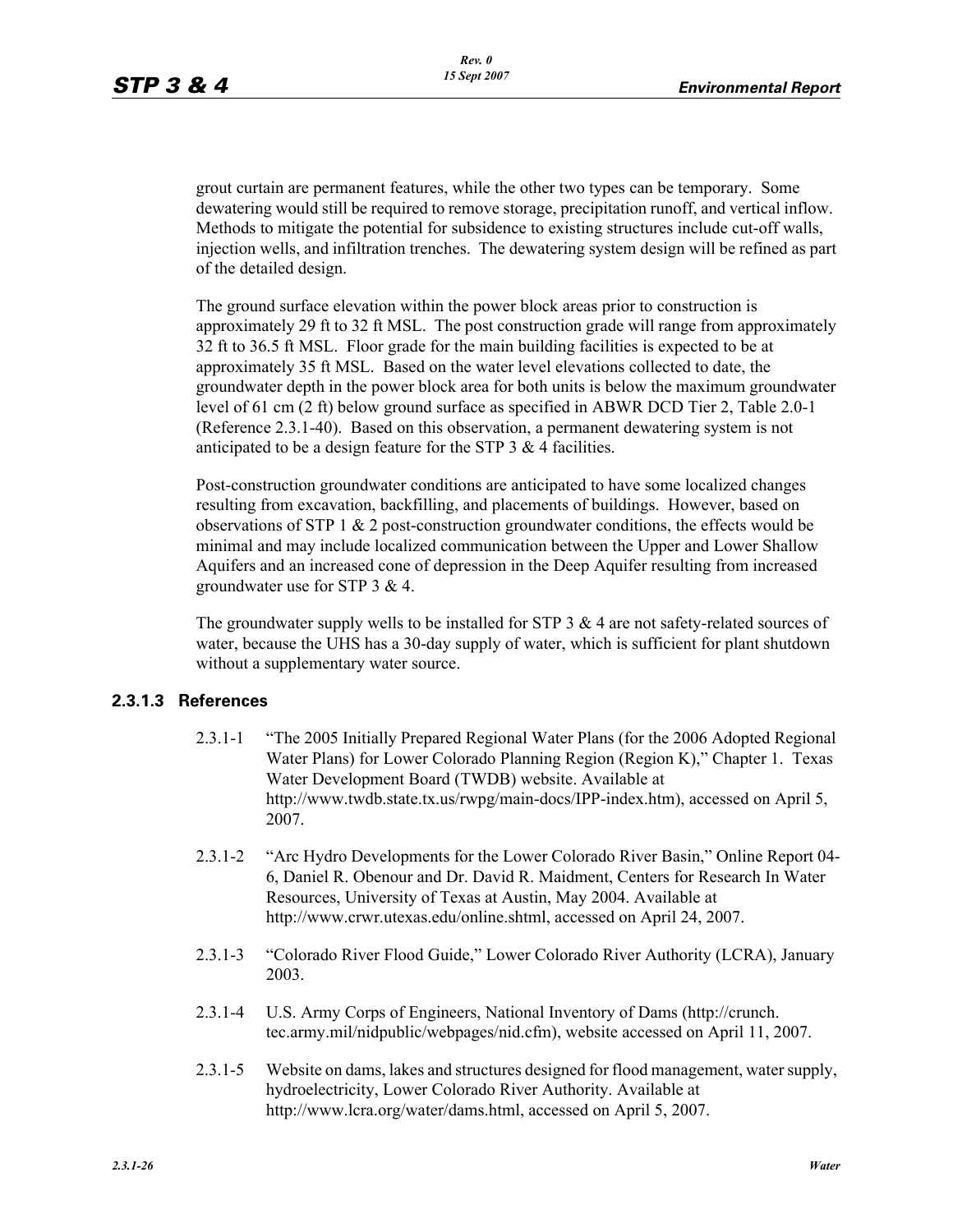- 2.3.1-6 "Volume 4, Colorado River basin, Lavaca River basin, and intervening coastal basins," Water Resources Data, Texas, Water Year 2004, Long, Susan C. Aragon; Reece, Brian D.; Eames, Deanna R., U.S. Geological Survey. Available at http://pubs.usgs.gov/wdr/2004/WDR-TX-04-4/index.html, website accessed on April 10, 2007.
- 2.3.1-7 "Surface-water for the Nation, National Water Information System," U.S. Geological Survey. Available at http://waterdata.usgs.gov/nwis/sw, website accessed on May 10, 2007.
- 2.3.1-8 "Flood Damage Evaluation Project, Volume II-B, Chapter 4, Hydrology and Volume II-C, Chapter 6, Hydraulics," Halff Associates, Inc, prepared for the Lower Colorado River Authority and Fort Worth District Corps of Engineers, July 2002.
- 2.3.1-9 "STPEGS Updated Final Safety Analysis Report, Units 1 and 2," Revision 13.
- 2.3.1-10 United States Geological Survey, 2007: Daily Streamflow Data for Bay City Gauging Station, Texas. http://waterdata.usgs.gov/nwis/dv/ ?site\_no=08162500&referred\_module=sw.
- 2.3.1-11 Amended and Restated Contract by and between the Lower Colorado River Authority and STP Nuclear Operating Company, Effective as of January 1, 2006.
- 2.3.1-12 Water Management Plan for the Lower Colorado River Basin Effective September 20, 1989 including Amendments through May 14, 2003.
- 2.3.1-13 "Texas Coastal Wetlands, Status and Trends, Mid-1950s to Early 1990s," Moulton, D.W., Dahl, T.E., Dall, D.M., United States Department of the Interior, Fish and Wildlife Service, Southwestern Region, March 1997.
- 2.3.1-14 "Status and Trends of Wetlands on Barrier Islands, Central Texas Coast," White, W.A., Tremblay, T.A., Waldinger, R.L., Calnan, T.R., Texas General Land Office, February 2003. Available at http://www.glo.state.tx.us/coastal/pub.
- 2.3.1-15 "National Wetlands Inventory, Wetlands Mapper," U.S. Fish and Wildlife Service. Available at http://www.fws.gov/nwi/, accessed on May 7, 2007.
- 2.3.1-16 "Suspended-Sediment Database Daily Values of Suspended Sediment and Ancillary Data," U.S. Geological Survey. Available at http://co.water.usgs.gov/ sediment/seddatabase.cfm, accessed on May 7, 2007.
- 2.3.1-17 "A Protocol for Establishing Sediment TMDLs," Keyes and Radcliffe, developed by the Georgia Conservancy and the UGA Institute of Ecology, 2002.
- 2.3.1-18 "Predicting the terrestrial flux of sediment to the global ocean: a planetary perspective," Sedimentary Geology 162 (203) 5-24, James Syvitski, S. D. Peckham, R. Hilberman, and Thierry Mulder.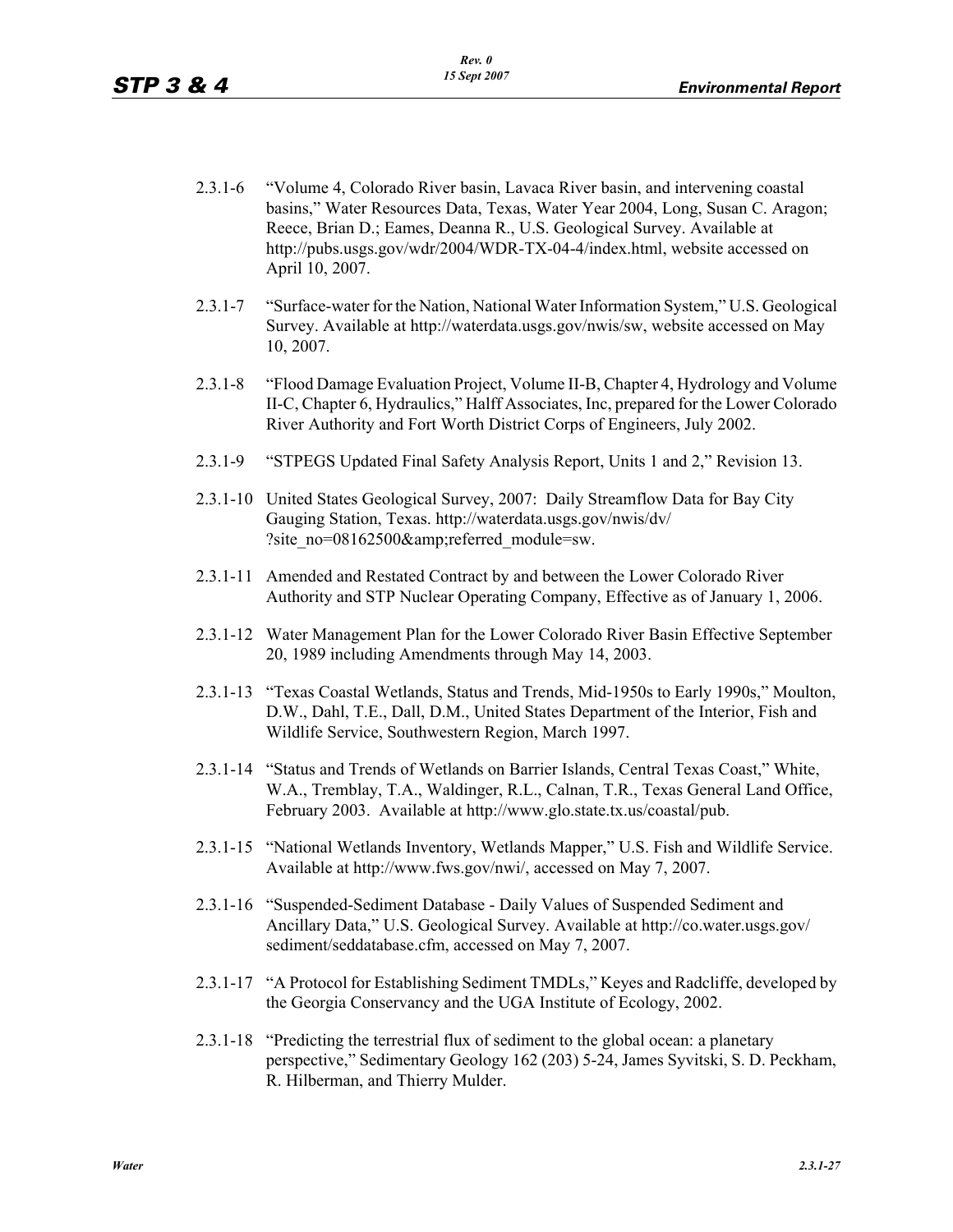- 2.3.1-19 "Texas Shoreline Change Project Gulf of Mexico Shoreline Change from the Brazos River to Pass Cavallo," James C. Gibeaut et al., Bureau of Economic Geology, The University of Texas at Austin, TX, October 2000.
- 2.3.1-20 "Physiographic Map of Texas," The University of Texas at Austin, Bureau of Economic Geology, 1996. Available at http://www.lib.utexas.edu/geo/maps.html, accessed May 5, 2007.
- 2.3.1-21 "Ground Water Atlas of the United States Oklahoma, Texas," HA 730E, Ryder, Paul D., U.S. Geological Survey, 1996. Available at http://capp.water.usgs.gov/ gwa/ch\_e/index.html, accessed April 16, 2007.
- 2.3.1-22 "Major Aquifers of Texas," 2000. Available at http://www.twdb.state.tx.us/ mapping/index.asp, accessed March 1, 2007.
- 2.3.1-23 "Stratigraphic and Hydrogeologic Framework of Part of the Coastal Plain of Texas," Texas Department of Water Resources Report 236, Baker, E.T., 1979. Available at http://www.twdb.state.tx.us/publications/reports/ GroundWaterReports/GWReports/Individual%20Report%20htm%20files/Report% 20236.htm.
- 2.3.1-24 "Ground-Water Resources of Matagorda County, Texas, Texas Water Development Board Report 91," W. Hammond, Jr., Cooperative study by the Texas Water Development Board, Lower Colorado River Authority, and Matagorda County Commissioners Court, 1969. Available at http://www.twdb. state.tx.us/publications/reports/GroundWaterReports/GWReports/Individual%20Re port%20htm%20files/Report%2091.htm, accessed February 23, 2007.
- 2.3.1-25 "South Texas Project Electrical Generating Station 2005 Annual Environmental Operating Report," STPNOC, 2006.
- 2.3.1-26 "Hydrochemistry, Salinity Distribution, and Trace Constituents: Implications for Salinity Sources, Geochemical Evolution, and Flow Systems Characterization, Gulf Coast Aquifer, Texas, in Aquifers of the Gulf Coast of Texas, Texas Water Development Board Report 365," Chowdhury, A., Boghici, R. and Hopkins, J., 2006. Available at http://www.twdb.state.tx.us/publications/reports/ GroundWaterReports/GWReports/R365/AGCindex.htm, accessed February 23, 2007.
- 2.3.1-27 "Well Database Information," Texas Water Development Board. Available at http://www.twdb.state.tx.us/publications/reports/GroundWaterReports/GWDatabas eReports/Database%20in%20ASCII/Matagorda/wlevels.txt, accessed march 14, 2007.
- 2.3.1-28 "Hydrogeology," Davis, S.N and DeWiest, R.J.M., 1966.
- 2.3.1-29 "Applied Hydrogeology," Fetter, C.W., 1988.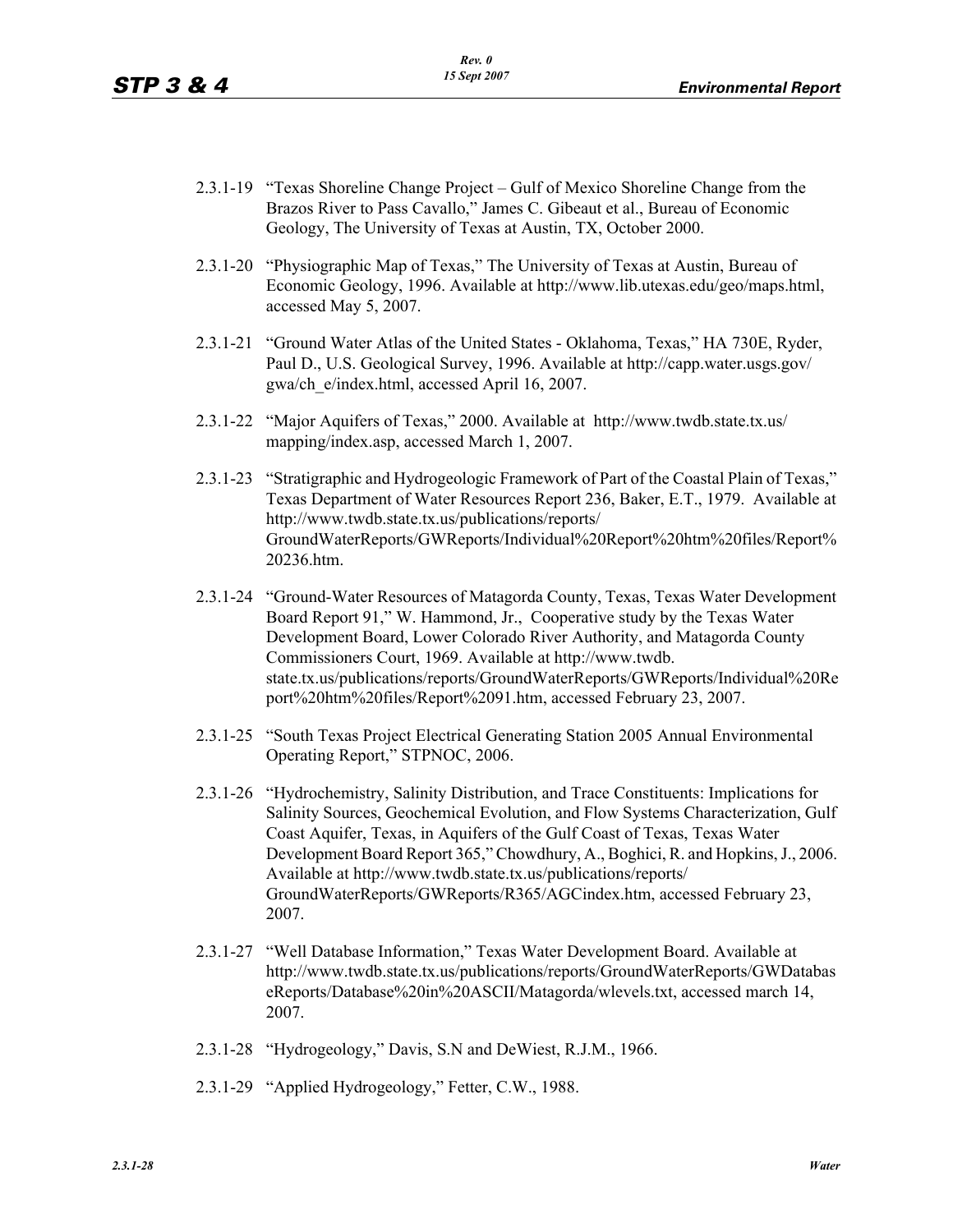- 2.3.1-30 "Drinking Water Contaminants," U.S. Environmental Protection Agency, 2007. Available at http://www.epa.gov/safewater/contaminants/index.html, accessed April 9, 2007.
- 2.3.1-31 "A Graphic Procedure in the Geochemical Interpretation of Water Analyses, Transactions, American Geophysical Union," 25, 914-923, Piper, A.M., 1944.
- 2.3.1-32 "Basic Data Report Ground Water South Texas Project," submitted to Brown and Root, Inc., August 29, Woodward-Clyde Consultants, 1975.
- 2.3.1-33 U.S. Environmental Protection Agency Region VI Sole Source Aquifer Map, Available at http://www.epa.gov/region6/6wq/swp/ssa/maps.htm, accessed March 2, 2007.
- 2.3.1-34 U.S. Environmental Protection Agency Safe Drinking Water Information System (SDWIS). Available at http://oaspub.epa.gov/enviro/sdw\_query\_v2.get\_list? wsys\_name=&fac\_search=fac\_beginning&fac\_county=MATAGORDA&pop\_serv =500&pop\_serv=3300&pop\_serv=10000&pop\_serv=100000&pop\_serv=100001& sys\_status=active&pop\_serv=&wsys\_id=&fac\_state=TX&last\_fac\_name=&page= 1&query results=&total\_rows\_found=, accessed March 15, 2007.
- 2.3.1-35 Texas Water Development Board Water Information Integration and Dissemination (WIID) system. Available at http://wiid.twdb.state.tx.us/, accessed March 20, 2007.
- 2.3.1-36 Coastal Plain/Coastal Bend Groundwater Conservation Districts Database Available at http://www.gis.aecom/cbcpgcd/, accessed March 20, 2007.
- 2.3.1-37 "Historical Water Use Information," Texas Water Development Board. Available at http://www.twdb.state.tx.us/wushistorical/, accessed March 12, 2007.
- 2.3.1-38 "Water Use Projections," Texas Water Development Board. Available at http://www.twdb.state.tx.us/DATA/db07/defaultReadOnly.asp, accessed March 12, 2007.
- 2.3.1-39 "Blessing SE, Texas," 28096-G1-TF-024, DMA 6741 1 SE-SERIES V882, United States Geological Survey, 1995. Available at http://www.tnris.org/ datadownload/quad.jsp?Quad=Blessing%20SE&num=28096-G1.
- 2.3.1-40 ABWR Design Control Document, Tier 2, GE Nuclear Energy, Revision 4.
- 2.3.1-41 River Basin Map of Texas, 1996, Bureau of Economic Geology, The University of Texas at Austin, Texas, 78713.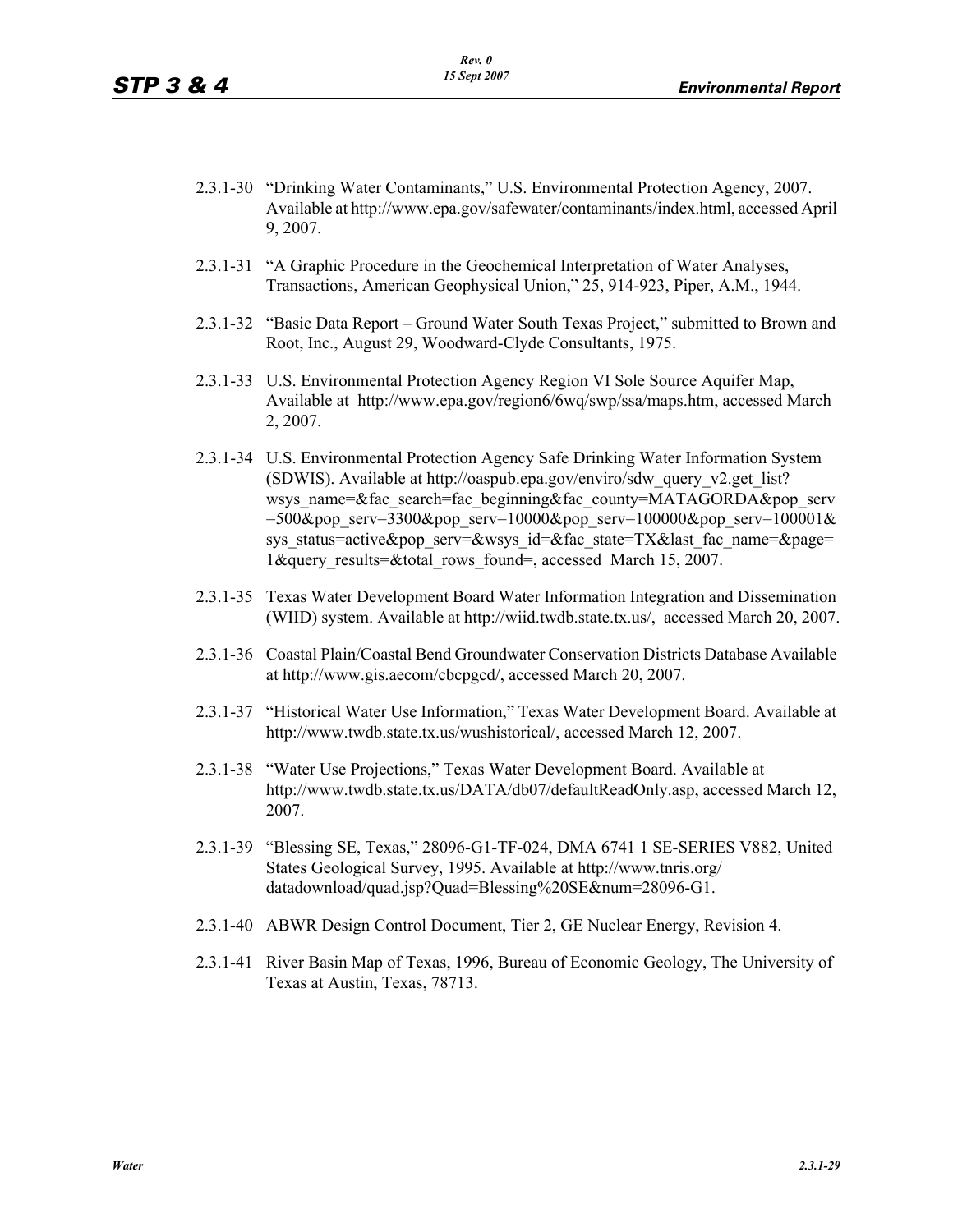| <b>Stream Name</b>      | County                 | <b>Drainage Area</b><br>(sq. miles) |
|-------------------------|------------------------|-------------------------------------|
| <b>Beals Creek</b>      | <b>Mitchell County</b> | $9,802$ [1]                         |
| Concho River            | Concho County          | $6,574$ [2]                         |
| San Saba River          | San Baba County        | 3,046 [3]                           |
| Llano River             | Llano County           | 4,197 [4]                           |
| <b>Pedernales River</b> | <b>Blanco County</b>   | 901                                 |
| Pecan Bayou             | Mills County           | 2,073                               |
| <b>Barton Creek</b>     | <b>Travis County</b>   | 215                                 |
| <b>Onion Creek</b>      | Travis County          | 321                                 |

## **Table 2.3.1-1 Major Freshwater Streams in the Colorado River Basin**

Data in the Table are taken from Reference 2.3.1-6

#### Notes:

[1] Of the drainage area, about 7,814 mi2 is probably not contributing.

[2] Of the drainage area, about 1,131 mi2 is probably not contributing.

[3] Of the drainage area, about 7 mi2 is probably not contributing.

[4] Of the drainage area, about 5 mi2 is probably not contributing.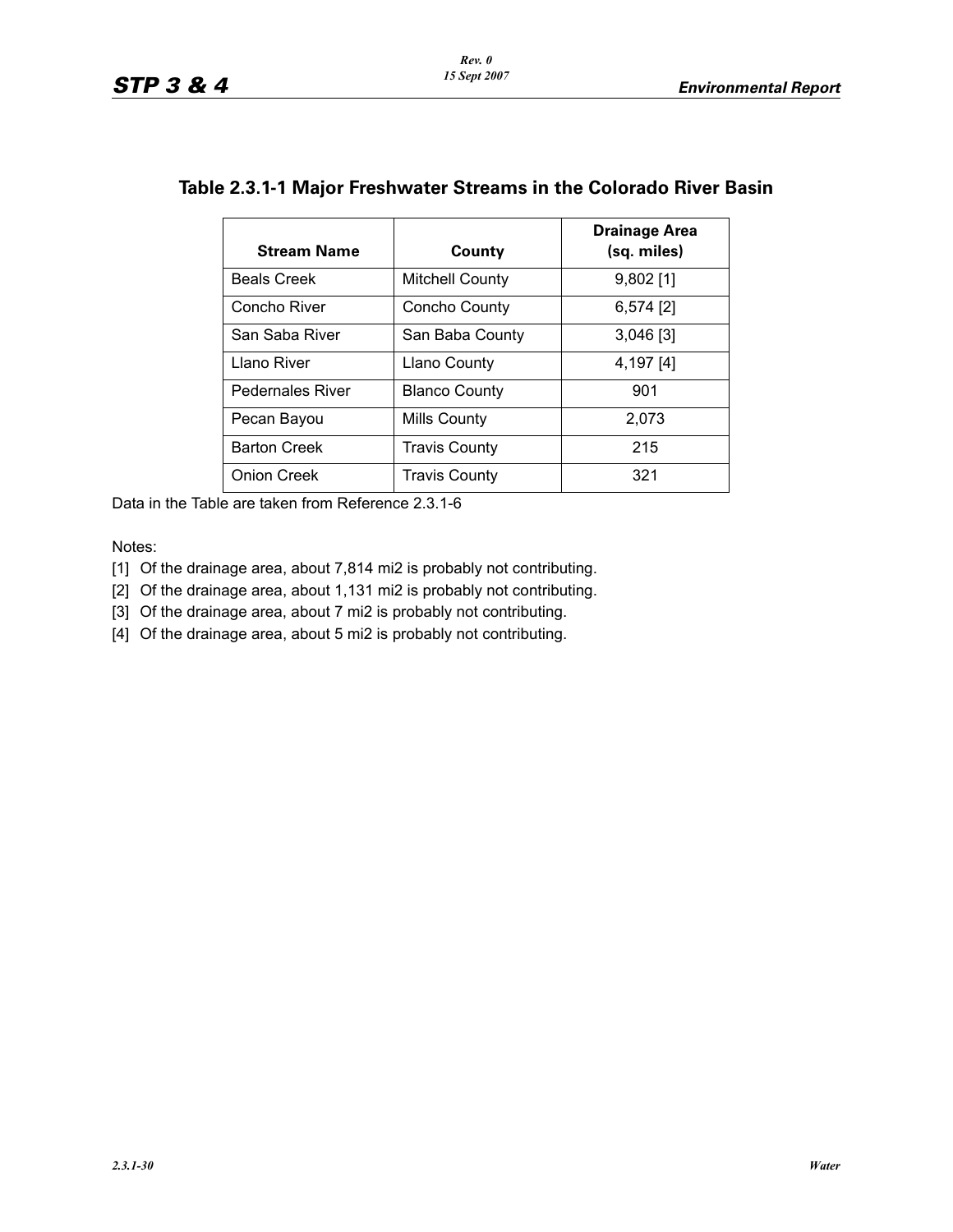|                          | Latitude             | degrees  | 30.3917                                 | 31.3767                                 | 30.7517                           | 31.895                                        | 31.4667                              | 31.4967                                       | 31.8383                  | 32.5833                                           | 30.555                            | 31.14                    | 32.2183                                       | 32.03            | 32.2817               | 29.915                            |
|--------------------------|----------------------|----------|-----------------------------------------|-----------------------------------------|-----------------------------------|-----------------------------------------------|--------------------------------------|-----------------------------------------------|--------------------------|---------------------------------------------------|-----------------------------------|--------------------------|-----------------------------------------------|------------------|-----------------------|-----------------------------------|
|                          | Longitude            | degrees  | $-97.9067$                              | $-100.5333$                             | $-98.4183$                        | $-100.515$                                    | $-100.4833$                          | -99.6683                                      | $-99.0017$               | $-101.135$                                        | -98.3383                          | $-99.3917$               | $-101.625$                                    | $-99.465$        | $-100.86$             | $-96.7367$                        |
|                          | Owner Name           |          | Lower Colorado<br>River Authority       | DOI BR                                  | Lower Colorado<br>River Authority | Municipal Water<br>Colorado River<br>District | Corps Of<br>Engineers SWF            | Municipal Water<br>District<br>Colorado River | Brown County<br>WID No 1 | Colorado River<br>Municipal Water<br>District     | Lower Colorado<br>River Authority | City Of Brady            | Municipal Water<br>District<br>Colorado River | City Of Coleman  | TU Electric           | Lower Colorado<br>River Authority |
|                          | Owner<br>Type        |          | ┙                                       | щ                                       | ┙                                 | ┙                                             | щ                                    | ┙                                             | ┙                        | ┙                                                 | ┙                                 | $\overline{\phantom{0}}$ | ┙                                             | ┙                | $\supset$             | $\overline{\phantom{0}}$          |
| the Colorado River Basin | County               |          | Travis                                  | Tom Green                               | <b>Burnet</b>                     | Coke                                          | Tom Green                            | Coleman                                       | Brown                    | Scurry                                            | <b>Burnet</b>                     | McCulloch                | Howard                                        | Coleman          | Mitchell              | Fayette                           |
|                          | Hazard               |          | I                                       | I                                       | I                                 | I                                             | I                                    | I                                             | I                        | I                                                 | I                                 | I                        | I                                             | I                | ┙                     | I                                 |
|                          | <b>Sasodind</b>      | ueg      | E                                       | ICR                                     | $\mathbf{\underline{I}}$          | $\propto$                                     | œ                                    | $\propto$                                     | ĸ                        | œ                                                 | 丘                                 | ĸ                        | $\sigma$                                      | ĸ                | $\propto$             | C                                 |
|                          | Dam Type             |          | <b>REPGER</b>                           | RE                                      | PGRE                              | RE                                            | RE                                   | <b>RECN</b>                                   | RE                       | RE                                                | RE                                | RE                       | RE                                            | RE               | RE                    | RE                                |
|                          | Completed            | Year     | 1942                                    | 1962                                    | 1937                              | 1969                                          | 1952                                 | 1989                                          | 1933                     | 1952                                              | 1951                              | 1963                     | 1989                                          | 1966             | 1959                  | 1977                              |
|                          | Surface Area         | acre     | 18,929                                  | 32,660                                  | 23,060                            | 18,000                                        | 3,854                                | 19,149                                        | 7,300                    | 7,820                                             | 6,375                             | 2,020                    | 3,710                                         | 1,886            | 1,560                 | 2,400                             |
| 2.3.1-2 Major Dams in    | <b>Drainage Area</b> | iun bs   | 38,130                                  | 2,472                                   | 50.1                              | 4,140                                         | 1,511                                | 18.4                                          | 2.4                      | 3,524                                             | 37.8                              | 513                      | 556                                           | 299              | 164                   | 6.3                               |
| Table                    | Maximum<br>Storage   | acre-f   | 3,223,000                               | 1,087,530                               | 982,000                           | 810,000                                       | 696,300                              | 540,340                                       | 448,200                  | 360,000                                           | 227,000                           | 212,400                  | 207,265                                       | 91,680           | 90,200                | 88,628                            |
|                          | Maximum<br>Maximum   | ť        | 278                                     | 134                                     | 146                               | 140                                           | 128                                  | 148                                           | 120                      | 105                                               | 118                               | 104                      | $\ddot{4}$                                    | 92               | 120                   | 106                               |
|                          |                      | River    | Colorado<br>River                       | Middle And<br>South<br>Concho<br>Rivers | Colorado<br>River                 | Colorado<br>River                             | Concho<br>River                      | Colorado<br>River                             | Pecan<br>Bayou           | Colorado<br>River                                 | Colorado<br>River                 | <b>Brady Creek</b>       | Sulphur<br>Springs<br>Draw                    | Jim Ned<br>Creek | Champion<br>Creek     | Cedar<br>Creek                    |
|                          |                      | al and   | TX01087                                 | TX00022                                 | <b>TX00989</b>                    | TX03517                                       | <b>TX00012</b>                       | TX06386                                       | TX02789                  | <b>TX04138</b>                                    | <b>TX00986</b>                    | TX01659                  | <b>TX06028</b>                                | TX02152          | TX01691               | TX04380                           |
|                          |                      | Dam Name | Mansfield Dam<br>(Marshall Ford<br>Dam) | <b>Twin Buttes</b>                      | Buchanan Dam                      | Robert Lee<br>Dam                             | OC Fisher<br>Dam (San<br>Angelo Dam) | Simon Freese<br>Dam (Stacy<br>Dam)            | Lake<br>Brownwood<br>Dam | Thomas Dam<br>River Dam)<br>(Colorado<br>Lake J B | Alvin Wirtz<br>Dam                | Brady Dam                | Natural Dam<br>Salt Lake [1]                  | Coleman Dam      | Champion<br>Creek Dam | Cedar Creek<br>Dam                |
|                          |                      |          |                                         | $\boldsymbol{\sim}$                     | S                                 | 4                                             | ю                                    | $\mathbf{\circ}$                              | Ľ                        | ${}^{\circ}$                                      | ω                                 | S i                      | $\div$                                        | 51               | $\tilde{c}$           | $\frac{1}{4}$                     |

# STP 3 & 4 **Environmental Report**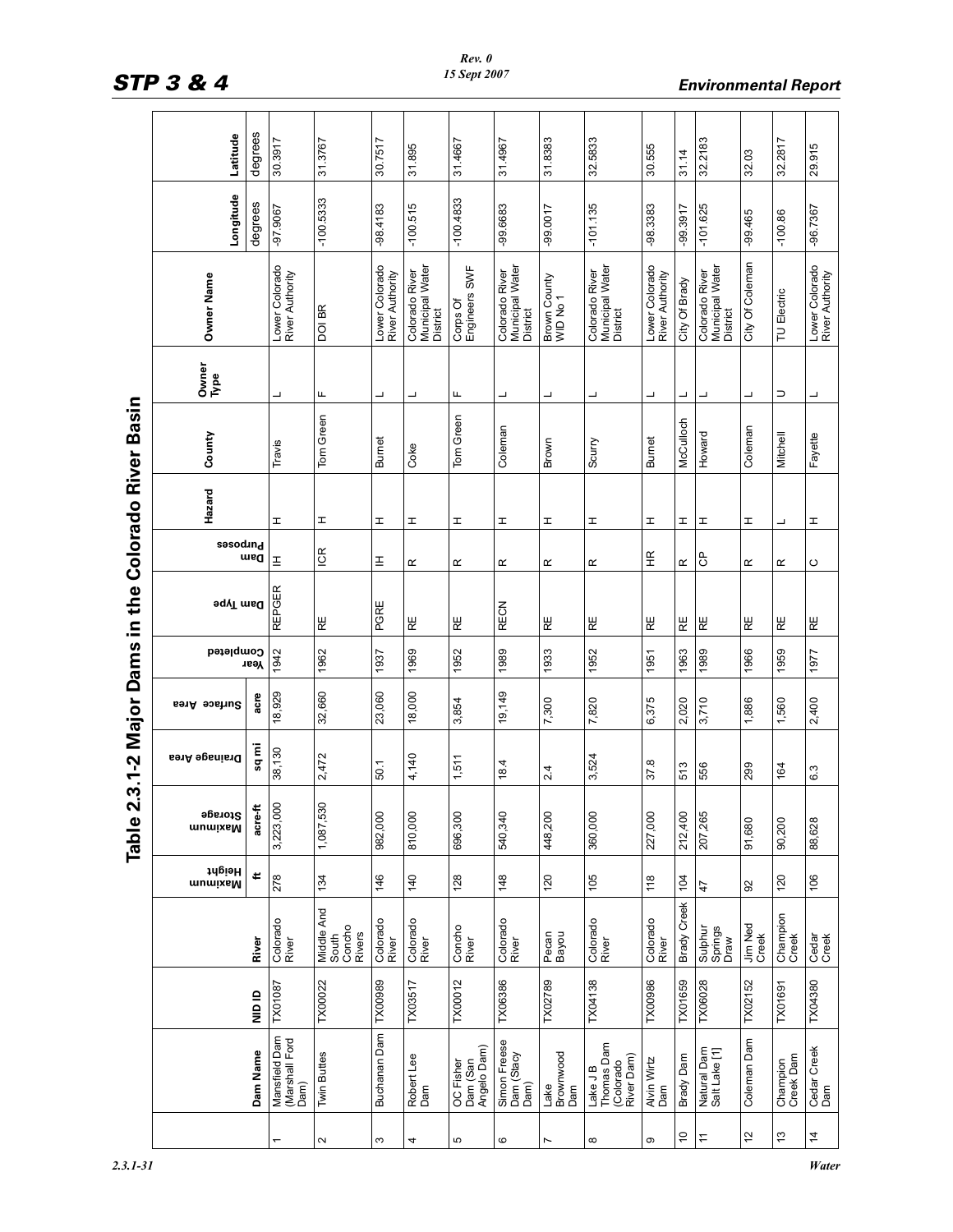| <b>Colorado River Basin</b> |
|-----------------------------|
|                             |
| . Dams in the ${\sf C}$     |
|                             |
| <b>2.3.1-2 Major</b>        |

|                             | Latitude                  | degrees  | 32.04                 | 30.295            | 32.3183                                    | 30.73                             | 32.24                                         | 31.85                     | 30.285                | 31.3883                  | 31.73                                                      | 31.9383              | 32.3217                                       | 30.155                            | 32.3133                                                              |
|-----------------------------|---------------------------|----------|-----------------------|-------------------|--------------------------------------------|-----------------------------------|-----------------------------------------------|---------------------------|-----------------------|--------------------------|------------------------------------------------------------|----------------------|-----------------------------------------------|-----------------------------------|----------------------------------------------------------------------|
|                             | Longitude                 | degrees  | $-100.2667$           | -97.7867          | $-100.9167$                                | $-98.385$                         | $-101.105$                                    | -99.5667                  | -97.5967              | $-100.4783$              | $-100.0433$                                                | $-99.8683$           | $-101.7486$                                   | $-97.2917$                        | $-99.47$                                                             |
|                             | Owner Name                |          | City Of<br>Sweetwater | City Of Austin    | TU Electric                                | Lower Colorado<br>River Authority | Colorado River<br>Municipal Water<br>District | Engineers SWF<br>Corps Of | <b>City Of Austin</b> | City Of San<br>Angelo    | City of Ballinger                                          | City of Winters      | Colorado River<br>Municipal Water<br>District | Lower Colorado<br>River Authority | Callahan Divide<br>SWCD                                              |
| (Continued)                 | Owner<br>Type             |          | ┙                     | ┙                 | $\supset$                                  | ┙                                 | ┙                                             | Щ                         | ┙                     | ┙                        | ┙                                                          | ┙                    | ┙                                             | ┙                                 | ┙                                                                    |
|                             | County                    |          | Coke                  | Travis            | Mitchell                                   | <b>Burnet</b>                     | Mitchell                                      | Coleman                   | Travis                | Tom Green                | Runnels                                                    | Runnels              | Martin                                        | Bastrop                           | Callahan                                                             |
|                             | Hazard                    |          | I                     | I                 | ┙                                          | I                                 | w                                             | I                         | I                     | I                        | I                                                          | I                    | ဖ                                             | I                                 | w                                                                    |
|                             | <b>Sasodind</b>           | med      | $\circ$               | Ξ                 | $\propto$                                  | $\widetilde{\mathbb{E}}$          | ⊢                                             | $\underline{\alpha}$      | $\propto$             | $\propto$                | œ                                                          | $\underline{\alpha}$ | ⊢                                             | œ                                 | ပ                                                                    |
| in the Colorado River Basin | ∍qγT msd                  |          | RE                    | CNPG              | RΕ                                         | PG                                | <b>REOT</b>                                   | RE                        | RE                    | RE                       | RΕ                                                         | RE                   | RE                                            | RE                                | RΕ                                                                   |
|                             | Completed                 | Year     | 1950                  | 1939              | 1949                                       | 1938                              | 1991                                          | 1948                      | 1967                  | 1930                     | 1985                                                       | 1983                 | 1993                                          | 1964                              | 1970                                                                 |
| <b>Dams</b>                 | Surface Area              | acre     | 2,375                 | 1,830             | 1,610                                      | 803                               | 1,603                                         | 510                       | 1,269                 | $\mathbf{r}$             | 560                                                        | 643                  | 970                                           | 244                               | 449                                                                  |
| Major                       | <b>Drainage Area</b>      | Έ<br>å   | 244                   | 26,124            | 322                                        | 32,076                            | 15.3                                          | $\frac{8}{3}$             | 9.3                   | 3,833                    |                                                            | 65.5                 | 258                                           | 8.7                               | 38                                                                   |
| Table 2.3.1-2               | <b>Storage</b><br>Maximum | acre-ft  | 79,336                | 73,100            | 70,700                                     | 63,500                            | 50,241                                        | 49,290                    | 45,200                | 42,500                   | 34,353                                                     | 33,500               | 20,692                                        | 16,962                            | 16,550                                                               |
|                             | Maximum<br>Maximum        | ŧ        | 95                    | 85                | 85                                         | 8                                 | $\mathcal{L}$                                 | $\overline{5}$            | 83                    | 47                       | 76                                                         | 57                   | 33                                            | 80                                | යි                                                                   |
|                             |                           | River    | Oak Creek             | Colorado<br>River | Morgan<br>Creek                            | Colorado<br>River                 | Beals Creek                                   | Hords<br>Creek            | Decker<br>Creek       | South<br>Concho<br>River | Valley Creek                                               | Elm Creek            | Sulphur<br>Springs<br>Draw                    | Spicer<br>Creek                   | North Prong<br>Pecan<br>Bayou                                        |
|                             |                           | aio in   | TX03516               | <b>TX01086</b>    | TX01693                                    | <b>TX00988</b>                    | TX06420                                       | <b>TX00006</b>            | TX01089               | TX03139                  | TX05952                                                    | TX05776              | TX06482                                       | TX02718                           | TX02940                                                              |
|                             |                           | Dam Name | Oak Creek<br>Dam      | Tom Miller<br>Dam | Colorado City<br>Dam (Morgan<br>Creek Dam) | Roy Inks Dam                      | Mitchell County<br>Dam [1]                    | Hords Creek<br>Dam        | Decker Creek<br>Dam   | Nasworthy<br>Dam         | Municipal Lake<br>(Lake Moonen<br>Dam)<br>Ballinger<br>Dam | Elm Creek<br>Dam     | Sulphur<br>Springs Draw<br>Dam [1]            | Bastrop Dam                       | Upper Pecan<br>Bayou WS<br>SCS Site 17<br>(Lake Clyde<br>Dam)<br>Dam |
|                             |                           |          | 15                    | $\frac{6}{5}$     | $\overline{1}$                             | $\overset{\circ}{\phantom{a}}$    | $\overline{9}$                                | $\overline{c}$            | $\overline{2}$        | 22                       | 23                                                         | $\overline{24}$      | 25                                            | 26                                | 27                                                                   |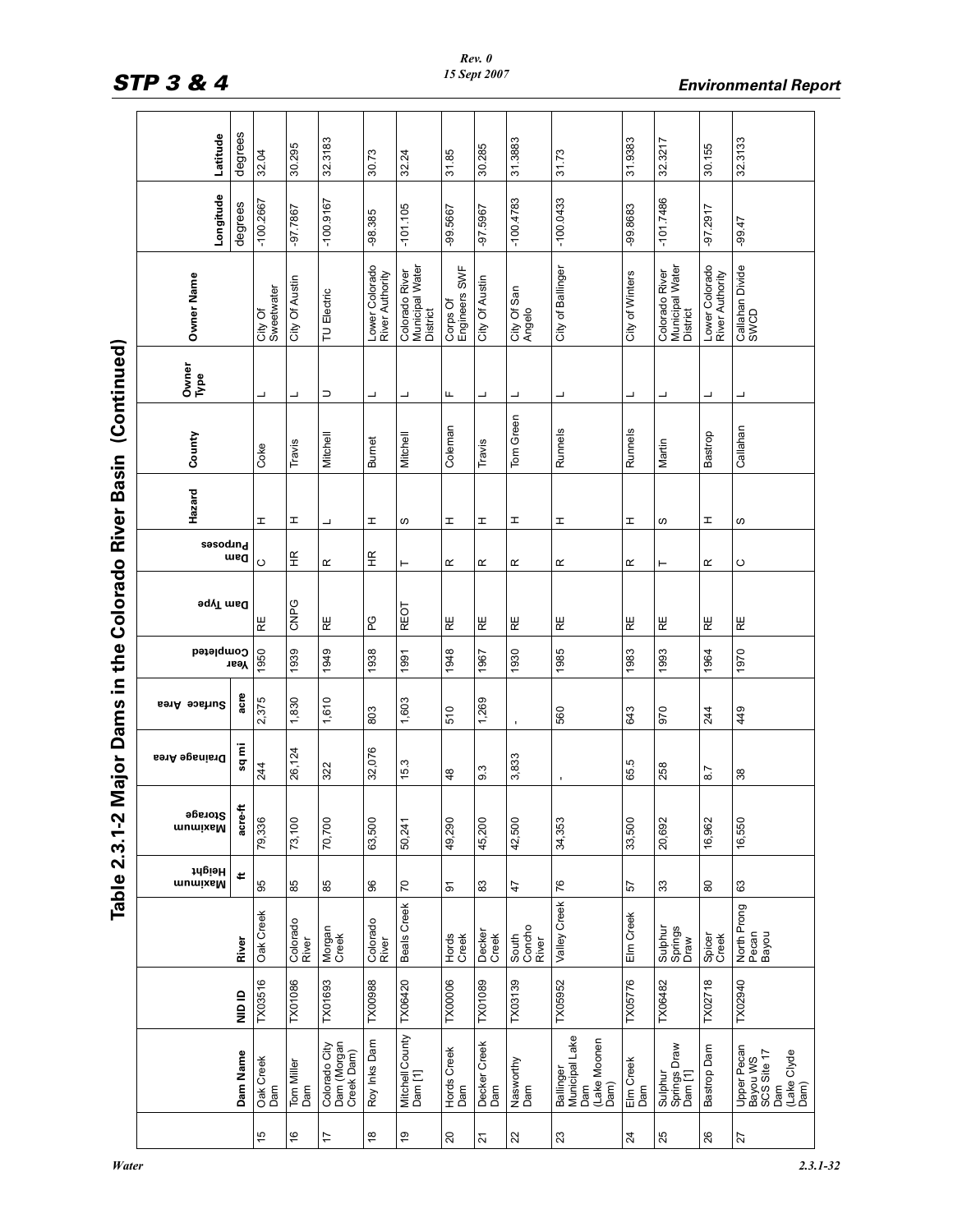| :<br>)<br>.                 |
|-----------------------------|
| aio<br>Doo<br>$\frac{1}{2}$ |
| י<br>מ                      |
| くていこくにく                     |
|                             |
|                             |
|                             |
| e 2.3.1-2 Major             |
|                             |

|                                                    | Latitude           | degrees  | 31.1467                              | 31.1486                              | 31.1683                              | 31.9517                         |
|----------------------------------------------------|--------------------|----------|--------------------------------------|--------------------------------------|--------------------------------------|---------------------------------|
|                                                    | Longitude          | degrees  | -99.5967                             | $-99.88$                             | $-99.975$                            | -99.8733                        |
|                                                    | Owner Name         |          | McCulloch<br>SWCD                    | Concho SWCD                          | Concho SWCD                          | City of Winters                 |
|                                                    | Owner<br>Type      |          |                                      |                                      |                                      |                                 |
| Major Dams in the Colorado River Basin (Continued) | County             |          | McCulloch                            | Concho                               | Concho                               | Runnels                         |
|                                                    | Hazard             |          |                                      |                                      |                                      | I                               |
|                                                    | <b>Sasodind</b>    | mea      | O                                    | $\circ$                              | $\circ$                              | $\circ$                         |
|                                                    | <b>Pam</b> Type    |          | RE                                   | RE                                   | RE                                   | RE                              |
|                                                    | Completed          | Year     | 1962                                 | 1957                                 | 1958                                 | 1945                            |
|                                                    | Area<br>eseung     | acre     | 76                                   | 52                                   |                                      |                                 |
|                                                    | Brainage Area      | sq mi    | 28.8                                 | 21.88                                | 22.5                                 | ı                               |
| Table 2.3.1-2                                      | Storage<br>mumixaM | acre-    | 13,511                               | 13,042                               | 11,155                               | 10,032                          |
|                                                    | Height<br>mumixsM  | ť        | 50                                   | 42                                   |                                      | 41                              |
|                                                    |                    | River    | South Brady<br>Creek                 | Fitzgerald<br>Creek                  | Brady Creek 50                       | CREEK<br><b>ELM</b>             |
|                                                    |                    | a<br>Sid | TX01677                              | TX01626                              | TX01625                              | TX03245                         |
|                                                    |                    | Dam Name | Brady Creek<br>WS SCS Site<br>17 Dam | WS SCS Site<br>Brady Creek<br>28 Dam | Brady Creek<br>WS SCS Site<br>31 Dam | Winters City<br>Old Lake<br>Dam |
|                                                    |                    |          | 28                                   | 29                                   | 30                                   | 5                               |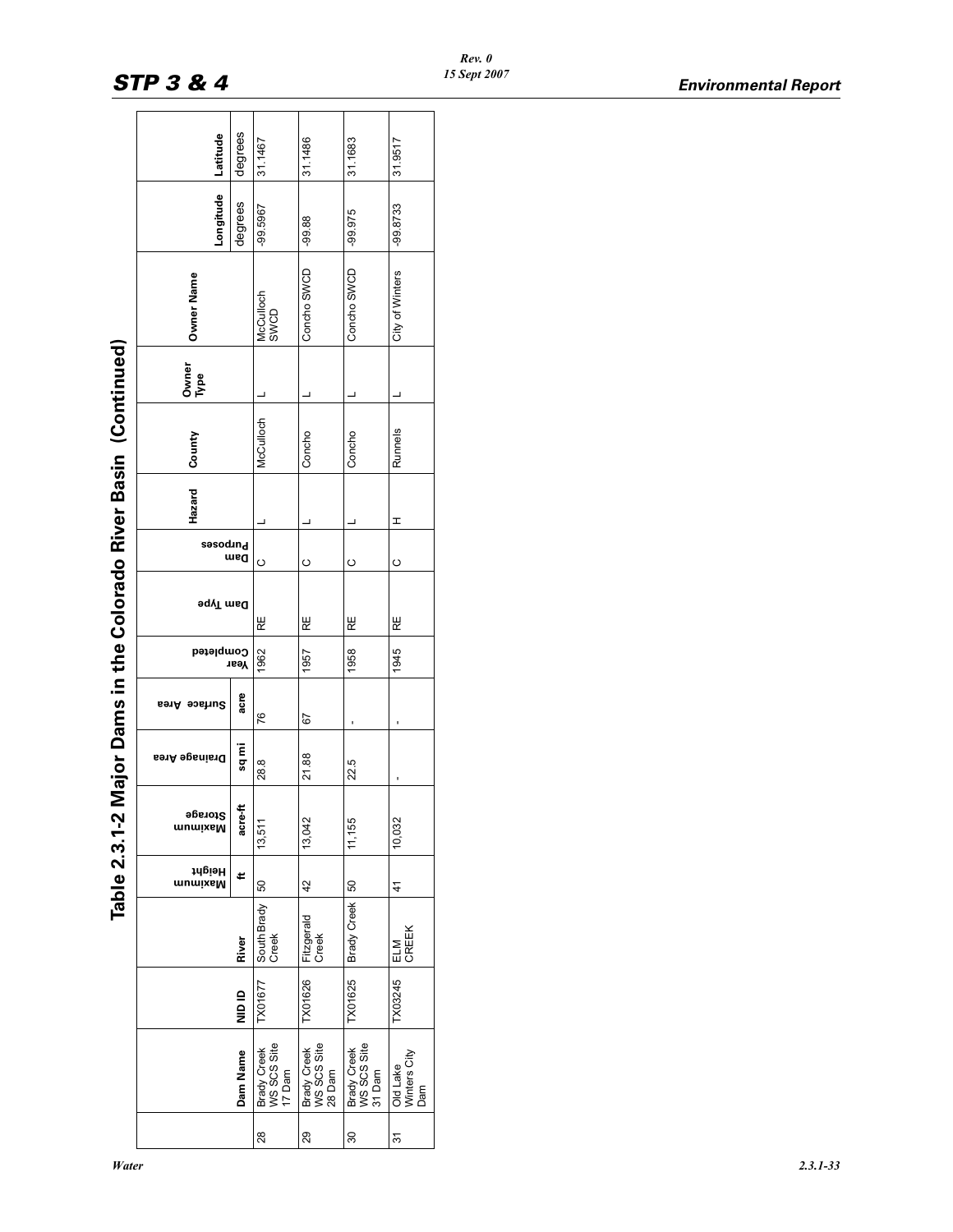**Table 2.3.1-2 Major Dams in the Colorado River Basin (continued)**

Table 2.3.1-2 Major Dams in the Colorado River Basin (continued)

| ╙<br>Dam Purpose<br>H-Hydroelectric<br>- Irrigation<br>importance)<br>order of<br>ER - Rockfill<br>RE - Earth |                    |                                                                                                                                | Downstream Hazard Potential                                                                                                                                                               |                                                                             |
|---------------------------------------------------------------------------------------------------------------|--------------------|--------------------------------------------------------------------------------------------------------------------------------|-------------------------------------------------------------------------------------------------------------------------------------------------------------------------------------------|-----------------------------------------------------------------------------|
|                                                                                                               | Owner Type         |                                                                                                                                | Potential hazard to the downstream area resulting from failure or misoperation of the dam or facilities:                                                                                  |                                                                             |
|                                                                                                               | - Federal          | L-Low                                                                                                                          | S-Significant                                                                                                                                                                             | H <sub>-High</sub>                                                          |
|                                                                                                               | - State            | potential classification are those<br>Dams assigned the low hazard                                                             | Dams assigned the significant hazard potential<br>classification are those dams where failure or                                                                                          | potential classification are those<br>Dams assigned the high hazard         |
| C - Flood Control and<br>Storm Water<br>Management<br>PG - Gravity                                            | - Local Government | where failure or misoperation<br>human life and low economic<br>results in no probable loss of<br>and/or environmental losses. | facilities, or impact other concerns. Significant<br>misoperation results in no probable loss of<br>environment damage, disruption of lifeline<br>human life but can cause economic loss, | where failure or misoperation<br>will probably cause loss of<br>human life. |
| N-Navigation<br>CB-Buttress                                                                                   | - Public Utility   | Losses are principally limited to                                                                                              | hazard potential classification dams are often<br>located in predominantly rural or agricultural                                                                                          |                                                                             |
| S - Water Supply<br>VA - Arch                                                                                 | - Private          | the owner's property                                                                                                           | areas but could be located in areas with                                                                                                                                                  |                                                                             |
| R-Recreation<br>MV-Multi-Arch                                                                                 |                    |                                                                                                                                | population and significant infrastructure                                                                                                                                                 |                                                                             |
| P - Fire Protection,<br>CN-Concrete                                                                           |                    |                                                                                                                                |                                                                                                                                                                                           |                                                                             |
| Stock, Or Small Farm<br>Pond                                                                                  |                    |                                                                                                                                |                                                                                                                                                                                           | Economic, Environmental,                                                    |
| F - Fish and Wildlife<br>Pond<br>MS-Masonry                                                                   |                    | Hazard Potential Classification                                                                                                | Loss of Human Life                                                                                                                                                                        | Lifeline Losses                                                             |
|                                                                                                               |                    | Low                                                                                                                            | None expected                                                                                                                                                                             | Low and generally limited to<br>owner                                       |
| D - Debris Control<br>ST-Stone                                                                                |                    | Significant                                                                                                                    | None expected                                                                                                                                                                             | Yes                                                                         |
| T - Tailings<br>TC - Timber Crib                                                                              |                    |                                                                                                                                |                                                                                                                                                                                           |                                                                             |
| $O - Other$<br>$OT-Other$                                                                                     |                    | 이<br>비                                                                                                                         | Probable. One or more expected                                                                                                                                                            | Yes (but not necessary)                                                     |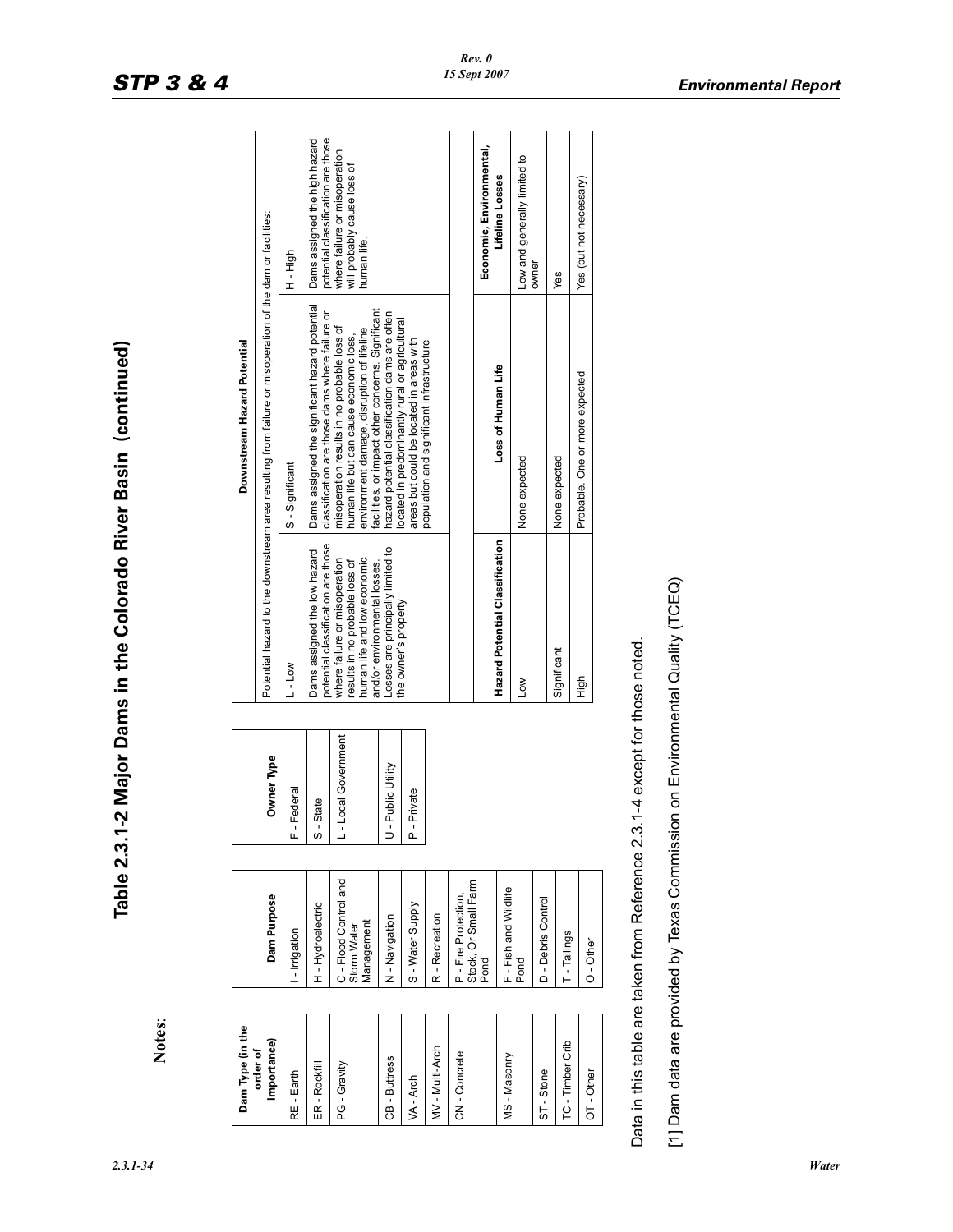| ;<br>)<br>$\mathbf{r}$                     |
|--------------------------------------------|
|                                            |
| <b>Common Data Downstream of Manefielm</b> |
|                                            |
| תי התוכנית                                 |
| vle 2.3.1-3 Stream-flow                    |
|                                            |

|           |            |                                                                                     |           |          |           |                                    | Period of           |                               |         | <b>Historical Annual Flow Rate</b><br>(cfs) |       |
|-----------|------------|-------------------------------------------------------------------------------------|-----------|----------|-----------|------------------------------------|---------------------|-------------------------------|---------|---------------------------------------------|-------|
| Gauge No. | Gauge Name | (river mile)<br>Location                                                            | Longitude | Latitude | County    | (square mile) [1]<br>Drainage Area | From Year<br>Record | Record [2]<br><b>Years of</b> | Maximum | Minimum                                     | Mean  |
| 08158000  | Austin     | 290.3                                                                               | 97.694    | 30.244   | Travis    | 39,009                             | 1898                | 106                           | 7,535   | 590                                         | 2,168 |
| 08159200  | Bastrop    | 236.6                                                                               | 97.319    | 30.104   | Bastrop   | 39,979                             | 1960                | $\frac{4}{4}$                 | 9,073   | 828                                         | 2,227 |
| 08159500  | Smithville | 212.1                                                                               | 97.161    | 30.013   | Bastrop   | 40,371                             | 1930                | 74                            | 6,780   | 794                                         | 2,654 |
| 08160400  | LaGrange   | 177                                                                                 | 96.904    | 29.912   | Fayette   | 40,874                             | 1988                | $\frac{6}{5}$                 | 9,913   | 930                                         | 2,662 |
| 08161000  | Columbus   | 135.1                                                                               | 96.537    | 29.706   | Colorado  | 41,640                             | 1916                | $\frac{8}{2}$                 | 10,810  | 653                                         | 3,100 |
| 08162000  | Wharton    | 66.6                                                                                | 96.104    | 29.309   | Wharton   | 42,003                             | 1939                | 65                            | 11,120  | 615                                         | 2,740 |
| 08162500  | Bay City   | 32.5                                                                                | 96.012    | 28.974   | Matagorda | 42,240                             | 1948                | 56                            | 14,270  | 375                                         | 2,628 |
|           |            | Data in this table is taken from Reference 2.3.1-6                                  |           |          |           |                                    |                     |                               |         |                                             |       |
| NOTES:    |            |                                                                                     |           |          |           |                                    |                     |                               |         |                                             |       |
|           |            | [1] All drainage areas include 11,403 square miles of probably noncontributing area |           |          |           |                                    |                     |                               |         |                                             |       |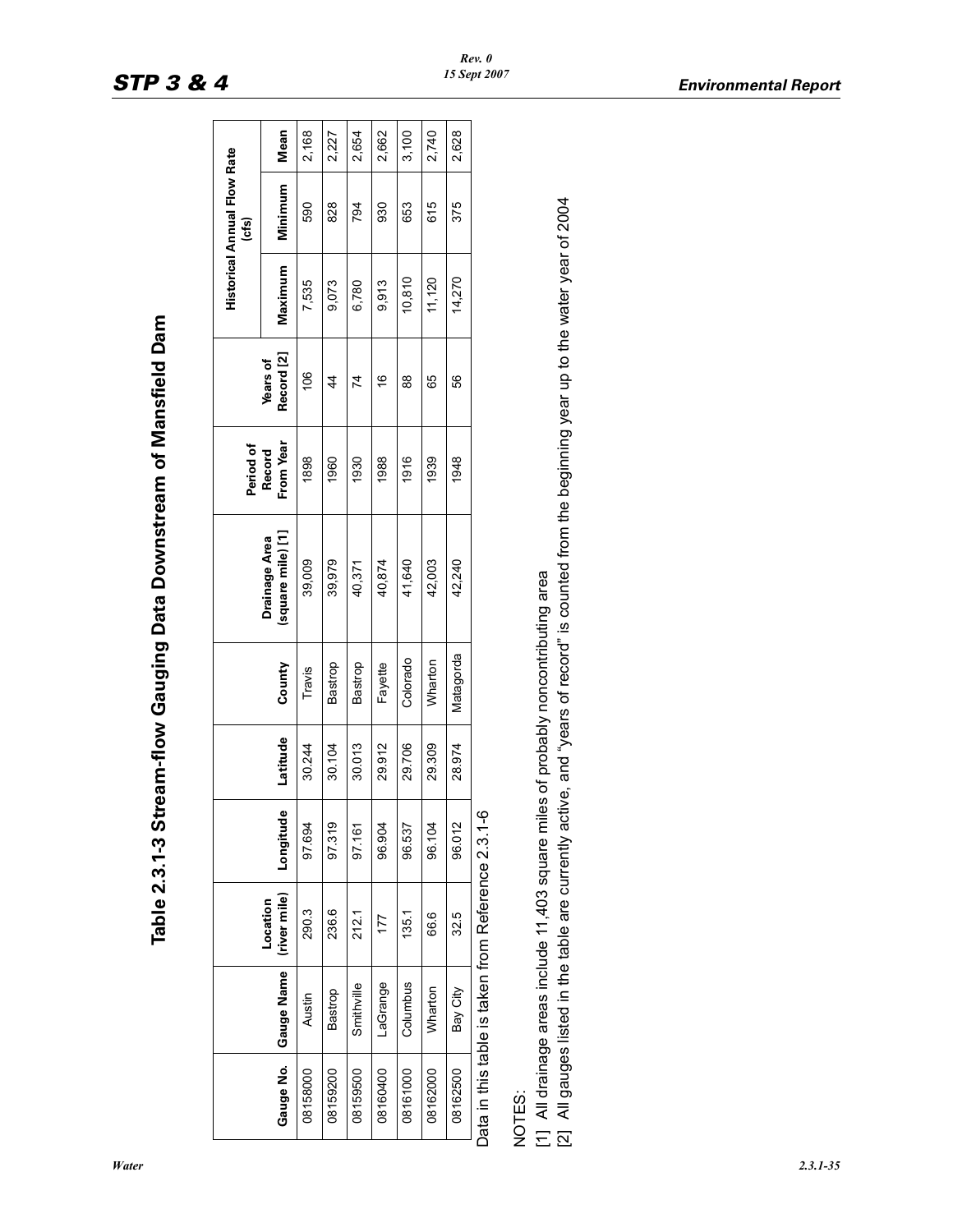|            |       |       |       |       | Daily mean values (cfs |       |     |            |       |               |       |
|------------|-------|-------|-------|-------|------------------------|-------|-----|------------|-------|---------------|-------|
| <b>Jan</b> | Feb   | Mar   | Apr   | May   | Jun                    | ミ     | Aug | <b>Sep</b> | ö     | $\frac{5}{2}$ | Dec   |
| 2,780      | 1,830 | 3,340 | 2,240 | 3,850 | 3,940                  | 2,560 | 976 | 1,660      | 1,110 | 3,120         | 2,360 |
| 2,830      | 1,980 | 3,240 | 2,090 | 3,700 | 4,060                  | 2,500 | 950 | 1,840      | 1,050 | 3,470         | 2,300 |
| 2,660      | 2,120 | 3,060 | 2,180 | 2,940 | 4,390                  | 2,340 | 962 | 1,800      | 1,030 | 2,900         | 2,500 |
| 2,460      | 2,290 | 2,940 | 2,390 | 3,110 | 4,920                  | 2,220 | 972 | 1,340      | 967   | 2,550         | 2,340 |
| 2,250      | 2,730 | 3,010 | 2,640 | 3,450 | 4,820                  | 2,120 | 981 | 1,160      | 1,020 | 2,500         | 2,370 |
| 2,160      | 3,280 | 3,050 | 2,680 | 3,500 | 4,270                  | 2,200 | 547 | 1,210      | 1,070 | 2,790         | 2,370 |
| 2,300      | 3,540 | 3,110 | 2,620 | 3,530 | 4,380                  | 2,160 | 900 | 1,380      | 1,180 | 2,890         | 2,220 |
| 2,440      | 3,390 | 3,170 | 2,660 | 3,110 | 4,550                  | 2,160 | 877 | 1,350      | 1,530 | 2,680         | 2,190 |
| 2,540      | 3,420 | 3,120 | 2,640 | 3,050 | 4,600                  | 2,170 | 834 | 1,240      | 1,610 | 2,280         | 2,020 |
| 2,600      | 3,190 | 2,880 | 2,640 | 2,700 | 4,190                  | 2,190 | 856 | 1,230      | 1,780 | 2,130         | 1,890 |
| 2,680      | 2,890 | 2,690 | 2,770 | 2,880 | 3,720                  | 2,330 | 847 | 1,630      | 1,880 | 2,220         | 2,040 |
| 2,760      | 3,300 | 2,710 | 2,740 | 3,150 | 3,970                  | 2,660 | 834 | 2,070      | 2,160 | 2,180         | 2,300 |
| 2,890      | 3,530 | 2,740 | 2,700 | 3,520 | 4,990                  | 2,620 | 816 | 2,390      | 2,260 | 2,370         | 2,550 |
| 2,850      | 3,260 | 2,750 | 2,580 | 3,770 | 5,610                  | 2,150 | 750 | 2,680      | 2,580 | 2,880         | 2,450 |
| 2,540      | 3,150 | 2,870 | 2,380 | 3,750 | 5,710                  | 2,040 | 750 | 3,110      | 2,920 | 2,990         | 2,210 |
| 2,250      | 3,210 | 3,110 | 2,590 | 4,030 | 5,370                  | 2,240 | 790 | 2,570      | 2,860 | 2,750         | 2,220 |
| 2,100      | 3,300 | 3,170 | 2,690 | 4,290 | 4,560                  | 2,140 | 768 | 1,890      | 2,910 | 2,530         | 2,450 |
| 2,200      | 3,350 | 3,120 | 3,110 | 4,160 | 4,450                  | 1,900 | 741 | 1,530      | 3,430 | 2,300         | 2,610 |
| 2,380      | 3,020 | 3,120 | 3,290 | 4,440 | 4,530                  | 1,730 | 760 | 1,790      | 4,610 | 2,350         | 2,730 |
| 2,770      | 2,700 | 2,910 | 3,080 | 4,440 | 4,440                  | 1,680 | 693 | 2,130      | 4,680 | 2,680         | 2,260 |
| 3,280      | 2,580 | 2,670 | 3,210 | 3,980 | 4,380                  | 1,590 | 689 | 2,110      | 4,150 | 2,610         | 2,060 |
| 3,340      | 3,340 | 2,710 | 3,140 | 3,610 | 4,070                  | 1,460 | 692 | 2,140      | 3,720 | 2,620         | 2,200 |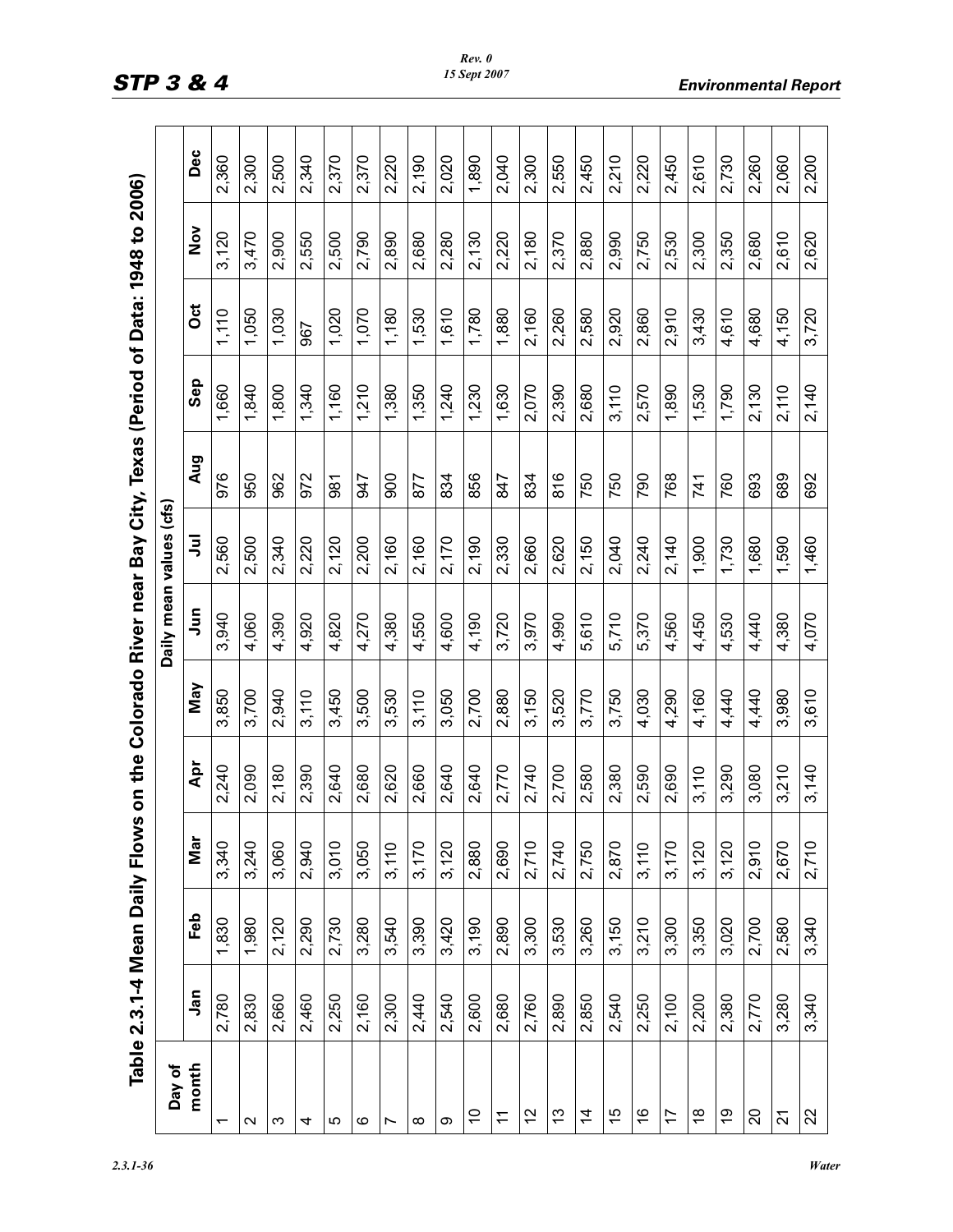| $\frac{1}{2}$                           |
|-----------------------------------------|
| いいこ                                     |
| (2006 c+ 2006 .c+c 1                    |
| - Data - -                              |
| :<br>י תודות ו<br>Š                     |
| (^^;) ヽ; 冫 .                            |
|                                         |
| <b>"A Colorado River near Bay City.</b> |
|                                         |
| :<br>$\frac{1}{2}$                      |
| ı                                       |
|                                         |
|                                         |

| Jan<br>2,980<br>2,850<br>2,470<br>3,240<br>Day of<br>month<br>26<br>23<br>25<br>শ্ৰ | Feb<br>4,280<br>4,540<br>3,990 | Mar<br>2,550 |       |            |           | Daily mean values (cfs) |       |       |       |       |       |
|-------------------------------------------------------------------------------------|--------------------------------|--------------|-------|------------|-----------|-------------------------|-------|-------|-------|-------|-------|
|                                                                                     |                                |              | Apr   | <b>May</b> | $\bar{a}$ | ミ                       | Aug   | Sep   | õ     | Nov   | Dec   |
|                                                                                     |                                |              | 3,100 | 4,040      | 3,430     | 1,360                   | 707   | 2,240 | 3,440 | 2,890 | 2,380 |
|                                                                                     |                                | 2,790        | 2,790 | 4,000      | 3,310     | 1,330                   | 726   | 1,930 | 3,760 | 3,110 | 2,760 |
|                                                                                     |                                | 2,920        | 2,410 | 4,020      | 3,590     | 1,280                   | 732   | 1,550 | 3,420 | 3,320 | 3,240 |
|                                                                                     | 4,500                          | 2,920        | 2,400 | 3,680      | 4,600     | 1,390                   | 755   | 1,370 | 3,040 | 3,640 | 3,270 |
| 2,370<br>27                                                                         | 4,260                          | 2,450        | 3,010 | 3,490      | 4,430     | 1,370                   | 745   | 1,560 | 2,890 | 3,910 | 3,050 |
| 2,330<br>28                                                                         | 3,740                          | 2,230        | 3,130 | 3,680      | 3,490     | 1,260                   | 734   | 1,550 | 2,270 | 3,690 | 2,790 |
| 2,220<br>29                                                                         | 3,540                          | 2,290        | 2,940 | 3,930      | 2,910     | 1,130                   | 793   | 1,170 | 2,190 | 2,620 | 2,720 |
| 2,060<br>30                                                                         |                                | 2,460        | 3,080 | 3,870      | 2,610     | 1,050                   | 924   | 1,010 | 2,120 | 2,500 | 2,570 |
| 1,910<br>31                                                                         |                                | 2,420        |       | 3,760      |           | 1,010                   | 1,370 |       | 2,550 |       | 2,640 |
|                                                                                     |                                |              |       |            |           |                         |       |       |       |       |       |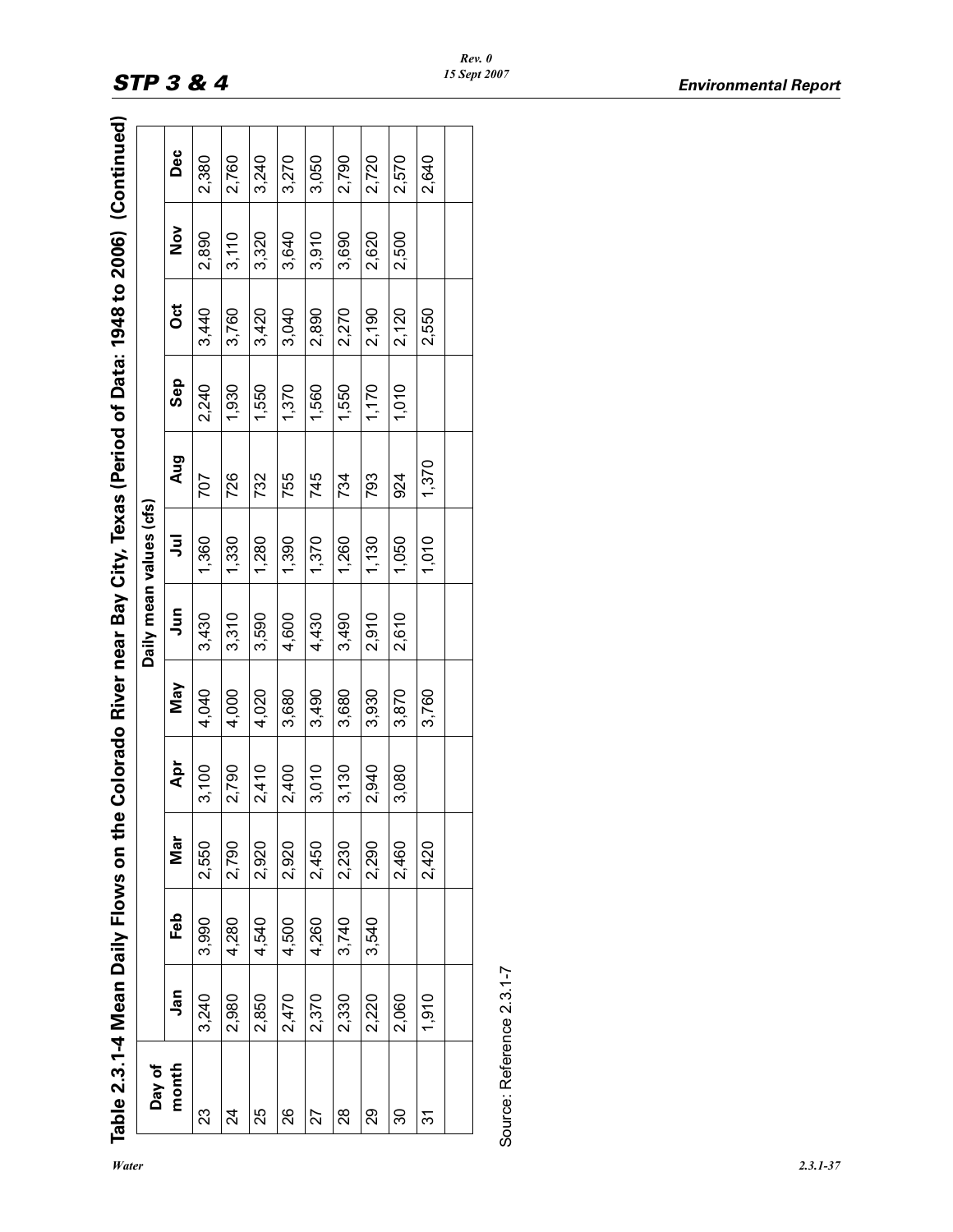| thly Flows on the Colorado River near Bay City, Texas (Period of Data: 1948 to 200 |
|------------------------------------------------------------------------------------|
|                                                                                    |
|                                                                                    |
|                                                                                    |
|                                                                                    |
|                                                                                    |
|                                                                                    |

|             |                |                |                |             |             |        | Monthly mean flows (cfs) |            |        |        |               |        |
|-------------|----------------|----------------|----------------|-------------|-------------|--------|--------------------------|------------|--------|--------|---------------|--------|
| <b>Year</b> | <u>ក្</u> នុ   | Feb            | Mar            | Apr         | May         | Jun    | ョ                        | Aug        | Sep    | Oct    | $\frac{5}{2}$ | Dec    |
| 1948        | $\blacksquare$ | $\blacksquare$ | $\blacksquare$ | $\mathbf I$ | 1,009       | 325.9  | 599.4                    | 637.1      | 928.4  | 875.3  | 894.5         | 794.5  |
| 1949        | 942.8          | 2,850          | 2,093          | 6,018       | 1,457       | 889.4  | 935.8                    | rö<br>525. | 1,115  | 4,507  | 1,635         | 2,530. |
| 1950        | 1,908          | 3,713          | 1,167          | 2,626       | 1,476       | 3,532  | 815.5                    | 341.3      | 1,357  | 691.7  | 680.1         | 788.2  |
| 1951        | 841.0          | 1,045          | 528.8          | 294.5       | 446.3       | 1,489  | 71.4                     | 298.9      | 1,289  | 634.7  | 439.5         | 405.8  |
| 1952        | 344.0          | 449.6          | 344.7          | 979.2       | 1,830.      | 453.7  | 503.1                    | 235.5      | 763.3  | 389.8  | 622.1         | 1,940. |
| 1953        | 1,374          | 1,612          | 714.1          | 458.0       | 4,924       | 177.9  | 619.1                    | 897.6      | 1,508  | 1,315  | 883.9         | 1,625  |
| 1954        | 784.4          | 402.8          | 260.3          | 383.7       | 676.1       | 221.9  | 193.2                    | 545.4      | 474.1  | 453.2  | 378.5         | 362.0  |
| 1955        | 485.3          | 1,646          | 295.9          | 436.0       | 1,418       | 2,640. | 1,511                    | 1,541.     | 1,073  | 2,508  | 1,793         | 898.4  |
| 1956        | 496.9          | 993.9          | 388.0          | 472.4       | 886.3       | 814.6  | 164.2                    | 367.2      | 313.6  | 285.9  | 225.5         | 296.8  |
| 1957        | 249.2          | 347.6          | 2,037          | 5,027       | 27,750      | 24,560 | 4,058                    | 1,757      | 4,975  | 12,820 | 8,559         | 6,173  |
| 1958        | 6,146          | 9,910.         | 7,537          | 5,050.      | 5,611       | 3,544  | 3,412                    | 2,080.     | 3,804  | 2,330. | 2,609         | 1,035  |
| 1959        | 1,231          | 3,675          | 1,348          | 7,564       | 2,926       | 1,500. | 844.0                    | 2,506      | 2,575  | 10,410 | 6,010.        | 4,408  |
| 1960        | 4,205          | 4,954          | 3,693          | 3,829       | 5,898       | 8,909  | 2,566                    | 1,949      | 1,113  | 4,944  | 7,059         | 3,708  |
| 1961        | 4,849          | 8,289          | 4,682          | 3,672       | 1,877       | 8,613  | 7,675                    | 2,876      | 11,160 | 1,736  | 4,713         | 3,580. |
| 1962        | 2,672          | 1,058          | 699.6          | 562.4       | 341.2       | 1,183  | 582.5                    | 274.5      | 888.3  | 813.0  | 680.9         | 1,358  |
| 1963        | 979.0          | 1,637          | 577.1          | 387.3       | ΓÓ.<br>355. | 384.2  | 635.8                    | 313.0      | 393.0  | 351.7  | 317.8         | 342.5  |
| 1964        | 257.5          | 482.2          | 800.0          | 125.0       | 226.8       | 504.6  | 115.3                    | 114.1      | 878.1  | 765.9  | 694.6         | 572.8  |
| 1965        | 2,233          | 4,850.         | 773.8          | 367.6       | 6,250.      | 6,364  | 1,369                    | 89.0       | 447.1  | 1,018  | 3,464         | 4,101  |
| 1966        | 1,890.         | 1,966          | 1,556          | 2,154       | 6,532       | 1,129  | 427.9                    | 583.0      | 93.9   | 588.1  | 850.6         | 296.7  |
| 1967        | 269.8          | 246.4          | 257.4          | 323.6       | 452.6       | 294.4  | 1.00                     | 311.4      | 2,675  | 1,101  | 1,329         | 676.5  |
| 1968        | 8,228          | 6,700.         | 5,908          | 6,859       | 10,130      | 12,050 | 3,375                    | 739.0      | 1,907  | 764.0  | 626.7         | 2,456  |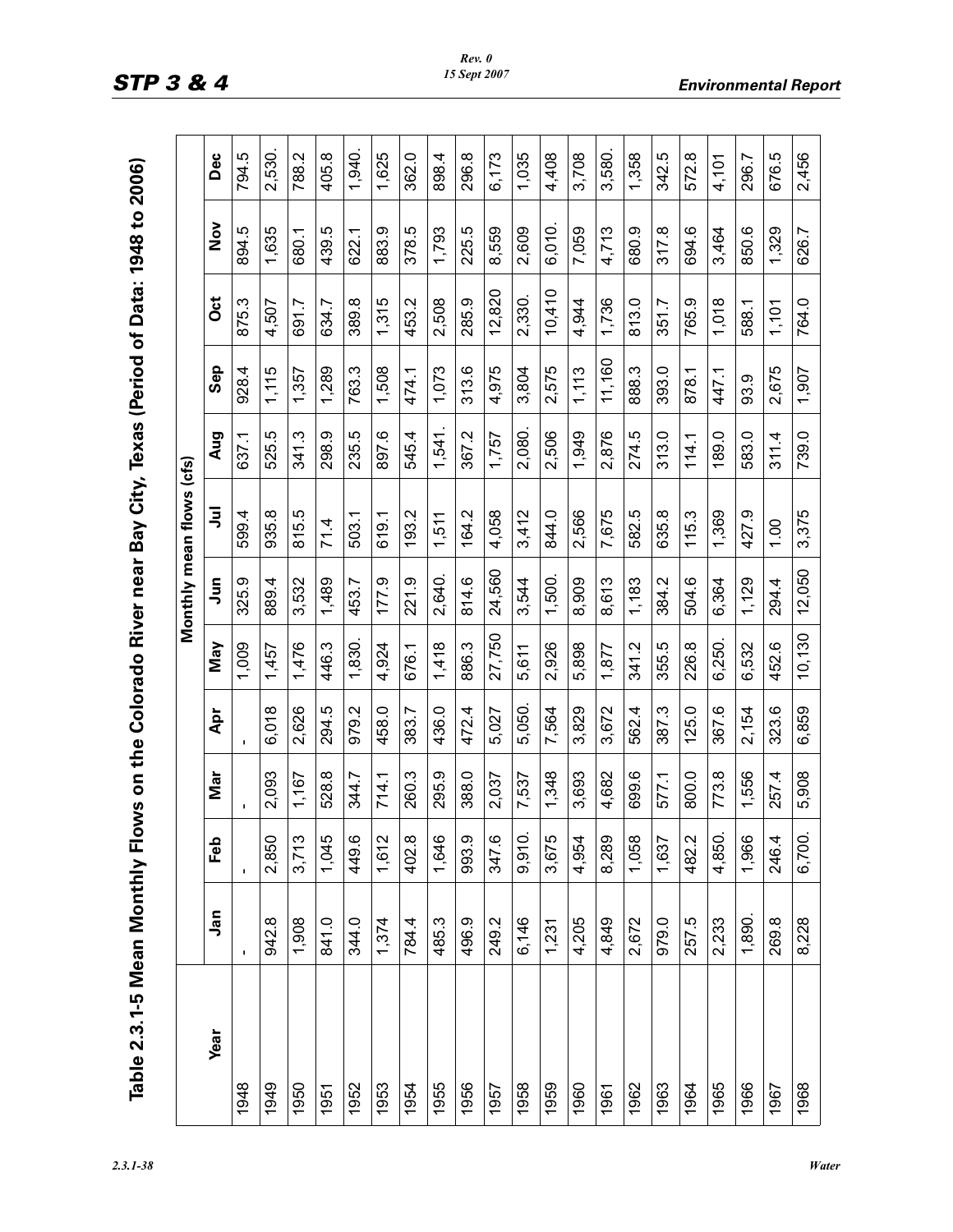|                                                                                   | $\sim$ 1.0 $\sim$ 1.0 $\sim$ |
|-----------------------------------------------------------------------------------|------------------------------|
|                                                                                   | $\ddot{\Omega}$              |
|                                                                                   |                              |
|                                                                                   |                              |
| nthly Flows on the Colorado River near Bay City, Texas (Period of Data: 1948 to 2 |                              |
|                                                                                   |                              |
|                                                                                   |                              |
|                                                                                   |                              |
|                                                                                   |                              |

|             |            |        |       |        | (Continued) |             |                          |       |            |                |               |        |
|-------------|------------|--------|-------|--------|-------------|-------------|--------------------------|-------|------------|----------------|---------------|--------|
|             |            |        |       |        |             |             | Monthly mean flows (cfs) |       |            |                |               |        |
| <b>Year</b> | <b>Jan</b> | Feb    | Nar   | Apr    | May         | $\tilde{5}$ | ョ                        | Aug   | <b>Sep</b> | $\ddot{\rm o}$ | $\frac{5}{2}$ | Dec    |
| 1969        | 879.2      | 4,002  | 3,773 | 4,274  | 5,566       | 901.8       | 371.3                    | 200.0 | 326.2      | 1,480.         | 3,614         | 2,680. |
| 1970        | 2,800.     | 3,238  | 7,371 | 5,460. | 6,987       | 4,276       | 2,139                    | 887.9 | 1,341      | 3,801          | 703.1         | 458.5  |
| 1971        | 592.2      | 342.5  | 282.7 | 559.0  | 533.4       | 155.5       | 280.6                    | 795.3 | 2,592      | 1,684          | 3,462         | 4,883  |
| 1972        | 1,907      | 1,530. | 747.9 | 353.2  | 4,537       | 850.6       | 923.9                    | 310.7 | 425.5      | 766.7          | 889.2         | 498.3  |
| 1973        | 1,727      | 2,727  | 3,638 | 5,810. | 2,428       | 8,229       | 877.9                    | 1,431 | 2,916      | 8,905          | 2,676         | 2,460. |
| 1974        | 6,414      | 1,898  | 1,231 | 908.8  | 2,437       | 817.0       | 571.1                    | 1,088 | 7,521      | 4,549          | 13,470        | 5,084  |
| 1975        | 3,441      | 7,820. | 3,765 | 2,708  | 13,140      | 10,050      | 4,447                    | 1,388 | 787.6      | 908.6          | 26.3          | 1,009  |
| 1976        | 679.8      | 462.7  | 528.5 | 3,941  | 3,922       | 2,255       | 4,164                    | 1,275 | 1,303      | 2,507          | 2,814         | 7,003  |
| 1977        | 2,169      | 5,394  | 1,754 | 13,410 | 7,448       | 3,135       | 910.2                    | 489.1 | 935.1      | 536.7          | 826.1         | 536.3  |
| 1978        | 1,007      | 1,169  | 400.5 | 809.7  | 328.8       | 1,006       | 673.5                    | 451.7 | 2,733      | 545.0          | 1,222         | 770.1  |
| 1979        | 4,633      | 3,838  | 2,045 | 3,806  | 6,679       | 6,579       | 1,905                    | 877.2 | 3,956      | 594.3          | 484.3         | 540.7  |
| 1980        | 1,708      | 1,013  | 739.8 | 939.9  | 3,121       | 444.6       | 634.9                    | 349.4 | 625.2      | 787.4          | 723.5         | 885.8  |
| 1981        | 974.1      | 732.4  | 2,285 | 1,457  | 1,952       | 16,580      | 4,606                    | 839.6 | 4,463      | 2,223          | 7,674         | 1,617  |
| 1982        | 1,052      | 1,472  | 1,206 | 1,474  | 7,430.      | 1,147       | 1,853                    | 876.2 | 729.8      | 658.6          | 1,019         | 760.9  |
| 1983        | 869.9      | 3,082  | 3,599 | 783.2  | 2,818       | 869.9       | 1,770.                   | 902.8 | 2,444      | 1,523          | 881.7         | 641.5  |
| 1984        | 949.0      | 520.1  | 284.0 | 232.3  | 869.0       | 459.3       | 589.9                    | 405.4 | 520.7      | 4,810.         | 1,272         | 1,261  |
| 1985        | 1,979      | 2,052  | 3,955 | 2,652  | 953.3       | 1,799       | 986.7                    | 408.8 | 550.5      | 1,408          | 4,370.        | 2,738  |
| 1986        | 1,710.     | 1,208  | 918.3 | 419.4  | 2,804       | 4,216       | 924.6                    | 688.3 | 1,375      | 4,545          | 5,594         | 10,260 |
| 1987        | 6,866      | 5,326  | 6,758 | 2,751  | 2,261       | 30,360      | 5,321                    | 1,646 | 2,025      | 1,658          | 1,510.        | 1,241  |
| 1988        | 896.2      | 572.6  | 2,327 | 650.3  | 501.8       | 637.1       | 464.5                    | 750.1 | 427.5      | 606.8          | 385.0         | 382.7  |
| 1989        | 1,446      | 1,009  | 691.5 | 655.7  | 1,730       | 1,064       | 553.3                    | 495.6 | 270.0      | 253.7          | 377.8         | 292.5  |
| 1990        | 301.7      | 632.6  | 505.1 | 1,009  | 1,391       | 290.4       | 656.8                    | 259.5 | 547.7      | 368.6          | 423.4         | 321.4  |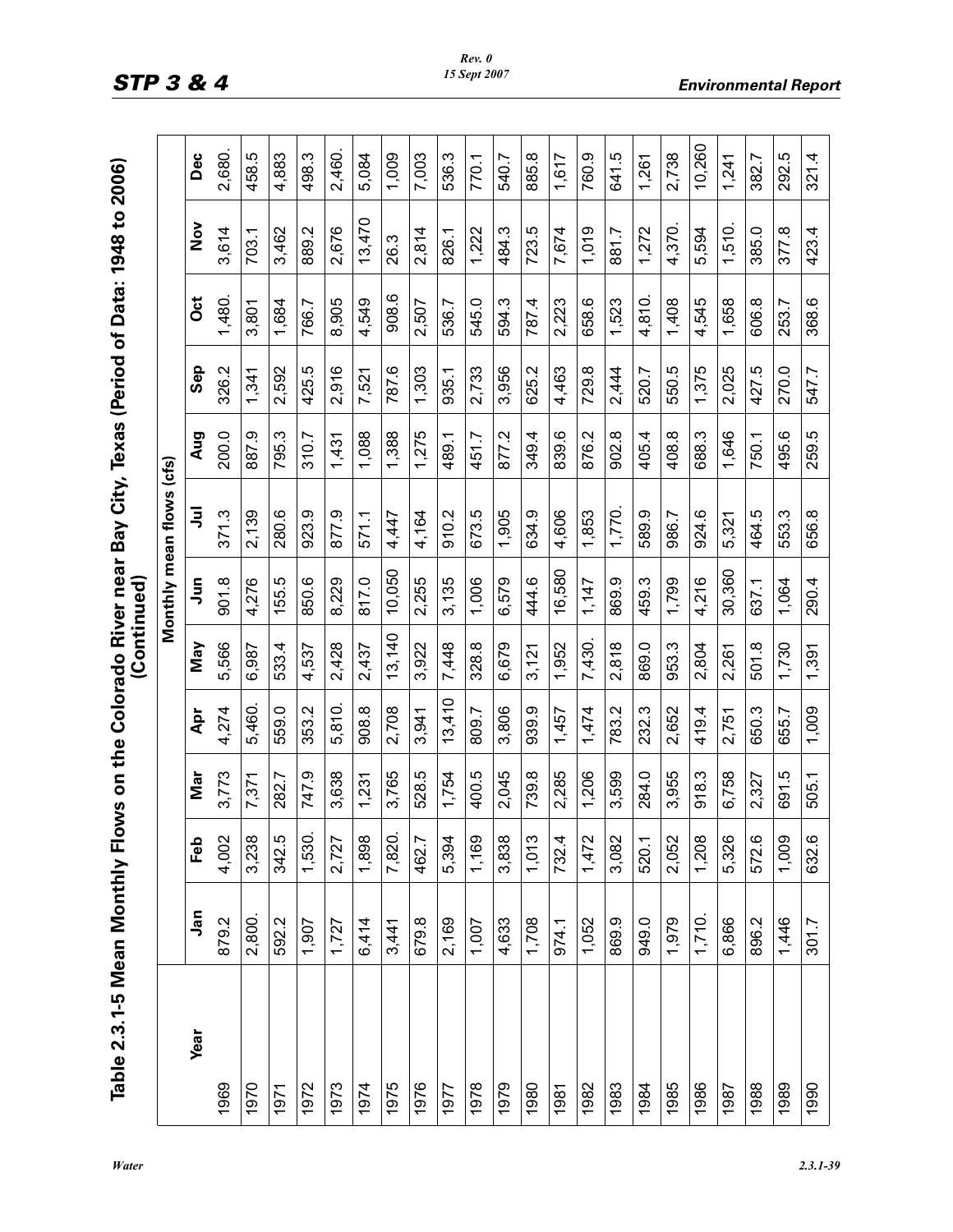| s on the Colorado River near Bay City, Texas (Period of Data: 1948 to |                          |
|-----------------------------------------------------------------------|--------------------------|
|                                                                       |                          |
|                                                                       |                          |
|                                                                       |                          |
|                                                                       | مصالحت والمتشاهد والمرار |
|                                                                       |                          |
|                                                                       |                          |
|                                                                       |                          |
|                                                                       |                          |
|                                                                       |                          |
|                                                                       |                          |
| onthly Flows                                                          |                          |
|                                                                       |                          |
|                                                                       |                          |
|                                                                       |                          |
|                                                                       |                          |
|                                                                       |                          |

| Table 2.3.1-5 Mean Monthly Flows on the Colorado River near Bay City, Texas (Period of Data: 1948 to 2006) |        |        |        |        | (Continued) |        |                          |       |            |                |                |              |
|------------------------------------------------------------------------------------------------------------|--------|--------|--------|--------|-------------|--------|--------------------------|-------|------------|----------------|----------------|--------------|
|                                                                                                            |        |        |        |        |             |        | Monthly mean flows (cfs) |       |            |                |                |              |
| <b>Year</b>                                                                                                | Jan    | Feb    | Mar    | Apr    | Nay         | Jun    | ぅ                        | Aug   | <b>Sep</b> | ö              | $\frac{8}{2}$  | Dec          |
| 1991                                                                                                       | 6,215  | 2,923  | 1,402  | 6,727  | 2,353       | 855.2  | 1,412                    | 644.6 | 1,101      | 711.8          | 665.5          | 16,200       |
| 1992                                                                                                       | 25,780 | 42,200 | 25,780 | 12,620 | 20,920      | 23,050 | 2,216                    | 988.2 | 1,223      | 1,031          | 2,147          | 2,314        |
| 1993                                                                                                       | 4,205  | 3,464  | 5,037  | 5,061  | 6,483       | 7,369  | 1,062                    | 824.7 | 766.5      | 1,209          | 1,034          | 732.4        |
| 1994                                                                                                       | 616.8  | 878.5  | 759.8  | 702.6  | 2,440.      | 1,706  | 339.1                    | 1,121 | 738.4      | 10,040         | 1,698          | 3,667        |
| 1995                                                                                                       | 3,368  | 929.7  | 3,987  | 3,173  | 1,449       | 9,092  | 1,294                    | 739.5 | 654.9      | 585.8          | 884.1          | 1,653        |
| 1996                                                                                                       | 615.2  | 538.2  | 358.5  | 404.2  | 276.4       | 2,177  | 467.5                    | 1,025 | 2,548      | 563.6          | 787.2          | 912.3        |
| 1997                                                                                                       | 2,164  | 2,570. | 13,680 | 10,230 | 7,736       | 14,140 | 14,240                   | 1,114 | 1,774      | 5,248          | 1,461          | 2,175        |
| 1998                                                                                                       | 2,078  | 5,535  | 7,130. | 3,469  | 752.4       | 366.6  | 419.1                    | 656.2 | 3,662      | 16,110         | 12,830         | 4,822        |
| 1999                                                                                                       | 2,533  | 1,221  | 2,603  | 1,391  | 1,224       | 1,957  | 1,212                    | 430.6 | 425.9      | 712.8          | 444.6          | 437.7        |
| 2000                                                                                                       | 497.8  | 422.7  | 375.6  | 764.6  | 1,379       | 1,141  | 368.0                    | 276.8 | 310.1      | 752.3          | 4,818          | 1,875        |
| 2001                                                                                                       | 3,794  | 2,983  | 5,009  | 2,529  | 1,707       | 394.8  | 321.7                    | 846.8 | 4,622      | 2,255          | 4,325          | 5,888        |
| 2002                                                                                                       | 2,066  | 986.1  | 738.0  | 1,670. | 586.5       | 547.5  | 12,820                   | 2,044 | 3,221      | 5,244          | 9,011          | 6,110.       |
| 2003                                                                                                       | 4,029  | 7,271  | 4,822  | 1,401  | 554.6       | 1,103  | 2,025                    | 786.5 | 1,603      | 917.4          | 1,171          | Ņ<br>74.     |
| 2004                                                                                                       | 1,520. | 2,472  | 1,232  | 1,972  | 3,660.      | 10,710 | 4,053                    | 926.9 | 802.8      | 1,822          | 19,720         | 9,539        |
| 2005                                                                                                       | 3,317  | 5,745  | 7,733  | 3,005  | 1,457       | 1,069  | 1,364                    | 547.2 | 873.8      | 918.1          | 605.0          | 548.1        |
| 2006                                                                                                       | 493.1  | 476.6  | 505.0  | 592.2  | 649.5       | 960.2  | 1,349                    | 372.4 | 636.4      | $\blacksquare$ | $\blacksquare$ | $\mathbf{I}$ |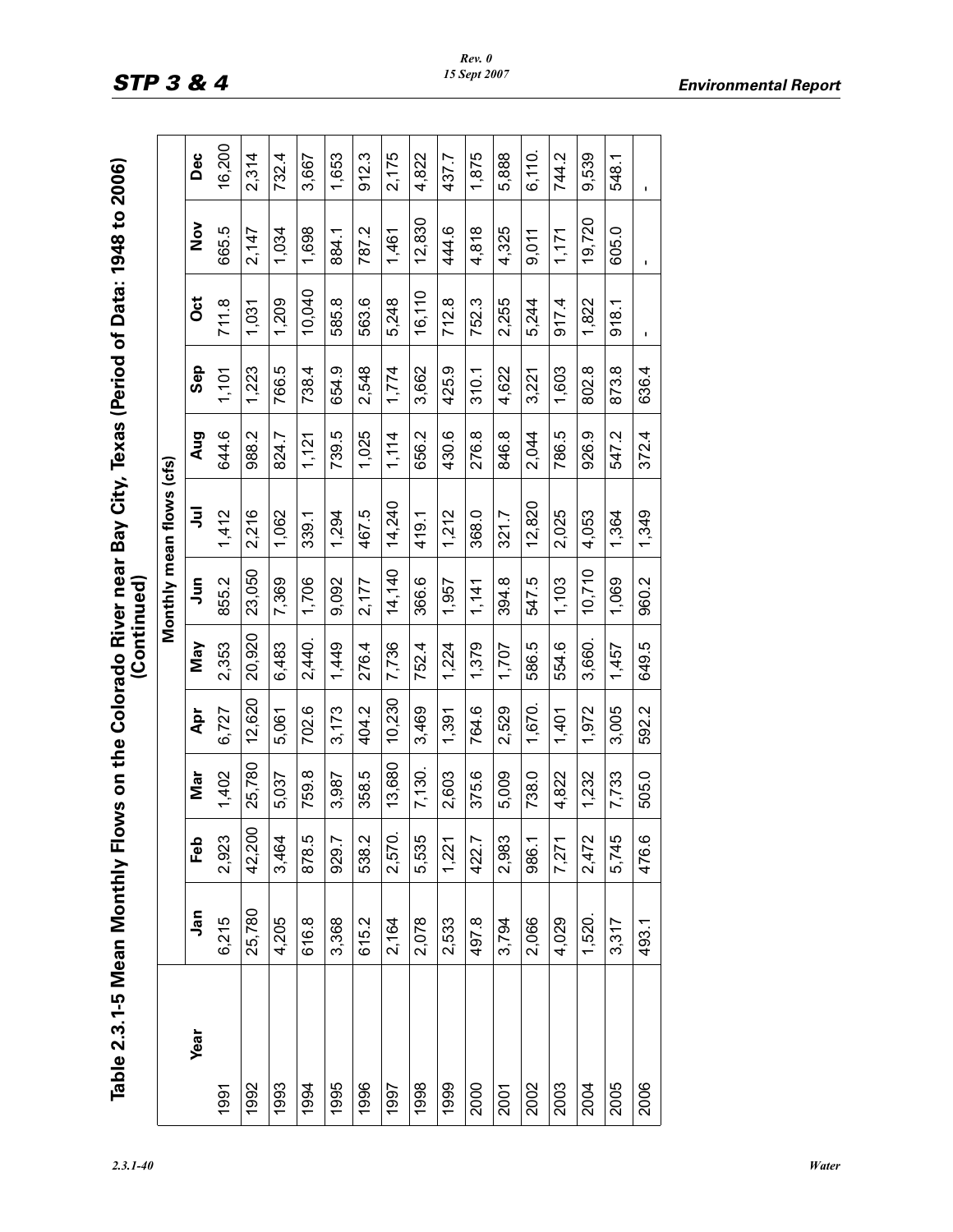| cas (Period of Data: 1948 to 20 |  |
|---------------------------------|--|
|                                 |  |
|                                 |  |
|                                 |  |
|                                 |  |
|                                 |  |
|                                 |  |
|                                 |  |
|                                 |  |
|                                 |  |
| ver near Bay City.              |  |
|                                 |  |
|                                 |  |
|                                 |  |
|                                 |  |
|                                 |  |
|                                 |  |
|                                 |  |
|                                 |  |
|                                 |  |
|                                 |  |
|                                 |  |
|                                 |  |
|                                 |  |
| chly Flows on the Colorado Rive |  |
|                                 |  |
|                                 |  |
|                                 |  |
|                                 |  |
|                                 |  |
|                                 |  |
|                                 |  |
|                                 |  |
|                                 |  |
|                                 |  |

|                              |        |        |        |                 |       |        | Monthly mean flows (cfs) |       |        |          |               |        |
|------------------------------|--------|--------|--------|-----------------|-------|--------|--------------------------|-------|--------|----------|---------------|--------|
| <b>Year</b>                  | Jan    | Feb    | Mar    | Apr             | May   | Jun    | ミ                        | Aug   | Sep    | <u>័</u> | $\frac{8}{2}$ | Dec    |
| Maximum Monthly<br>Discharge | 25,780 | 42,200 | 25,780 | $13,410$ 27,750 |       | 30,360 | 14,240                   | 2,876 | 11,160 | 16,110   | 19,720        | 16,200 |
| Minimum Monthly<br>Discharge | 249.2  | 246.4  | 257.4  | 125             | 226.8 | 155.5  |                          | 114.1 | 93.9   | 253.7    | 225.5         | 292.5  |
| Average Monthly<br>Discharge | 2.560  | 3,230  | 2,860  | 2,730           | 3,660 | 4,280  | 1,880                    | 835   | 1,750  | 2,460    | 2,780         | 2,450  |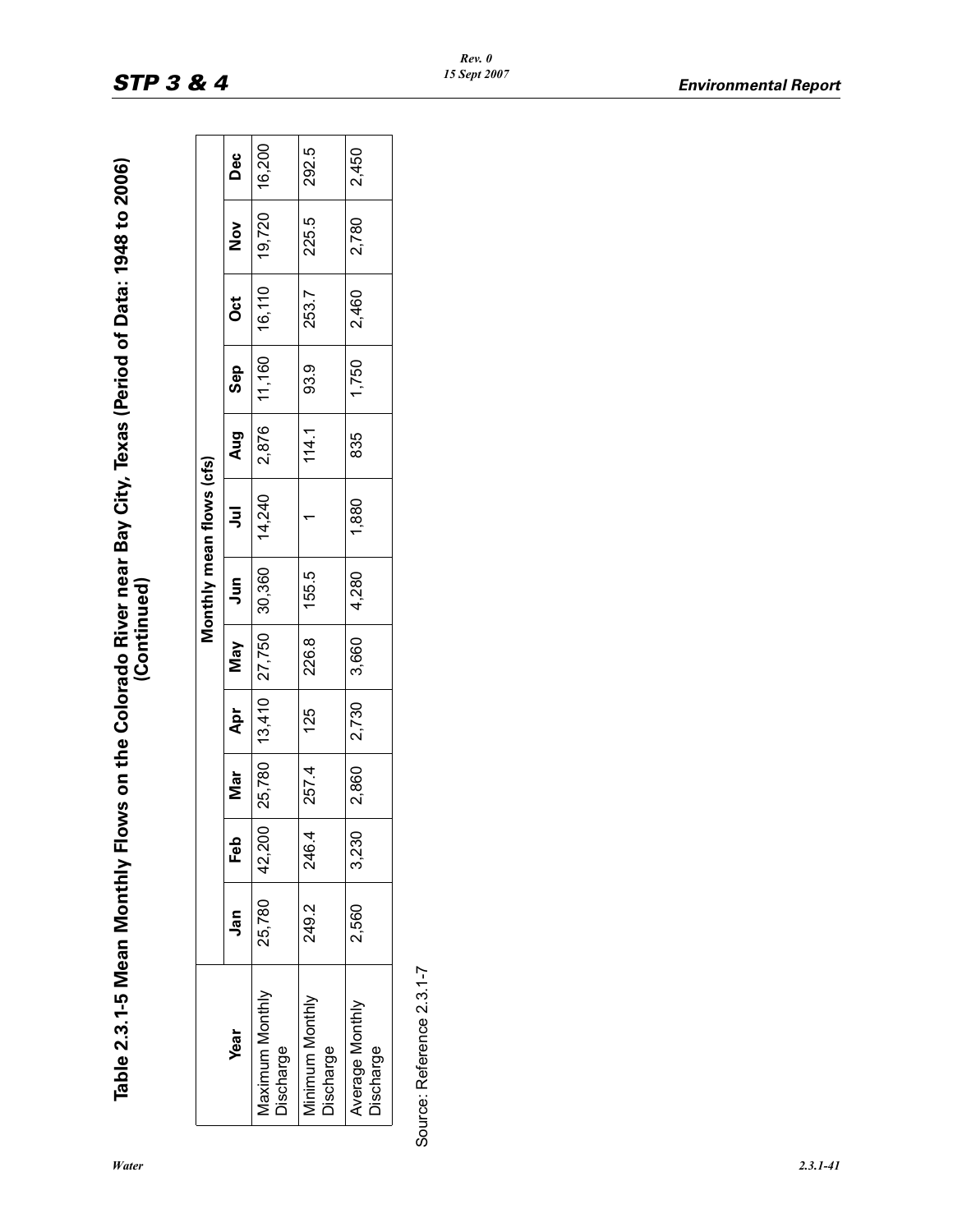| um Flows on the Colorado River near Bay City, Texas (Period of Data: 1948 to 200 |
|----------------------------------------------------------------------------------|
|                                                                                  |
|                                                                                  |
|                                                                                  |
|                                                                                  |
|                                                                                  |
|                                                                                  |
|                                                                                  |
|                                                                                  |
|                                                                                  |
|                                                                                  |
|                                                                                  |

| Table 2.3.1-6 Monthly Minimum Flows on the Colorado River near Bay City, Texas (Period of Data: 1948 to 2006) |       |          |                |                   |                               |                   |                             |                          |                 |        |               |               |
|---------------------------------------------------------------------------------------------------------------|-------|----------|----------------|-------------------|-------------------------------|-------------------|-----------------------------|--------------------------|-----------------|--------|---------------|---------------|
|                                                                                                               |       |          |                |                   |                               |                   | Monthly minimum flows (cfs) |                          |                 |        |               |               |
| Year                                                                                                          | Jan   | Feb      | Mar            | Apr               | May                           | <b>Sur</b>        | ミ                           | Aug                      | Sep             | ö      | $\frac{5}{2}$ | Dec           |
| 1948                                                                                                          |       |          |                |                   | $\frac{4}{3}$                 | $\frac{6}{5}$     | 154                         | 221                      | 394             | 600    | 655           | 630           |
| 1949                                                                                                          | 655   | 865      | 1,420          | 560               | $\overline{\infty}$           | 88                | 305                         | 162                      | 340             | 610    | 1,150         | 1,120         |
| 1950                                                                                                          | 1,120 | 1,120    | 810            | 460               | 586                           | 635               | 137                         | 157                      | 568             | 508    | 498           | 530           |
| 1951                                                                                                          | 610   | 605      | 298            | $\overline{ }$    | $\infty$                      | $\circ$           | $\circ$                     | $\circ$                  | 521             | 386    | 400           | 350           |
| 1952                                                                                                          | 322   | 302      | 229            | 151               | $\overline{\phantom{0}}$      | $\circ$           | 143                         | င္တ                      | 8               | 242    | 290           | 660           |
| 1953                                                                                                          | 630   | 930      | 226            | 0                 | 386                           | $\tilde{t}$       | $\frac{8}{4}$               | $\mathbf{\Omega}$        | 256             | 346    | 431           | 440           |
| 1954                                                                                                          | 467   | 350      | 92             | $\mathbf{\Omega}$ | 190                           | $\frac{8}{2}$     | $\frac{3}{4}$               | 208                      | 238             | 318    | 342           | $\frac{8}{3}$ |
| 1955                                                                                                          | 368   | 350      | 53             | 23                | $\overline{\phantom{0}}$      | 386               | 550                         | 740                      | 526             | 1,080  | 1,020         | 530           |
| 1956                                                                                                          | 404   | 440      | 80             | 53                | Ю<br>$\overline{\phantom{0}}$ | 205               | $\circ$                     | $\frac{2}{3}$            | 114             | 156    | 128           | S             |
| 1957                                                                                                          | 219   | 231      | 305            | 455               | 7,430                         | 5,780             | 2,260                       | 925                      | 1,710           | 2,130  | 6,180         | 4,400         |
| 1958                                                                                                          | 4,110 | 2,400    | 6,540          | 3,660             | 3,000                         | 2,520             | 1,400                       | 1,670                    | 1,600           | 1,600  | 1,300         | 710           |
| 1959                                                                                                          | 805   | 1,460    | 900            | 850               | 1,300                         | 562               | 510                         | 1,080                    | 1,920           | 2,760  | 3,840         | 3,160         |
| 1960                                                                                                          | 2,280 | 2,200    | 2,130          | 2,840             | 1,850                         | 1,090             | 1,360                       | 1,270                    | 500             | 1,170  | 2,350         | 1,700         |
| 1961                                                                                                          | 1,670 | 1,390    | 3,920          | 2,590             | 1,200                         | 800               | 3,110                       | 2,350                    | 2,270           | 1,200  | 1,140         | 2,700         |
| 1962                                                                                                          | 1,570 | 785      | 225            | 50                | 5                             | 416               | $\overline{201}$            | 107                      | 342             | 466    | 449           | 650           |
| 1963                                                                                                          | 550   | 449      | 26             | $\frac{4}{4}$     | N<br>$\overline{\phantom{0}}$ | 22                | 76                          | 12                       | $\tilde{c}$     | 52     | 253           | 247           |
| 1964                                                                                                          | Ю     | 256      | $\overline{C}$ | Ω                 | $\sim$                        | $\mathbf{\Omega}$ | ო                           | $\overline{\phantom{0}}$ | ᠇               | $\sim$ | ო             | 238           |
| 1965                                                                                                          | 255   | 722      | 227            | 24                | 12                            | 4,240             | 8                           | ဖ                        | $\frac{6}{5}$   | 510    | 1,070         | 1,070         |
| 1966                                                                                                          | 1,100 | 710      | 432            | 8                 | 2,060                         | 300               | $\overline{0}$              | ო                        | $\mathbf{\sim}$ | 72     | 282           | 258           |
| 1967                                                                                                          | 190   | $\infty$ | $\sim$         |                   | $\overline{\phantom{0}}$      |                   | ᠇                           | 0                        | ᠇               | 221    | 304           | 490           |
| 1968                                                                                                          | 476   | 6,010    | 3,850          | 5,100             | 4,500                         | 3,900             | 1,050                       | 258                      | 205             | 182    | 428           | 781           |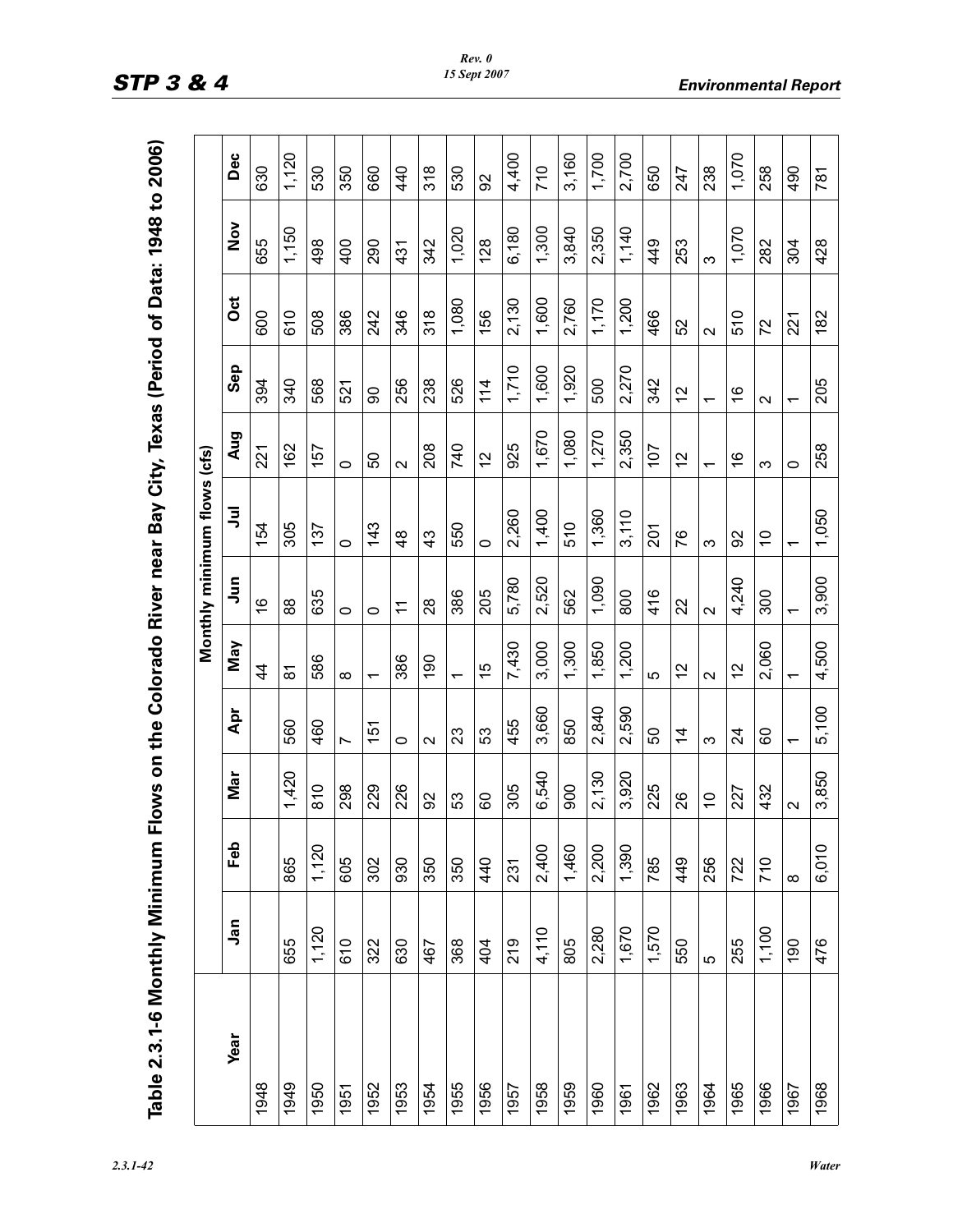| nimum Flows on the Colorado River near Bay City, Texas (Period of Data: 1948 to |  |
|---------------------------------------------------------------------------------|--|
|                                                                                 |  |
|                                                                                 |  |
|                                                                                 |  |
|                                                                                 |  |
|                                                                                 |  |
|                                                                                 |  |
|                                                                                 |  |
|                                                                                 |  |
|                                                                                 |  |
|                                                                                 |  |
|                                                                                 |  |
|                                                                                 |  |
|                                                                                 |  |
|                                                                                 |  |
|                                                                                 |  |
|                                                                                 |  |
|                                                                                 |  |
|                                                                                 |  |
|                                                                                 |  |
|                                                                                 |  |
|                                                                                 |  |
|                                                                                 |  |

| Table 2.3.1-6 Monthly Minimum F |       |       |                   |                   | (Continued)         |                          |                             |                          |                |                |               |       |
|---------------------------------|-------|-------|-------------------|-------------------|---------------------|--------------------------|-----------------------------|--------------------------|----------------|----------------|---------------|-------|
|                                 |       |       |                   |                   |                     |                          | Monthly minimum flows (cfs) |                          |                |                |               |       |
| Year                            | Jan   | Feb   | Nar               | Apr               | May                 | $\tilde{a}$              | ミ                           | Aug                      | Sep            | ö              | $\frac{5}{2}$ | Dec   |
| 1969                            | 569   | 520   | 1,440             | 365               | 1,640               | 234                      | ᠇                           | 0                        | 0              | 0              | 2,810         | 1,520 |
| 1970                            | 2,020 | 1,390 | 4,440             | 3,560             | 350                 | 1,670                    | 504                         | 84                       | 406            | 72             | 410           | 370   |
| 1971                            | 380   | 280   | $\mathbf{\Omega}$ | Ю                 | ო                   | $\overline{\phantom{0}}$ | Ю                           | $\circ$                  | 239            | $\overline{4}$ | 2,150         | 1,670 |
| 1972                            | 626   | 645   | $\overline{C}$    | $\mathbf{\Omega}$ | တ                   | ဖ                        | 8                           | က                        | $\infty$       | 332            | 529           | 300   |
| 1973                            | 400   | 1,100 | 1,100             | 1,020             | 1,490               | LO<br>$\frac{4}{1}$      | 100                         | 500                      | $\overline{3}$ | 265            | 1,520         | 1,210 |
| 1974                            | 2,300 | 1,060 | 262               | 150               | 15                  | $\frac{4}{1}$            | 86                          | $\tilde{C}$              | 1,720          | 2,510          | 6,290         | 1,540 |
| 1975                            | 1,470 | 1,540 | 1,020             | 1,560             | 2,930               | 4,850                    | 1,740                       | 500                      | 128            | 284            | 557           | 490   |
| 1976                            | 477   | 234   | 111               | 330               | 415                 | 829                      | 752                         | 699                      | 618            | 807            | 832           | 1,540 |
| 1977                            | 1,480 | 1,770 | 1,040             | 1,460             | 4,690               | 803                      | 537                         | 309                      | 174            | 294            | 388           | 369   |
| 1978                            | 388   | 479   | 161               | 240               | 166                 | 222                      | 348                         | 227                      | 597            | 363            | 365           | 459   |
| 1979                            | 1,170 | 1,110 | 521               | 1,190             | 500                 | 847                      | 613                         | 624                      | 379            | 393            | 413           | 385   |
| 1980                            | 356   | 357   | 299               | 352               | 451                 | 351                      | 345                         | $\overline{\phantom{0}}$ | 66             | 467            | 476           | 573   |
| 1981                            | 535   | 534   | 370               | 675               | 15                  | 1,370                    | 1,220                       | 406                      | 593            | 586            | 2,060         | 1,010 |
| 1982                            | 635   | 597   | 807               | 474               | 728                 | 737                      | 791                         | 356                      | 314            | 424            | 372           | 439   |
| 1983                            | 379   | 433   | 310               | 38                | 156                 | 265                      | 303                         | 20                       | 159            | $\frac{1}{4}$  | 443           | 480   |
| 1984                            | 521   | 373   | 20                | 45                | က                   | 15                       | 225                         | တ                        | $\ddot{ }$     | 271            | 685           | 610   |
| 1985                            | 982   | 690   | 873               | 1,500             | 178                 | 260                      | 307                         | 29                       | 142            | 236            | 600           | 1,150 |
| 1986                            | 1,100 | 708   | 85                | $\frac{8}{4}$     | 494                 | 1,440                    | 501                         | 340                      | 337            | 502            | 3,630         | 2,390 |
| 1987                            | 4,090 | 1,950 | 4,460             | 380               | 583                 | 8,370                    | 2,580                       | 610                      | 1,420          | 1,230          | 797           | 844   |
| 1988                            | 576   | 526   | 509               | Ľ                 | $\overline{\infty}$ | $\overline{24}$          | 168                         | 478                      | 129            | 260            | 290           | 283   |
| 1989                            | 357   | 558   | 125               | 157               | $\frac{8}{4}$       | 33                       | 148                         | 8                        | 77             | 36             | 261           | 198   |
| 1990                            | 230   | 238   | 85                | 265               | 137                 | 57                       | 226                         | 119                      | 89             | 61             | 253           | 180   |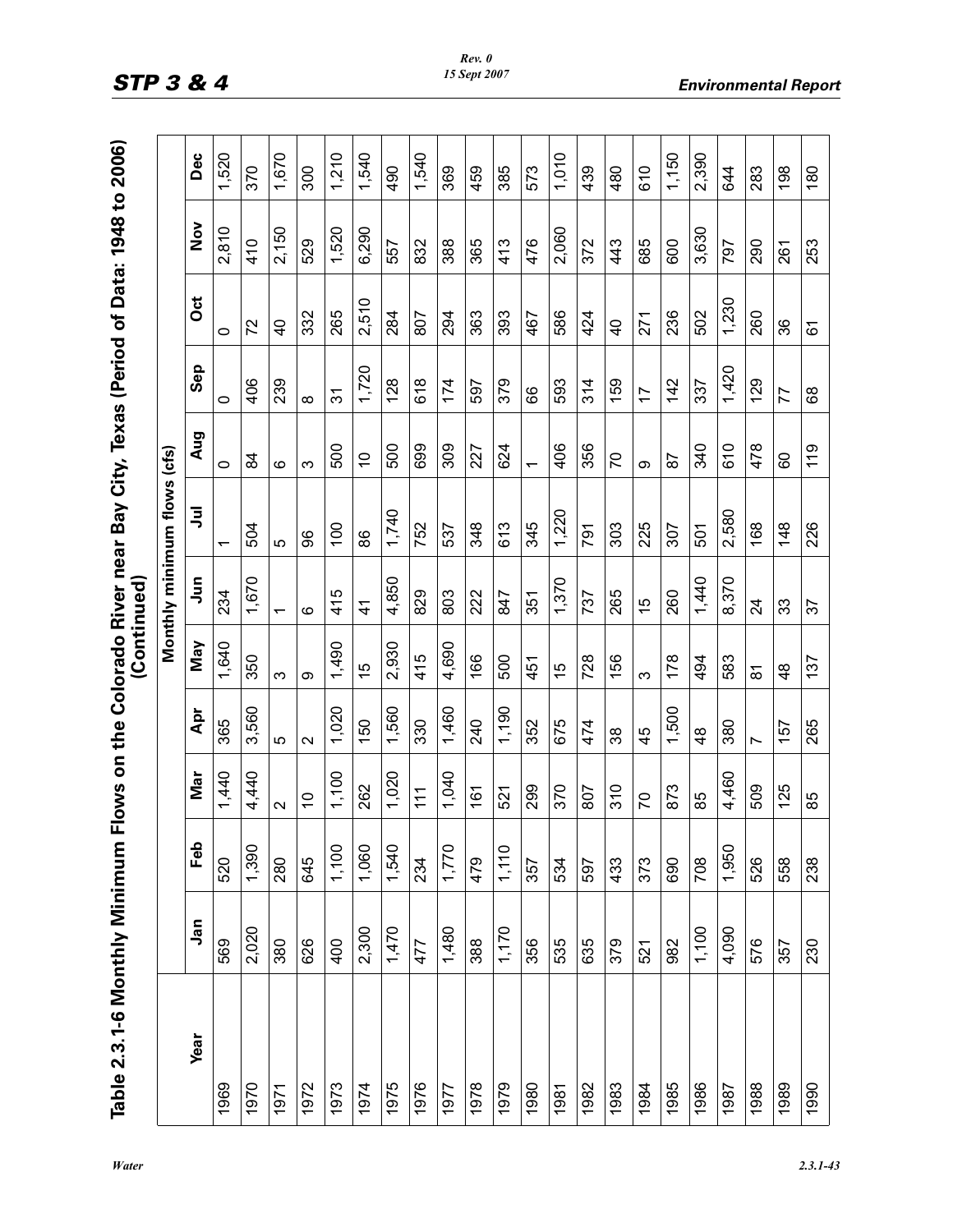| of Data: 1948                                                        |                         |
|----------------------------------------------------------------------|-------------------------|
|                                                                      |                         |
| Viinimum Flows on the Colorado River near Bay City, Texas (Period o. |                         |
|                                                                      |                         |
|                                                                      |                         |
|                                                                      |                         |
|                                                                      |                         |
|                                                                      |                         |
|                                                                      | $\overline{\mathbf{a}}$ |
|                                                                      |                         |
|                                                                      |                         |
|                                                                      |                         |
|                                                                      |                         |
|                                                                      |                         |
|                                                                      |                         |
|                                                                      |                         |
|                                                                      |                         |
|                                                                      |                         |
|                                                                      |                         |
|                                                                      |                         |

|                                 |            |        |       |                |               |               | Monthly minimum flows (cfs) |                |     |       |                  |             |
|---------------------------------|------------|--------|-------|----------------|---------------|---------------|-----------------------------|----------------|-----|-------|------------------|-------------|
| <b>Year</b>                     | <b>Jan</b> | Feb    | Nar   | Apr            | May           | Ę             | ミ                           | Aug            | Sep | Oct   | $\sum_{i=1}^{n}$ | Dec         |
| 1991                            | 392        | 1,100  | 468   | 783            | 415           | 431           | 568                         | 72             | 559 | 441   | 439              | 486         |
| 1992                            | 13,000     | 17,000 | 5,530 | 5,040          | 1,980         | 2,930         | 733                         | 590            | 496 | 645   | 898              | 927         |
| 1993                            | 1,470      | 1,940  | 1,670 | 2,200          | 1,940         | 39            | 175                         | 215            | 349 | 533   | 684              | 520         |
| 1994                            | 515        | 555    | 278   | 90             | 57            | 394           | 138                         | 541            | 57  | 374   | $\frac{8}{9}$    | 899         |
| 1995                            | 1,460      | 795    | 1,070 | 617            | 147           | 551           | 203                         | 370            | 265 | 8     | 506              | 460         |
| 1996                            | 546        | 236    | 20    | $\overline{c}$ | $\Omega$      | 648           | 236                         | 20             | 448 | 247   | 393              | 359         |
| 1997                            | 188        | 533    | 6,180 | 3,210          | 4,570         | 3,610         | 1,770                       | 470            | 503 | 869   | 821              | 753         |
| 1998                            | 1,000      | 1,090  | 2,790 | 1,020          | 429           | 245           | 227                         | 145            | 15  | 239   | 3,870            | 2,290       |
| 1999                            | 1,490      | 943    | 743   | 690            | 478           | 488           | 340                         | 253            | 118 | 484   | 349              | 333         |
| 2000                            | 320        | 281    | 80    | $\frac{8}{4}$  | $\frac{4}{1}$ | <b>201</b>    | $\overline{2}$              | $\overline{C}$ | 57  | 285   | 718              | 823         |
| 2001                            | 2,010      | 1,160  | 2,300 | 755            | 503           | $\frac{8}{4}$ | 95                          | 178            | 589 | 578   | 472              | 1,930       |
| 2002                            | 894        | 433    | 545   | 292            | 191           | 120           | 2,000                       | 669            | 535 | 1,020 | 1,510            | 1,530       |
| 2003                            | 1,790      | 1,300  | 2,160 | 869            | 115           | 631           | 578                         | 249            | 593 | 262   | 206              | 398         |
| 2004                            | 517        | 800    | 627   | 316            | 277           | 358           | 928                         | 376            | 357 | 354   | 980              | 3,040       |
| 2005                            | 2,250      | 3,090  | 4,030 | 1,350          | 632           | 660           | 670                         | 180            | 391 | 591   | 372              | 460         |
| 2006                            | 428        | 370    | 250   | 250            | 270           | 337           | 382                         | 210            | 230 |       |                  | $\mathbf I$ |
| Average Minimum<br>Monthly Flow | 1,157      | 1,212  | 1,182 | 832            | 845           | 941           | 544                         | 327            | 420 | 536   | 1,065            | 933         |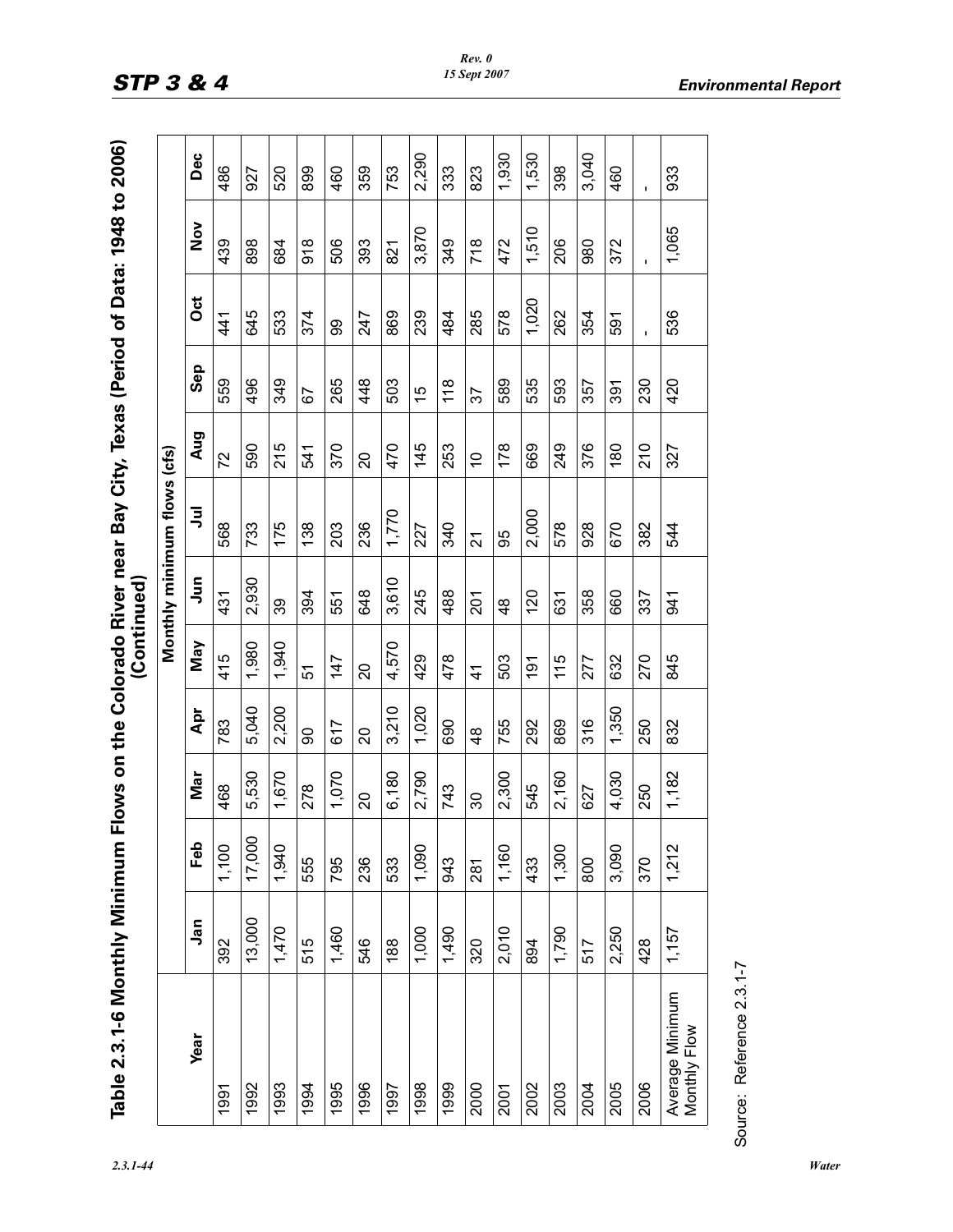| Table 2.3.1-7 Monthly Maximum |             |        |                 |        |        | Flows on the Colorado River near Bay City, Texas (Period of Data: 1948 to 2006) |        |        |        |        |               |        |
|-------------------------------|-------------|--------|-----------------|--------|--------|---------------------------------------------------------------------------------|--------|--------|--------|--------|---------------|--------|
|                               |             |        |                 |        |        | Monthly maximum flows (cfs)                                                     |        |        |        |        |               |        |
| Year                          | <u>ក្ខិ</u> | Feb    | ត<br>Σ          | Apr    | May    | Jun                                                                             | ミ      | Aug    | Sep    | ö      | $\frac{5}{2}$ | Dec    |
| 1948                          |             |        |                 |        | 6,060  | 1,220                                                                           | 1,280  | 1,420  | 2,060  | 1,740  | 1,540         | 1,280  |
| 1949                          | 1,700       | 27,200 | $\circ$<br>6,67 | 31,300 | 8,060  | 2,700                                                                           | 2,350  | 1,220  | 1,700  | 17,700 | 2,260         | 8,060  |
| 1950                          | 4,780       | 10,600 | 1,580           | 10,400 | 5,320  | 23,100                                                                          | 2,880  | 578    | 6,060  | 930    | 1,080         | 1,340  |
| 1951                          | 1,250       | 1,850  | $\circ$<br>1,34 | 1,970  | 960    | 10,100                                                                          | 266    | 724    | 4,160  | 1,310  | 521           | 530    |
| 1952                          | 377         | 930    | 545             | 5,400  | 18,700 | 2,600                                                                           | 2,250  | 595    | 1,280  | 762    | 4,120         | 7,540  |
| 1953                          | 6,670       | 3,170  | 1,480           | 5,850  | 22,100 | 555                                                                             | 4,490  | 10,200 | 6,330  | 8,060  | 1,810         | 7,630  |
| 1954                          | 1,930       | 462    | 359             | 1,050  | 2,810  | 1,120                                                                           | 413    | 1,890  | 960    | 790    | 436           | 404    |
| 1955                          | 1,280       | 8,800  | 508             | 1,020  | 10,400 | 4,460                                                                           | 3,170  | 2,900  | 1,620  | 4,360  | 2,410         | 1,810  |
| 1956                          | 845         | 3,380  | 575             | 1,150  | 2,050  | 1,220                                                                           | 449    | 1,080  | 600    | 431    | 308           | 1,000  |
| 1957                          | 312         | 925    | 7,750           | 48,400 | 51,800 | 43,200                                                                          | 5,520  | 2,960  | 34,800 | 56,800 | 21,100        | 7,780  |
| 1958                          | 12,500      | 52,200 | 11,000          | 6,660  | 22,600 | 8,510                                                                           | 5,940  | 2,440  | 19,100 | 5,040  | 5,590         | 2,060  |
| 1959                          | 2,440       | 10,400 | 2,600           | 32,400 | 12,200 | 5,000                                                                           | 1,540  | 4,700  | 3,900  | 28,200 | 13,000        | 12,300 |
| 1960                          | 8,520       | 9,640  | 4,300           | 10,000 | 37,900 | 68,400                                                                          | 6,710  | 3,160  | 1,850  | 31,600 | 42,200        | 11,400 |
| 1961                          | 11,700      | 24,600 | 6,560           | 7,450  | 4,100  | 54,800                                                                          | 40,400 | 3,380  | 65,200 | 2,510  | 19,400        | 5,440  |
| 1962                          | 5,120       | 1,740  | 1,250           | 3,020  | 1,990  | 4,520                                                                           | 2,380  | 740    | 3,600  | 1,940  | 1,500         | 2,970  |
| 1963                          | 2,060       | 7,100  | $\circ$<br>1,64 | 2,970  | 1,150  | 960                                                                             | 1,870  | 765    | 930    | 742    | 465           | 870    |
| 1964                          | 1,450       | 1,300  | 2,620           | 617    | 958    | 5,740                                                                           | 612    | 571    | 6,600  | 4,160  | 1,870         | 2,990  |
| 1965                          | 18,800      | 22,600 | 9<br>2,27       | 1,560  | 26,000 | 16,800                                                                          | 4,240  | 465    | 2,190  | 2,030  | 10,100        | 14,100 |
| 1966                          | 2,670       | 4,240  | 6,800           | 7,960  | 13,800 | 3,070                                                                           | 800    | 1,810  | 495    | 1,450  | 1,360         | 355    |
| 1967                          | 665         | 722    | $\circ$<br>1,21 | 2,840  | 4,140  | 4,420                                                                           |        | 1,700  | 18,700 | 5,410  | 8,010         | 1,570  |
| 1968                          | 39,600      | 8,440  | 8,080           | 20,700 | 30,000 | 48,500                                                                          | 6,820  | 1,130  | 8,880  | 2,040  | 3,560         | 13,700 |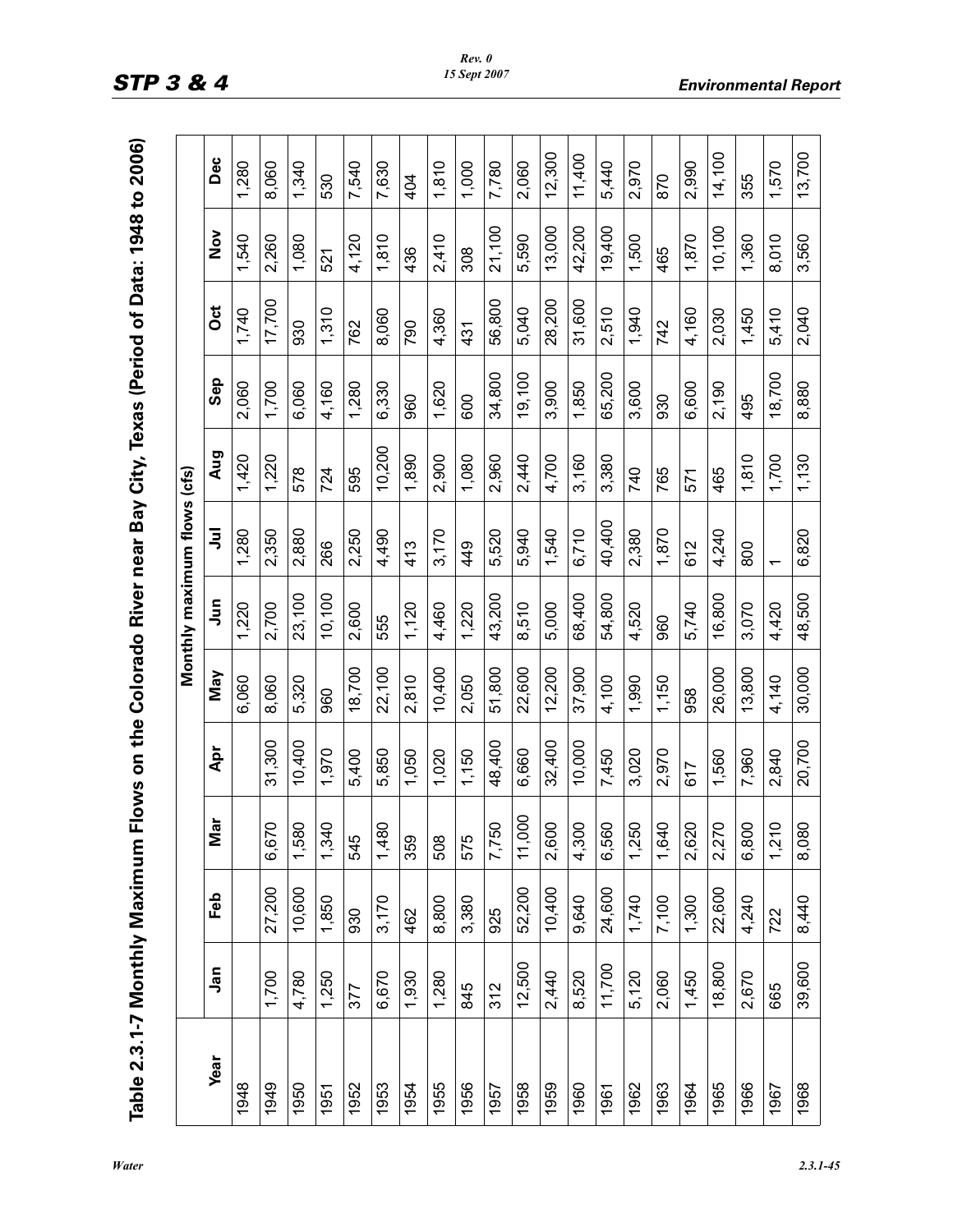| Period of Data: 1948 to                                   |                       |
|-----------------------------------------------------------|-----------------------|
|                                                           |                       |
|                                                           |                       |
|                                                           |                       |
|                                                           |                       |
|                                                           |                       |
|                                                           |                       |
|                                                           |                       |
| iimum Flows on the Colorado River near Bay City, Texas (P |                       |
|                                                           |                       |
|                                                           |                       |
|                                                           |                       |
|                                                           | .<br>.<br>.<br>.<br>. |
|                                                           |                       |
|                                                           |                       |
|                                                           |                       |
|                                                           |                       |
|                                                           |                       |
|                                                           |                       |
|                                                           |                       |
|                                                           |                       |
|                                                           |                       |
|                                                           |                       |
|                                                           |                       |
|                                                           |                       |
|                                                           |                       |
| l                                                         |                       |
|                                                           |                       |
|                                                           |                       |

|             |        |        |        |        |        |           | Monthly maximum flows (cfs) |       |        |        |               |        |
|-------------|--------|--------|--------|--------|--------|-----------|-----------------------------|-------|--------|--------|---------------|--------|
| <b>Year</b> | Jan    | Feb    | в<br>⊠ | Apr    | May    | $\bar{5}$ | ぅ                           | Aug   | Sep    | ö      | $\frac{5}{2}$ | Dec    |
| 1969        | 2,420  | 21,300 | 17,300 | 17,700 | 12,300 | 3,160     | 622                         | 2,040 | 1,540  | 3,100  | 5,930         | 6,770  |
| 1970        | 4,200  | 9,600  | 16,300 | 7,680  | 21,100 | 15,200    | 3,320                       | 2,300 | 5,300  | 18,100 | 1,390         | 603    |
| 1971        | 1,950  | 450    | 610    | 1,810  | 1,550  | 633       | 733                         | 3,510 | 13,900 | 4,820  | 4,930         | 12,100 |
| 1972        | 3,840  | 4,070  | 6,550  | 1,230  | 23,400 | 4,250     | 2,090                       | 1,210 | 1,460  | 1,930  | 2,400         | 698    |
| 1973        | 7,000  | 6,360  | 19,100 | 33,200 | 4,900  | 57,000    | 2,720                       | 2,740 | 11,400 | 31,700 | 6,700         | 4,320  |
| 1974        | 21,400 | 3,860  | 3,450  | 1,610  | 12,900 | 3,640     | 931                         | 6,790 | 33,800 | 6,300  | 33,100        | 9,060  |
| 1975        | 5,320  | 17,600 | 6,280  | 6,770  | 47,000 | 31,800    | 9.610                       | 4,620 | 1,530  | 1,610  | 2,550         | 6,800  |
| 1976        | 1,960  | 743    | 1,690  | 17,100 | 15,500 | 11,200    | 6,060                       | 3,350 | 2,280  | 12,400 | 13,100        | 22,800 |
| 1977        | 4,280  | 20,000 | 2,860  | 49,100 | 19,400 | 4,760     | 1,670                       | 784   | 3,380  | 884    | 2,320         | 797    |
| 1978        | 4,110  | 3,120  | 948    | 2,180  | 614    | 4,370     | 1,050                       | 794   | 16,600 | 815    | 7,730         | 2,340  |
| 1979        | 13,000 | 17,200 | 10,600 | 16,000 | 21,800 | 36,500    | 6,330                       | 2,790 | 24,800 | 869    | 648           | 1,620  |
| 1980        | 10,600 | 2,360  | 5,270  | 3,280  | 13,100 | 602       | 939                         | 1,460 | 2,310  | 1,990  | 1,140         | 1,530  |
| 1981        | 1,760  | 1,140  | 4,500  | 5,220  | 7,990  | 41,600    | 12,600                      | 5,020 | 35,900 | 4,690  | 43,500        | 3,400  |
| 1982        | 2,590  | 4,270  | 1,940  | 4,240  | 34,600 | 1,970     | 2,480                       | 1,370 | 990    | 1,030  | 5,190         | 1,740  |
| 1983        | 3,790  | 11,600 | 19,000 | 2,480  | 21,400 | 2,510     | 9,670                       | 3,380 | 18,100 | 9,430  | 3,360         | 1,580  |
| 1984        | 2,750  | 767    | 490    | 460    | 6,090  | 1,210     | 1,450                       | 852   | 1,070  | 19,300 | 3,350         | 3,860  |
| 1985        | 5,620  | 11,900 | 8,810  | 6,790  | 2,560  | 7,730     | 3,230                       | 688   | 1,000  | 4,400  | 21,100        | 12,500 |
| 1986        | 3,450  | 4,160  | 3,180  | 1,060  | 10,000 | 8,050     | 2,360                       | 936   | 7,370  | 11,000 | 12,700        | 37,800 |
| 1987        | 11,100 | 23,500 | 20,900 | 6,640  | 7,060  | 50,300    | 8,000                       | 3,530 | 3,030  | 2,320  | 4,880         | 5,490  |
| 1988        | 2,670  | 688    | 8,680  | 2,200  | 1,480  | 3,250     | 1,100                       | 1,070 | 1,470  | 1,380  | 563           | 483    |
| 1989        | 6,140  | 3,450  | 2,710  | 2,170  | 6,990  | 4,470     | 1,190                       | 1,290 | 576    | 577    | 817           | 516    |
| 1990        | 457    | 5,520  | 3,350  | 3,440  | 4,100  | 529       | 1,730                       | 421   | 1,730  | 575    | 959           | 574    |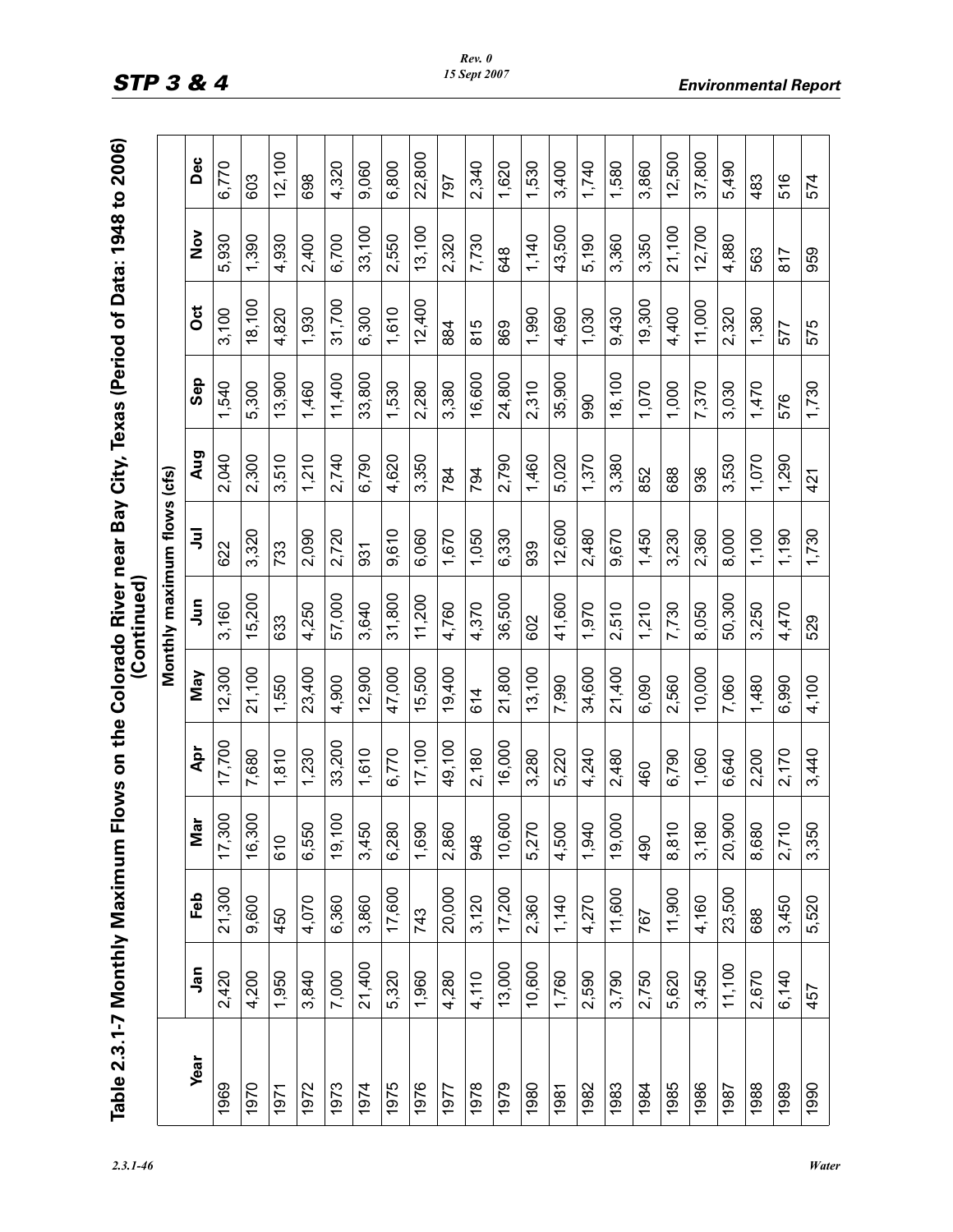| ximum Flows on the Colorado River near Bay City, Texas (Period of Data: 1948 to |               |
|---------------------------------------------------------------------------------|---------------|
|                                                                                 |               |
|                                                                                 |               |
|                                                                                 |               |
|                                                                                 |               |
|                                                                                 |               |
|                                                                                 |               |
|                                                                                 |               |
|                                                                                 |               |
|                                                                                 |               |
|                                                                                 |               |
|                                                                                 |               |
|                                                                                 |               |
|                                                                                 | $\frac{1}{2}$ |
|                                                                                 |               |
|                                                                                 |               |
|                                                                                 |               |
|                                                                                 |               |
|                                                                                 |               |
|                                                                                 |               |
|                                                                                 |               |
|                                                                                 |               |
|                                                                                 |               |
|                                                                                 |               |
|                                                                                 |               |
|                                                                                 |               |
|                                                                                 |               |
|                                                                                 |               |
|                                                                                 |               |
|                                                                                 |               |
|                                                                                 |               |

|                                       |        |            |                       |        |        | Monthly maximum flows (cfs) |        |            |        |        |               |        |
|---------------------------------------|--------|------------|-----------------------|--------|--------|-----------------------------|--------|------------|--------|--------|---------------|--------|
| <b>Year</b>                           | Jan    | <b>Feb</b> | Mar                   | Apr    | May    | $\bar{5}$                   | 弖      | Aug        | Sep    | ö      | $\frac{8}{2}$ | Dec    |
| 991                                   | 20,200 | 13,700     | 2,560                 | 21,600 | 6,540  | 2,640                       | 5,060  | 2,810      | 2,620  | 912    | 1,220         | 66,700 |
| 1992                                  | 40,500 | 62,000     | 60,900                | 26,600 | 51,500 | 56,200                      | 4,690  | 2,170      | 2,020  | 1,560  | 6,780         | 6,600  |
| 1993                                  | 11,500 | 10,500     | $\mathsf{S}$<br>10,1  | 15,800 | 26,200 | 36,500                      | 2,670  | 1,470      | 1,530  | 4,010  | 4,550         | 1,050  |
| 1994                                  | 1,230  | 1,980      | 1,380                 | 1,530  | 10,300 | 5,810                       | 620    | 2,640      | 2,600  | 69,800 | 4,520         | 19,000 |
| 1995                                  | 13,300 | 1,410      | 8<br>22,1             | 12,400 | 5,720  | 37,300                      | 5,540  | 1,530      | 1,660  | 1,170  | 2,310         | 10,400 |
| 1996                                  | 734    | 761        | 821                   | 877    | 1,010  | 10,800                      | 1,400  | 2,990      | 10,300 | 1,070  | 3,600         | 2,230  |
| 1997                                  | 15,200 | 7,590      | $\mathsf{S}$<br>35,40 | 19,700 | 12,700 | 27,300                      | 27,600 | 1,790      | 10,200 | 30,600 | 6,640         | 5,220  |
| 1998                                  | 7,860  | 16,300     | 12,600                | 8,090  | 1,220  | 595                         | 788    | 2,030      | 20,900 | 79,300 | 54,500        | 13,000 |
| 1999                                  | 4,970  | 2,080      | 7,100                 | 4,240  | 2,750  | 9,210                       | 2,730  | 738        | 774    | 1,030  | 574           | 537    |
| 2000                                  | 949    | 705        | 1,810                 | 2,880  | 5,280  | 6,270                       | 1,700  | <b>SO7</b> | 859    | 1,770  | 13,200        | 8,520  |
| 2001                                  | 7,490  | 4,630      | $\delta$<br>13,30     | 6,180  | 5,190  | 1,230                       | 940    | 16,100     | 22,300 | 11,000 | 24,700        | 19,600 |
| 2002                                  | 4,120  | 1,560      | 1,090                 | 10,900 | 1,640  | 2,470                       | 31,200 | 3,440      | 14,500 | 21,500 | 45,800        | 17,100 |
| 2003                                  | 10,300 | 44,500     | 11,300                | 2,190  | 879    | 2,720                       | 7,980  | 1,800      | 6,880  | 4,520  | 9,400         | 2,070  |
| 2004                                  | 5,410  | 9,940      | 2,370                 | 4,750  | 14,200 | 24,000                      | 18,000 | 2,050      | 1,210  | 5,730  | 72,900        | 27,600 |
| 2005                                  | 5,940  | 17,200     | 12,600                | 5,370  | 4,260  | 2,230                       | 4,370  | 571        | 1,880  | 1,800  | 1,380         | 715    |
| 2006                                  | 559    | 601        | $\circ$<br>1,24       | 1,470  | 2,850  | 2,260                       | 5,550  | 691        | 1,260  |        |               |        |
| Maximum<br>Average<br>Monthly<br>Flow | 6,816  | 9,817      | 7,419                 | 9,304  | 12,393 | 14, 123                     | 5,002  | 2,364      | 8,170  | 9,534  | 9,881         | 7,635  |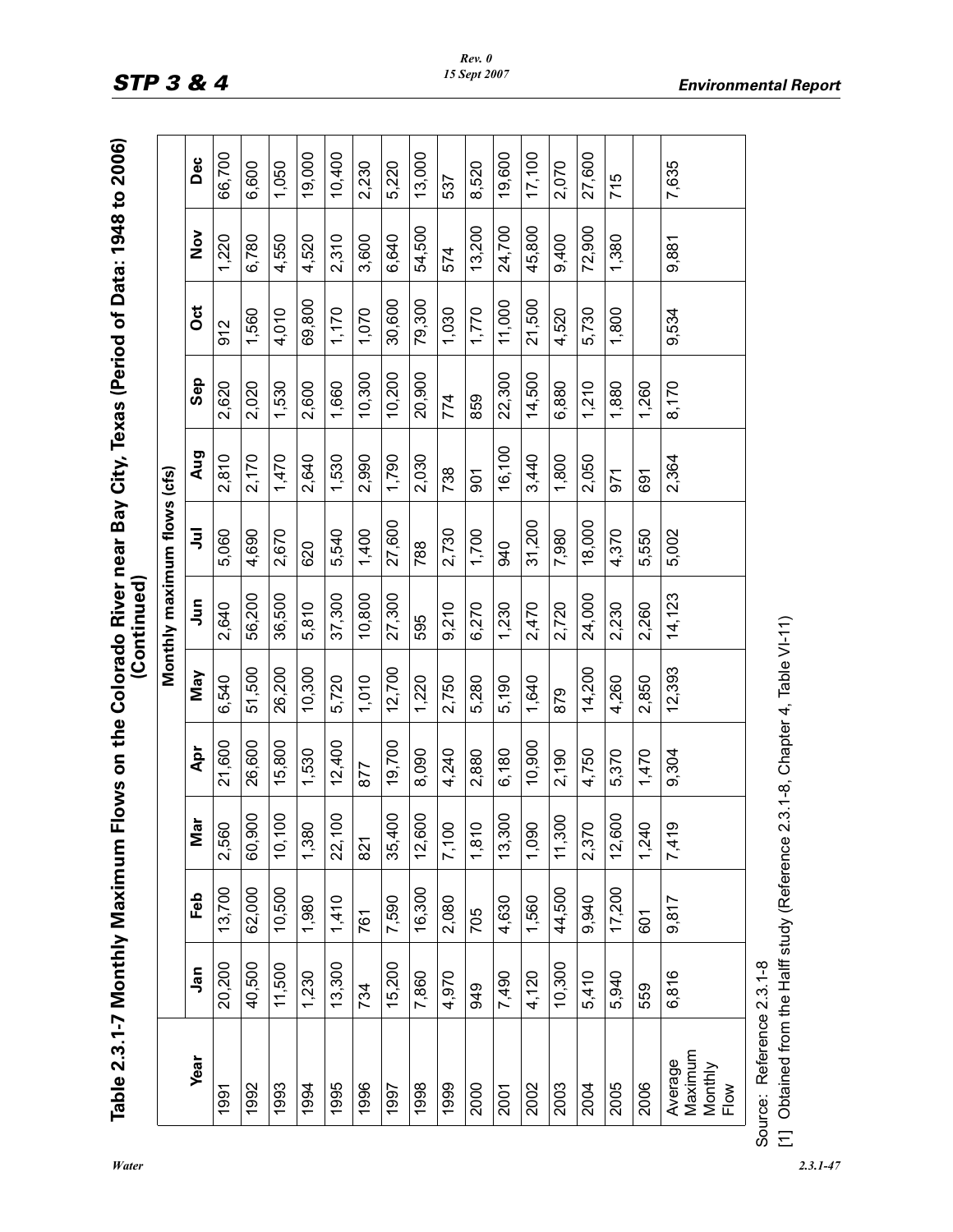## **Table 2.3.1-8 Flood Frequency Distribution for the Colorado River at Wharton**

| <b>Flood Frequency</b> | <b>Discharge for Regulated</b><br><b>Flow Conditions [1] (cfs)</b> |
|------------------------|--------------------------------------------------------------------|
| $2-Yr$                 | 27,000                                                             |
| $5-Yr$                 | 48,000                                                             |
| $10-Yr$                | 63,000                                                             |
| $25-Yr$                | 88,000                                                             |
| $50-Yr$                | 100,000                                                            |
| 100-Yr                 | 116,000                                                            |
| 500-Yr                 | n/a                                                                |

Source: Reference 2.3.1-8

[1] Obtained from the Halff study (Reference 2.3.1-8, Chapter 4, Table VI-11)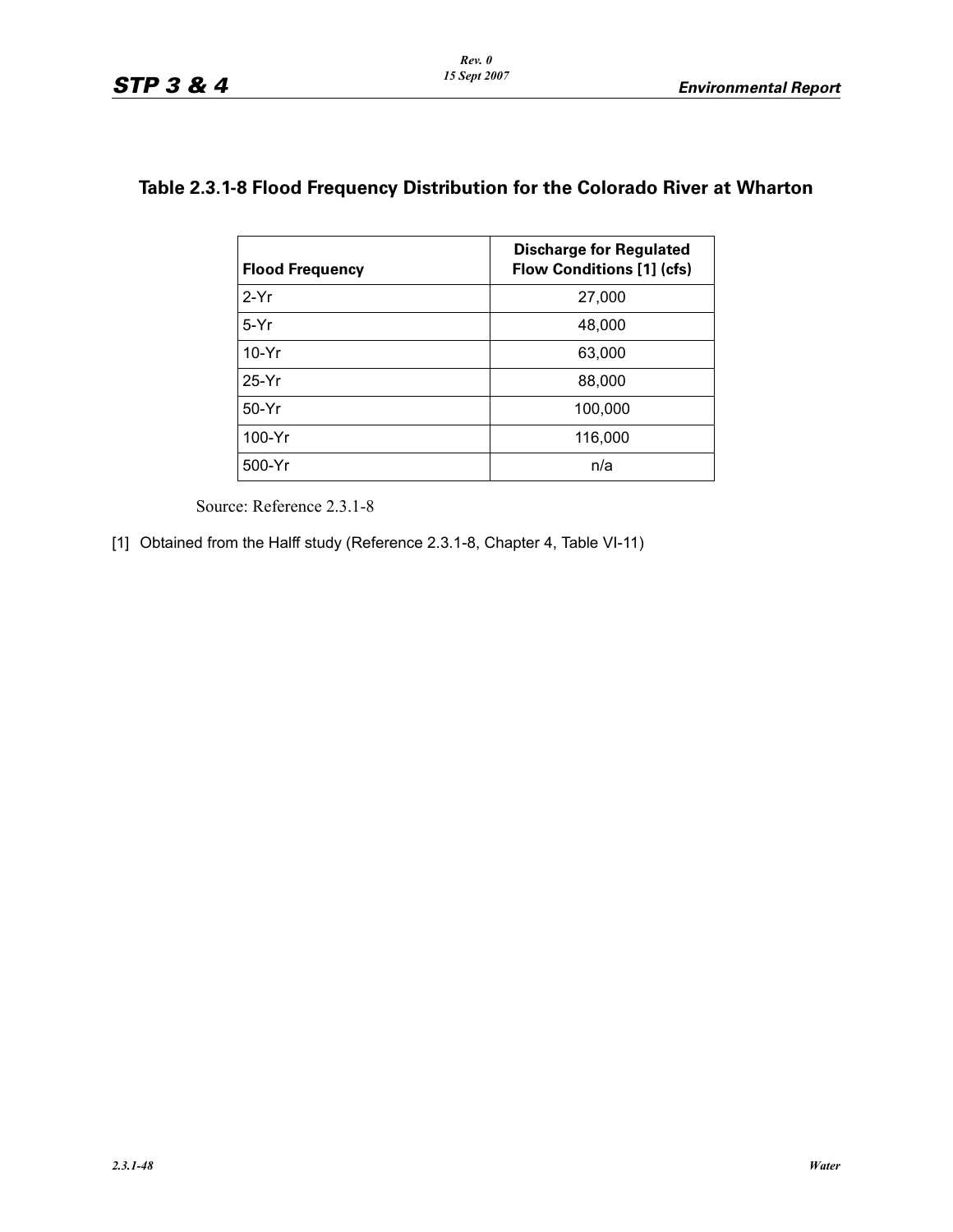| <b>Water Year</b> | 1-Day Minimum<br>Flow (cfs) | <b>Water Year</b> | $1-I$ |
|-------------------|-----------------------------|-------------------|-------|
| 1948              | 16                          | 1978              | 161   |
| 1949              | 81                          | 1979              | 363   |
| 1950              | 137                         | 1980              | 0.9   |
| 1951              | 0                           | 1981              | 15    |
| 1952              | 0                           | 1982              | 314   |
| 1953              | 0                           | 1983              | 38    |
| 1954              | 2.3                         | 1984              | 3.1   |
| 1955              | 1.4                         | 1985              | 87    |
| 1956              | 0                           | 1986              | 48    |
| 1957              | 92                          | 1987              | 380   |
| 1958              | 1400                        | 1988              | 6.8   |
| 1959              | 510                         | 1989              | 33    |
| 1960              | 500                         | 1990              | 36    |
| 1961              | 800                         | 1991              | 61    |
| 1962              | 4.9                         | 1992              | 439   |
| 1963              | 12                          | 1993              | 39    |
| 1964              | 1.3                         | 1994              | 51    |
| 1965              | 2.3                         | 1995              | 147   |
| 1966              | $\overline{2}$              | 1996              | 20    |
| 1967              | 0.4                         | 1997              | 188   |
| 1968              | 205                         | 1998              | 15    |
| 1969              | 0.4                         | 1999              | 118   |
| 1970              | 0.4                         | 2000              | 9.5   |
| 1971              | 0.7                         | 2001              | 48    |
| 1972              | $\overline{2}$              | 2002              | 120   |
| 1973              | 31                          | 2003              | 115   |
| 1974              | 10                          | 2004              | 206   |
| 1975              | 128                         | 2005              | 180   |
| 1976              | 111                         | 2006              | 210   |
| 1977              | 174                         |                   |       |

| ay Minimum<br>Flow (cfs) | <b>Water Year</b> | 1-Day Minimum<br>Flow (cfs) |
|--------------------------|-------------------|-----------------------------|
|                          | 1978              | 161                         |
|                          | 1979              | 363                         |
|                          | 1980              | 0.9                         |
|                          | 1981              | 15                          |
|                          | 1982              | 314                         |
|                          | 1983              | 38                          |
|                          | 1984              | 3.1                         |
|                          | 1985              | 87                          |
|                          | 1986              | 48                          |
|                          | 1987              | 380                         |
|                          | 1988              | 6.8                         |
|                          | 1989              | 33                          |
|                          | 1990              | 36                          |
|                          | 1991              | 61                          |
|                          | 1992              | 439                         |
|                          | 1993              | 39                          |
|                          | 1994              | 51                          |
|                          | 1995              | 147                         |
|                          | 1996              | 20                          |
|                          | 1997              | 188                         |
|                          | 1998              | 15                          |
|                          | 1999              | 118                         |
|                          | 2000              | 9.5                         |
|                          | 2001              | 48                          |
|                          | 2002              | 120                         |
|                          | 2003              | 115                         |
|                          | 2004              | 206                         |
|                          | 2005              | 180                         |
|                          | 2006              | 210                         |
|                          |                   |                             |
|                          |                   |                             |

# **Table 2.3.1-9 Historical Minimum Daily Flow Information for Bay City**

Source: Reference 2.3.1-10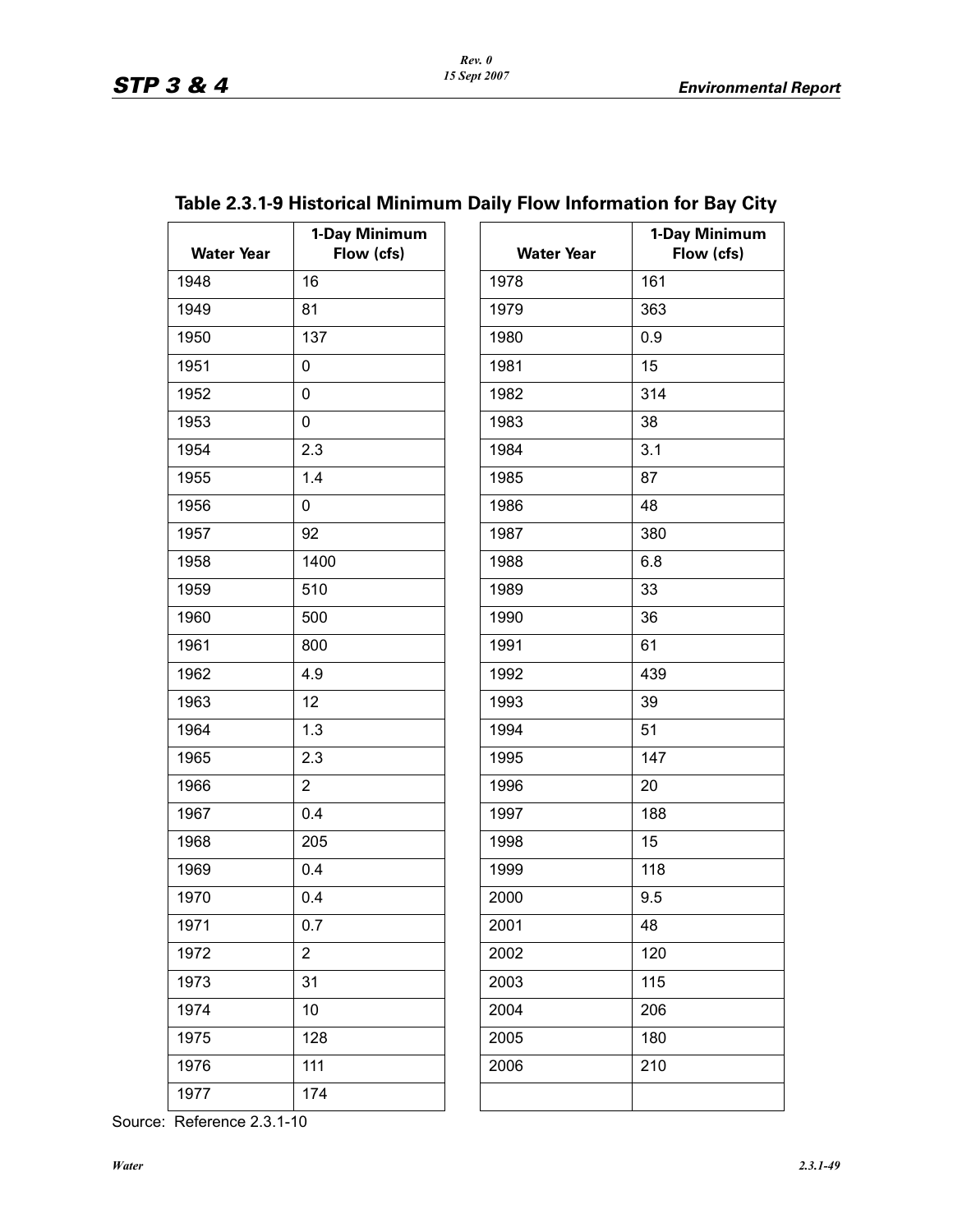**7-Day Minimum Flow (cfs)**

| <b>Water Year</b> | 7-Day Minimum<br>Flow (cfs) | <b>Water Year</b> | $7-I$ |
|-------------------|-----------------------------|-------------------|-------|
| 1948              | 61                          | 1978              | 218   |
| 1949              | 143                         | 1979              | 374   |
| 1950              | 177                         | 1980              | 59    |
| 1951              | $\mathbf{1}$                | 1981              | 243   |
| 1952              | $\overline{2}$              | 1982              | 456   |
| 1953              | 15                          | 1983              | 127   |
| 1954              | 58                          | 1984              | 11    |
| 1955              | 37                          | 1985              | 205   |
| 1956              | 13                          | 1986              | 56    |
| 1957              | 121                         | 1987              | 598   |
| 1958              | 1789                        | 1988              | 83    |
| 1959              | 684                         | 1989              | 41    |
| 1960              | 714                         | 1990              | 68    |
| 1961              | 890                         | 1991              | 90    |
| 1962              | $\overline{7}$              | 1992              | 503   |
| 1963              | 13                          | 1993              | 348   |
| 1964              | 1.4                         | 1994              | 137   |
| 1965              | 17                          | 1995              | 200   |
| 1966              | $\overline{2}$              | 1996              | 20    |
| 1967              | 0.5                         | 1997              | 286   |
| 1968              | 312                         | 1998              | 68    |
| 1969              | 0.5                         | 1999              | 210   |
| 1970              | 0.5                         | 2000              | 14    |
| 1971              | 1.3                         | 2001              | 110   |
| 1972              | 19                          | 2002              | 206   |
| 1973              | 366                         | 2003              | 214   |
| 1974              | 35                          | 2004              | 375   |
| 1975              | 348                         | 2005              | 288   |
| 1976              | 223                         | 2006              | 266   |
| 1977              | 297                         |                   |       |

## **Table 2.3.1-10 Historical Minimum 7-Day Low Flow Information for Bay City**

| 1979 | 374 |
|------|-----|
| 1980 | 59  |
| 1981 | 243 |
| 1982 | 456 |
| 1983 | 127 |
| 1984 | 11  |
| 1985 | 205 |
| 1986 | 56  |
| 1987 | 598 |
| 1988 | 83  |
| 1989 | 41  |
| 1990 | 68  |
| 1991 | 90  |
| 1992 | 503 |
| 1993 | 348 |
| 1994 | 137 |
| 1995 | 200 |
| 1996 | 20  |
| 1997 | 286 |
| 1998 | 68  |
| 1999 | 210 |
| 2000 | 14  |
| 2001 | 110 |
| 2002 | 206 |
| 2003 | 214 |
| 2004 | 375 |
| 2005 | 288 |
| 2006 | 266 |
|      |     |
|      |     |

Source: Reference 2.3.1-10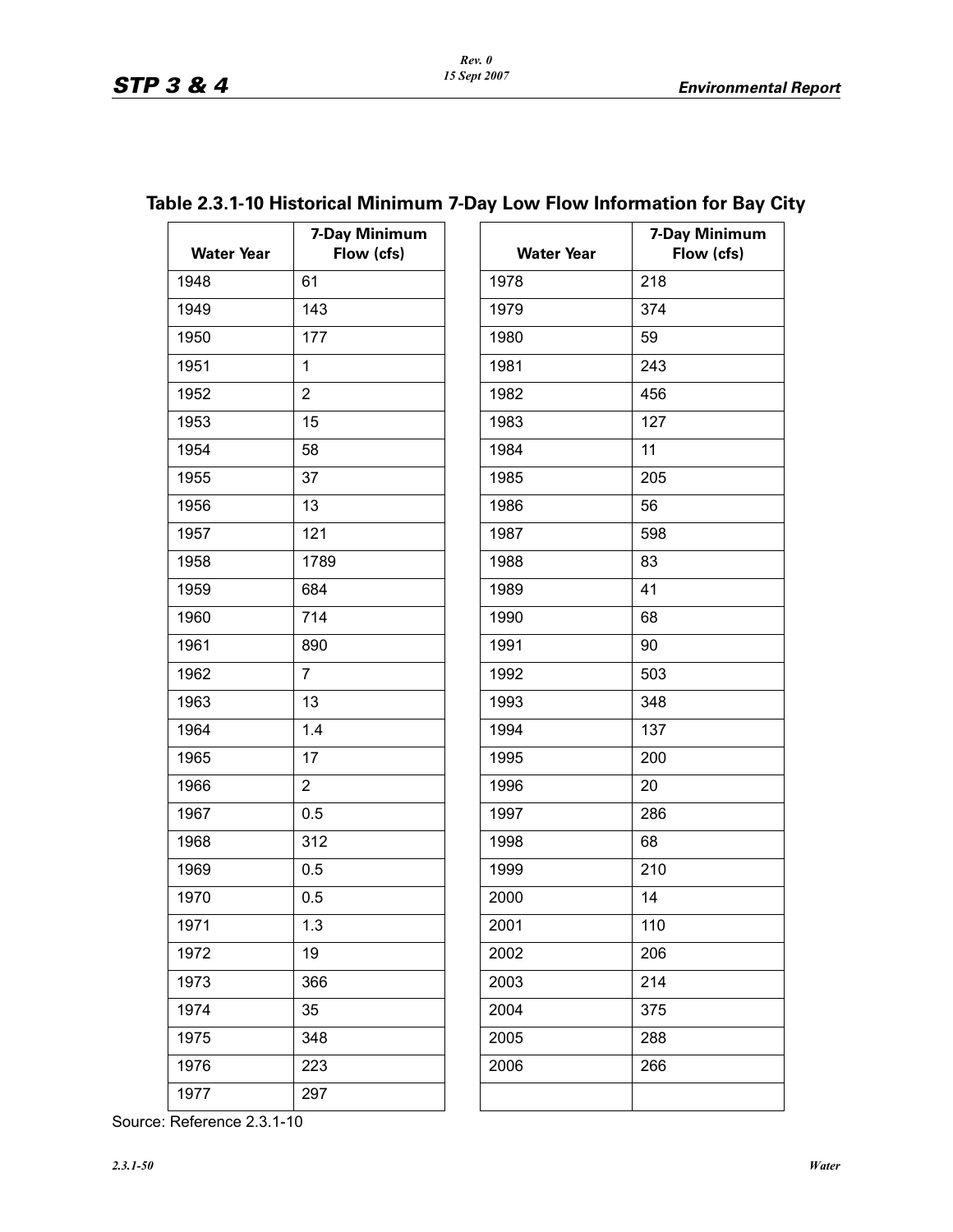|                                                                        |                           |                                             | Table                                              | 2                            | 3.1-11                | ო<br>Բ<br>57                | 4<br>ౘ                |                        |                       |                             | Area Monthly Groundwater Levels                                                                                               |                            |                       |                              |                       |                              |                       |
|------------------------------------------------------------------------|---------------------------|---------------------------------------------|----------------------------------------------------|------------------------------|-----------------------|-----------------------------|-----------------------|------------------------|-----------------------|-----------------------------|-------------------------------------------------------------------------------------------------------------------------------|----------------------------|-----------------------|------------------------------|-----------------------|------------------------------|-----------------------|
|                                                                        |                           |                                             |                                                    | December                     | 2006<br>28,           | January                     | 30, 2007              |                        | February 22, 2007     | March 29, 2007              |                                                                                                                               | April 27, 2007             |                       | May 25,                      | 2007                  | June 27,                     | 2007                  |
| WELL ID                                                                | WELL<br>DEPTH<br>(ft bgs) | <b>BOTTO<br/>MOF<br/>SCREEN</b><br>(ft bgs) | <b>REFERENCE</b><br>POINT<br>ELEVATION<br>(ft MSL) | Depth<br>to<br>Water<br>(ft) | Elevation<br>(ft MSL) | Depth<br>to<br>(ft)<br>(ft) | Elevation<br>(ft MSL) | Depth<br>e<br>s≸∉<br>∉ | Elevation<br>(ft MSL) | Depth<br>to<br>(ft)<br>(ft) | Elevation<br>(ft MSL)                                                                                                         | Depth<br>te<br>Sater<br>(€ | Elevation<br>(ft MSL) | Depth<br>to<br>Water<br>(ft) | Elevation<br>(ft MSL) | Depth<br>to<br>Water<br>(ft) | Elevation<br>(ft MSL) |
|                                                                        |                           |                                             |                                                    |                              |                       |                             | Shallow               | Aquifer                | Upper Zone            |                             |                                                                                                                               |                            |                       |                              |                       |                              |                       |
| <b>DW-308 U</b>                                                        | 47.1                      | $48$                                        | 31.80                                              | 7.78                         | 24.02                 | 6.46                        | 25.34                 | 7.46                   | 24.34                 | 7.41                        | 24.39                                                                                                                         | 7.17                       | 24.63                 | 7.07                         | 24.73                 | 7.72                         | 24.08                 |
| <b>DW-332 U</b>                                                        | 46.1                      | 45                                          | 32.10                                              | 8.01                         | 24.09                 | 6.57                        | 25.53                 | 7.46                   | 24.64                 | 7.39                        | 24.71                                                                                                                         | 6.25                       | 25.85                 | 7.09                         | 25.01                 | 8.05                         | 24.05                 |
| <b>N</b> -848 U                                                        | 1.68                      | 38                                          | 32.28                                              | 8.09                         | 24.19                 | 6.52                        | 25.76                 | 7.71                   | 24.57                 | 7.66                        | 24.62                                                                                                                         | 7.34                       | 24.94                 | 7.25                         | 25.03                 | 7.95                         | 24.33                 |
| OW-349U                                                                | 46.1                      | 45                                          | 31.29                                              | 7.28                         | 24.01                 | 5.82                        | 25.47                 | <b>6.97</b>            | 24.32                 | 6.91                        | 24.38                                                                                                                         | 6.56                       | 24.73                 | 6.50                         | 24.79                 | 7.19                         | 24.10                 |
| <b>U 80+MO</b>                                                         | 43.1                      | 42                                          | 33.57                                              | 8.71                         | 23.86                 | 8.30                        | 25.27                 | 81.6                   | 24.44                 | 80.6                        | 24.49                                                                                                                         | 8.95                       | 24.62                 | 8.94                         | 24.63                 | 9.47                         | 24.10                 |
| OW-420 U                                                               | 49.1                      | 48                                          | 33.79                                              | 9.98                         | 23.81                 | 8.42                        | 25.37                 | 9.32                   | 24.47                 | 9.26                        | 24.53                                                                                                                         | 9.08                       | 24.71                 | 8.99                         | 24.80                 | 9.59                         | 24.20                 |
| <b>OW438U</b>                                                          | $\frac{4}{3}$             | $\overline{4}$                              | 32.18                                              | 8.45                         | 23.73                 | 6.55                        | 25.63                 | 7.21                   | 24.97                 | 7.14                        | 25.04                                                                                                                         | 7.17                       | 25.01                 | 7.00                         | 25.18                 | 7.97                         | 24.21                 |
| <b>DOL6-MO</b>                                                         | 36.1                      | 35                                          | 32.32                                              | 9.11                         | 23.21                 | 7.57                        | 24.75                 | 8.30                   | 24.02                 | 8.23                        | 24.09                                                                                                                         | 8.10                       | 24.22                 | 8.00                         | 24.32                 | 8.49                         | 23.83                 |
| OW-928 U                                                               | 39.6                      | 38.5                                        | 31.69                                              | 8.18                         | 23.51                 | 6.21                        | 25.48                 | 6.85                   | 24.84                 | 6.72                        | 24.97                                                                                                                         | 6.69                       | 25.00                 | 6.59                         | 25.10                 | 7.33                         | 24.36                 |
| <b>OW-929 U</b>                                                        | 60.1                      | 59                                          | 38.71                                              | Й,<br>12.9                   | 25.79                 | 11.33                       | 27.38                 | 11.68                  | 27.03                 | 97.11                       | 26.96                                                                                                                         | 17.77                      | 26.94                 | 11.81                        | 26.90                 | 13.17                        | 25.54                 |
| <b>0066-MO</b>                                                         | 36.1                      | 35                                          | 27.33                                              | 7.92                         | 19.41                 | 5.79                        | 21.54                 | 7.05                   | 20.28                 | 6.98                        | 20.35                                                                                                                         | 6.45                       | 20.88                 | 7.31                         | 20.02                 | 7.97                         | 19.36                 |
| <b>OW-931 U</b>                                                        | 36                        | 35                                          | 32.10                                              | 9.82                         | 22.28                 | 8.81                        | 23.29                 | 843                    | 22.67                 | 9.34                        | 22.76                                                                                                                         | 9.19                       | 22.91                 | 8.25                         | 22.85                 | 9.33                         | 22.77                 |
| OW-932 U                                                               | 39.6                      | 38.5                                        | 32.83                                              | 8.52                         | 24.31                 | 7.03                        | 25.80                 | 8.04                   | 24.79                 | 7.96                        | 24.87                                                                                                                         | 7.77                       | 25.06                 | 7.68                         | 25.15                 | 8.27                         | 24.56                 |
| <b>OW-933 U</b>                                                        | 37.1                      | 36                                          | 30.62                                              | 6.44                         | 24.18                 | 16'+                        | 25.65                 | 5.95                   | 24.67                 | 5.91                        | 24.71                                                                                                                         | 5.57                       | 25.05                 | 5.50                         | 25.12                 | 5.87                         | 24.75                 |
| <b>OW-934 U</b>                                                        | 41.1                      | $\frac{1}{4}$                               | 30.39                                              | $\tilde{\mathbf{v}}$<br>10.2 | 20.17                 | 9.54                        | 20.85                 | 10.04                  | 20.35                 | 10.08                       | 20.31                                                                                                                         | 9.91                       | 20.48                 | 10.00                        | 20.39                 | 10.36                        | 20.03                 |
|                                                                        |                           |                                             |                                                    |                              |                       |                             | Shallow               | Aquifer-               | Lower Zone            |                             |                                                                                                                               |                            |                       |                              |                       |                              |                       |
| <b>1808-MO</b>                                                         | 97.1                      | 96                                          | 84.18                                              | $\infty$<br>16.0             | 15.70                 | 15.08                       | 16.70                 | 14.91                  | 16.87                 | 14.67                       | 17.11                                                                                                                         | 14.21                      | 17.57                 | 14.32                        | 17.46                 | 14.30                        | 17.48                 |
| $OW-332$ L [1]                                                         | 103.2                     | 102.                                        | 31.85                                              | ζÝ.<br>15.2                  | 16.63                 |                             |                       |                        |                       |                             |                                                                                                                               |                            |                       |                              |                       |                              |                       |
| $OW-332$ L(R)<br>Ξ                                                     | 103.1                     | 102                                         | 32.08                                              |                              |                       |                             |                       | 15.29                  | 16.79                 | 15.05                       | 17.03                                                                                                                         | 14.59                      | 17.49                 | 14.71                        | 17.37                 | 14.68                        | 17.40                 |
| <b>OW-348L</b>                                                         | 1.61                      | 78.2                                        | 31.86                                              | $\circ$<br>16.1              | 15.70                 | 15.08                       | 16.78                 | 14.94                  | 16.92                 | 14.71                       | 17.15                                                                                                                         | 14.29                      | 17.57                 | 14.40                        | 17.46                 | 14.36                        | 17.50                 |
| <b>OW-3491</b>                                                         | 81.1                      | 80                                          | 31.03                                              | 15.22                        | 15.81                 | 14.19                       | 16.84                 | 14.02                  | 17.01                 | 13.80                       | 17.23                                                                                                                         | 13.35                      | 17.68                 | 13.48                        | 17.55                 | 13.42                        | 17.61                 |
| 0W-4081                                                                | 81.3                      | 80.2                                        | 33.76                                              | 18.05                        | 15.71                 | 17.05                       | 16.71                 | 16.86                  | 16.90                 | 16.64                       | 17.12                                                                                                                         | 16.20                      | 17.56                 | 16.32                        | 17.44                 | 16.28                        | 17.48                 |
| 0W438L                                                                 | 104.1                     | 103                                         | <b>1.57</b>                                        | 15.85                        | 15.72                 | 14.96                       | 16.61                 | 14.75                  | 16.82                 | 14.49                       | 80'41                                                                                                                         | 14.02                      | 17.55                 | 14.12                        | <b>5771</b>           | 14.10                        | 17.47                 |
| <b>100-000</b>                                                         | 92.1                      | 61                                          | 32.48                                              | 16.62                        | 15.86                 | 16.22                       | 16.26                 | 15.77                  | 16.71                 | 15.59                       | 16.89                                                                                                                         | 15.27                      | 17.21                 | 15.22                        | 17.26                 | 15.13                        | 17.35                 |
| OW-928                                                                 | 121.1                     | 120                                         | 31.56                                              | S<br>15.7                    | 15.81                 | 15.00                       | 16.56                 | 97.41                  | 16.81                 | 14.50                       | 17.06                                                                                                                         | 14.03                      | 17.53                 | 14.13                        | 17.43                 | 14.06                        | 17.50                 |
| 0W-929 L                                                               | 98.1                      | 5 <sup>o</sup>                              | 38.63                                              | 23.47                        | 15.16                 | 22.41                       | 16.22                 | 22.26                  | 16.37                 | 22.00                       | 16.63                                                                                                                         | 21.51                      | 17.12                 | 21.70                        | 16.93                 | 21.67                        | 16.96                 |
| 0W-9301                                                                | 5'901                     | 105                                         | 27.98                                              | 14.90                        | 13.08                 | 13.41                       | 14.57                 | 13.35                  | 14.63                 | 13.21                       | 14.77                                                                                                                         | 12.81                      | 15.17                 | 13.09                        | 14.89                 | 12.99                        | 66'+1                 |
| OW-932L                                                                | 79.6                      | 5.82                                        | 32.79                                              | S<br>17.2                    | 15.56                 | 16.01                       | 16.78                 | 15.90                  | 16.89                 | 15.73                       | 17.06                                                                                                                         | 15.35                      | 17.44                 | 15.48                        | 17.31                 | 15.38                        | 17.41                 |
| OW-9331                                                                | 87.1                      | 86                                          | 30.45                                              | $\Omega$<br>14.6             | 15.85                 | 13.37                       | 80'21                 | 13.29                  | 17.16                 | 13.11                       | 17.34                                                                                                                         | 12.71                      | <b>PL'11</b>          | 12.84                        | 17.61                 | 12.72                        | 17.73                 |
| <b>156-MO</b>                                                          | 00                        | 86                                          | 80.04                                              | 17.0                         | 13.87                 | 15.83                       | 15.11                 | 15.73                  | 15.21                 | 15.51                       | 15.43                                                                                                                         | 15.09                      | 15.85                 | 15.33                        | 15.61                 | 15.23                        | 15.71                 |
| 11] Observation well OW-332L was damaged in January of 2007. A replace |                           |                                             |                                                    |                              |                       |                             |                       |                        |                       |                             | nent well. OW-332L(R) was installed and developed in February of 2007 prior to the February monthly water level measurements. |                            |                       |                              |                       |                              |                       |

*Water 2.3.1-51*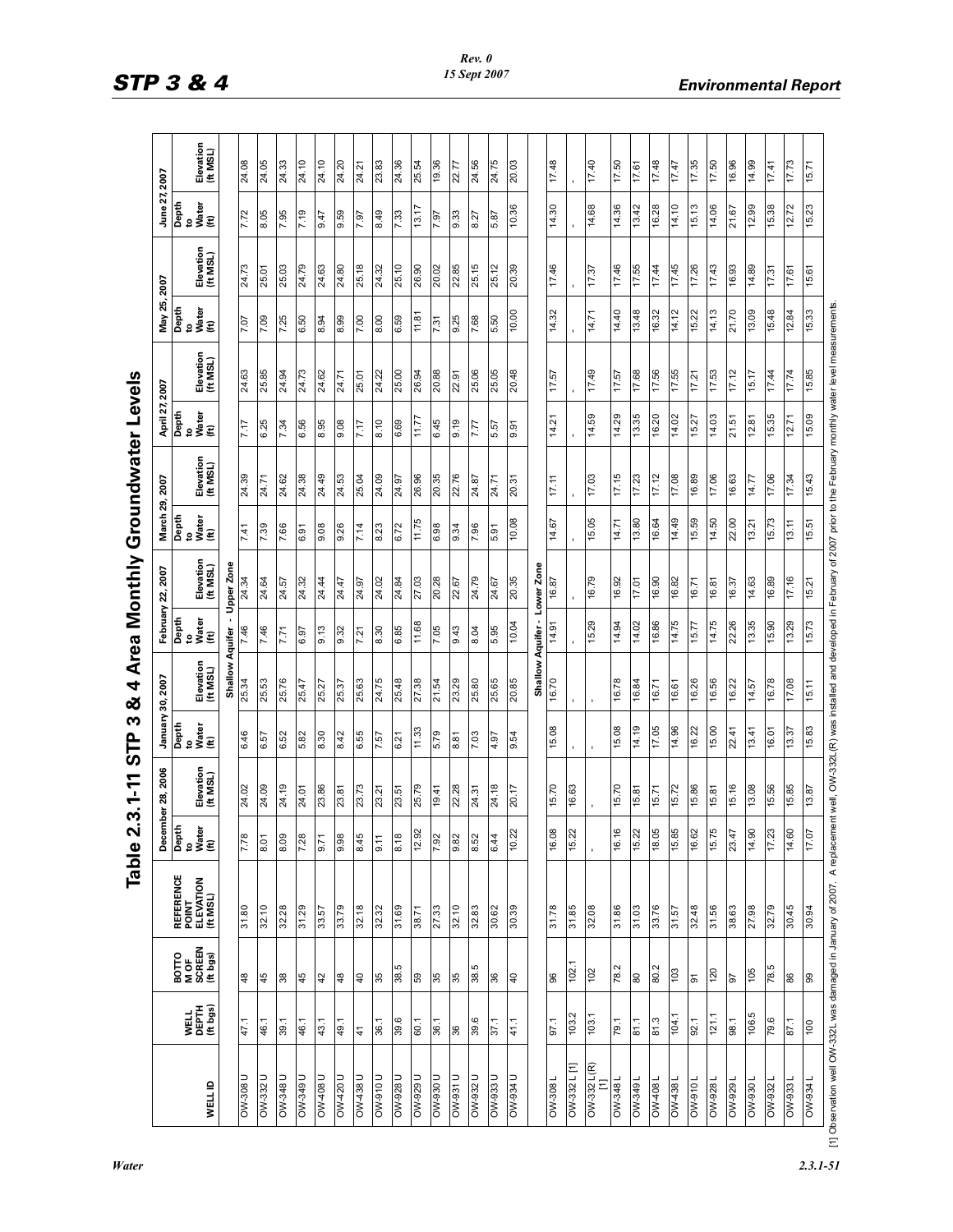|                                                                                                  |                      |                                                                                                              | Table                                 | 2.3.1-12                               |                              |                           |              | <b>Observation Well Construction Details</b><br>Interval Depth [4]                                                                                                                                         |              | Screen Interval Elevation [4] |                | Filter Pack Interval Depth |
|--------------------------------------------------------------------------------------------------|----------------------|--------------------------------------------------------------------------------------------------------------|---------------------------------------|----------------------------------------|------------------------------|---------------------------|--------------|------------------------------------------------------------------------------------------------------------------------------------------------------------------------------------------------------------|--------------|-------------------------------|----------------|----------------------------|
| Well Number[2]                                                                                   | Northing<br>(ft) [3] | Easting (ft) [3]                                                                                             | Well Pad<br>Elevation<br>(ft MSL) [3] | Reference<br>Elevation<br>(ft MSL) [3] | Borehole<br>Diameter<br>(in) | Well<br>Depth<br>(ft bgs) | Top (ft bgs) | Bottom (ft bgs)                                                                                                                                                                                            | Top (ft MSL) | Bottom (ft MSL)               | Top (ft bgs)   | Bottom (ft bgs)            |
| <b>OW-308L</b>                                                                                   | 363196.43            | 2943374.36                                                                                                   | 29.87                                 | 31.78                                  | $\infty$                     | 97.1                      | 86.0         | 96.0                                                                                                                                                                                                       | $-56.13$     | $-66.13$                      | $\overline{8}$ |                            |
| U80S-MO                                                                                          | 363195.64            | 2943354.04                                                                                                   | 29.88                                 | 31.80                                  | $\infty$                     | 47.1                      | 36.0         | 46.0                                                                                                                                                                                                       | $-6.12$      | $-16.12$                      | 32.0           |                            |
| OW-332L [1]                                                                                      | 78.62739.87          | 2943610.91                                                                                                   | 30.24                                 | 31.85                                  | $\infty$                     | 103.2                     | 92.1         | 102.1                                                                                                                                                                                                      | $-61.86$     | $-71.86$                      | 88.0           | 103.2                      |
| OW-332L(R)                                                                                       | 363729.36            | 2943608.74                                                                                                   | 30.01                                 | 32.08                                  | $\infty$                     | 1.03                      | 92.0         | 102.0                                                                                                                                                                                                      | $-61.99$     | $-71.99$                      | 87.0           | 103.1                      |
| <b>DW-332U</b>                                                                                   | 363739.21            | 2943591.02                                                                                                   | 30.24                                 | 32.10                                  | $\infty$                     | 46.1                      | 35.0         | 45.0                                                                                                                                                                                                       | $-4.76$      | $-14.76$                      | 31.0           | 46.1                       |
| <b>DW-348</b>                                                                                    | 362685.92            | 2943014.48                                                                                                   | 30.08                                 | 31.86                                  | $\infty$                     | 79.1                      | 68.2         | 78.2                                                                                                                                                                                                       | $-38.12$     | $-48.12$                      | 64.0           | 79.1                       |
| <b>OW-348U</b>                                                                                   | 362685.23            | 2942994.44                                                                                                   | 30.51                                 | 32.28                                  | $\infty$                     | 1.66                      | 28.0         | 38.0                                                                                                                                                                                                       | 2.51         | $-7.49$                       | 24.0           | 39.1                       |
| OW-349L                                                                                          | 362901.84            | 2943602.97                                                                                                   | 29.41                                 | 31.03                                  | $\infty$                     | 81.1                      | 70.0         | 80.0                                                                                                                                                                                                       | 40.59        | $-50.59$                      | 65.0           | 81.1                       |
| <b>N-349U</b>                                                                                    | 362902.40            | 2943582.28                                                                                                   | 29.40                                 | 31.29                                  | $\infty$                     | 46.1                      | 35.0         | 45.0                                                                                                                                                                                                       | $-5.60$      | $-15.60$                      | 31.0           | 46.1                       |
| OW-408L                                                                                          | 363196.18            | 2942472.54                                                                                                   | 31.73                                 | 33.76                                  | $\infty$                     | 81.3                      | 70.2         | 80.2                                                                                                                                                                                                       | $-38.47$     | $-48.47$                      | 66.0           | 81.3                       |
| U804-WO                                                                                          | 363194.01            | 2942456.01                                                                                                   | 31.50                                 | 33.57                                  | $\infty$                     | 43.1                      | 32.0         | 42.0                                                                                                                                                                                                       | $-0.50$      | $-10.50$                      | 28.0           | 43.1                       |
| <b>DM420U</b>                                                                                    | 362902.15            | 2942018.94                                                                                                   | 32.25                                 | 33.79                                  | $\infty$                     | 49.1                      | 38.0         | 48.0                                                                                                                                                                                                       | $-5.75$      | $-15.75$                      | 34.0           | 49.1                       |
| <b>OW-438L</b>                                                                                   | 17.062898            | 2942045.09                                                                                                   | 30.11                                 | 31.57                                  | $\infty$                     | 104.1                     | 93.0         | 103.0                                                                                                                                                                                                      | $-62.89$     | $-72.89$                      | 89.0           | 104.1                      |
| OW-438U                                                                                          | 363792.04            | 2942025.17                                                                                                   | 30.53                                 | 32.18                                  | $\infty$                     | 41.0                      | 30.0         | 40.0                                                                                                                                                                                                       | 0.53         | $-9.47$                       | 26.0           | 41.0                       |
| <b>DIV-910L</b>                                                                                  | 363363.45            | 2941266.45                                                                                                   | 30.75                                 | 32.48                                  | $\infty$                     | 92.1                      | 81.0         | 91.0                                                                                                                                                                                                       | $-50.25$     | $-60.25$                      | 77.0           | 92.1                       |
| <b>Nove-MO</b>                                                                                   | 363362.02            | 2941246.57                                                                                                   | 30.69                                 | 32.32                                  | $\infty$                     | 36.1                      | 25.0         | 35.0                                                                                                                                                                                                       | 5.69         | 4.31                          | 21.0           | 36.1                       |
| <b>OW-928L</b>                                                                                   | 364932.30            | 2940376.21                                                                                                   | 29.81                                 | 31.56                                  | $\infty$                     | 121.1                     | 110.0        | 120.0                                                                                                                                                                                                      | $-80.19$     | $-90.19$                      | 106.0          | 121.1                      |
| <b>D826-MO</b>                                                                                   | 364933.86            | 2940356.48                                                                                                   | 30.02                                 | 81.69                                  | $\infty$                     | 39.6                      | 28.5         | 38.5                                                                                                                                                                                                       | 1.52         | $-8.48$                       | 24.5           | 39.6                       |
| OW-929L                                                                                          | 364671.50            | 82'267562                                                                                                    | 36.93                                 | 38.63                                  | $\infty$                     | 88.1                      | 87.0         | 97.0                                                                                                                                                                                                       | $-50.07$     | $-60.07$                      | 83.0           | 98.1                       |
| <b>U626-MO</b>                                                                                   | 364672.34            | 2945477.58                                                                                                   | <b>16.36</b>                          | 38.71                                  | $\infty$                     | 60.1                      | 49.0         | 59.0                                                                                                                                                                                                       | $-12.09$     | $-22.09$                      | 45.0           | 60.1                       |
| OW-930L                                                                                          | 360214.45            | 2949525.96                                                                                                   | 26.21                                 | 27.98                                  | $\infty$                     | 106.5                     | 95.0         | 105.0                                                                                                                                                                                                      | $-68.79$     | $-78.79$                      | 91.0           | 106.5                      |
| OW-930U                                                                                          | 360209.72            | 2949506.58                                                                                                   | 25.62                                 | 27.33                                  | $\infty$                     | 36.1                      | 25.0         | 35.0                                                                                                                                                                                                       | 0.62         | $-9.38$                       | 21.0           | 36.1                       |
| <b>OW-931U</b>                                                                                   | 361979.42            | 2939520.36                                                                                                   | 30.53                                 | 32.10                                  | $\overline{\phantom{a}}$     | 36.0                      | 25.0         | 35.0                                                                                                                                                                                                       | 5.53         | <b>4.47</b>                   | 21.0           | 36.0                       |
| OW-932L                                                                                          | 361899.37            | 2942115.90                                                                                                   | 31.09                                 | 32.79                                  | $\infty$                     | 79.6                      | 68.5         | 78.5                                                                                                                                                                                                       | $-37.41$     | 47.41                         | 64.5           | 79.6                       |
| OW-932U                                                                                          | 361898.53            | 2942097.29                                                                                                   | 31.35                                 | 32.83                                  | $\infty$                     | 39.6                      | 28.5         | 38.5                                                                                                                                                                                                       | 2.85         | $-7.15$                       | 24.5           | 39.6                       |
| <b>DW-933</b>                                                                                    | 361898.05            | 2943515.01                                                                                                   | 28.74                                 | 30.45                                  | $\infty$                     | 87.1                      | 76.0         | 86.0                                                                                                                                                                                                       | 47.26        | $-57.26$                      | 72.0           | 87.1                       |
| USS6-MO                                                                                          | 361897.65            | 2943494.66                                                                                                   | 28.87                                 | 30.62                                  | $\infty$                     | 37.1                      | 26.0         | 36.0                                                                                                                                                                                                       | 2.87         | $-7.13$                       | 23.0           | 37.1                       |
| <b>OW-934L</b>                                                                                   | 362082.08            | 2948254.12                                                                                                   | 29.04                                 | 30.94                                  | $\overline{\phantom{a}}$     | 0.00                      | 89.0         | 0.66                                                                                                                                                                                                       | $-59.96$     | $-69.96$                      | 85.0           | 100.0                      |
| UPS6-MO                                                                                          | 362079.87            | 2948234.20                                                                                                   | 28.54                                 | 30.39                                  | $\infty$                     | 41.1                      | 30.0         | 40.0                                                                                                                                                                                                       | $-1.46$      | $-11.46$                      | 26.0           | 41.1                       |
|                                                                                                  |                      |                                                                                                              |                                       |                                        |                              |                           |              |                                                                                                                                                                                                            |              |                               |                |                            |
| [1] Well was found to be collapsed. Drilled and installed replacement well OW-332L(R).           |                      |                                                                                                              |                                       |                                        |                              |                           |              |                                                                                                                                                                                                            |              |                               |                |                            |
| $\overline{\mathbb{Z}}$                                                                          |                      | "L" suffix wells installed in Lower Shallow Aquifer and "U" suffix wells installed in Upper Shallow Aquifer. |                                       |                                        |                              |                           |              |                                                                                                                                                                                                            |              |                               |                |                            |
| $\overline{3}$                                                                                   |                      |                                                                                                              |                                       |                                        |                              |                           |              | Coordinates based on the North American Datum of 1927 (NAD27) and elevations based on National Geodetic Vertical Datum of 1929 (NGVD29). Water level depth measuring point is the top of PVC riser casing. |              |                               |                |                            |
| $\overline{E}$                                                                                   |                      | Observation well screens are 2 in diameter, 0.020 in slot width, 10 ft in length.                            |                                       |                                        |                              |                           |              |                                                                                                                                                                                                            |              |                               |                |                            |
| Abbreviations: ft MSL = feet mean sea level, ft bgs = feet below ground surface, and in = inches |                      |                                                                                                              |                                       |                                        |                              |                           |              |                                                                                                                                                                                                            |              |                               |                |                            |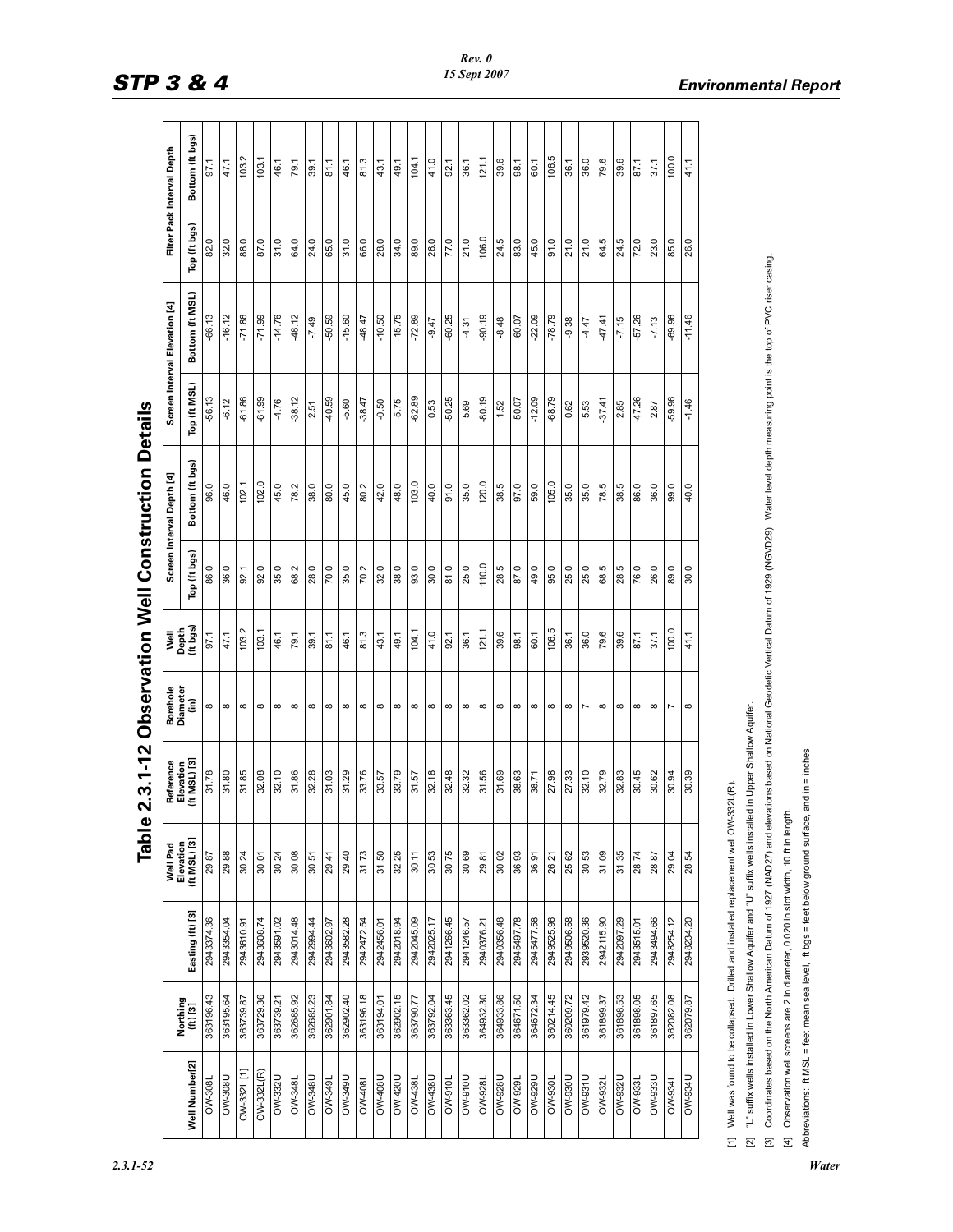| J<br>Ĭ |
|--------|
| í      |
| į      |
|        |
|        |
|        |
|        |
|        |
|        |
|        |
|        |
|        |
|        |
|        |
|        |
|        |
|        |
|        |
|        |
|        |
|        |
|        |
|        |
|        |
|        |
|        |
|        |
|        |
| `<br>? |
|        |

|                                     |                                                | $i$ (ft/ft)                     | 0.166      | 0.173            | 0.149             | 0.146             | 0.141             | 0.145             | 0.132             | 0.131             | 0.137         | 0.134         | 0.146           | 0.133         | 0.116          | 0.209             | 0.221             | 881.0             | 0.184             | 0.181             | 0.186             | 0.168             | 0.234         | 0.247             | 0.209              | 0.204             | 0.201              | 0.207              | 0.185              | 0.215       | 0.225             | 0.199             | 0.194             |
|-------------------------------------|------------------------------------------------|---------------------------------|------------|------------------|-------------------|-------------------|-------------------|-------------------|-------------------|-------------------|---------------|---------------|-----------------|---------------|----------------|-------------------|-------------------|-------------------|-------------------|-------------------|-------------------|-------------------|---------------|-------------------|--------------------|-------------------|--------------------|--------------------|--------------------|-------------|-------------------|-------------------|-------------------|
|                                     |                                                | dh (ft)                         | 8.32       | 8.64             | 7.47              | 7.28              | 7.06              | 7.27              | 6.60              | 94.7              | 7.85          | 7.68          | 8.36            | 7.64          | 6.65           | 8.49              | 8.98              | 7.65              | 7.47              | 7.37              | 7.57              | 6.83              | 8.20          | 8.63              | 7.31               | 7.15              | 7.05               | 7.24               | 6.49               | 8.15        | 8.56              | 7.54              | 7.37              |
|                                     |                                                | (ft MSL)<br>Lower               | 15.70      | 16.70            | 16.87             | 17.11             | 7.57              | 17.46             | 87.71             | 16.63             | 16.79         | 17.03         | 17.49           | 17.37         | $0 + 21$       | 15.70             | 87.9              | 26'91             | 17.15             | 17.57             | 97.71             | 17.50             | $\frac{8}{6}$ | 16.84             | 17.01              | 17.23             | 17.68              | 17.55              | 17.61              | $-91$       | 16.71             | 16.90             | 17.12             |
|                                     | Groundwater [2]                                | (ft MSL)<br>Upper               | 24.02      | 25.34            | 24.34             | 24.39             | 24.63             | 24.73             | 24.08             | 24.09             | 24.64         | 24.71         | 25.85           | 25.01         | 24.05          | 24.19             | 25.76             | 24.57             | 24.62             | 24.94             | 25.03             | 24.33             | 24.01         | 25.47             | 24.32              | 24.38             | 24.73              | 24.79              | 24.10              | 23.86       | 25.27             | 24.44             | 24.49             |
| 4 Area                              |                                                | š €                             | 50.0       | 50.0             | 50.0              | 50.0              | 50.0              | 50.0              | 50.0              | - 29              | 57.2          | 57.2          | 57.2            | 57.2          | 57.2           | 40.6              | 40.6              | 40.6              | 40.6              | 40.6              | 40.6              | 40.6              | 35.0          | 35.0              | 35.0               | 35.0              | 35.0               | 35.0               | 35.0               | 0.85        | 38.0              | 38.0              | 38.0              |
| ಹ<br>S<br><b>STP</b>                |                                                | Elevation<br>(HMSL)             | $-61.13$   | $-61.13$         | $-61.13$          | $-61.13$          | $-61.13$          | $-61.13$          | $-61.13$          | 98.99-            | $-66.99$      | $-66.99$      | -66.99          | -66.99        | -66.99         | 43.12             | 43.12             | 43.12             | 43.12             | 43.12             | 43.12             | 43.12             | <b>65.54</b>  | 45.59             | 45.59              | 45.59             | 45.59              | 45.59              | 45.59              | 43.47       | 43.47             | 43.47             | 43.47             |
| in the                              |                                                | Midpoint<br>(ft bgs)            | 5          | 5                | 5                 | 5                 | ္တ                | ৯                 | 5                 | - 16              | 56            | 56            | PL <sub>0</sub> | 5             | 57             | 73.2              | 73.2              | 73.2              | 73.2              | 73.2              | 73.2              | 73.2              | 97            | 75                | 75                 | 51                | 75                 | 75                 | 75                 | 752         | 75.2              | 75.2              | 75.2              |
|                                     | Lower Well Screen [1]<br>Top (ft   Bottom   1  | (ft bgs)                        | 96         | 96               | 96                | 96                | 96                | 96                | 96                | 102.              | 102           | 102           | ios             | ios           | 102            | 78.2              | 78.2              | 78.2              | 78.2              | 78.2              | 78.2              | 78.2              | 80            | 80                | 80                 | 80                | 80                 | 80                 | 80                 | 80.2        | 80.2              | 80.2              | 80.2              |
|                                     |                                                | bgs)                            | 86         | 86               | 86                | 86                | 86                | 86                | 86                | -76               | 92            | 92            | 92              | 92            | 92             | 68.2              | 68.2              | 68.2              | 68.2              | 68.2              | 68.2              | 68.2              | СZ            | $\overline{C}$    | $\overline{C}$     | $\overline{C}$    | $\overline{2}$     | $\overline{2}$     | $\overline{2}$     | 702         | 70.2              | 70.2              | 70.2              |
| imated Vertical Hydraulic Gradients |                                                | Elevation (ft<br>Ground<br>MSL) | 29.87      | 29.87            | 29.87             | 29.87             | 29.87             | 29.87             | 78.87             | 30.24             | 30.01         | 30.01         | 30.01           | 30.01         | 30.01          | 30.08             | 80.08             | 80.08             | 80.08             | 80.08             | 80.08             | 80.08             | 29.41         | 29.41             | 29.41              | 29.41             | 29.41              | 29.41              | 29.41              | 31.73       | 31.73             | 31.73             | 31.73             |
|                                     |                                                | Elevation<br>(HMSL)             | $-11.12$   | $-11.12$         | $-11.12$          | $-11.12$          | $-11.12$          | $-11.12$          | $-11.12$          | $-9.76$           | $-9.76$       | -9.76         | $-9.76$         | $-9.76$       | $-9.76$        | $-2.49$           | $-2.49$           | $-2.49$           | $-2.49$           | $-2.49$           | $-2.49$           | $-2.49$           | $0.01 -$      | $-10.6$           | $-10.6$            | $-10.6$           | $-10.6$            | $-10.6$            | $-10.6$            | $G^2$       | $-5.5$            | $-5.5$            | $-5.5$            |
|                                     |                                                | Midpoint<br>(ft bgs)            | 41         | 41               | 41                | 41                | 1                 | 1                 | 1                 | e.                | đ             | đ             | đ.              | đ.            | $\overline{a}$ | ౢ                 | 33                | 33                | 33                | 33                | 33                | 33                | ₽             | $\overline{a}$    | $\overline{a}$     | $\overline{a}$    | ₽                  | ₽                  | ¶€                 | তি          | $\frac{2}{3}$     | 75                | 57                |
|                                     | Upper Well Screen [1]<br>Top (ft   Bottom   MI | (ft bgs)                        | 46         | 46               | $\frac{4}{6}$     | $\frac{4}{6}$     | 46                | 46                | 46                | 45                | 45            | 45            | 45              | 45            | 45             | 38                | 38                | 38                | 38                | 38                | 38                | జ                 | 45            | 45                | 45                 | 45                | 45                 | 45                 | 45                 | ł5          | 42                | $\frac{4}{2}$     | 42                |
| Table 2.3.1-13 Est                  |                                                | bgs)                            | 36         | 36               | 36                | 36                | 36                | 36                | 36                | PS                | 35            | 35            | 35              | 35            | 35             | 82                | 28                | 28                | 28                | 28                | 28                | 28                | SS            | 35                | 35                 | 35                | 55                 | 55                 | 35                 | PS.         | 32                | 32                | 32                |
|                                     |                                                | Elevation (ft<br>Ground<br>MSL) | 29.88      | 29.88            | 88'67             | 29.88             | 29.88             | 29.88             | 29.88             | 30.24             | 30.24         | 30.24         | 30.24           | 30.24         | 30.24          | 30.51             | 30.51             | 30.51             | 30.51             | 30.51             | 30.51             | 30.51             | 29.40         | 29.40             | 29.40              | 29.40             | 29.40              | 29.40              | 29.40              | 31.50       | 31.50             | 31.50             | 31.50             |
|                                     |                                                | Well Pair                       | I/N 808-MO | <b>NO 808-MO</b> | <b>I/D 808-MO</b> | <b>DW-308 U/L</b> | <b>DW-308 U/L</b> | <b>DW-308 U/L</b> | <b>OW-308 U/L</b> | <b>DW-332 U/L</b> | OW-332 U/L(R) | OW-332 U/L(R) | OW-332 U/L(R)   | OW-332 U/L(R) | OW-332 U/L(R)  | <b>J/N 848-MO</b> | <b>OW-348 U/L</b> | <b>OW-348 U/L</b> | <b>OW-348 U/L</b> | <b>OW-348 U/L</b> | <b>OW-348 U/L</b> | <b>OW-348 U/L</b> | I/N 648-MO    | <b>OW-349 U/L</b> | <b>J/N-349 U/L</b> | <b>OW-349 U/L</b> | <b>J/N-349 U/L</b> | <b>J/N-349 U/L</b> | <b>J/N-349 U/L</b> | I/D 80 b-MO | <b>OW-408 U/L</b> | <b>OW-408 U/L</b> | <b>J/D 80t-MO</b> |
|                                     |                                                | Date                            | 12/28/2006 | 1/30/2007        | 2/22/2007         | 3/29/2007         | 4/27/2007         | 5/25/2007         | 6/27/2007         | 12/28/2006 [3]    | 2/22/2007 [3] | 3/29/2007 [3] | 4/27/2007 [3]   | 5/25/2007 [3] | 6/27/2007 [3]  | 12/28/2006        | 1/30/2007         | 2/22/2007         | 3/29/2007         | 4/27/2007         | 5/25/2007         | 6/27/2007         | 2/28/200      | 1/30/2007         | 2/22/2007          | 3/29/2007         | 4/27/2007          | 5/25/2007          | 6/27/2007          | 2/28/2006   | 1/30/2007         | 2/22/2007         | 3/29/2007         |

STP 3 & 4 **Environmental Report**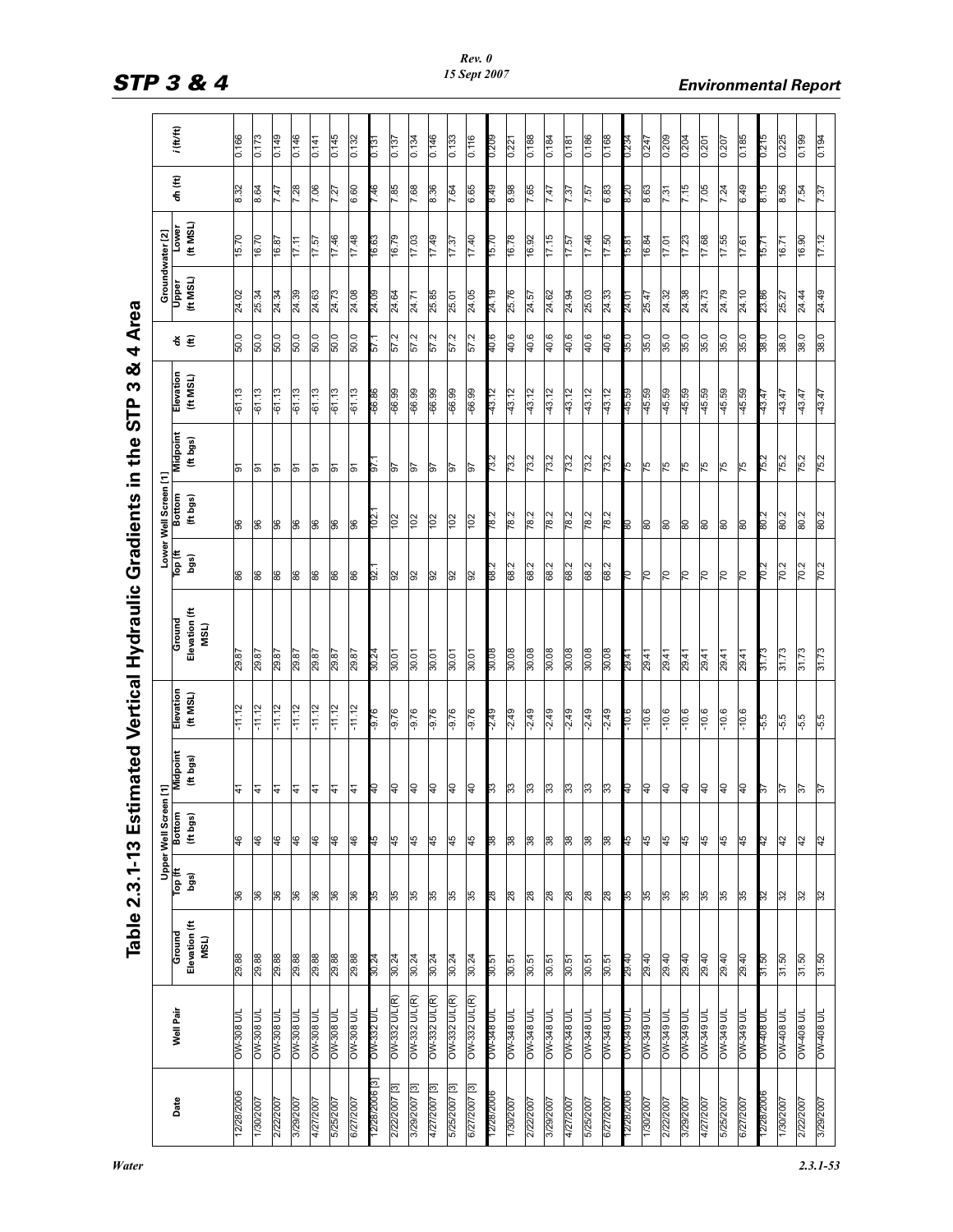| ļ                                                        |
|----------------------------------------------------------|
| .<br>י<br>うこくけ<br>c<br>c<br>f<br>f<br>.<br>.<br>$\vdots$ |
| <br> <br>                                                |
|                                                          |
| I<br>l<br>י<br>いいく                                       |
| į                                                        |

|            |                    | Table 2.3.1-13 Estimated               |                 |                           |                             |                     | Vertical Hydraulic Gradients in the STP |                 |                       | ಹ<br>m                      | <b>Area</b><br>4      |           | (Continued)                                         |                   |            |             |
|------------|--------------------|----------------------------------------|-----------------|---------------------------|-----------------------------|---------------------|-----------------------------------------|-----------------|-----------------------|-----------------------------|-----------------------|-----------|-----------------------------------------------------|-------------------|------------|-------------|
|            |                    |                                        |                 | <b>Upper Well Screen</b>  | $\overline{E}$              |                     |                                         |                 | Lower Well Screen [1] |                             |                       |           |                                                     |                   |            |             |
| Date       | Well Pair          | Elevation (ft<br><b>Ground</b><br>MSL) | Top (ft<br>bgs) | <b>Bottom</b><br>(ft bgs) | <b>Midpoint</b><br>(ft bgs) | Elevation<br>(HMSL) | Elevation (ft<br>Ground<br>MSL)         | Top (ft<br>bgs) | Bottom<br>(ft bgs)    | <b>Midpoint</b><br>(ft bgs) | Elevation<br>(IE MSL) | š€        | Groundwater [2]<br>Upper Lower<br>(ft MSL) (ft MSL) | Lower<br>(ft MSL) | dh (ft)    | $i$ (ft/ft) |
| 4/27/200   | I/N 804-MO         | 31.50                                  | 32              | $\frac{4}{2}$             | $\frac{2}{5}$               | $-5.5$              | <b>ST.FE</b>                            | 70.2            | 80.2                  | 75.2                        | 43.47                 | 38.0      | 24.62                                               | 17.56             | 90'Z       | 981.0       |
| 5/25/200   | OW-408 U/          | 31.50                                  | $\frac{2}{3}$   | 42                        | $\frac{2}{5}$               | $-5.5$              | <b>ST.FE</b>                            | 70.2            | 80.2                  | 75.2                        | 43.47                 | 38.0      | 24.63                                               | 44. LL            | 7.19       | 681.0       |
| 6/27/2007  | I/D 804-WO         | 31.50                                  | 32              | 42                        | $\frac{16}{2}$              | $-5.5$              | <b>ST.FE</b>                            | 70.2            | 80.2                  | 75.2                        | 43.47                 | 38.0      | 24.10                                               | 17.48             | 6.62       | 0.174       |
| 12/28/200  | /\ 88 tm           | 30.53                                  | <b>S</b>        | $\mathbb{R}$              | జ్                          | 4.47                | 30.11                                   | 89              | 80L                   | 86                          | 68.79                 | 63.4      | 23.73                                               | 15.72             | 8.01       | 0.126       |
| 1/30/2007  | <b>M438 UI</b>     | 30.53                                  | $\frac{1}{30}$  | let                       | 95                          | 4.47                | 30.11                                   | 3               | 103                   | 88                          | $-67.89$              | 63.4      | 25.63                                               | 16.61             | 9.02       | 0.142       |
| 2/22/2007  | <b>I/N 88 + MO</b> | 30.53                                  | 30              | $\overline{a}$            | 35                          | 4.47                | 30.11                                   | 83              | 103                   | 86                          | 68.79-                | 63.4      | 24.97                                               | 16.82             | 8.15       | 0.129       |
| 3/29/2007  | NV438 U/I          | 30.53                                  | $\frac{8}{3}$   | $\frac{1}{4}$             | 35                          | 4.47                | 30.11                                   | 83              | 103                   | 88                          | 68.79-                | 63.4      | 25.04                                               | 17.08             | 7.96       | 0.126       |
| 4/27/2007  | DW-438 U/I         | 30.53                                  | 8               | let                       | 35                          | 4.47                | 30.11                                   | 33              | 103                   | 86                          | -67.89                | 63.4      | 25.01                                               | 17.55             | 7.46       | 811.0       |
| 5/25/2007  | <b>DW-438 U/I</b>  | 30.53                                  | $\frac{8}{3}$   | $\frac{1}{4}$             | 35                          | 4.47                | 30.11                                   | 63              | $\overline{103}$      | 86                          | -67.89                | 63.4      | 25.18                                               | 17.45             | 7.73       | 0.122       |
| 6/27/2007  | <b>DW-438 U/L</b>  | 30.53                                  | 50              | $\frac{1}{4}$             | 85                          | 4.47                | 30.11                                   | 3               | 103                   | 86                          | $-67.89$              | 63.4      | 24.21                                               | 17.47             | 6.74       | 0.106       |
| 228/200    | /N 016-MO          | 30.69                                  | 55              | 55                        | န                           | 0.69                | 30.75                                   | লি              | 6                     | 8g                          | $-55.25$              | 55.9      | 23.21                                               | 38.8              | 7.35       | 0.131       |
| 1/30/2007  | <b>I/D 016-MO</b>  | 30.69                                  | 25              | 35                        | $\frac{8}{30}$              | 0.69                | 30.75                                   | ळ               | চ                     | 86                          | $-55.25$              | 55.9      | 24.75                                               | 16.26             | 8.49       | 0.152       |
| 2/22/2007  | <b>I/D 016-MO</b>  | 30.69                                  | 25              | 35                        | $\frac{8}{30}$              | 0.69                | 30.75                                   | <u>रू</u>       | ৯                     | 86                          | $-55.25$              | 55.9      | 24.02                                               | 16.71             | 7.31       | 0.131       |
| 3/29/2007  | I/N 016-MO         | 30.69                                  | 25              | 55                        | $\overline{50}$             | 0.69                | <b>ST.08</b>                            | ۶î              | 5                     | 86                          | $-55.25$              | 55.9      | 24.09                                               | 16.89             | 7.20       | 0.129       |
| 4/27/2007  | <b>I/D 016-MO</b>  | 30.69                                  | 25              | 55                        | $\frac{8}{3}$               | 0.69                | 30.75                                   | 등               | ଚ                     | 86                          | $-55.25$              | 55.9      | 24.22                                               | 17.21             | 7.01       | 0.125       |
| 5/25/2007  | <b>I/D 016-MO</b>  | 30.69                                  | 25              | 35                        | $\frac{8}{3}$               | 0.69                | 30.75                                   | ৯               | 5                     | 86                          | $-55.25$              | 55.9      | 24.32                                               | 17.26             | 7.06       | 0.126       |
| 6/27/2007  | <b>M-910 U/L</b>   | 30.69                                  | 25              | 35                        | $\frac{8}{30}$              | 0.69                | 30.75                                   | ნ<br>დ          | $\overline{5}$        | 86                          | -55.25                | 55.9      | 23.83                                               | 17.35             | 6.48       | 0.116       |
| 2/28/200   | /n 876-MO          | 30.02                                  | 28.5            | $\frac{12}{36}$           | 33.5                        | $-3.48$             | 29.81                                   | 0۳.             | <u>0ZL</u>            | S-L                         | $-85.19$              | $^{1.18}$ | 23.51                                               | 15.81             | <u>077</u> | 0.094       |
| 1/30/2007  | <b>DW-928 U/L</b>  | 30.02                                  | 28.5            | 38.5                      | 33.5                        | $-3.48$             | 18.62                                   | $\frac{1}{10}$  | 120                   | $\frac{51}{1}$              | $-85.19$              | 5.18      | 25.48                                               | 16.56             | 8.92       | 0.109       |
| 2/22/2007  | <b>I/D 826-MO</b>  | 30.02                                  | 28.5            | 38.5                      | 33.5                        | $-3.48$             | 29.81                                   | 011             | 120                   | $\frac{115}{115}$           | $-85.19$              | 81.7      | 24.84                                               | 16.81             | 8.03       | 0.098       |
| 3/29/2007  | <b>N/1 828 WO</b>  | 30.02                                  | 28.5            | 38.5                      | 33.5                        | $-3.48$             | 29.81                                   | $\frac{10}{2}$  | 120                   | 115                         | $-85.19$              | 51.7      | 24.97                                               | 17.06             | 7.91       | 0.097       |
| 4/27/2007  | <b>NO 828 DVO</b>  | 30.02                                  | 28.5            | 38.5                      | 33.5                        | $-3.48$             | 29.81                                   | $\frac{011}{2}$ | 120                   | 115                         | -85.19                | 51.7      | 25.00                                               | 17.53             | 7.47       | 0.091       |
| 5/25/2007  | <b>DW-928 U/L</b>  | 30.02                                  | 28.5            | 38.5                      | 33.5                        | $-3.48$             | 29.81                                   | $\frac{10}{2}$  | 120                   | 115                         | $-85.19$              | 5.18      | 25.10                                               | 17.43             | 7.67       | 0.094       |
| 6/27/2007  | <b>I/N 828 WO</b>  | 30.02                                  | 28.5            | 38.5                      | 33.5                        | $-3.48$             | 29.81                                   | $\frac{1}{10}$  | 120                   | $\frac{5}{115}$             | $-85.19$              | 5.18      | 24.36                                               | 17.50             | 6.86       | 0.084       |
| 12/28/2006 | V 626-MO           | 36.97                                  | $\mathbb{R}^2$  | <b>ed</b>                 | Ł2                          | 60'ZF-              | 36.93                                   | $\approx$       | 9                     | 92                          | $-55.07$              | 38.0      | 25.79                                               | 91.5              | 10.63      | 0.280       |
| 1/30/2007  | <b>NO 626-MO</b>   | 36.91                                  | $\overline{49}$ | 59                        | R,                          | $-17.09$            | 36.93                                   | $\frac{1}{8}$   | 5                     | 92                          | -55.07                | 38.0      | 27.38                                               | 16.22             | 11.16      | 0.294       |
| 2/22/2007  | <b>J/D 626-MO</b>  | 36.91                                  | $\overline{49}$ | 59                        | £                           | $-17.09$            | 36.93                                   | ls2             | 76                    | $\overline{9}$              | $-55.07$              | 38.0      | 27.03                                               | 16.37             | 10.66      | 0.281       |
| 3/29/2007  | NV-929 U           | 36.91                                  | $\overline{49}$ | ß                         | R,                          | $-17.09$            | 36.93                                   | 2g              | 5                     | 92                          | $-55.07$              | 38.0      | 26.96                                               | 16.63             | 10.33      | 0.272       |
| 4/27/2007  | <b>M-929 UV</b>    | 36.91                                  | $\overline{49}$ | G9                        | 54                          | $-17.09$            | 36.93                                   | ls2             | 76                    | 92                          | $-55.07$              | 38.0      | 26.94                                               | 17.12             | 9.82       | 0.259       |
| 5/25/2007  | <b>NO 626-MO</b>   | 36.91                                  | $\overline{49}$ | ß9                        | 54                          | $-17.09$            | 36.93                                   | 78              | 26                    | $\mathbb{S}$                | $-55.07$              | 38.0      | 26.90                                               | 16.93             | 9.97       | 0.263       |
| 6/27/2007  | <b>DW-929 U/L</b>  | 36.91                                  | $\frac{6}{7}$   | 59                        | 54                          | $-17.09$            | 36.93                                   | 78              | 26                    | 92                          | $-55.07$              | 38.0      | 25.54                                               | 16.96             | 8.58       | 0.226       |
| 12/28/2006 | I/O 086-MO         | 25.62                                  | 52              | $\mathbb{R}$              | န                           | 4.38                | 26.21                                   | 96              | SQL                   | ΟOL                         | $-73.79$              | 69.4      | 19.41                                               | 13.08             | 6.33       | 0.091       |

# STP 3 & 4 **Environmental Report**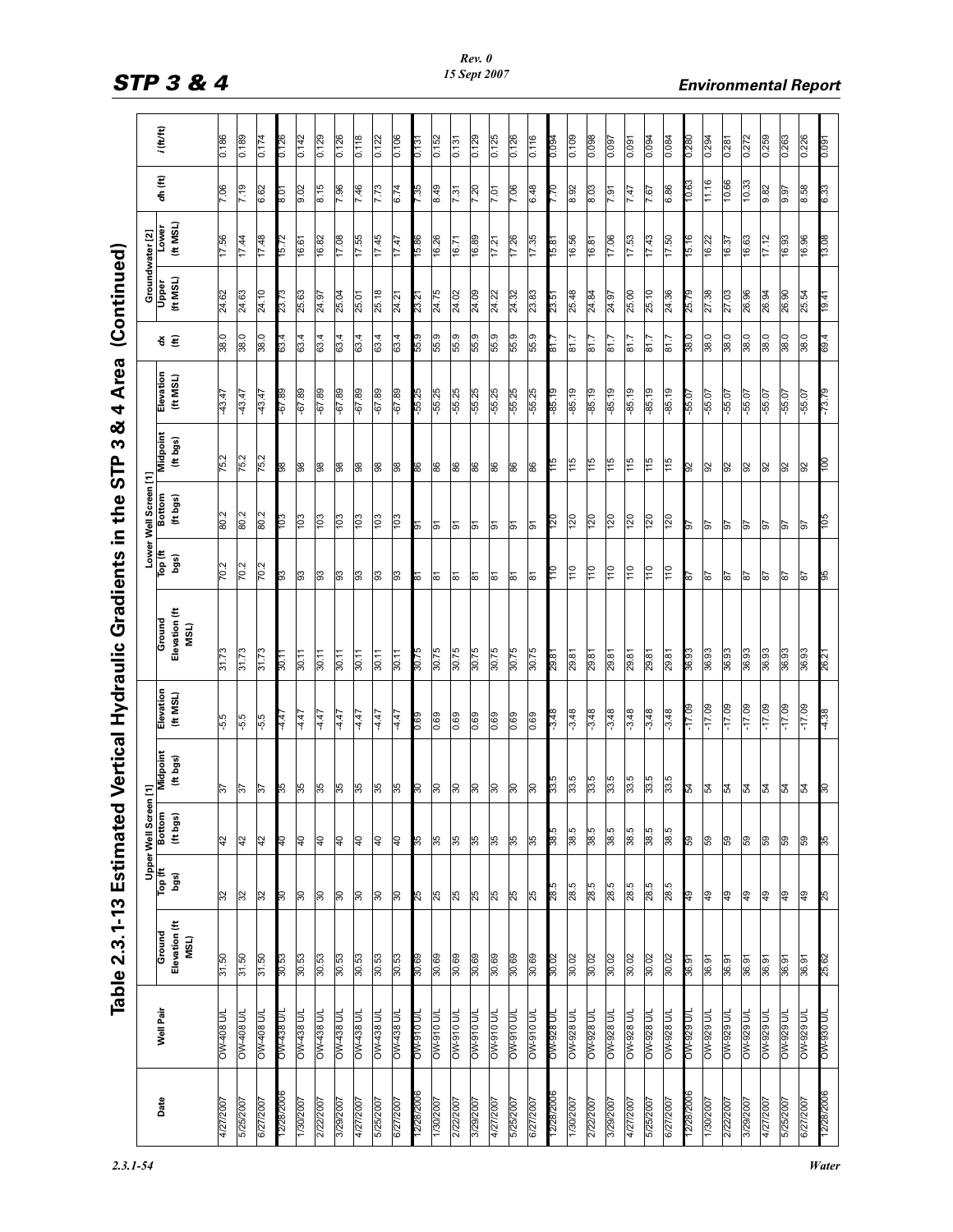| l                  |
|--------------------|
| j                  |
| י<br>              |
|                    |
| ï                  |
|                    |
|                    |
|                    |
| 、、くく               |
| $\frac{1}{4}$<br>į |

|            |                   |                                                                                                                                                                                                                                           |                 | <b>Upper Well Screen</b>  | ξ                                  |                     | Vertical Hydraulic Gradients in the                                                                                                                                                                 |                 | Lower Well Screen [1] |                      |                       |      |                   | Groundwater [2]  |         |              |
|------------|-------------------|-------------------------------------------------------------------------------------------------------------------------------------------------------------------------------------------------------------------------------------------|-----------------|---------------------------|------------------------------------|---------------------|-----------------------------------------------------------------------------------------------------------------------------------------------------------------------------------------------------|-----------------|-----------------------|----------------------|-----------------------|------|-------------------|------------------|---------|--------------|
| Date       | Well Pair         | Elevation (ft<br>Ground<br>MSL)                                                                                                                                                                                                           | Top (ft<br>bgs) | <b>Bottom</b><br>(ft bgs) | Midpoint<br>(ft bgs)               | Elevation<br>(HMSL) | Elevation (ft<br>Ground<br>MSL)                                                                                                                                                                     | Top (ft<br>bgs) | Bottom<br>(ft bgs)    | Midpoint<br>(ft bgs) | Elevation<br>(IE MSL) | š £  | (ft MSL)<br>Upper | (H MSL)<br>Lower | dh (ft) | $i$ (ft/ft)  |
| 1/30/200   | <b>M-930 D/</b>   | 25.62                                                                                                                                                                                                                                     | 25              | 35                        | ౚ                                  | 4.38                | 26.21                                                                                                                                                                                               | 95              | 105                   | ÖС                   | $-73.79$              | 69.4 | 21.54             | 14.57            | 6.97    | 0.100        |
| 2/22/2007  | I/N 086-MO        | 25.62                                                                                                                                                                                                                                     | 25              | 35                        | $\overline{50}$                    | 4.38                | 26.21                                                                                                                                                                                               | 95              | $\frac{501}{5}$       | <u>bol</u>           | $-73.79$              | 69.4 | 20.28             | 14.63            | 5.65    | 0.087        |
| 3/29/2007  | <b>I/N 086-MO</b> | 25.62                                                                                                                                                                                                                                     | 25              | 35                        | <b>GC</b>                          | 4.38                | 26.21                                                                                                                                                                                               | 95              | 105                   | 100                  | $-73.79$              | 69.4 | 20.35             | 14.77            | 5.58    | 0.080        |
| 4/27/2007  | I/N 086-MO        | 25.62                                                                                                                                                                                                                                     | 25              | 35                        | ၉                                  | 4.38                | 26.21                                                                                                                                                                                               | 95              | 105                   | 100                  | $-73.79$              | 69.4 | 20.88             | 15.17            | 5.71    | 0.082        |
| 5/25/2007  | <b>T/N 086-MO</b> | 25.62                                                                                                                                                                                                                                     | 25              | 35                        | $30^{\circ}$                       | 4.38                | 26.21                                                                                                                                                                                               | 95              | 105                   | 100                  | $-73.79$              | 69.4 | 20.02             | 14.89            | 5.13    | 0.074        |
| 6/27/2007  | <b>J/N 086-MO</b> | 25.62                                                                                                                                                                                                                                     | 25              | 35                        | $\frac{8}{30}$                     | 4.38                | 26.21                                                                                                                                                                                               | 95              | 105                   | 100                  | $-73.79$              | 69.4 | 19.36             | 14.99            | 4.37    | 0.063        |
| 2/28/200   | OW-932 U/         | 31.35                                                                                                                                                                                                                                     | 28.5            | 38.5                      | 33.5                               | $-2.15$             | 31.09                                                                                                                                                                                               | 89              | 3.87                  | 73.5                 | $-42.41$              | 40.3 | 24.31             | 95.51            | 875     | 0.217        |
| 1/30/2007  | <b>OW-932 U/L</b> | 31.35                                                                                                                                                                                                                                     | 28.5            | 38.5                      | 33.5                               | $-2.15$             | 31.09                                                                                                                                                                                               | 68.5            | 78.5                  | 73.5                 | 42.41                 | 40.3 | 25.80             | 16.78            | 9.02    | 0.224        |
| 2/22/2007  | NU 286-MO         | 31.35                                                                                                                                                                                                                                     | 28.5            | 38.5                      | 33.5                               | $-2.15$             | 31.09                                                                                                                                                                                               | 68.5            | 78.5                  | 73.5                 | 42.41                 | 40.3 | 24.79             | 68.91            | 7.90    | 0.196        |
| 3/29/2007  | NV-932 U/I        | 31.35                                                                                                                                                                                                                                     | 28.5            | 38.5                      | 33.5                               | $-2.15$             | 31.09                                                                                                                                                                                               | 68.5            | 78.5                  | 73.5                 | 42.41                 | 40.3 | 24.87             | 17.06            | 7.81    | <b>b61.0</b> |
| 4/27/2007  | OW-932 U/         | 31.35                                                                                                                                                                                                                                     | 28.5            | 38.5                      | 33.5                               | $-2.15$             | 31.09                                                                                                                                                                                               | 68.5            | 78.5                  | 73.5                 | 42.41                 | 40.3 | 25.06             | 17.44            | 7.62    | 0.189        |
| 5/25/2007  | OW-932 U/I        | 31.35                                                                                                                                                                                                                                     | 28.5            | 38.5                      | 33.5                               | $-2.15$             | 31.09                                                                                                                                                                                               | 68.5            | 78.5                  | 73.5                 | $-42.41$              | 40.3 | 25.15             | 17.31            | 7.84    | 0.195        |
| 6/27/2007  | <b>OW-932 U/L</b> | 31.35                                                                                                                                                                                                                                     | 28.5            | 38.5                      | 33.5                               | $-2.15$             | 31.09                                                                                                                                                                                               | 68.5            | 78.5                  | 73.5                 | 42.41                 | 40.3 | 24.56             | 17.41            | 7.15    | 0.178        |
| 12/28/2006 | / CB6-MO          | 78.87                                                                                                                                                                                                                                     | 92              | 98                        | ۴                                  | $-2.13$             | 28.74                                                                                                                                                                                               | 97              | 98                    | 9                    | $-52.26$              | - 09 | 24.18             | 38.G             | 8.33    | 0.166        |
| 1/30/2007  | <b>I/D EE6-MO</b> | 28.87                                                                                                                                                                                                                                     | 26              | 36                        | $\approx$                          | $-2.13$             | 28.74                                                                                                                                                                                               | 76              | 86                    | ಹ                    | $-52.26$              | 50.1 | 25.65             | 17.08            | 8.57    | 0.171        |
| 2/22/2007  | <b>DW-933 U/L</b> | 28.87                                                                                                                                                                                                                                     | 26              | 36                        | $\frac{1}{2}$                      | $-2.13$             | 28.74                                                                                                                                                                                               | 76              | 86                    | 81                   | $-52.26$              | 50.1 | 24.67             | 17.16            | 7.51    | 0.150        |
| 3/29/2007  | <b>DW-933 U/L</b> | 28.87                                                                                                                                                                                                                                     | 26              | 36                        | $\frac{1}{2}$                      | $-2.13$             | 28.74                                                                                                                                                                                               | 76              | 88                    | 81                   | $-52.26$              | 50.1 | 24.71             | 17.34            | 7.37    | 0.147        |
| 4/27/2007  | <b>NU 886-MO</b>  | 28.87                                                                                                                                                                                                                                     | 26              | 36                        | $\frac{1}{2}$                      | $-2.13$             | 28.74                                                                                                                                                                                               | 76              | 88                    | ౚ                    | $-52.26$              | 50.1 | 25.05             | 17.74            | 7.31    | 0.146        |
| 5/25/2007  | I/I EE6-MO        | 28.87                                                                                                                                                                                                                                     | 26              | 36                        | $\frac{1}{2}$                      | $-2.13$             | 28.74                                                                                                                                                                                               | 76              | 86                    | ౚ                    | $-52.26$              | 50.1 | 25.12             | 17.61            | 7.51    | 0.150        |
| 6/27/2007  | <b>I/N EEG-MO</b> | 28.87                                                                                                                                                                                                                                     | 26              | 36                        | $\frac{1}{2}$                      | $-2.13$             | 28.74                                                                                                                                                                                               | 76              | 86                    | ౚ                    | $-52.26$              | 50.1 | 24.75             | 17.73            | 7.02    | 0.140        |
| 12/28/2006 | I/N PEG-MO        | 28.54                                                                                                                                                                                                                                     | $\frac{8}{30}$  | Р₹                        | န္က                                | $-6.46$             | 29.04                                                                                                                                                                                               | 8               | ၉၉                    | 2                    | -64.96                | 58.5 | <b>20.TT</b>      | 13.87            | 0.30    | 0.108        |
| 1/30/2007  | <b>I/N PS6-MO</b> | 28.54                                                                                                                                                                                                                                     | င္က             | $\overline{5}$            | 35                                 | $-6.46$             | 29.04                                                                                                                                                                                               | 89              | 99                    | $\mathbb{R}$         | -64.96                | 58.5 | 20.85             | 15.11            | 5.74    | 0.098        |
| 2/22/2007  | <b>I/N PEG-MO</b> | 28.54                                                                                                                                                                                                                                     | $\frac{1}{30}$  | $\overline{4}$            | 35                                 | $-6.46$             | 29.04                                                                                                                                                                                               | 89              | 8                     | 54                   | $-64.96$              | 58.5 | 20.35             | 15.21            | 5.14    | 0.088        |
| 3/29/2007  | I/N PS6-MO        | 28.54                                                                                                                                                                                                                                     | $\frac{8}{3}$   | $\overline{5}$            | 35                                 | $-6.46$             | 29.04                                                                                                                                                                                               | 89              | 8                     | l g                  | -64.96                | 58.5 | 20.31             | 15.43            | 4.88    | 0.083        |
| 4/27/2007  | <b>I/D PEG-MO</b> | 28.54                                                                                                                                                                                                                                     | <u>၉</u>        | $\frac{1}{4}$             | 95                                 | $-6.46$             | 29.04                                                                                                                                                                                               | 89              | 99                    | $\mathbb{R}^2$       | $-64.96$              | 58.5 | 20.48             | 15.85            | 4.63    | 0.079        |
| 5/25/2007  | I/N PS6-MO        | 28.54                                                                                                                                                                                                                                     | <b>SC</b>       | $\frac{1}{4}$             | 95                                 | $-6.46$             | 29.04                                                                                                                                                                                               | 89              | 86                    | S,                   | $-64.96$              | 58.5 | 20.39             | 15.61            | 4.78    | 0.082        |
| 6/27/2007  | NU PEG-MO         | 28.54                                                                                                                                                                                                                                     | 80              | $\overline{4}$            | 35                                 | $-6.46$             | 29.04                                                                                                                                                                                               | 89              | 99                    | 34                   | -64.96                | 58.5 | 20.03             | 15.71            | 4.32    | 0.074        |
|            |                   | (1) From Table 2:3,1-12<br> 2) From Table 2:3,1-11<br>!3) Observation well OW-332L was damaged in January of 2007, a replacement well,<br>!3) Observation well OW-332 U/L.<br>!t MS = feet below ground surface left below ground surface |                 |                           | dh = Change in hydraulic head (ft) |                     | OW-332L(R) was installed and developed in February of 2007, prior to the February monthly water level measurement. Therefore, no data is available from January 30,<br>dx = Change in distance (ft) |                 |                       |                      |                       |      |                   |                  |         |              |
|            |                   |                                                                                                                                                                                                                                           |                 |                           |                                    |                     |                                                                                                                                                                                                     |                 |                       |                      |                       |      |                   |                  |         |              |

STP 3 & 4 **Environmental Report**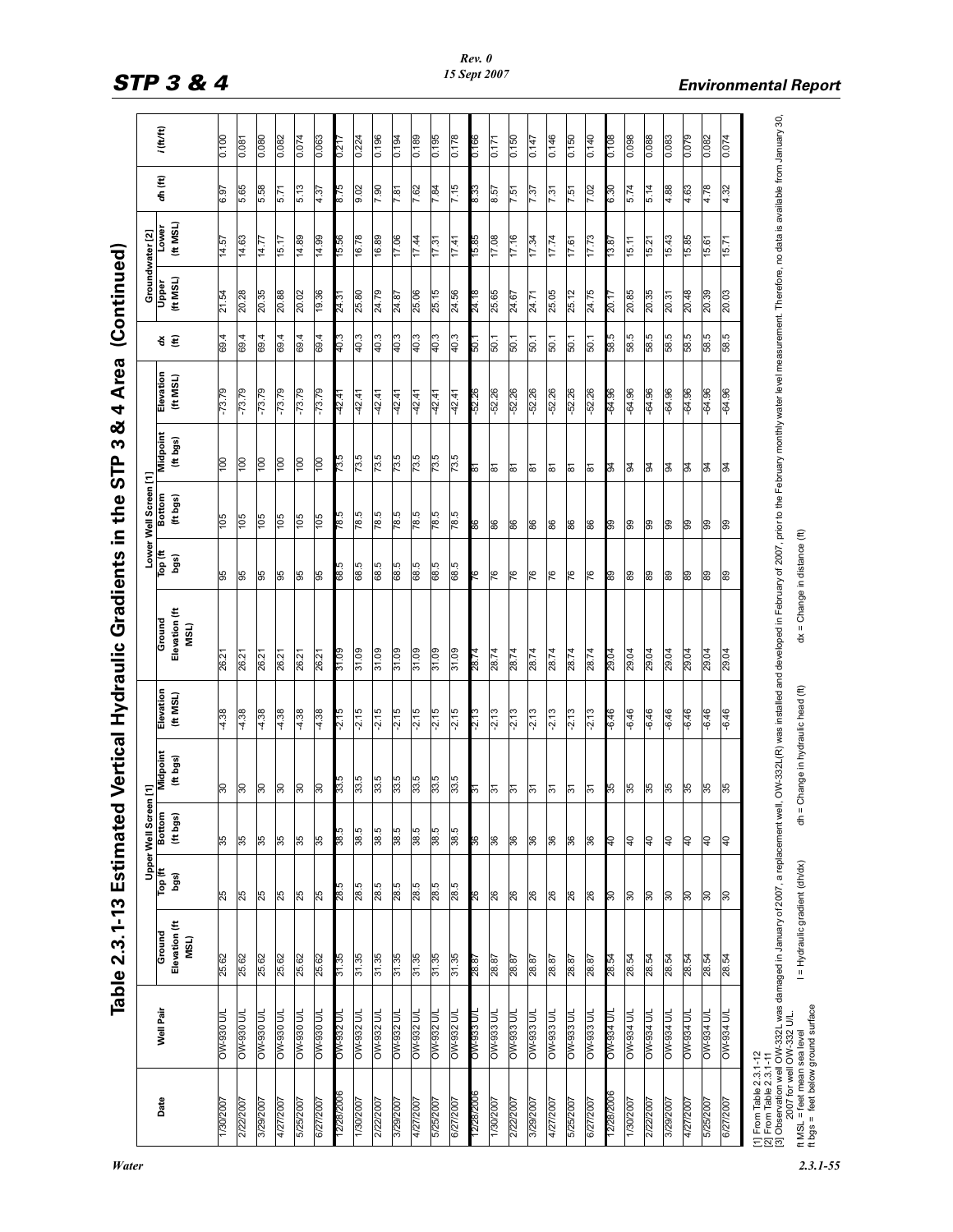| $\frac{5}{1}$                                                                                                            |
|--------------------------------------------------------------------------------------------------------------------------|
| ומן דאות מ<br>J                                                                                                          |
| ļ<br>iii ku Kacamatan Sumala Sumala Sumala Sumala Sumala Sumala Sumala Sumala Sumala Sumala Sumala Sumala Sumala Su<br>1 |
| $\overline{\phantom{a}}$                                                                                                 |
| A Dowlong Inter Properties                                                                                               |
| )<br>Si<br>Si<br>֠                                                                                                       |
| :<br>i                                                                                                                   |
| a 2 2 1-14 I<br>$\ddot{\phantom{0}}$<br>¥<br>נו                                                                          |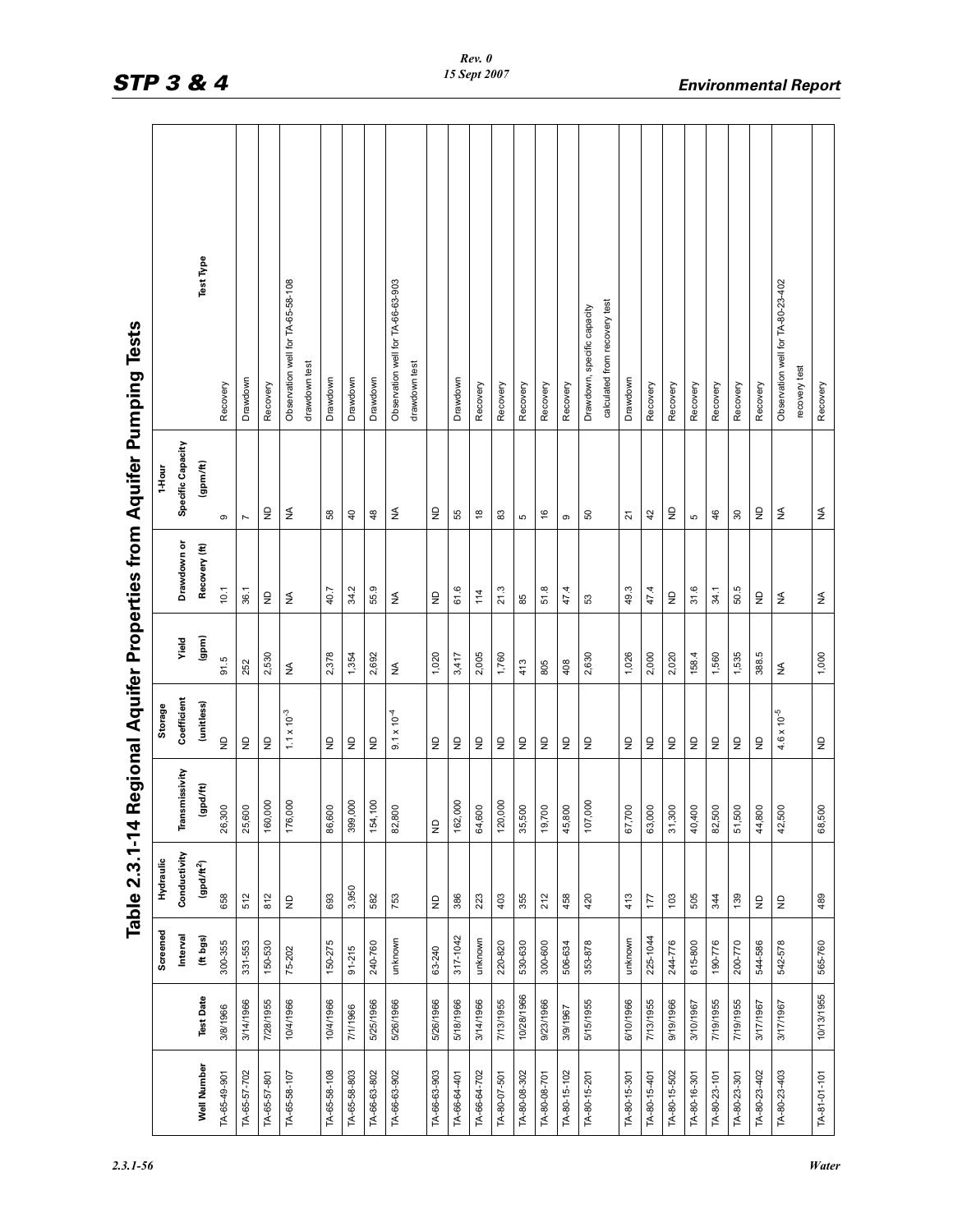|                                       |                  |                |                           |                |                                 |            |                                                                                                   |                             | Table 2.3.1-14 Regional Aquifer Properties from Aquifer Pumping Tests (Continued) |
|---------------------------------------|------------------|----------------|---------------------------|----------------|---------------------------------|------------|---------------------------------------------------------------------------------------------------|-----------------------------|-----------------------------------------------------------------------------------|
|                                       |                  | Screened       | Hydraulic                 |                | Storage                         |            |                                                                                                   | 1-Hour                      |                                                                                   |
|                                       |                  | Interval       | Conductivity              | Transmissivity | Coefficient                     | Yield      | Drawdown or                                                                                       | Specific Capacity           |                                                                                   |
| Well Number                           | <b>Test Date</b> | (ft bgs)       | $($ gpd/ft <sup>2</sup> ) | (gpd/ft)       | (unitless)                      | (gpm)      | Recovery (ft)                                                                                     | (gpm/ft)                    | Test Type                                                                         |
| TA-81-01-102                          | 10/13/1955       | 777-1020       | 214                       | 30,000         | $\frac{1}{2}$                   | 915        | 50                                                                                                | æ                           | Recovery                                                                          |
| TA-81-01-601                          | 3/13/1967        | 218-660        | 379                       | 42,800         | $\varrho$                       | 1,290      | 45.8                                                                                              | 8                           | Recovery                                                                          |
| TA-81-01-802                          | 7/18/1955        | 150-250        | 269                       | 35,000         | $\varrho$                       | 1,075      | 73.2                                                                                              | 15                          | Recovery                                                                          |
| TA-81-09-401                          | 3/24/1966        | unknown        | 250                       | 44,300         | ę                               | 1,182      | 83.3                                                                                              | $\frac{1}{4}$               | Specific capacity calculated from                                                 |
|                                       |                  |                |                           |                |                                 |            |                                                                                                   |                             | drawdown, permeability and                                                        |
|                                       |                  |                |                           |                |                                 |            |                                                                                                   |                             | transmissivity from recovery                                                      |
| TA-81-09-504                          | 7/19/1955        | 150-721        | 306                       | 53,000         | $\overline{z}$                  | 2,000      | 52.4                                                                                              | 38                          | Recovery                                                                          |
| TA-81-09-904                          | 3/16/1967        | 361482         | 717                       | 43,000         | $1.27 \times 10^{-3}$           | $\lessgtr$ | $\lessgtr$                                                                                        | ₹                           | Observation well for TA-81-09-905                                                 |
|                                       |                  |                |                           |                |                                 |            |                                                                                                   |                             | recovery test                                                                     |
| TA-81-09-905                          | 3/16/1967        | 364-491        | 454                       | 29,500         | $\overline{z}$                  | 338        | 27.3                                                                                              | 12                          | Recovery                                                                          |
| TA-81-10-901                          | 4/28/1966        | 280-296        | $\mathsf{P}$              | $\overline{z}$ | $\frac{1}{2}$                   | 6.4        | $\ensuremath{\mathsf{P}}$                                                                         | $\epsilon$                  |                                                                                   |
| TA-81-10-902                          | 4/28/1966        | unknown        |                           | 10,500         | $1.36 \times 10^{-4}$           | ₹          | $\lessgtr$                                                                                        | $\lessgtr$                  | Observation well for TA-81-10-901                                                 |
|                                       |                  |                |                           |                |                                 |            |                                                                                                   |                             | drawdown test                                                                     |
| PP-80-06-101                          | 7/8/1955         | 85-550         | 727                       | 189,000        |                                 | 1,485      | $\mathrel{\mathop{\boxdot}}$                                                                      | $\lessgtr$                  | Recovery                                                                          |
| PP-80-06-102                          | 9/9/1963         | 104-364        | 790                       | 124,000        | $\frac{\mathsf{D}}{\mathsf{Z}}$ | 1,690      | 29.9                                                                                              | 57                          | Drawdown                                                                          |
| PP-80-06-104                          | 9/9/1963         | $50 - 215$     |                           | 119,000        | $1.4 \times 10^{-3}$            | $\lessgtr$ | $\lessgtr$                                                                                        | ₹                           | Observation well for PP-80-06-102<br>drawdown test                                |
| PP-80-06-703                          | 7/8/1955         | 154-590        | 359                       | 79,000         |                                 | 1,450      | 36.1                                                                                              | $\overline{a}$              | Recovery                                                                          |
| PP-80-06-704                          | 8/21/1963        | 146-430        | 616                       | 104,800        | $\varrho$                       | 1,500      | 19.6                                                                                              | 77                          | Recovery                                                                          |
| PP-80-22-501                          | 9/5/1963         | 288-370        | 361                       | 20,600         | $\frac{1}{2}$                   | 540        | 33.2                                                                                              | $\frac{6}{2}$               | Recovery                                                                          |
| ZA-66-62-904                          | 7/18/1955        | 162-573        | 382                       | 102,000        | $\varrho$                       | 1,430      | $\overline{2}$                                                                                    | 8                           | Recovery                                                                          |
| ZA-66-63-504                          | 3/15/1967        | 167-682        | 475                       | 195,300        | $\overline{z}$                  | 2,508      | 37.7                                                                                              | 67                          | Recovery                                                                          |
|                                       |                  | Geometric Mean | 420                       | 63,640         | $4.7 \times 10^{-4}$            |            |                                                                                                   |                             |                                                                                   |
| Source: Reference 2.3.1-24            |                  |                |                           |                |                                 |            | ft bgs =                                                                                          | feet below ground surface   |                                                                                   |
| Well County codes:                    |                  |                |                           |                |                                 |            | Ш<br>gpd/ft2                                                                                      | gallons per day/square foot |                                                                                   |
| TA = Matagorda County                 |                  |                |                           |                |                                 |            | $\mathbf{H}% _{0}\equiv\mathbf{H}_{\mathrm{H}}\pmod{2}+\mathbf{H}_{\mathrm{H}}\pmod{2}$<br>gpd/ft | gallons per day/foot        |                                                                                   |
| PP = Jackson County                   |                  |                |                           |                |                                 |            | Ш<br>gpm                                                                                          | gallons per minute          |                                                                                   |
| $ZA = Wharton County$                 |                  |                |                           |                |                                 |            | $gpm/ft =$                                                                                        | gallons per minute/foot     |                                                                                   |
| NA = Not applicable to test performed |                  |                |                           |                |                                 |            |                                                                                                   |                             |                                                                                   |
| $ND = Not$ Determined                 |                  |                |                           |                |                                 |            |                                                                                                   |                             |                                                                                   |

 $\mathbf{r}$ 

*Water 2.3.1-57*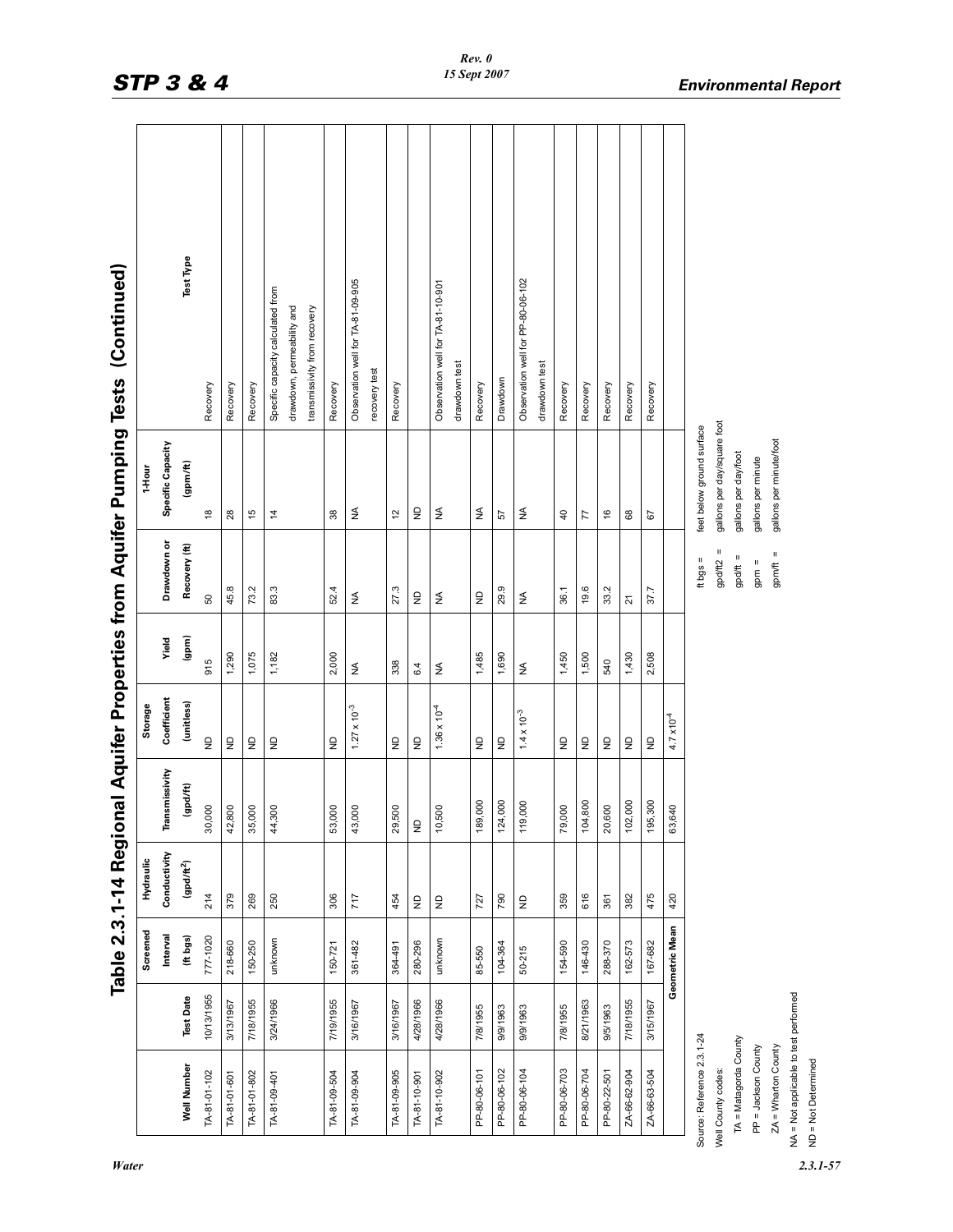|                     | Screened<br>Interval |                                        | <b>Test Start</b> | Pumping<br>Rate                      | Pumping<br><b>Duration</b> | Conductivity<br>Hydraulic | Transmissivity | Coefficient<br>Storage                            |
|---------------------|----------------------|----------------------------------------|-------------------|--------------------------------------|----------------------------|---------------------------|----------------|---------------------------------------------------|
| Well                | (# bgs)              | Aquifer                                | Date              | (gpm)                                | (hrs)                      | $(gpd/ft^2)$              | (gpd/ft)       | (unitless)                                        |
| Production Well 5   | 290-670              | Deep                                   | 1/27/1975         | 300/600                              | 8/72                       | 을                         | 50,000         | $2.2 \times 10^{-4}$ to<br>7.6 x 10 <sup>-4</sup> |
| Production Well 6   | 340-685              | Deep                                   | 10/31/1977        | 320/614                              | 8/72                       | $\frac{\Omega}{Z}$        | 24,201         | $\frac{1}{2}$                                     |
| Production Well 7   | 302-702              | Deep                                   | 1/13/1978         | 316/614                              | 8/72                       | $\frac{\Omega}{Z}$        | 25,533         | $\frac{\Omega}{Z}$                                |
| $WW-1$              | 60-140               | Shallow<br>Lower                       | unknown           | 200/300                              | 67/24                      | 410                       | 33,150         | $7.1 \times 10^{-4}$                              |
| $WW-2$              | 59-83                | Shallow<br>Lower                       | 11/21/1973        | 140                                  | 120                        | 600                       | 13,000         | $4.5 \times 10^{-4}$                              |
| WW-2 (Long<br>Term) | 59-83                | Shallow<br>৾ত<br>$\sum_{i=1}^{\infty}$ | 12/14/1973        | $\frac{40}{5}$                       | 288                        | 651                       | 14,000         | $\frac{\Omega}{Z}$                                |
| $WW-3$              | $20 - 43$            | Upper<br>Shallow                       | 11/28/1973        | $\tilde{c}$                          | $\frac{8}{4}$              | 65                        | 1,100          | $1.7 \times 10^{-3}$                              |
| WW-4                | $30 - 45$            | Upper<br>Shallow                       | 1/4/1974          | 50                                   | $\frac{6}{4}$              | 420                       | 12,500         | $7 \times 10^{-4}$                                |
|                     |                      |                                        |                   | Geometric Mean All Tests             |                            | 337                       | 15,000         | $6.3 \times 10^{-4}$                              |
|                     |                      |                                        |                   | Geometric Mean Lower Shallow Aquifer |                            | 543                       | 18,209         | $5.6 \times 10^{-4}$                              |
|                     |                      |                                        |                   | Geometric Mean Upper Shallow Aquifer |                            | 165                       | 3,708          | $1.1 \times 10^{-3}$                              |
|                     |                      |                                        |                   | Geometric Mean Deep Aquifer          |                            | ₽                         | 31,379         | $4.1 \times 10^{-4}$                              |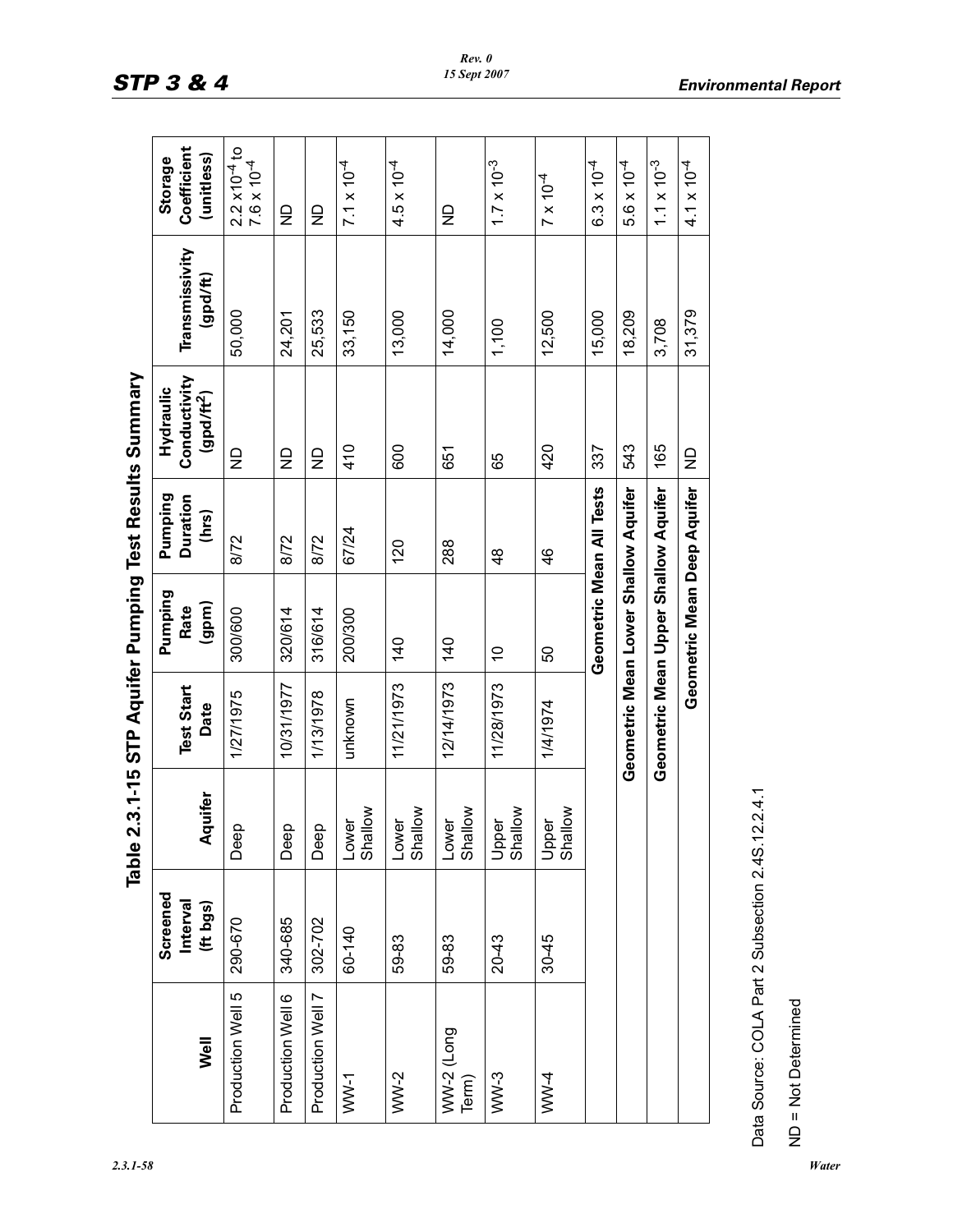|                |               |                                |                | <b>Test Type</b>                            |                                 |              |              | <b>Arithmetic Mean of Tests</b> |          |
|----------------|---------------|--------------------------------|----------------|---------------------------------------------|---------------------------------|--------------|--------------|---------------------------------|----------|
|                |               | <b>Rising Head Test Method</b> |                |                                             | <b>Falling Head Test Method</b> |              |              |                                 |          |
| Well           | <b>Butler</b> | <b>KGS</b>                     | B-R            | <b>Butler</b>                               | <b>KGS</b>                      | B-R          | ft/day       | $gpd/ft^2$                      | cm/s     |
| OW-308L        | 64            | 67                             | 65             | 72                                          | 73                              | 56           | 66           | 495                             | 2.33E-02 |
| OW-308U        | 70            | 64                             | 63             | 64                                          | 62                              | 68           | 65           | 488                             | 2.30E-02 |
| OW-332L        | 53            | 54                             | P              | 49                                          | 49                              | 55           | 52           | 389                             | 1.83E-02 |
| OW-332U        | 37            | 36                             | 27             | 19                                          | 18                              | 11           | 25           | 184                             | 8.70E-03 |
| OW-348L        | 58            | 46                             | 44             | 76                                          | 61                              | 39           | 54           | 404                             | 1.90E-02 |
| <b>OW-348U</b> | P             | 83                             | 88             | 68                                          | 71                              | 65           | 75           | 561                             | 2.65E-02 |
| OW-349L        | 63            | 51                             | 35             | 43                                          | 40                              | 52           | 47           | 354                             | 1.67E-02 |
| OW-349U        | P             | P                              | 43             | $\sf P$                                     | P                               | 53           | 48           | 359                             | 1.69E-02 |
| <b>OW-408L</b> | P             | 72                             | P              | 70                                          | 68                              | 50           | 65           | 486                             | 2.29E-02 |
| <b>OW-408U</b> | 17            | 11                             | 11             | 22                                          | 32                              | 28           | 20           | 151                             | 7.11E-03 |
| <b>OW-420U</b> | P             | 33                             | 45             | <b>ND</b>                                   | <b>ND</b>                       | <b>ND</b>    | 39           | 292                             | 1.38E-02 |
| OW-438L        | 17            | 27                             | 10             | 15                                          | 28                              | 14           | 18           | 138                             | 6.53E-03 |
| <b>OW-438U</b> | 38            | 39                             | 26             | $\sf P$                                     | P                               | 24           | 32           | 238                             | 1.12E-02 |
| OW-910L        | 3             | 0.3                            | 0.6            | $\overline{c}$                              | 0.9                             | 0.5          | $\mathbf{1}$ | 9                               | 4.29E-04 |
| OW-910U        | 26            | 29                             | 21             | $\sf P$                                     | P                               | $\mathsf{P}$ | 25           | 190                             | 8.94E-03 |
| <b>OW-928L</b> | 19            | 11                             | $\overline{7}$ | $\sf P$                                     | 24                              | 21           | 16           | 123                             | 5.79E-03 |
| <b>OW-928U</b> | 19            | P                              | 8              | 19                                          | 16                              | 16           | 16           | 117                             | 5.50E-03 |
| OW-929L        | 56            | 54                             | 29             | 59                                          | P                               | 59           | 51           | 384                             | 1.81E-02 |
| OW-929U        | P             | 3                              | 4              | P                                           | 12                              | 2            | 5            | 39                              | 1.85E-03 |
| OW-930L        | 40            | 37                             | 27             | 24                                          | 15                              | 19           | 27           | 202                             | 9.52E-03 |
| OW-930U        | P             | 23                             | 32             | P                                           | 47                              | 48           | 38           | 280                             | 1.32E-02 |
| OW-931U        | 34            | 23                             | 20             | P                                           | P                               | 49           | 32           | 236                             | 1.11E-02 |
| OW-932L        | 24            | 23                             | 18             | 22                                          | 22                              | 25           | 22           | 167                             | 7.88E-03 |
| OW-932U        | 21            | 13                             | 14             | P                                           | 16                              | 22           | 17           | 129                             | 6.07E-03 |
| OW-933L        | P             | 51                             | 63             | $\sf P$                                     | P                               | 64           | 59           | 444                             | 2.09E-02 |
| OW-933U        | P             | 10                             | 3              | 8                                           | 5                               | 3            | 6            | 43                              | 2.05E-03 |
| OW-934L        | P             | P                              | 35             | P                                           | P                               | 32           | 34           | 251                             | 1.18E-02 |
| <b>OW-934U</b> | P             | 32                             | 33             | 49                                          | P                               | 40           | 38           | 288                             | 1.36E-02 |
|                |               |                                |                |                                             | <b>Geometric Mean all tests</b> |              | 27           | 205                             | 9.66E-03 |
|                |               |                                |                | <b>Geometric Mean Upper Shallow Aquifer</b> |                                 |              | 26           | 192                             | 9.04E-03 |
|                |               |                                |                | <b>Geometric Mean Lower Shallow Aquifer</b> |                                 |              | 30           | 221                             | 1.04E-02 |

|  |  |  |  |  |  | Table 2.3.1-16 STP Slug Test Results |
|--|--|--|--|--|--|--------------------------------------|
|--|--|--|--|--|--|--------------------------------------|

P = Poor curve match or questionable data

Test Methods:

KGS = Kansas Geological Survey

B-R = Bouwer and Rice

ND = No data – data not recovered from data logger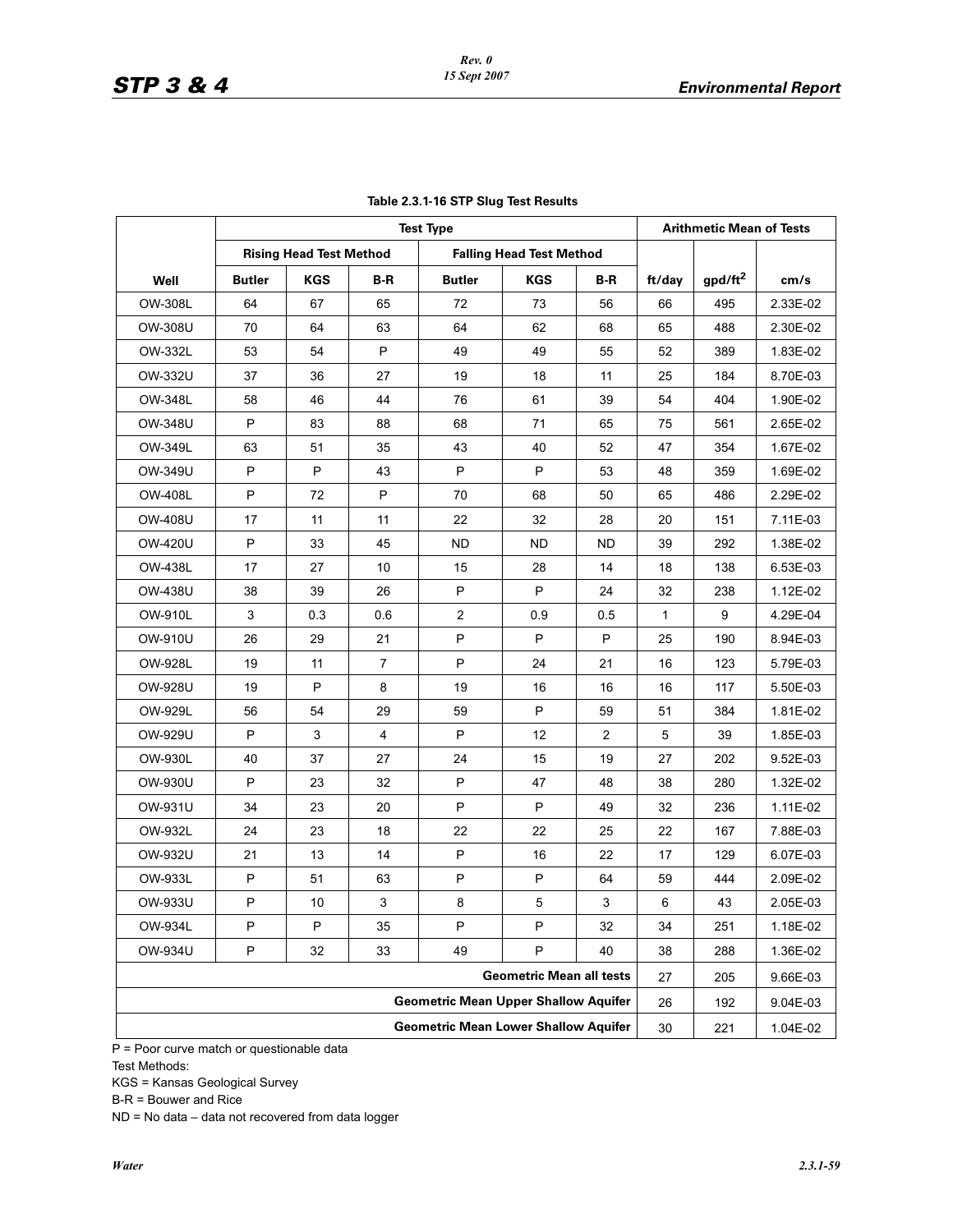| ľ                         |
|---------------------------|
| )<br>)<br>,<br>ì          |
| i<br>Si<br>ミミニ            |
|                           |
| )<br>)<br> <br>           |
|                           |
| <b>ATO</b><br>-<br>)<br>- |
| $\zeta$<br>אפמות הא       |
| $2.3.1 - 17S$             |
|                           |

| Hydrogeologic Unit           | Parameter              | <b>Bulk Density</b>      | Porosity                 | Effective Porosity or<br>Specific Yield | Permeability<br>Grain Size                       |
|------------------------------|------------------------|--------------------------|--------------------------|-----------------------------------------|--------------------------------------------------|
|                              | Tests<br>Number of     | $\div$                   | $\div$                   | ₹                                       | ₹                                                |
| <b>Upper Shallow Aquifer</b> | Mean or Geometric mean | 101 pcf                  | 40%                      | $\lessgtr$                              | $\lessgtr$                                       |
| <b>Confining Layer</b>       | Range                  | $96.4 - 114.9$ pcf       | $31.8 - 42.8%$           | ≸                                       | $\lessgtr$                                       |
|                              | Tests<br>Number of     | 4                        | 4                        | 4                                       | $\overline{\phantom{0}}$                         |
|                              | Mean or Geometric mean | 99 pcf                   | 41%                      | 33%                                     | $\lessgtr$                                       |
| <b>Upper Shallow Aquifer</b> | Range                  | $97.2 - 100.2$ pcf       | $39.5 - 41.7%$           | $31.6 - 33.4%$                          | $4.11 \times 10^{-3}$ cm/s                       |
|                              | Tests<br>Number of     | ω                        | $\overline{r}$           | ₹                                       | $\lessgtr$                                       |
| Lower Shallow Aquifer        | Mean or Geometric mean | 99 pcf                   | 42%                      | ₹                                       | $\lessgtr$                                       |
| <b>Confining Layer</b>       | Range                  | pcf<br>$87.3 - 107.7$    | $-47.2%$<br>36.1         | ₹                                       | $\lessgtr$                                       |
|                              | Tests<br>Number of     | $\infty$                 | თ                        | တ                                       | $\div$                                           |
|                              | Mean or Geometric mean | 102 pcf                  | 39%                      | 31%                                     | $6.05 \times 10^{-3}$ cm/s                       |
| Lower Shallow Aquifer        | Range                  | $94.5 - 120.0$ pcf       | $28.8 - 43.9%$           | $23.0 - 35.1\%$                         | $4.60 \times 10^{-3} - 1.02 \times 10^{-2}$ cm/s |
|                              | Tests<br>Number of     | 22                       | 23                       | $\lessgtr$                              | $\lessgtr$                                       |
| Deep Aquifer Confining       | Mean or Geometric mean | 101 pcf                  | 41%                      | ≨                                       | ≸                                                |
| Layer                        | Range                  | $82.1 - 111.4$ pcf       | $-51.8%$<br>33.4         | ₹                                       | ₹                                                |
|                              | Tests<br>Number of     | $\overline{\phantom{0}}$ | $\overline{\phantom{0}}$ | $\overline{\phantom{0}}$                | $\lessgtr$                                       |
|                              | Mean or Geometric Mean | ≨                        | ≨                        | ≨                                       | ₹                                                |
| Deep Aquifer                 | Range                  | 103.1                    | 38.8%                    | 31.0%                                   | ≸                                                |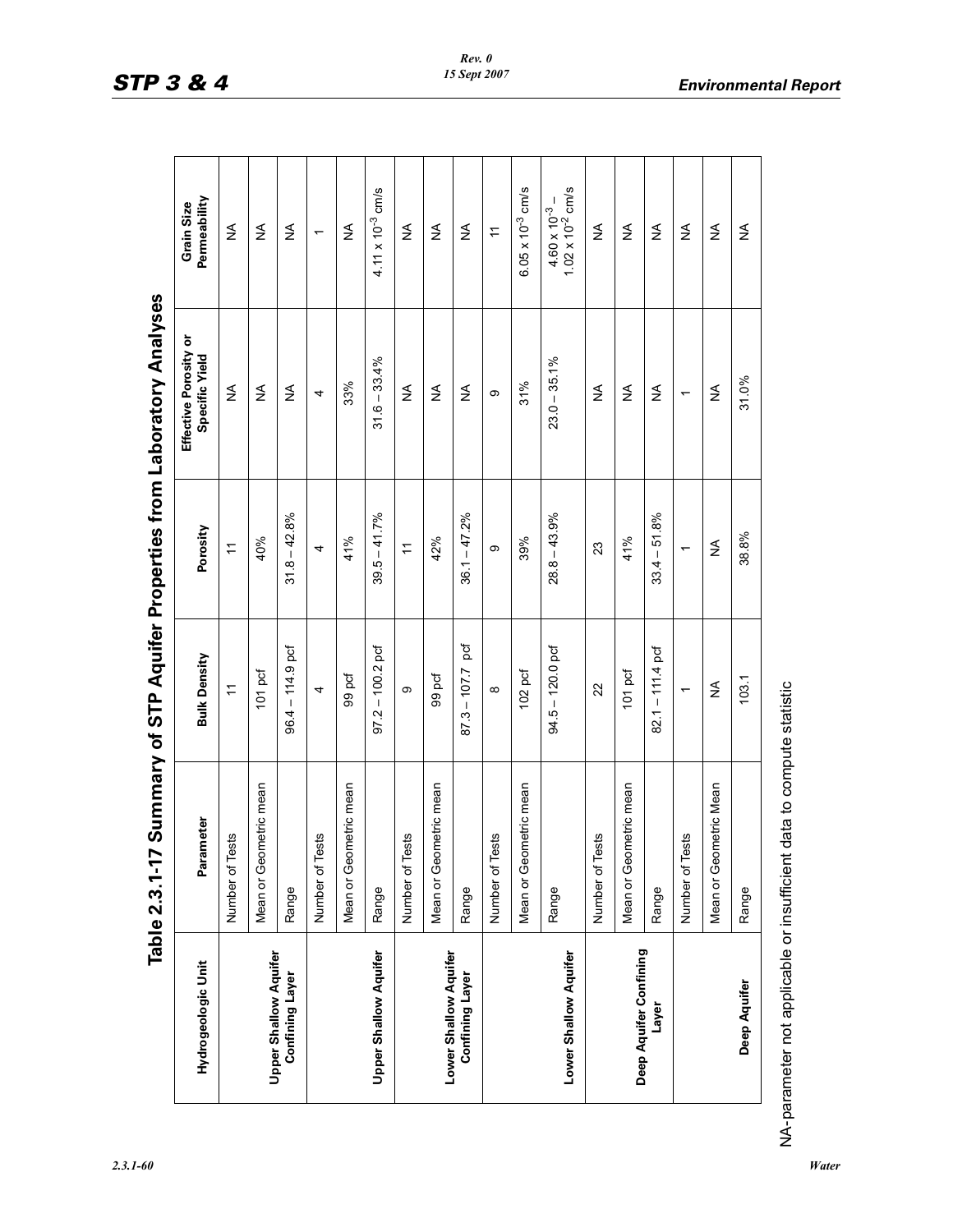| <b>Soil Boring/Sample</b> | Depth (ft)            | <b>Hydraulic Conductivity</b><br>(cm/s) | <b>Hydraulic Conductivity</b><br>(gpd/ft <sup>2</sup> ) |  |
|---------------------------|-----------------------|-----------------------------------------|---------------------------------------------------------|--|
| B-601 S2                  | 3                     | $3.6 \times 10^{-7}$                    | 0.0076                                                  |  |
| B-241 T3                  | 9                     | $2.4 \times 10^{-6}$                    | 0.051                                                   |  |
| B-242 T3                  | 9                     | $1.2 \times 10^{-6}$                    | 0.025                                                   |  |
| B-601 T5                  | 9                     | $2.4 \times 10^{-8}$                    | 0.00051                                                 |  |
| B-601 T9                  | 29                    | $2.6 \times 10^{-8}$                    | 0.00055                                                 |  |
| B-400 T11                 | 39                    | $4.0 \times 10^{-8}$                    | 0.00085                                                 |  |
|                           | <b>Geometric Mean</b> | $1.72 \times 10^{-7}$                   | 0.0036                                                  |  |

**Table 2.3.1-18 Hydraulic Conductivity of Clay** 

Source: Reference 2.3.1-9, Section 2.5.4.2.6.1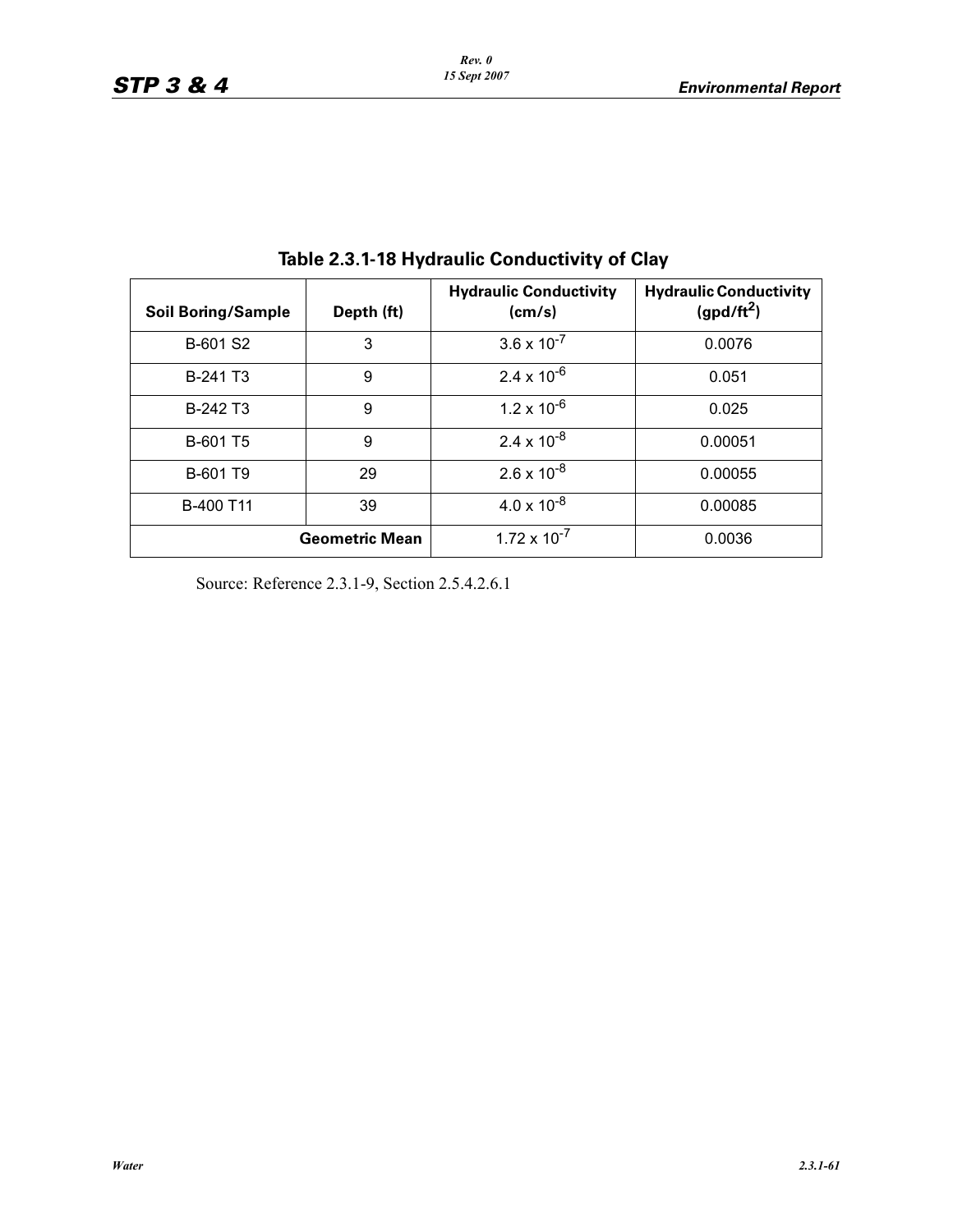|                                                                          |            |                 |                  |             |           |               | ŋ                              |                | ה              |         |                  |             |                 |               |                          |                         |
|--------------------------------------------------------------------------|------------|-----------------|------------------|-------------|-----------|---------------|--------------------------------|----------------|----------------|---------|------------------|-------------|-----------------|---------------|--------------------------|-------------------------|
|                                                                          |            |                 |                  |             | Total     | Total         |                                |                |                | Cations |                  |             |                 | Anions        |                          |                         |
|                                                                          |            | Sample          | 푑                | Specific    | Dissolved | Hardness      |                                |                |                |         |                  |             |                 |               |                          | Nitrate                 |
|                                                                          | Sample     | Depth           | (standard        | Conductance | Solids    | mg/Las        | Silica                         | Calcium        | Magnesium      | Sodium  | Potassium        | Bicarbonate | Chloride        | Sulfate       | Fluoride                 | (mg/L)                  |
| Well                                                                     | Date       | (ft bgs)        | units)           | (µmhos/cm)  | (mg/L)    | CaCO3         | (mg/L)                         | (mg/L)         | (mg/L)         | (mg/L)  | (mg/L)           | (mg/L)      | (mg/L)          | (mg/L)        | (mg/L)                   |                         |
| TA-80-15-301                                                             | 6/10/1966  | 570             | 7.7              | 1550        | 880       | 348           | 22                             | 82             | 35             | 195     | S                | 382         | 302             | 47            | 0.7                      | <b>BDL</b>              |
| TA-80-15-502                                                             | 9/2/1966   | 776             | 7.9              | 732         | 430       | 77            | $\overset{\circ}{\phantom{a}}$ | 17             | $\infty$       | 143     | 힒                | 306         | $\overline{79}$ | 4             | 0.6                      | BDL                     |
| TA-80-15-901                                                             | 12/2/1966  | $38\,$          | 7.7              | 1840        | 1060      | 314           | $^{24}$                        | 60             | $\overline{a}$ | 285     | $\infty$         | 520         | 333             | 89            | 0.8                      | BDL                     |
| TA-80-15-902                                                             | 12/2/1966  | $\overline{20}$ | 7.4              | 884         | 530       | 403           | 28                             | 88             | 39             | 33      | 힒                | 411         | 54              | ၜ             | $0.\overline{8}$         | $\overline{2}$          |
| TA-80-16-101                                                             | 6/12/1967  | $\mathbb{S}^3$  | $\overline{8}$ . | 1200        | 710       | 295           | 25                             | 65             | 32             | 160     | S                | 489         | 153             | 33            | $0.\overline{8}$         | BDL                     |
| TA-80-16-201                                                             | 9/19/1966  | $\overline{00}$ | 7.6              | 746         | 437       | 216           | 20                             | ္ဟ             | $\overline{c}$ | 28      | ā                | 349         | 73              | Ξ             | 0.7                      | BDL                     |
| TA-80-16-301                                                             | 7/11/1964  | 823             | $\overline{8.0}$ | 720         | 570       | 46            | $\tilde{c}$                    | <u>:</u>       | Б              | 150     | $\frac{1}{2}$    | 309         | 74              | 4             | $\frac{1}{2}$            | $\frac{1}{2}$           |
| TA-80-16-302                                                             | 7/31/1964  | 835             | 7.9              | 676         | 554       | 47            | თ                              | $\tilde{c}$    | 4              | 143     | $\frac{1}{2}$    | 312         | 62              | 4             | $\mathsf{P}$             | $\frac{\Omega}{\Sigma}$ |
| TA-80-16-303                                                             | 9/19/1966  | $_{\rm 98}$     | 7.8              | 1051        | 620       | 353           | 20                             | 79             | 38             | 110     | $\overline{z}$   | 530         | 든               | S             | 0.6                      | BDL                     |
| TA-80-16-801                                                             | 12/8/1966  | 130             | 7.5              | 1760        | 1000      | 355           | 22                             | 73             | 42             | 245     | $\overline{z}$   | 453         | 341             | ន             | 0.7                      | BDL                     |
| TA-80-23-301                                                             | 7/19/1955  | 770             | 8.3              | 846         | 488       | 42            | $\overline{1}$                 | 9.9            | 4.3            | 177     | $\overline{z}$   | 344         | 3               | <u>e</u>      | $\frac{1}{2}$            | BDL                     |
| TA-80-23-302                                                             | 6/12/1967  | 331             | 8.0              | 674         | 403       | 55            | 45                             | $\overline{4}$ | ъ              | 141     | $\overline{z}$   | 334         | 5               | $\frac{1}{2}$ | $\overline{0}$           | BDL                     |
| TA-80-23-501                                                             | 11/22/1966 | $^{\rm 68}$     | 7.5              | 2800        | 1570      | 730           | 25                             | $\frac{5}{2}$  | 82             | 297     | $\mathbf{\circ}$ | 375         | 760             | 41            | 0.4                      | BDL                     |
| TA-80-24-202                                                             | 11/3/1966  | 411             | 8.0              | 811         | 475       | 36            | $\overline{c}$                 | $\overline{ }$ | ъ              | 182     | $\sim$           | 367         | 79              | თ             | $\overline{\phantom{0}}$ | PDL                     |
| TA-81-09-401                                                             | 3/24/1966  | 360             | 7.8              | 1290        | 730       | 361           | 25                             | 79             | 39             | 138     | S                | 368         | 240             | 25            | 0.5                      | PDL                     |
| TA-81-09-504                                                             | 7/19/1955  | 721             | 8.0              | 849         | 498       | 128           | 십                              | 57             | 8.8            | 143     | ę                | 366         | န္တ             | Ξ             | ş                        | 0.2                     |
| TA-81-09-802                                                             | 9/30/1966  | 828             | 8.3              | 1600        | 910       | $\frac{8}{1}$ | 15                             | Б              | ٣              | 367     | <b>BDL</b>       | 550         | 253             | ВD            | $\overline{\mathbf{3}}$  | BDL                     |
|                                                                          |            |                 |                  |             |           |               |                                |                |                |         |                  |             |                 |               |                          |                         |
| BDL = Below analytical detection limit                                   |            |                 |                  |             |           |               |                                |                |                |         |                  |             |                 |               |                          |                         |
| <b>VD</b> = Not Determined                                               |            |                 |                  |             |           |               |                                |                |                |         |                  |             |                 |               |                          |                         |
| Vational Secondary Drinking Water Standard Exceeded (Reference 2.3.1-30) |            |                 |                  |             |           |               |                                |                |                |         |                  |             |                 |               |                          |                         |
| National Primary Drinking Water Standard Exceeded (Reference 2.3.1-30)   |            |                 |                  |             |           |               |                                |                |                |         |                  |             |                 |               |                          |                         |
| Source: Reference 2.3.1-24                                               |            |                 |                  |             |           |               |                                |                |                |         |                  |             |                 |               |                          |                         |

Table 2.3.1-19 Regional Hydrogeochemical Data **Table 2.3.1-19 Regional Hydrogeochemical Data**

#### *Rev. 0 15 Sept 2007*

STP 3 & 4 **Environmental Report**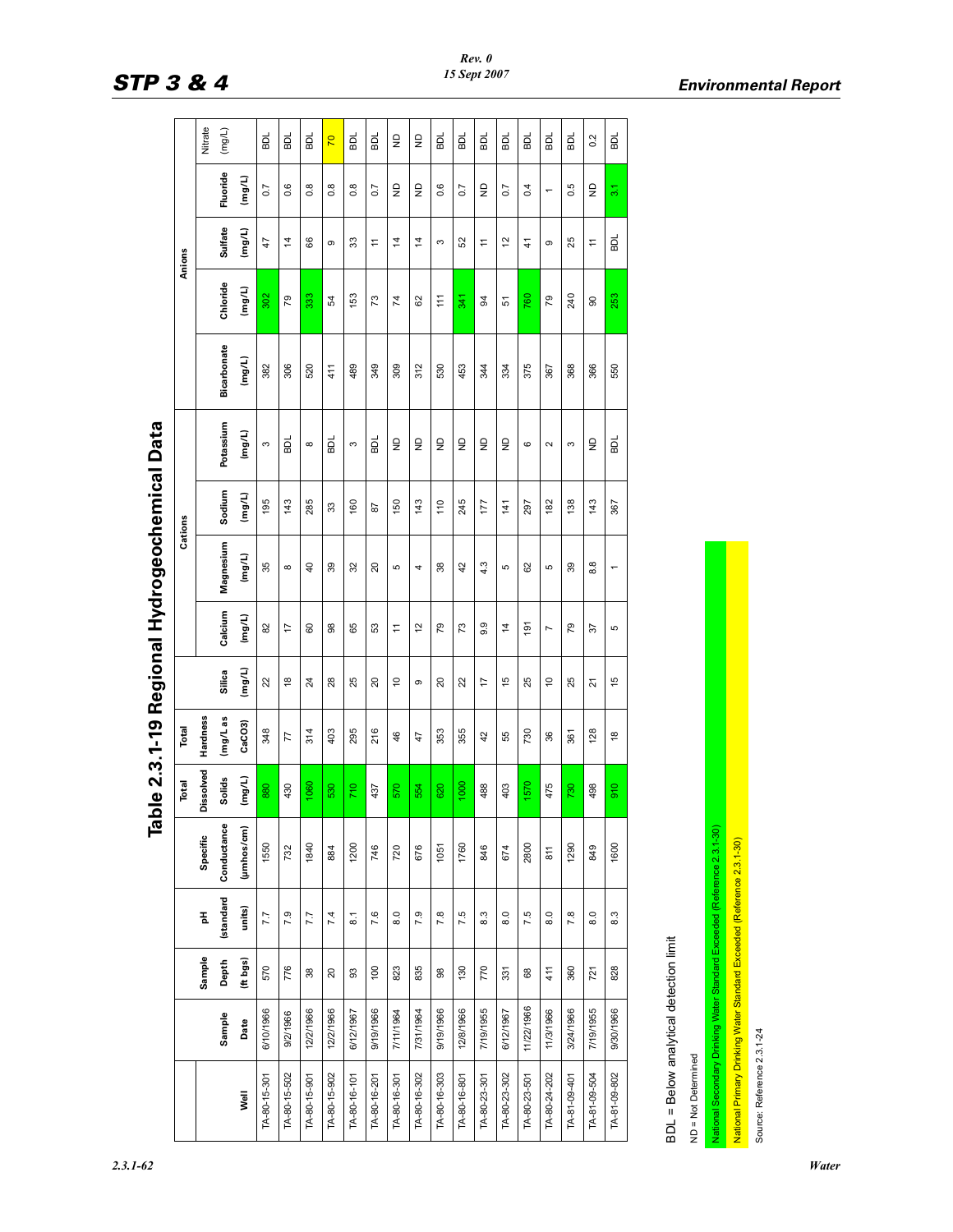| f              |
|----------------|
|                |
| ١              |
| ı<br>I         |
| l<br>ì<br>l    |
| ţ<br>l<br>ׇ֓֕֡ |
|                |

| (7/6u)<br>0.136<br>0.149<br>0.053<br>0.383<br>0.069<br>0.163<br>0.05<br>0.16<br>BDL<br>0.39<br>TOB<br>0.36<br>BDL<br>BDL<br>BDL<br>0.52<br>BDL<br>BDL<br>ВDL<br>$0.\overline{8}$<br>$\overline{0}$<br>$\overline{0.3}$<br>ş<br>ş<br>$\overline{z}$<br><b>GB</b><br><b>BDL</b><br>$\overline{\phantom{0}}$<br>$\overline{ }$<br>$\overline{\phantom{0}}$<br><b>etanily</b><br>(7/6u)<br>0.78<br>85<br>.75<br>0.66<br>ಙ<br>0.77<br>0.37<br>67<br>0.8<br>0.97<br>4<br>$\frac{8}{2}$<br>$\frac{0}{2}$<br>0.9<br>0.9<br>$\frac{1}{2}$<br>$\frac{1}{2}$<br>$0.\overline{8}$<br>$\epsilon$<br>$\epsilon$<br>$\epsilon$<br>$\frac{\Omega}{\Sigma}$<br>$\frac{\Omega}{\Sigma}$<br>$\mathrel{\mathop{\mathsf{S}}\nolimits}$<br>14<br>$\frac{1}{2}$<br>1.4<br>š<br>Ξ<br>ā<br>Fluoride<br>(7/6u)<br>က္<br>44.9<br>25.6<br>24.5<br>47.3<br>4<br>76.6<br>ب<br>21.6<br>28.2<br>16.8<br>70.9<br>17.1<br>132<br>104<br>134<br>$\overline{c}$<br>ő<br>42<br>$\overline{1}$<br>$\tilde{4}$<br>$\frac{4}{2}$<br>86<br>36<br>$38$<br>$\ddot{ }$<br>$\tilde{5}$<br>5<br>$\frac{4}{1}$<br>$\infty$<br>43<br>$\overline{24}$<br>$\overline{29}$<br>Sulfate<br>(7/6u)<br>610<br>1010<br>1180<br>189<br>245<br>304<br>436<br>199<br>240<br>195<br>505<br>815<br>175<br>412<br>242<br>452<br>558<br>439<br>197<br>260<br>197<br>344<br>294<br>79<br>89<br>$\overline{7}$<br>33<br>5s<br>5s<br>5s<br>Chloride<br>(7/6u)<br>415<br>346<br>476<br>346<br>216<br>458<br>428<br>426<br>469<br>390<br>439<br>436<br>478<br>320<br>317<br>458<br>396<br>423<br>463<br>364<br>464<br>467<br>461<br>353<br>421<br>427<br>447<br>361<br>447<br>351<br>Bicarbonate<br>0.13<br>힒<br><b>BDL</b><br>힚<br>힚<br>$\overline{z}$<br>$\frac{2}{3}$<br><b>BDL</b><br>힒<br>$\overline{z}$<br>$\overline{z}$<br>ş<br>ş<br>$\varrho$<br>ş<br>$\varrho$<br>ş<br>S<br>S<br>S<br>$\overline{z}$<br>$\overline{z}$<br>ş<br>ş<br>ş<br>$\epsilon$<br>£<br>ş<br>£<br>£<br>(7/6u)<br>Manganese<br>0.06<br>ᇟ<br>$\mathrel{\mathop{\mathsf{S}}\nolimits}$<br>$\mathrel{\mathsf{S}}$<br>$\epsilon$<br>$\mathrel{\mathsf{S}}$<br>$\frac{\Omega}{\Sigma}$<br>$\frac{\Omega}{\Sigma}$<br>$\mathrel{\mathop{\mathsf{S}}\nolimits}$<br>$\mathrel{\mathop{\mathsf{S}}\nolimits}$<br>읖<br>$\mathrel{\mathop{\mathsf{S}}\nolimits}$<br>$\mathrel{\mathop{\mathsf{S}}\nolimits}$<br>$\mathrel{\mathop{\mathsf{S}}\nolimits}$<br>$\mathrel{\mathop{\mathsf{S}}\nolimits}$<br>$\frac{\Omega}{\Sigma}$<br>$\epsilon$<br>$\epsilon$<br>$\frac{1}{2}$<br>$\epsilon$<br>$\epsilon$<br>$\epsilon$<br>을<br>ę<br>ᇟ<br><b>BDL</b><br>БD<br>ВD<br>힒<br><b>BDL</b><br>ונסט (שס <i>ון</i> ך)<br>1.79<br>2.66<br>2.53<br>2.98<br>1.64<br>2.37<br>2.03<br>2.93<br>5.47<br>1.97<br>BDL<br>$\frac{3}{2}$<br>1.3<br>1.3<br>1.4<br>$\mathsf{P}$<br>2.3<br>$\frac{1}{2}$<br>g<br>$\epsilon$<br>$\frac{1}{2}$<br>$\epsilon$<br>$\frac{1}{2}$<br>$\epsilon$<br>을<br>$\epsilon$<br>$\mathrel{\mathop{\mathsf{S}}\nolimits}$<br>ВDL<br>$\ddot{ }$ .<br><b>BDL</b><br>(7/6u)<br>muizzatoq<br>(7/6u)<br>$^\infty$<br>213<br>315<br>89.7<br>218<br>145<br>240<br>259<br>110<br>211<br>176<br>176<br>920<br>548<br>265<br>238<br>149<br>298<br>208<br>200<br>149<br>273<br>185<br>17<br>$\epsilon$<br>168<br>192<br>680<br>$\epsilon$<br>$\frac{5}{2}$<br>70.<br>unipos<br>(7/6u)<br>53.5<br>35.9<br>rù.<br>38.6<br>46.8<br>Ņ<br>Ó.<br>31.5<br>33.6<br>25.8<br>Z<br>55.6<br>35.4<br>28<br>34.2<br>95<br>$\overline{a}$<br>45<br>$\frac{3}{4}$<br>38<br>88<br>$\mathfrak{Z}$<br>$\overline{6}$<br>S<br>S<br>3<br>5<br>ω<br>4<br>$\mathcal{S}$<br>ജ<br>रूं<br>န္တ<br>5<br>misengaM<br>70.2<br>74.5<br>ю<br>87.8<br>$\sim$<br>98.3<br>95.6<br>63.4<br>39.2<br>62.7<br>125<br>130<br>97.1<br>99<br>(7/6u)<br>118<br>128<br>104<br>$\frac{5}{2}$<br>$\overline{C}$<br>ő<br>65<br>$\mathbb{S}^3$<br>66<br>74<br>S<br>5<br>5<br>5<br>$\mathcal{L}$<br>62<br>65<br>28.<br>Calcium<br>$\mathrel{\mathsf{S}}$<br>$\varrho$<br>$\mathsf{P}$<br>$\varrho$<br>$\mathrel{\mathsf{S}}$<br>$\varrho$<br>$\varrho$<br>$\overline{z}$<br>$\mathsf{R}$<br>$\overline{z}$<br>$\varrho$<br>$\varrho$<br>$\epsilon$<br>$\mathsf{P}$<br>$\overline{z}$<br>$\varrho$<br>$\varrho$<br>$\overline{z}$<br>$\mathsf{R}$<br>$\mathsf{P}$<br>$\mathsf{P}$<br>ę<br>ę<br>$\frac{8}{2}$<br>ొ<br>13<br>4<br>15<br>చ<br>$\dot{z}$<br>Silica (mg/L)<br>CaCO <sub>3</sub> )<br>672<br>430<br>712<br>688<br>435<br>445<br>320<br>$\varrho$<br>$\mathrel{\mathop{\raisebox{1.5pt}{\scriptsize g}}\nolimits}$<br>$\frac{1}{2}$<br>$\frac{1}{2}$<br>$\varrho$<br>324<br>g<br>$\epsilon$<br>$\epsilon$<br>$\frac{1}{2}$<br>$\epsilon$<br>$\epsilon$<br>$\epsilon$<br>$\frac{1}{2}$<br>$\frac{1}{2}$<br>$\frac{1}{2}$<br>38<br>$\overline{49}$<br>38<br>89<br>42<br>$\approx$<br>55<br>$se$ $\gamma$ 6 $\mu$ )<br>Total Hardness<br>CaCO <sub>3</sub> )<br>385<br>286<br>298<br>288<br>383<br>349<br>320<br>296<br>360<br>358<br>378<br>390<br>284<br>289<br>$\mathsf{P}$<br>$\mathrel{\mathsf{S}}$<br>$\mathsf{P}$<br>284<br>392<br>380<br>284<br>197<br>$\mathrel{\mathsf{S}}$<br>$\mathrel{\mathsf{S}}$<br>$\epsilon$<br>$\mathrel{\mathop{\mathsf{S}}\nolimits}$<br>347<br>351<br>367<br>$se$ $\gamma$ 6 $\mu$ )<br>367<br><b>Vinils XIA</b> letoT<br>1315<br>(7/6w) spilog<br>1095<br>2618<br>1103<br>3316<br>2326<br>1240<br> 120<br>560<br>1020<br>1044<br>020<br>642<br>256<br>1257<br>870<br>913<br>643<br>623<br>626<br>648<br>635<br>628<br>650<br>726<br>713<br>908<br>661<br>623<br>731<br>bevlossid lstoT<br>2.5<br>2.9<br>2.9<br>2.3<br>2.3<br>23.5<br>2.6<br>23.7<br>2.7<br>$^{23.4}$<br>23.4<br>2.4<br>24.2<br>$\overline{3.1}$<br>2.7<br>$\mathrel{\mathop{\raisebox{1.5pt}{\scriptsize g}}\nolimits}$<br>$\mathrel{\mathsf{S}}$<br>$\frac{1}{2}$<br>$\frac{1}{2}$<br>$\frac{1}{2}$<br>$\frac{1}{2}$<br>$\epsilon$<br>$\epsilon$<br>$\epsilon$<br>$\frac{1}{2}$<br>$\mathrel{\mathop{\unbox{2}}\limits_{\mathrel{\mathop{\sim}}}}$<br>$\mathsf{P}$<br>$\mathrel{\mathsf{S}}$<br>£<br>ş<br>(O <sub>o</sub> )<br>∾<br>N<br>N<br>N<br>N<br>ິ<br>N<br>N<br>N<br>N<br>N<br>Temperature<br>(wo/soyuurl)<br>1610<br>1240<br>2885<br>1506<br>1936<br>1480<br>06+1<br>4750<br>6100<br>4020<br>2050<br>1930<br>2348<br>1298<br>1582<br>1242<br>1658<br>1359<br>1764<br>2114<br>1168<br>1152<br>1891<br>818<br>809<br>863<br>863<br>863<br>831<br>$\mathrel{\mathop{\boxdot}}$<br>Conductance<br>Specific<br>8.25<br>7.65<br>8.20<br>6.99<br>6.99<br>7.06<br>7.10<br>(stinu bisbnist)<br>7.84<br>7.95<br>8.25<br>7.90<br>7.83<br>6.93<br>7.03<br>6.94<br>6.82<br>6.93<br>7.28<br>7.07<br>7.5<br>7.11<br>7.07<br>6.87<br>6.91<br>7.6<br>7.8<br>$\varrho$<br>$\varrho$<br>$\overline{7}$<br>7.7<br>Hq<br>290-670<br>290-670<br>330-670<br>290-670<br>290-670<br>302-682<br>449-552<br>$30 - 45$<br>104.6<br>104.6<br>100.3<br>59-83<br>$20 - 43$<br>47.6<br>50.5<br>97.8<br>48.9<br>44.3<br>88.8<br>38.8<br>42.4<br>83.2<br>105<br>41.1<br>34.7<br>100<br>124<br>$\mathcal{L}^{\mathcal{D}}$<br>$(s6q \mu)$<br>$\overline{4}$<br>$\overline{a}$<br>Sample Depth<br>12/20/1973<br>12/31/2006<br>12/21/1973<br>12/14/1973<br>12/30/2006<br>12/30/2006<br>12/29/2006<br>12/30/2006<br>12/30/2006<br>12/29/2006<br>12/29/2006<br>12/28/2006<br>12/28/2006<br>12/29/2006<br>12/29/2006<br>12/31/2006<br>12/17/1974<br>12/16/1982<br>11/30/1973<br>12/21/1973<br>12/14/1973<br>12/29/2006<br>12/30/2006<br>1/30/1975<br>1/31/1975<br>1/29/1975<br>12/7/1982<br>11/4/1974<br>2/9/1983<br>5/15/1991<br>Sample Date<br>Piezometer 115-B<br>Piezometer 115-A<br>Piezometer 415<br>Piezometer 417<br>Shallow Aquifer<br>ю<br>$\circ$<br>ю<br>ю<br>Prod. Well 8<br>Prod. Well 5<br>Prod. Well 5<br>at Prod. Well<br>Prod. Well 7<br><b>OW-934U</b><br>OW-332U<br>OW-408U<br><b>0024-MO</b><br><b>OW-928U</b><br><b>NS6-MO</b><br><b>OW-933U</b><br>OW-308U<br><b>OW-934L</b><br>Prod. Well<br><b>OW-308L</b><br><b>DW-928L</b><br>OW-933L<br>Prod. Well<br>Prod. Well<br><b>7086-MO</b><br>OW-408<br><b>OW-332L</b><br>$WW-2$<br>$WW-3$<br>WW4 | BDL = parameter below detection limit<br>ND = parameter not measured | Well |  |  |  |  |  |  | Cartons |  |  | Antons |  |
|--------------------------------------------------------------------------------------------------------------------------------------------------------------------------------------------------------------------------------------------------------------------------------------------------------------------------------------------------------------------------------------------------------------------------------------------------------------------------------------------------------------------------------------------------------------------------------------------------------------------------------------------------------------------------------------------------------------------------------------------------------------------------------------------------------------------------------------------------------------------------------------------------------------------------------------------------------------------------------------------------------------------------------------------------------------------------------------------------------------------------------------------------------------------------------------------------------------------------------------------------------------------------------------------------------------------------------------------------------------------------------------------------------------------------------------------------------------------------------------------------------------------------------------------------------------------------------------------------------------------------------------------------------------------------------------------------------------------------------------------------------------------------------------------------------------------------------------------------------------------------------------------------------------------------------------------------------------------------------------------------------------------------------------------------------------------------------------------------------------------------------------------------------------------------------------------------------------------------------------------------------------------------------------------------------------------------------------------------------------------------------------------------------------------------------------------------------------------------------------------------------------------------------------------------------------------------------------------------------------------------------------------------------------------------------------------------------------------------------------------------------------------------------------------------------------------------------------------------------------------------------------------------------------------------------------------------------------------------------------------------------------------------------------------------------------------------------------------------------------------------------------------------------------------------------------------------------------------------------------------------------------------------------------------------------------------------------------------------------------------------------------------------------------------------------------------------------------------------------------------------------------------------------------------------------------------------------------------------------------------------------------------------------------------------------------------------------------------------------------------------------------------------------------------------------------------------------------------------------------------------------------------------------------------------------------------------------------------------------------------------------------------------------------------------------------------------------------------------------------------------------------------------------------------------------------------------------------------------------------------------------------------------------------------------------------------------------------------------------------------------------------------------------------------------------------------------------------------------------------------------------------------------------------------------------------------------------------------------------------------------------------------------------------------------------------------------------------------------------------------------------------------------------------------------------------------------------------------------------------------------------------------------------------------------------------------------------------------------------------------------------------------------------------------------------------------------------------------------------------------------------------------------------------------------------------------------------------------------------------------------------------------------------------------------------------------------------------------------------------------------------------------------------------------------------------------------------------------------------------------------------------------------------------------------------------------------------------------------------------------------------------------------------------------------------------------------------------------------------------------------------------------------------------------------------------------------------------------------------------------------------------------------------------------------------------------------------------------------------------------------------------------------------------------------------------------------------------------------------------------------------------------------------------------------------------------------------------------------------------------------------------------------------------------------------------------------------------------------------------------------------------------------------------------------------------------------------------------------------------------------------------------------------------------------------------------------------------------------------------------------------------------------------------------------------------------------------------------------------------------------------------------------------------------------------------------------------------------------------------------------------------------------------------------------------------------------------------------------------------------------------------------------------------------------------------------------------------------------------------------------------------------------------------------------------------------------------------------------------------------------------------------------------------------------------------------------------------------------------------------------------------------------------------------------------------------------------------------------------------------------------------------------------------------------------------------------------------------------------------------------------------------------------------------------------------------------------------------------------------------------------------------------------------------------------------------------------------------------------------------------------------------------------------------------------------------------------------------------------------------|----------------------------------------------------------------------|------|--|--|--|--|--|--|---------|--|--|--------|--|
|                                                                                                                                                                                                                                                                                                                                                                                                                                                                                                                                                                                                                                                                                                                                                                                                                                                                                                                                                                                                                                                                                                                                                                                                                                                                                                                                                                                                                                                                                                                                                                                                                                                                                                                                                                                                                                                                                                                                                                                                                                                                                                                                                                                                                                                                                                                                                                                                                                                                                                                                                                                                                                                                                                                                                                                                                                                                                                                                                                                                                                                                                                                                                                                                                                                                                                                                                                                                                                                                                                                                                                                                                                                                                                                                                                                                                                                                                                                                                                                                                                                                                                                                                                                                                                                                                                                                                                                                                                                                                                                                                                                                                                                                                                                                                                                                                                                                                                                                                                                                                                                                                                                                                                                                                                                                                                                                                                                                                                                                                                                                                                                                                                                                                                                                                                                                                                                                                                                                                                                                                                                                                                                                                                                                                                                                                                                                                                                                                                                                                                                                                                                                                                                                                                                                                                                                                                                                                                                                                                                                                                                                                                                                                                                                                                                                                                                                                                                                                                                                                                                                                                                                                                                                                                                                                                                                                                                                                                                                                                                            |                                                                      |      |  |  |  |  |  |  |         |  |  |        |  |
|                                                                                                                                                                                                                                                                                                                                                                                                                                                                                                                                                                                                                                                                                                                                                                                                                                                                                                                                                                                                                                                                                                                                                                                                                                                                                                                                                                                                                                                                                                                                                                                                                                                                                                                                                                                                                                                                                                                                                                                                                                                                                                                                                                                                                                                                                                                                                                                                                                                                                                                                                                                                                                                                                                                                                                                                                                                                                                                                                                                                                                                                                                                                                                                                                                                                                                                                                                                                                                                                                                                                                                                                                                                                                                                                                                                                                                                                                                                                                                                                                                                                                                                                                                                                                                                                                                                                                                                                                                                                                                                                                                                                                                                                                                                                                                                                                                                                                                                                                                                                                                                                                                                                                                                                                                                                                                                                                                                                                                                                                                                                                                                                                                                                                                                                                                                                                                                                                                                                                                                                                                                                                                                                                                                                                                                                                                                                                                                                                                                                                                                                                                                                                                                                                                                                                                                                                                                                                                                                                                                                                                                                                                                                                                                                                                                                                                                                                                                                                                                                                                                                                                                                                                                                                                                                                                                                                                                                                                                                                                                            |                                                                      |      |  |  |  |  |  |  |         |  |  |        |  |
|                                                                                                                                                                                                                                                                                                                                                                                                                                                                                                                                                                                                                                                                                                                                                                                                                                                                                                                                                                                                                                                                                                                                                                                                                                                                                                                                                                                                                                                                                                                                                                                                                                                                                                                                                                                                                                                                                                                                                                                                                                                                                                                                                                                                                                                                                                                                                                                                                                                                                                                                                                                                                                                                                                                                                                                                                                                                                                                                                                                                                                                                                                                                                                                                                                                                                                                                                                                                                                                                                                                                                                                                                                                                                                                                                                                                                                                                                                                                                                                                                                                                                                                                                                                                                                                                                                                                                                                                                                                                                                                                                                                                                                                                                                                                                                                                                                                                                                                                                                                                                                                                                                                                                                                                                                                                                                                                                                                                                                                                                                                                                                                                                                                                                                                                                                                                                                                                                                                                                                                                                                                                                                                                                                                                                                                                                                                                                                                                                                                                                                                                                                                                                                                                                                                                                                                                                                                                                                                                                                                                                                                                                                                                                                                                                                                                                                                                                                                                                                                                                                                                                                                                                                                                                                                                                                                                                                                                                                                                                                                            |                                                                      |      |  |  |  |  |  |  |         |  |  |        |  |
|                                                                                                                                                                                                                                                                                                                                                                                                                                                                                                                                                                                                                                                                                                                                                                                                                                                                                                                                                                                                                                                                                                                                                                                                                                                                                                                                                                                                                                                                                                                                                                                                                                                                                                                                                                                                                                                                                                                                                                                                                                                                                                                                                                                                                                                                                                                                                                                                                                                                                                                                                                                                                                                                                                                                                                                                                                                                                                                                                                                                                                                                                                                                                                                                                                                                                                                                                                                                                                                                                                                                                                                                                                                                                                                                                                                                                                                                                                                                                                                                                                                                                                                                                                                                                                                                                                                                                                                                                                                                                                                                                                                                                                                                                                                                                                                                                                                                                                                                                                                                                                                                                                                                                                                                                                                                                                                                                                                                                                                                                                                                                                                                                                                                                                                                                                                                                                                                                                                                                                                                                                                                                                                                                                                                                                                                                                                                                                                                                                                                                                                                                                                                                                                                                                                                                                                                                                                                                                                                                                                                                                                                                                                                                                                                                                                                                                                                                                                                                                                                                                                                                                                                                                                                                                                                                                                                                                                                                                                                                                                            |                                                                      |      |  |  |  |  |  |  |         |  |  |        |  |
|                                                                                                                                                                                                                                                                                                                                                                                                                                                                                                                                                                                                                                                                                                                                                                                                                                                                                                                                                                                                                                                                                                                                                                                                                                                                                                                                                                                                                                                                                                                                                                                                                                                                                                                                                                                                                                                                                                                                                                                                                                                                                                                                                                                                                                                                                                                                                                                                                                                                                                                                                                                                                                                                                                                                                                                                                                                                                                                                                                                                                                                                                                                                                                                                                                                                                                                                                                                                                                                                                                                                                                                                                                                                                                                                                                                                                                                                                                                                                                                                                                                                                                                                                                                                                                                                                                                                                                                                                                                                                                                                                                                                                                                                                                                                                                                                                                                                                                                                                                                                                                                                                                                                                                                                                                                                                                                                                                                                                                                                                                                                                                                                                                                                                                                                                                                                                                                                                                                                                                                                                                                                                                                                                                                                                                                                                                                                                                                                                                                                                                                                                                                                                                                                                                                                                                                                                                                                                                                                                                                                                                                                                                                                                                                                                                                                                                                                                                                                                                                                                                                                                                                                                                                                                                                                                                                                                                                                                                                                                                                            |                                                                      |      |  |  |  |  |  |  |         |  |  |        |  |
|                                                                                                                                                                                                                                                                                                                                                                                                                                                                                                                                                                                                                                                                                                                                                                                                                                                                                                                                                                                                                                                                                                                                                                                                                                                                                                                                                                                                                                                                                                                                                                                                                                                                                                                                                                                                                                                                                                                                                                                                                                                                                                                                                                                                                                                                                                                                                                                                                                                                                                                                                                                                                                                                                                                                                                                                                                                                                                                                                                                                                                                                                                                                                                                                                                                                                                                                                                                                                                                                                                                                                                                                                                                                                                                                                                                                                                                                                                                                                                                                                                                                                                                                                                                                                                                                                                                                                                                                                                                                                                                                                                                                                                                                                                                                                                                                                                                                                                                                                                                                                                                                                                                                                                                                                                                                                                                                                                                                                                                                                                                                                                                                                                                                                                                                                                                                                                                                                                                                                                                                                                                                                                                                                                                                                                                                                                                                                                                                                                                                                                                                                                                                                                                                                                                                                                                                                                                                                                                                                                                                                                                                                                                                                                                                                                                                                                                                                                                                                                                                                                                                                                                                                                                                                                                                                                                                                                                                                                                                                                                            |                                                                      |      |  |  |  |  |  |  |         |  |  |        |  |
|                                                                                                                                                                                                                                                                                                                                                                                                                                                                                                                                                                                                                                                                                                                                                                                                                                                                                                                                                                                                                                                                                                                                                                                                                                                                                                                                                                                                                                                                                                                                                                                                                                                                                                                                                                                                                                                                                                                                                                                                                                                                                                                                                                                                                                                                                                                                                                                                                                                                                                                                                                                                                                                                                                                                                                                                                                                                                                                                                                                                                                                                                                                                                                                                                                                                                                                                                                                                                                                                                                                                                                                                                                                                                                                                                                                                                                                                                                                                                                                                                                                                                                                                                                                                                                                                                                                                                                                                                                                                                                                                                                                                                                                                                                                                                                                                                                                                                                                                                                                                                                                                                                                                                                                                                                                                                                                                                                                                                                                                                                                                                                                                                                                                                                                                                                                                                                                                                                                                                                                                                                                                                                                                                                                                                                                                                                                                                                                                                                                                                                                                                                                                                                                                                                                                                                                                                                                                                                                                                                                                                                                                                                                                                                                                                                                                                                                                                                                                                                                                                                                                                                                                                                                                                                                                                                                                                                                                                                                                                                                            |                                                                      |      |  |  |  |  |  |  |         |  |  |        |  |
|                                                                                                                                                                                                                                                                                                                                                                                                                                                                                                                                                                                                                                                                                                                                                                                                                                                                                                                                                                                                                                                                                                                                                                                                                                                                                                                                                                                                                                                                                                                                                                                                                                                                                                                                                                                                                                                                                                                                                                                                                                                                                                                                                                                                                                                                                                                                                                                                                                                                                                                                                                                                                                                                                                                                                                                                                                                                                                                                                                                                                                                                                                                                                                                                                                                                                                                                                                                                                                                                                                                                                                                                                                                                                                                                                                                                                                                                                                                                                                                                                                                                                                                                                                                                                                                                                                                                                                                                                                                                                                                                                                                                                                                                                                                                                                                                                                                                                                                                                                                                                                                                                                                                                                                                                                                                                                                                                                                                                                                                                                                                                                                                                                                                                                                                                                                                                                                                                                                                                                                                                                                                                                                                                                                                                                                                                                                                                                                                                                                                                                                                                                                                                                                                                                                                                                                                                                                                                                                                                                                                                                                                                                                                                                                                                                                                                                                                                                                                                                                                                                                                                                                                                                                                                                                                                                                                                                                                                                                                                                                            |                                                                      |      |  |  |  |  |  |  |         |  |  |        |  |
|                                                                                                                                                                                                                                                                                                                                                                                                                                                                                                                                                                                                                                                                                                                                                                                                                                                                                                                                                                                                                                                                                                                                                                                                                                                                                                                                                                                                                                                                                                                                                                                                                                                                                                                                                                                                                                                                                                                                                                                                                                                                                                                                                                                                                                                                                                                                                                                                                                                                                                                                                                                                                                                                                                                                                                                                                                                                                                                                                                                                                                                                                                                                                                                                                                                                                                                                                                                                                                                                                                                                                                                                                                                                                                                                                                                                                                                                                                                                                                                                                                                                                                                                                                                                                                                                                                                                                                                                                                                                                                                                                                                                                                                                                                                                                                                                                                                                                                                                                                                                                                                                                                                                                                                                                                                                                                                                                                                                                                                                                                                                                                                                                                                                                                                                                                                                                                                                                                                                                                                                                                                                                                                                                                                                                                                                                                                                                                                                                                                                                                                                                                                                                                                                                                                                                                                                                                                                                                                                                                                                                                                                                                                                                                                                                                                                                                                                                                                                                                                                                                                                                                                                                                                                                                                                                                                                                                                                                                                                                                                            |                                                                      |      |  |  |  |  |  |  |         |  |  |        |  |
|                                                                                                                                                                                                                                                                                                                                                                                                                                                                                                                                                                                                                                                                                                                                                                                                                                                                                                                                                                                                                                                                                                                                                                                                                                                                                                                                                                                                                                                                                                                                                                                                                                                                                                                                                                                                                                                                                                                                                                                                                                                                                                                                                                                                                                                                                                                                                                                                                                                                                                                                                                                                                                                                                                                                                                                                                                                                                                                                                                                                                                                                                                                                                                                                                                                                                                                                                                                                                                                                                                                                                                                                                                                                                                                                                                                                                                                                                                                                                                                                                                                                                                                                                                                                                                                                                                                                                                                                                                                                                                                                                                                                                                                                                                                                                                                                                                                                                                                                                                                                                                                                                                                                                                                                                                                                                                                                                                                                                                                                                                                                                                                                                                                                                                                                                                                                                                                                                                                                                                                                                                                                                                                                                                                                                                                                                                                                                                                                                                                                                                                                                                                                                                                                                                                                                                                                                                                                                                                                                                                                                                                                                                                                                                                                                                                                                                                                                                                                                                                                                                                                                                                                                                                                                                                                                                                                                                                                                                                                                                                            |                                                                      |      |  |  |  |  |  |  |         |  |  |        |  |
|                                                                                                                                                                                                                                                                                                                                                                                                                                                                                                                                                                                                                                                                                                                                                                                                                                                                                                                                                                                                                                                                                                                                                                                                                                                                                                                                                                                                                                                                                                                                                                                                                                                                                                                                                                                                                                                                                                                                                                                                                                                                                                                                                                                                                                                                                                                                                                                                                                                                                                                                                                                                                                                                                                                                                                                                                                                                                                                                                                                                                                                                                                                                                                                                                                                                                                                                                                                                                                                                                                                                                                                                                                                                                                                                                                                                                                                                                                                                                                                                                                                                                                                                                                                                                                                                                                                                                                                                                                                                                                                                                                                                                                                                                                                                                                                                                                                                                                                                                                                                                                                                                                                                                                                                                                                                                                                                                                                                                                                                                                                                                                                                                                                                                                                                                                                                                                                                                                                                                                                                                                                                                                                                                                                                                                                                                                                                                                                                                                                                                                                                                                                                                                                                                                                                                                                                                                                                                                                                                                                                                                                                                                                                                                                                                                                                                                                                                                                                                                                                                                                                                                                                                                                                                                                                                                                                                                                                                                                                                                                            |                                                                      |      |  |  |  |  |  |  |         |  |  |        |  |
|                                                                                                                                                                                                                                                                                                                                                                                                                                                                                                                                                                                                                                                                                                                                                                                                                                                                                                                                                                                                                                                                                                                                                                                                                                                                                                                                                                                                                                                                                                                                                                                                                                                                                                                                                                                                                                                                                                                                                                                                                                                                                                                                                                                                                                                                                                                                                                                                                                                                                                                                                                                                                                                                                                                                                                                                                                                                                                                                                                                                                                                                                                                                                                                                                                                                                                                                                                                                                                                                                                                                                                                                                                                                                                                                                                                                                                                                                                                                                                                                                                                                                                                                                                                                                                                                                                                                                                                                                                                                                                                                                                                                                                                                                                                                                                                                                                                                                                                                                                                                                                                                                                                                                                                                                                                                                                                                                                                                                                                                                                                                                                                                                                                                                                                                                                                                                                                                                                                                                                                                                                                                                                                                                                                                                                                                                                                                                                                                                                                                                                                                                                                                                                                                                                                                                                                                                                                                                                                                                                                                                                                                                                                                                                                                                                                                                                                                                                                                                                                                                                                                                                                                                                                                                                                                                                                                                                                                                                                                                                                            |                                                                      |      |  |  |  |  |  |  |         |  |  |        |  |
|                                                                                                                                                                                                                                                                                                                                                                                                                                                                                                                                                                                                                                                                                                                                                                                                                                                                                                                                                                                                                                                                                                                                                                                                                                                                                                                                                                                                                                                                                                                                                                                                                                                                                                                                                                                                                                                                                                                                                                                                                                                                                                                                                                                                                                                                                                                                                                                                                                                                                                                                                                                                                                                                                                                                                                                                                                                                                                                                                                                                                                                                                                                                                                                                                                                                                                                                                                                                                                                                                                                                                                                                                                                                                                                                                                                                                                                                                                                                                                                                                                                                                                                                                                                                                                                                                                                                                                                                                                                                                                                                                                                                                                                                                                                                                                                                                                                                                                                                                                                                                                                                                                                                                                                                                                                                                                                                                                                                                                                                                                                                                                                                                                                                                                                                                                                                                                                                                                                                                                                                                                                                                                                                                                                                                                                                                                                                                                                                                                                                                                                                                                                                                                                                                                                                                                                                                                                                                                                                                                                                                                                                                                                                                                                                                                                                                                                                                                                                                                                                                                                                                                                                                                                                                                                                                                                                                                                                                                                                                                                            |                                                                      |      |  |  |  |  |  |  |         |  |  |        |  |
|                                                                                                                                                                                                                                                                                                                                                                                                                                                                                                                                                                                                                                                                                                                                                                                                                                                                                                                                                                                                                                                                                                                                                                                                                                                                                                                                                                                                                                                                                                                                                                                                                                                                                                                                                                                                                                                                                                                                                                                                                                                                                                                                                                                                                                                                                                                                                                                                                                                                                                                                                                                                                                                                                                                                                                                                                                                                                                                                                                                                                                                                                                                                                                                                                                                                                                                                                                                                                                                                                                                                                                                                                                                                                                                                                                                                                                                                                                                                                                                                                                                                                                                                                                                                                                                                                                                                                                                                                                                                                                                                                                                                                                                                                                                                                                                                                                                                                                                                                                                                                                                                                                                                                                                                                                                                                                                                                                                                                                                                                                                                                                                                                                                                                                                                                                                                                                                                                                                                                                                                                                                                                                                                                                                                                                                                                                                                                                                                                                                                                                                                                                                                                                                                                                                                                                                                                                                                                                                                                                                                                                                                                                                                                                                                                                                                                                                                                                                                                                                                                                                                                                                                                                                                                                                                                                                                                                                                                                                                                                                            |                                                                      |      |  |  |  |  |  |  |         |  |  |        |  |
|                                                                                                                                                                                                                                                                                                                                                                                                                                                                                                                                                                                                                                                                                                                                                                                                                                                                                                                                                                                                                                                                                                                                                                                                                                                                                                                                                                                                                                                                                                                                                                                                                                                                                                                                                                                                                                                                                                                                                                                                                                                                                                                                                                                                                                                                                                                                                                                                                                                                                                                                                                                                                                                                                                                                                                                                                                                                                                                                                                                                                                                                                                                                                                                                                                                                                                                                                                                                                                                                                                                                                                                                                                                                                                                                                                                                                                                                                                                                                                                                                                                                                                                                                                                                                                                                                                                                                                                                                                                                                                                                                                                                                                                                                                                                                                                                                                                                                                                                                                                                                                                                                                                                                                                                                                                                                                                                                                                                                                                                                                                                                                                                                                                                                                                                                                                                                                                                                                                                                                                                                                                                                                                                                                                                                                                                                                                                                                                                                                                                                                                                                                                                                                                                                                                                                                                                                                                                                                                                                                                                                                                                                                                                                                                                                                                                                                                                                                                                                                                                                                                                                                                                                                                                                                                                                                                                                                                                                                                                                                                            |                                                                      |      |  |  |  |  |  |  |         |  |  |        |  |
|                                                                                                                                                                                                                                                                                                                                                                                                                                                                                                                                                                                                                                                                                                                                                                                                                                                                                                                                                                                                                                                                                                                                                                                                                                                                                                                                                                                                                                                                                                                                                                                                                                                                                                                                                                                                                                                                                                                                                                                                                                                                                                                                                                                                                                                                                                                                                                                                                                                                                                                                                                                                                                                                                                                                                                                                                                                                                                                                                                                                                                                                                                                                                                                                                                                                                                                                                                                                                                                                                                                                                                                                                                                                                                                                                                                                                                                                                                                                                                                                                                                                                                                                                                                                                                                                                                                                                                                                                                                                                                                                                                                                                                                                                                                                                                                                                                                                                                                                                                                                                                                                                                                                                                                                                                                                                                                                                                                                                                                                                                                                                                                                                                                                                                                                                                                                                                                                                                                                                                                                                                                                                                                                                                                                                                                                                                                                                                                                                                                                                                                                                                                                                                                                                                                                                                                                                                                                                                                                                                                                                                                                                                                                                                                                                                                                                                                                                                                                                                                                                                                                                                                                                                                                                                                                                                                                                                                                                                                                                                                            |                                                                      |      |  |  |  |  |  |  |         |  |  |        |  |
|                                                                                                                                                                                                                                                                                                                                                                                                                                                                                                                                                                                                                                                                                                                                                                                                                                                                                                                                                                                                                                                                                                                                                                                                                                                                                                                                                                                                                                                                                                                                                                                                                                                                                                                                                                                                                                                                                                                                                                                                                                                                                                                                                                                                                                                                                                                                                                                                                                                                                                                                                                                                                                                                                                                                                                                                                                                                                                                                                                                                                                                                                                                                                                                                                                                                                                                                                                                                                                                                                                                                                                                                                                                                                                                                                                                                                                                                                                                                                                                                                                                                                                                                                                                                                                                                                                                                                                                                                                                                                                                                                                                                                                                                                                                                                                                                                                                                                                                                                                                                                                                                                                                                                                                                                                                                                                                                                                                                                                                                                                                                                                                                                                                                                                                                                                                                                                                                                                                                                                                                                                                                                                                                                                                                                                                                                                                                                                                                                                                                                                                                                                                                                                                                                                                                                                                                                                                                                                                                                                                                                                                                                                                                                                                                                                                                                                                                                                                                                                                                                                                                                                                                                                                                                                                                                                                                                                                                                                                                                                                            |                                                                      |      |  |  |  |  |  |  |         |  |  |        |  |
|                                                                                                                                                                                                                                                                                                                                                                                                                                                                                                                                                                                                                                                                                                                                                                                                                                                                                                                                                                                                                                                                                                                                                                                                                                                                                                                                                                                                                                                                                                                                                                                                                                                                                                                                                                                                                                                                                                                                                                                                                                                                                                                                                                                                                                                                                                                                                                                                                                                                                                                                                                                                                                                                                                                                                                                                                                                                                                                                                                                                                                                                                                                                                                                                                                                                                                                                                                                                                                                                                                                                                                                                                                                                                                                                                                                                                                                                                                                                                                                                                                                                                                                                                                                                                                                                                                                                                                                                                                                                                                                                                                                                                                                                                                                                                                                                                                                                                                                                                                                                                                                                                                                                                                                                                                                                                                                                                                                                                                                                                                                                                                                                                                                                                                                                                                                                                                                                                                                                                                                                                                                                                                                                                                                                                                                                                                                                                                                                                                                                                                                                                                                                                                                                                                                                                                                                                                                                                                                                                                                                                                                                                                                                                                                                                                                                                                                                                                                                                                                                                                                                                                                                                                                                                                                                                                                                                                                                                                                                                                                            |                                                                      |      |  |  |  |  |  |  |         |  |  |        |  |
|                                                                                                                                                                                                                                                                                                                                                                                                                                                                                                                                                                                                                                                                                                                                                                                                                                                                                                                                                                                                                                                                                                                                                                                                                                                                                                                                                                                                                                                                                                                                                                                                                                                                                                                                                                                                                                                                                                                                                                                                                                                                                                                                                                                                                                                                                                                                                                                                                                                                                                                                                                                                                                                                                                                                                                                                                                                                                                                                                                                                                                                                                                                                                                                                                                                                                                                                                                                                                                                                                                                                                                                                                                                                                                                                                                                                                                                                                                                                                                                                                                                                                                                                                                                                                                                                                                                                                                                                                                                                                                                                                                                                                                                                                                                                                                                                                                                                                                                                                                                                                                                                                                                                                                                                                                                                                                                                                                                                                                                                                                                                                                                                                                                                                                                                                                                                                                                                                                                                                                                                                                                                                                                                                                                                                                                                                                                                                                                                                                                                                                                                                                                                                                                                                                                                                                                                                                                                                                                                                                                                                                                                                                                                                                                                                                                                                                                                                                                                                                                                                                                                                                                                                                                                                                                                                                                                                                                                                                                                                                                            |                                                                      |      |  |  |  |  |  |  |         |  |  |        |  |
|                                                                                                                                                                                                                                                                                                                                                                                                                                                                                                                                                                                                                                                                                                                                                                                                                                                                                                                                                                                                                                                                                                                                                                                                                                                                                                                                                                                                                                                                                                                                                                                                                                                                                                                                                                                                                                                                                                                                                                                                                                                                                                                                                                                                                                                                                                                                                                                                                                                                                                                                                                                                                                                                                                                                                                                                                                                                                                                                                                                                                                                                                                                                                                                                                                                                                                                                                                                                                                                                                                                                                                                                                                                                                                                                                                                                                                                                                                                                                                                                                                                                                                                                                                                                                                                                                                                                                                                                                                                                                                                                                                                                                                                                                                                                                                                                                                                                                                                                                                                                                                                                                                                                                                                                                                                                                                                                                                                                                                                                                                                                                                                                                                                                                                                                                                                                                                                                                                                                                                                                                                                                                                                                                                                                                                                                                                                                                                                                                                                                                                                                                                                                                                                                                                                                                                                                                                                                                                                                                                                                                                                                                                                                                                                                                                                                                                                                                                                                                                                                                                                                                                                                                                                                                                                                                                                                                                                                                                                                                                                            |                                                                      |      |  |  |  |  |  |  |         |  |  |        |  |
|                                                                                                                                                                                                                                                                                                                                                                                                                                                                                                                                                                                                                                                                                                                                                                                                                                                                                                                                                                                                                                                                                                                                                                                                                                                                                                                                                                                                                                                                                                                                                                                                                                                                                                                                                                                                                                                                                                                                                                                                                                                                                                                                                                                                                                                                                                                                                                                                                                                                                                                                                                                                                                                                                                                                                                                                                                                                                                                                                                                                                                                                                                                                                                                                                                                                                                                                                                                                                                                                                                                                                                                                                                                                                                                                                                                                                                                                                                                                                                                                                                                                                                                                                                                                                                                                                                                                                                                                                                                                                                                                                                                                                                                                                                                                                                                                                                                                                                                                                                                                                                                                                                                                                                                                                                                                                                                                                                                                                                                                                                                                                                                                                                                                                                                                                                                                                                                                                                                                                                                                                                                                                                                                                                                                                                                                                                                                                                                                                                                                                                                                                                                                                                                                                                                                                                                                                                                                                                                                                                                                                                                                                                                                                                                                                                                                                                                                                                                                                                                                                                                                                                                                                                                                                                                                                                                                                                                                                                                                                                                            |                                                                      |      |  |  |  |  |  |  |         |  |  |        |  |
|                                                                                                                                                                                                                                                                                                                                                                                                                                                                                                                                                                                                                                                                                                                                                                                                                                                                                                                                                                                                                                                                                                                                                                                                                                                                                                                                                                                                                                                                                                                                                                                                                                                                                                                                                                                                                                                                                                                                                                                                                                                                                                                                                                                                                                                                                                                                                                                                                                                                                                                                                                                                                                                                                                                                                                                                                                                                                                                                                                                                                                                                                                                                                                                                                                                                                                                                                                                                                                                                                                                                                                                                                                                                                                                                                                                                                                                                                                                                                                                                                                                                                                                                                                                                                                                                                                                                                                                                                                                                                                                                                                                                                                                                                                                                                                                                                                                                                                                                                                                                                                                                                                                                                                                                                                                                                                                                                                                                                                                                                                                                                                                                                                                                                                                                                                                                                                                                                                                                                                                                                                                                                                                                                                                                                                                                                                                                                                                                                                                                                                                                                                                                                                                                                                                                                                                                                                                                                                                                                                                                                                                                                                                                                                                                                                                                                                                                                                                                                                                                                                                                                                                                                                                                                                                                                                                                                                                                                                                                                                                            |                                                                      |      |  |  |  |  |  |  |         |  |  |        |  |
|                                                                                                                                                                                                                                                                                                                                                                                                                                                                                                                                                                                                                                                                                                                                                                                                                                                                                                                                                                                                                                                                                                                                                                                                                                                                                                                                                                                                                                                                                                                                                                                                                                                                                                                                                                                                                                                                                                                                                                                                                                                                                                                                                                                                                                                                                                                                                                                                                                                                                                                                                                                                                                                                                                                                                                                                                                                                                                                                                                                                                                                                                                                                                                                                                                                                                                                                                                                                                                                                                                                                                                                                                                                                                                                                                                                                                                                                                                                                                                                                                                                                                                                                                                                                                                                                                                                                                                                                                                                                                                                                                                                                                                                                                                                                                                                                                                                                                                                                                                                                                                                                                                                                                                                                                                                                                                                                                                                                                                                                                                                                                                                                                                                                                                                                                                                                                                                                                                                                                                                                                                                                                                                                                                                                                                                                                                                                                                                                                                                                                                                                                                                                                                                                                                                                                                                                                                                                                                                                                                                                                                                                                                                                                                                                                                                                                                                                                                                                                                                                                                                                                                                                                                                                                                                                                                                                                                                                                                                                                                                            |                                                                      |      |  |  |  |  |  |  |         |  |  |        |  |
|                                                                                                                                                                                                                                                                                                                                                                                                                                                                                                                                                                                                                                                                                                                                                                                                                                                                                                                                                                                                                                                                                                                                                                                                                                                                                                                                                                                                                                                                                                                                                                                                                                                                                                                                                                                                                                                                                                                                                                                                                                                                                                                                                                                                                                                                                                                                                                                                                                                                                                                                                                                                                                                                                                                                                                                                                                                                                                                                                                                                                                                                                                                                                                                                                                                                                                                                                                                                                                                                                                                                                                                                                                                                                                                                                                                                                                                                                                                                                                                                                                                                                                                                                                                                                                                                                                                                                                                                                                                                                                                                                                                                                                                                                                                                                                                                                                                                                                                                                                                                                                                                                                                                                                                                                                                                                                                                                                                                                                                                                                                                                                                                                                                                                                                                                                                                                                                                                                                                                                                                                                                                                                                                                                                                                                                                                                                                                                                                                                                                                                                                                                                                                                                                                                                                                                                                                                                                                                                                                                                                                                                                                                                                                                                                                                                                                                                                                                                                                                                                                                                                                                                                                                                                                                                                                                                                                                                                                                                                                                                            |                                                                      |      |  |  |  |  |  |  |         |  |  |        |  |
|                                                                                                                                                                                                                                                                                                                                                                                                                                                                                                                                                                                                                                                                                                                                                                                                                                                                                                                                                                                                                                                                                                                                                                                                                                                                                                                                                                                                                                                                                                                                                                                                                                                                                                                                                                                                                                                                                                                                                                                                                                                                                                                                                                                                                                                                                                                                                                                                                                                                                                                                                                                                                                                                                                                                                                                                                                                                                                                                                                                                                                                                                                                                                                                                                                                                                                                                                                                                                                                                                                                                                                                                                                                                                                                                                                                                                                                                                                                                                                                                                                                                                                                                                                                                                                                                                                                                                                                                                                                                                                                                                                                                                                                                                                                                                                                                                                                                                                                                                                                                                                                                                                                                                                                                                                                                                                                                                                                                                                                                                                                                                                                                                                                                                                                                                                                                                                                                                                                                                                                                                                                                                                                                                                                                                                                                                                                                                                                                                                                                                                                                                                                                                                                                                                                                                                                                                                                                                                                                                                                                                                                                                                                                                                                                                                                                                                                                                                                                                                                                                                                                                                                                                                                                                                                                                                                                                                                                                                                                                                                            |                                                                      |      |  |  |  |  |  |  |         |  |  |        |  |
|                                                                                                                                                                                                                                                                                                                                                                                                                                                                                                                                                                                                                                                                                                                                                                                                                                                                                                                                                                                                                                                                                                                                                                                                                                                                                                                                                                                                                                                                                                                                                                                                                                                                                                                                                                                                                                                                                                                                                                                                                                                                                                                                                                                                                                                                                                                                                                                                                                                                                                                                                                                                                                                                                                                                                                                                                                                                                                                                                                                                                                                                                                                                                                                                                                                                                                                                                                                                                                                                                                                                                                                                                                                                                                                                                                                                                                                                                                                                                                                                                                                                                                                                                                                                                                                                                                                                                                                                                                                                                                                                                                                                                                                                                                                                                                                                                                                                                                                                                                                                                                                                                                                                                                                                                                                                                                                                                                                                                                                                                                                                                                                                                                                                                                                                                                                                                                                                                                                                                                                                                                                                                                                                                                                                                                                                                                                                                                                                                                                                                                                                                                                                                                                                                                                                                                                                                                                                                                                                                                                                                                                                                                                                                                                                                                                                                                                                                                                                                                                                                                                                                                                                                                                                                                                                                                                                                                                                                                                                                                                            |                                                                      |      |  |  |  |  |  |  |         |  |  |        |  |
|                                                                                                                                                                                                                                                                                                                                                                                                                                                                                                                                                                                                                                                                                                                                                                                                                                                                                                                                                                                                                                                                                                                                                                                                                                                                                                                                                                                                                                                                                                                                                                                                                                                                                                                                                                                                                                                                                                                                                                                                                                                                                                                                                                                                                                                                                                                                                                                                                                                                                                                                                                                                                                                                                                                                                                                                                                                                                                                                                                                                                                                                                                                                                                                                                                                                                                                                                                                                                                                                                                                                                                                                                                                                                                                                                                                                                                                                                                                                                                                                                                                                                                                                                                                                                                                                                                                                                                                                                                                                                                                                                                                                                                                                                                                                                                                                                                                                                                                                                                                                                                                                                                                                                                                                                                                                                                                                                                                                                                                                                                                                                                                                                                                                                                                                                                                                                                                                                                                                                                                                                                                                                                                                                                                                                                                                                                                                                                                                                                                                                                                                                                                                                                                                                                                                                                                                                                                                                                                                                                                                                                                                                                                                                                                                                                                                                                                                                                                                                                                                                                                                                                                                                                                                                                                                                                                                                                                                                                                                                                                            |                                                                      |      |  |  |  |  |  |  |         |  |  |        |  |
|                                                                                                                                                                                                                                                                                                                                                                                                                                                                                                                                                                                                                                                                                                                                                                                                                                                                                                                                                                                                                                                                                                                                                                                                                                                                                                                                                                                                                                                                                                                                                                                                                                                                                                                                                                                                                                                                                                                                                                                                                                                                                                                                                                                                                                                                                                                                                                                                                                                                                                                                                                                                                                                                                                                                                                                                                                                                                                                                                                                                                                                                                                                                                                                                                                                                                                                                                                                                                                                                                                                                                                                                                                                                                                                                                                                                                                                                                                                                                                                                                                                                                                                                                                                                                                                                                                                                                                                                                                                                                                                                                                                                                                                                                                                                                                                                                                                                                                                                                                                                                                                                                                                                                                                                                                                                                                                                                                                                                                                                                                                                                                                                                                                                                                                                                                                                                                                                                                                                                                                                                                                                                                                                                                                                                                                                                                                                                                                                                                                                                                                                                                                                                                                                                                                                                                                                                                                                                                                                                                                                                                                                                                                                                                                                                                                                                                                                                                                                                                                                                                                                                                                                                                                                                                                                                                                                                                                                                                                                                                                            |                                                                      |      |  |  |  |  |  |  |         |  |  |        |  |
|                                                                                                                                                                                                                                                                                                                                                                                                                                                                                                                                                                                                                                                                                                                                                                                                                                                                                                                                                                                                                                                                                                                                                                                                                                                                                                                                                                                                                                                                                                                                                                                                                                                                                                                                                                                                                                                                                                                                                                                                                                                                                                                                                                                                                                                                                                                                                                                                                                                                                                                                                                                                                                                                                                                                                                                                                                                                                                                                                                                                                                                                                                                                                                                                                                                                                                                                                                                                                                                                                                                                                                                                                                                                                                                                                                                                                                                                                                                                                                                                                                                                                                                                                                                                                                                                                                                                                                                                                                                                                                                                                                                                                                                                                                                                                                                                                                                                                                                                                                                                                                                                                                                                                                                                                                                                                                                                                                                                                                                                                                                                                                                                                                                                                                                                                                                                                                                                                                                                                                                                                                                                                                                                                                                                                                                                                                                                                                                                                                                                                                                                                                                                                                                                                                                                                                                                                                                                                                                                                                                                                                                                                                                                                                                                                                                                                                                                                                                                                                                                                                                                                                                                                                                                                                                                                                                                                                                                                                                                                                                            |                                                                      |      |  |  |  |  |  |  |         |  |  |        |  |
|                                                                                                                                                                                                                                                                                                                                                                                                                                                                                                                                                                                                                                                                                                                                                                                                                                                                                                                                                                                                                                                                                                                                                                                                                                                                                                                                                                                                                                                                                                                                                                                                                                                                                                                                                                                                                                                                                                                                                                                                                                                                                                                                                                                                                                                                                                                                                                                                                                                                                                                                                                                                                                                                                                                                                                                                                                                                                                                                                                                                                                                                                                                                                                                                                                                                                                                                                                                                                                                                                                                                                                                                                                                                                                                                                                                                                                                                                                                                                                                                                                                                                                                                                                                                                                                                                                                                                                                                                                                                                                                                                                                                                                                                                                                                                                                                                                                                                                                                                                                                                                                                                                                                                                                                                                                                                                                                                                                                                                                                                                                                                                                                                                                                                                                                                                                                                                                                                                                                                                                                                                                                                                                                                                                                                                                                                                                                                                                                                                                                                                                                                                                                                                                                                                                                                                                                                                                                                                                                                                                                                                                                                                                                                                                                                                                                                                                                                                                                                                                                                                                                                                                                                                                                                                                                                                                                                                                                                                                                                                                            |                                                                      |      |  |  |  |  |  |  |         |  |  |        |  |
|                                                                                                                                                                                                                                                                                                                                                                                                                                                                                                                                                                                                                                                                                                                                                                                                                                                                                                                                                                                                                                                                                                                                                                                                                                                                                                                                                                                                                                                                                                                                                                                                                                                                                                                                                                                                                                                                                                                                                                                                                                                                                                                                                                                                                                                                                                                                                                                                                                                                                                                                                                                                                                                                                                                                                                                                                                                                                                                                                                                                                                                                                                                                                                                                                                                                                                                                                                                                                                                                                                                                                                                                                                                                                                                                                                                                                                                                                                                                                                                                                                                                                                                                                                                                                                                                                                                                                                                                                                                                                                                                                                                                                                                                                                                                                                                                                                                                                                                                                                                                                                                                                                                                                                                                                                                                                                                                                                                                                                                                                                                                                                                                                                                                                                                                                                                                                                                                                                                                                                                                                                                                                                                                                                                                                                                                                                                                                                                                                                                                                                                                                                                                                                                                                                                                                                                                                                                                                                                                                                                                                                                                                                                                                                                                                                                                                                                                                                                                                                                                                                                                                                                                                                                                                                                                                                                                                                                                                                                                                                                            |                                                                      |      |  |  |  |  |  |  |         |  |  |        |  |
|                                                                                                                                                                                                                                                                                                                                                                                                                                                                                                                                                                                                                                                                                                                                                                                                                                                                                                                                                                                                                                                                                                                                                                                                                                                                                                                                                                                                                                                                                                                                                                                                                                                                                                                                                                                                                                                                                                                                                                                                                                                                                                                                                                                                                                                                                                                                                                                                                                                                                                                                                                                                                                                                                                                                                                                                                                                                                                                                                                                                                                                                                                                                                                                                                                                                                                                                                                                                                                                                                                                                                                                                                                                                                                                                                                                                                                                                                                                                                                                                                                                                                                                                                                                                                                                                                                                                                                                                                                                                                                                                                                                                                                                                                                                                                                                                                                                                                                                                                                                                                                                                                                                                                                                                                                                                                                                                                                                                                                                                                                                                                                                                                                                                                                                                                                                                                                                                                                                                                                                                                                                                                                                                                                                                                                                                                                                                                                                                                                                                                                                                                                                                                                                                                                                                                                                                                                                                                                                                                                                                                                                                                                                                                                                                                                                                                                                                                                                                                                                                                                                                                                                                                                                                                                                                                                                                                                                                                                                                                                                            |                                                                      |      |  |  |  |  |  |  |         |  |  |        |  |

# STP 3 & 4 **Environmental Report**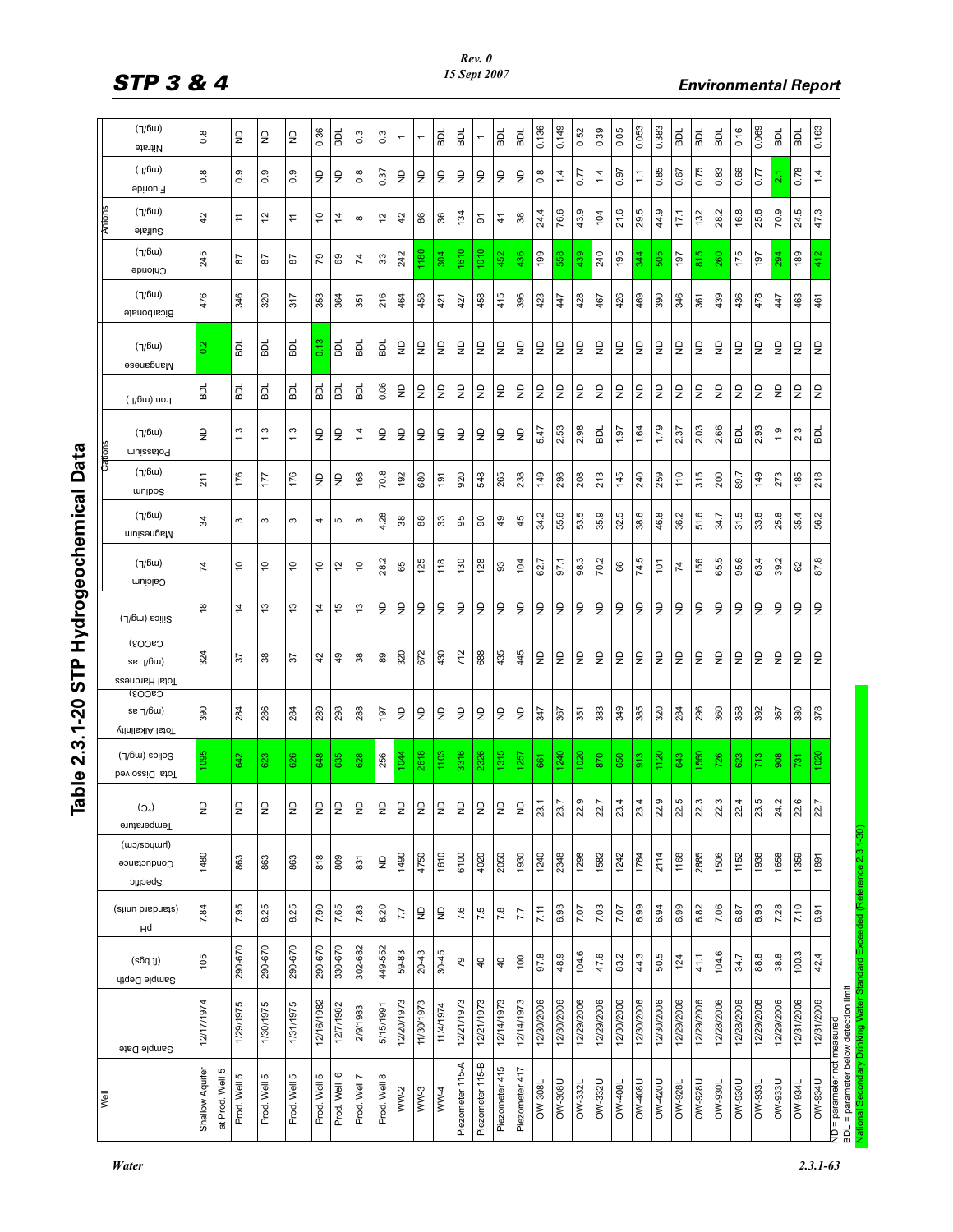| <b>Hydrogeologic Unit</b>                        | <b>Parameter</b>          | <b>Bulk Density</b> | Porosity       | <b>Effective Porosity</b><br>or<br><b>Specific Yield</b> | <b>Grain Size</b><br>Permeability                |
|--------------------------------------------------|---------------------------|---------------------|----------------|----------------------------------------------------------|--------------------------------------------------|
|                                                  |                           |                     |                |                                                          |                                                  |
|                                                  | Number of Tests           | 11                  | 11             | <b>NA</b>                                                | <b>NA</b>                                        |
| <b>Upper Shallow</b><br><b>Aquifer Confining</b> | Mean or<br>Geometric mean | 101 <sub>pcf</sub>  | 40%            | <b>NA</b>                                                | <b>NA</b>                                        |
| Layer                                            | Range                     | $96.4 - 114.9$ pcf  | $31.8 - 42.8%$ | <b>NA</b>                                                | <b>NA</b>                                        |
|                                                  | Number of Tests           | 4                   | 4              | 4                                                        | $\mathbf{1}$                                     |
| <b>Upper Shallow</b>                             | Mean or<br>Geometric mean | 99 pcf              | 41%            | 33%                                                      | <b>NA</b>                                        |
| <b>Aquifer</b>                                   | Range                     | $97.2 - 100.2$ pcf  | $39.5 - 41.7%$ | $31.6 - 33.4%$                                           | 4.11 x $10^{-3}$ cm/s                            |
|                                                  | Number of Tests           | 9                   | 11             | <b>NA</b>                                                | <b>NA</b>                                        |
| <b>Lower Shallow</b><br><b>Aquifer Confining</b> | Mean or<br>Geometric mean | 99 pcf              | 42%            | <b>NA</b>                                                | <b>NA</b>                                        |
| Layer                                            | Range                     | 87.3 - 107.7 pcf    | $36.1 - 47.2%$ | <b>NA</b>                                                | <b>NA</b>                                        |
|                                                  | Number of Tests           | 8                   | 9              | 9                                                        | 11                                               |
|                                                  | Mean or<br>Geometric mean | $102$ pcf           | 39%            | 31%                                                      | 6.05 x $10^{-3}$ cm/s                            |
| <b>Lower Shallow</b><br><b>Aquifer</b>           | Range                     | $94.5 - 120.0$ pcf  | $28.8 - 43.9%$ | $23.0 - 35.1\%$                                          | $4.60 \times 10^{-3} -$<br>1.02 x $10^{-2}$ cm/s |
|                                                  | Number of Tests           | 22                  | 23             | <b>NA</b>                                                | <b>NA</b>                                        |
| <b>Deep Aquifer</b>                              | Mean or<br>Geometric mean | 101 <sub>pcf</sub>  | 41%            | <b>NA</b>                                                | <b>NA</b>                                        |
| <b>Confining Layer</b>                           | Range                     | $82.1 - 111.4$ pcf  | $33.4 - 51.8%$ | <b>NA</b>                                                | <b>NA</b>                                        |
|                                                  | Number of Tests           | 1                   | 1              | $\mathbf{1}$                                             | <b>NA</b>                                        |
|                                                  | Mean or<br>Geometric Mean | NA                  | <b>NA</b>      | <b>NA</b>                                                | <b>NA</b>                                        |
| <b>Deep Aquifer</b>                              | Range                     | 103.1               | 38.8%          | 31.0%                                                    | <b>NA</b>                                        |

# **Table 2.3.1-21 Representative Properties of Hydrogeologic Units**

NA = Not applicable to test performed

Source: COLA Part 2 Subsection 2.4S.12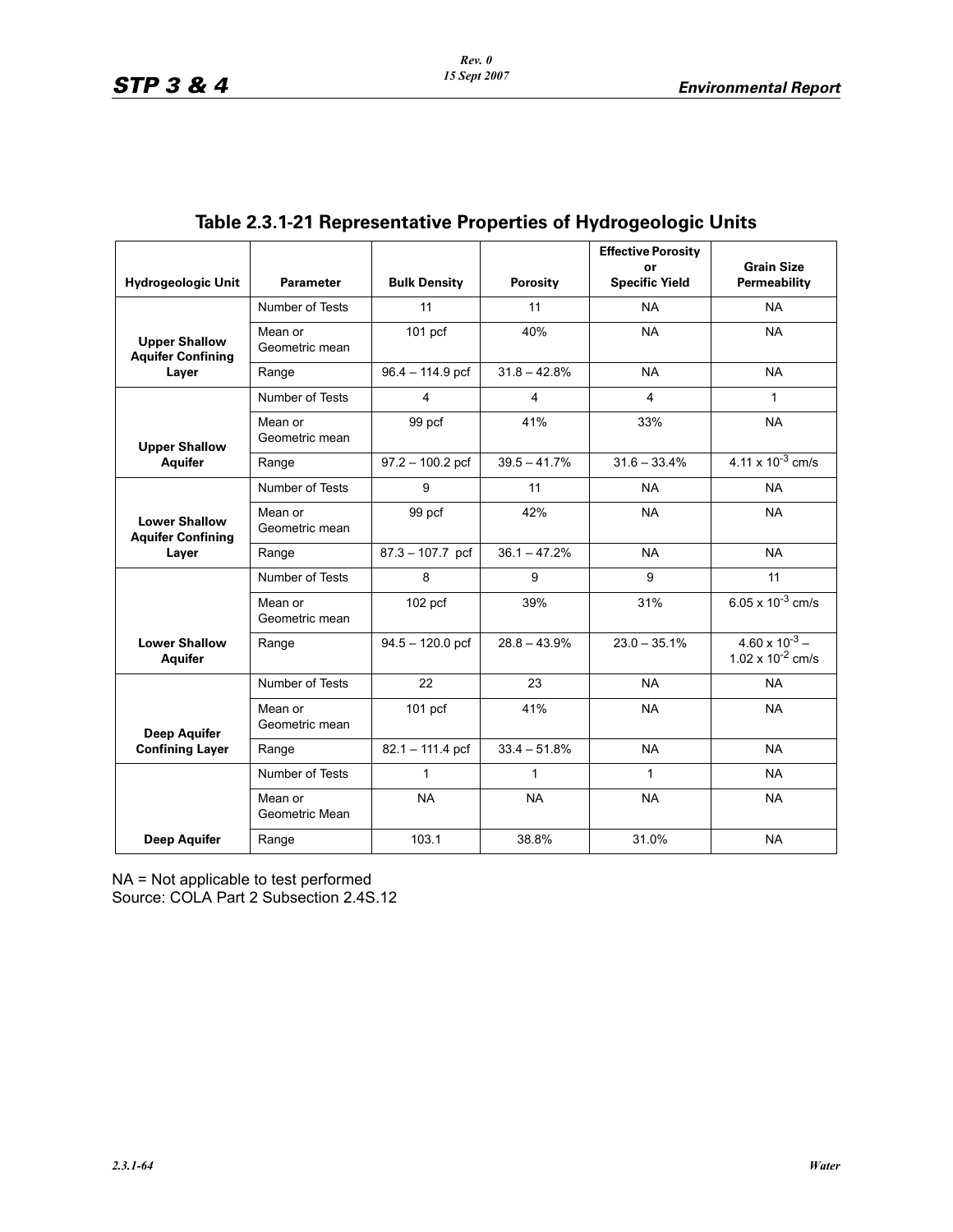|                   |              |             | J<br>ì         | <br>  )<br> <br> <br> <br> <br> <br> |             |             |              |             |               |             |              |             |
|-------------------|--------------|-------------|----------------|--------------------------------------|-------------|-------------|--------------|-------------|---------------|-------------|--------------|-------------|
|                   | 1995         | 1996        | 1997           | 1998                                 | 1999        | 2000        | 2001         | 2002        | 2003          | 2004        | 2005         | 2006        |
| Month             | (gallons)    | (gallons)   | lons)<br>lise) | (gallons)                            | (gallons)   | (gallons)   | (gallons)    | (gallons)   | (gallons)     | (gallons)   | (gallons)    | (gallons)   |
| January           | 7,765,025    | 41,812,919  | 831<br>39,525, | 36,128,090                           | 34,041,991  | 35,446,250  | 44,476,292   | 31,115,804  | 36,279,188    | 28,909,250  | 40,797,000   | 37,189,345  |
| February          | 12,521,357   | 37,551,891  | 612<br>36,180  | 29,461,480                           | 32,117,186  | 30,568,014  | 42,574,575   | 36,198,000  | 31,944,711    | 33,323,394  | 37,531,591   | 34,819,000  |
| March             | 22,598,920   | 41,169,835  | 459<br>38,532  | 36,223,601                           | 29,792,357  | 32,643,753  | 48,053,000   | 33,244,000  | 28,020,000    | 38,458,117  | 32,713,000   | 35,201,420  |
| April             | 24,601,783   | 43,177,241  | 774<br>35,683, | 33,649,929                           | 27,093,385  | 35,652,764  | 40,828,467   | 29,628,405  | 28,524,378    | 36,309,169  | 31,956,336   | 34,964,690  |
| Nay               | 25,618,936   | 45,752,274  | 753<br>38,428, | 38,956,861                           | 35,593,523  | 36,847,100  | 35,327,680   | 37,118,205  | 43,365,000    | 27,088,736  | 36,310,300   | 37,782,730  |
| June              | 19,654,117   | 41,995,128  | 044<br>35,811, | 42,057,320                           | 31,347,265  | 40,259,759  | 35,534,592   | 36,604,000  | 29,816,000    | 28,819,186  | 37,885,740   | 33,220,900  |
| È                 | 31,055,407   | 35,369,911  | 008<br>43,862  | 41,054,570                           | 37,595,060  | 43,141,872  | 35,660,218   | 30,254,000  | 36,912,782    | 31,785,000  | 40,315,960   | 33,538,680  |
| August            | 33, 187, 388 | 32,728,731  | 395<br>42,628  | 36, 127, 366                         | 36,092,764  | 43,008,513  | 38, 193, 859 | 29,863,036  | 45,828,000    | 30,803,058  | 38,457,620   | 32,946,400  |
| Sept.             | 24,719,646   | 33,787,725  | 840<br>37,324  | 34,910,719                           | 36,325,308  | 40,309,148  | 31,716,791   | 33,151,000  | 39,865,019    | 41,838,634  | 31,230,060   | 36,836,000  |
| October           | 25,744,319   | 42,742,696  | 989<br>34,426, | 38,050,780                           | 30,770,476  | 38,460,958  | 37,052,232   | 25,675,791  | 37,863,296    | 31,538,000  | 36,540,206   | 29,407,550  |
| November          | 22,606,096   | 38,944,140  | 702<br>35,413  | 32,764,920                           | 36,391,863  | 31,657,842  | 30,886,310   | 33,875,759  | 37,353,000    | 28,499,573  | 34,429,744   | 38,474,080  |
| December          | 21,338,258   | 39,694,275  | 338<br>33,674, | 34,950,153                           | 36,841,789  | 29,493,213  | 33,436,651   | 34,751,855  | 30,409,159    | 41,168,000  | 24, 196, 105 | 39,554,770  |
| Total (gallons)   | 271,411,252  | 474,726,766 | 451,492,745    | 434,335,789                          | 404,002,967 | 437,489,186 | 453,740,667  | 391,479,855 | 426, 180, 533 | 398,540,117 | 422,363,662  | 423,935,565 |
| Total (acre-feet) | 833          | 1,457       | 1,386          | 1,333                                | 1,240       | 1,343       | 1,392        | 1,201       | 1,308         | 1,223       | 1,296        | 1,301       |
|                   |              |             |                |                                      |             |             |              |             |               |             |              |             |

Table 2.3.1-22 STP Groundwater Withdrawals 1995-2006 **Table 2.3.1-22 STP Groundwater Withdrawals 1995-2006**